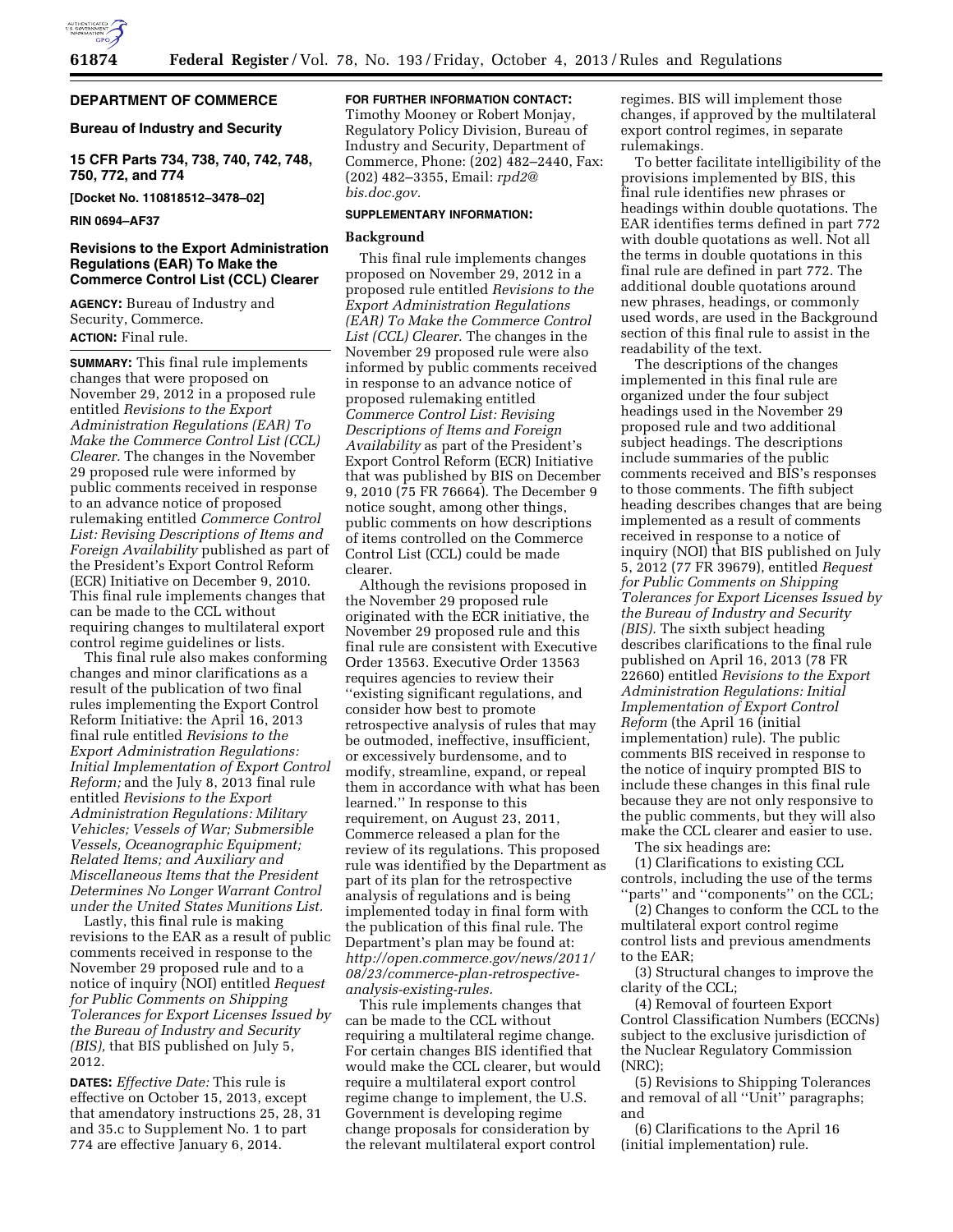The public comment period for the November 29 proposed rule closed on January 28, 2013. BIS received 10 public comments in response. When referring to specific comments, BIS identifies those as Commenters No. 1 through No. 10. The comments, including the table for the Record of Public Comments, can be found on the BIS Web site at *[http://efoia.bis.doc.gov/index.php/](http://efoia.bis.doc.gov/index.php/electronic-foia/index-of-documents) [electronic-foia/index-of-documents.](http://efoia.bis.doc.gov/index.php/electronic-foia/index-of-documents)* 

Most commenters thought the cumulative impact of the November 29 proposed rule would be beneficial for exporters and would improve the clarity of the CCL. BIS did not accept some of the comments and addressed others in ways different than the recommendation. Commenter No. 7, for example, commended and fully supported the effort by BIS to modify the CCL in order to make all sections consistent and the CCL easier to read and interpret. Commenter No. 7 agreed with BIS that the cumulative impact of the proposed changes should improve clarity, and hence understanding, of the CCL. Commenter No. 7 expressed support for the rule, and noted that the increased ease of use of the CCL would especially benefit exporters of items that may transfer to the CCL as a result of Export Control Reform. Commenter No. 9 noted that the CCL contains a number of ambiguities and inconsistencies that require attention. Commenter No. 9 endorsed the recommendations specified in the November 29 proposed rule, asserting that the modifications, if implemented, will improve the overall clarity of the CCL. Commenter No. 3, however, was critical of BIS's proposal to remove fourteen NRC ECCNs. Commenter No. 8 objected to the proposed ''parts'' and ''components'' changes and questioned whether the changes in the November 29 rule were too extensive for industry to be able to review in a single proposed rule.

Some comments identified specific changes that needed to be made to achieve the objectives of certain proposed changes. Others identified formatting errors or typos in the November 29 rule. Some commenters also suggested additional changes that were not specifically proposed in the November 29 rule, either by specifically identifying additional changes or highlighting where additional review should be conducted under the CCL clean-up effort. BIS has incorporated some of these changes, for example the formatting errors and typos, although other changes may need to be addressed in subsequent reviews of the CCL. An effective control list is not static; therefore, although this final rule implements a large number of changes

to improve the CCL, no single rule, including this final rule, can eliminate the need for review of the CCL to ensure that it is clear and the scope reflects the current national security and foreign policy interests of the United States.

Some comments addressed issues outside the scope of the November 29 proposed rule. BIS did not address these comments in this final rule, but it provides a brief overview of the issues raised by the commenters for transparency. Commenter No. 5 submitted comments that were submitted previously on July 23, 2012 in response to a BIS proposed rule dealing with personal protective equipment and the proposed ''600 series'' ECCN 1A613. This comment is not addressed in this final rule because it is outside the scope of the November 29 rule, but this comment is being evaluated along with other comments received in response to the June 7, 2012 proposed rule as BIS prepares the final rule for publication. Another comment received that was outside the scope of the November 29 proposed rule dealt with the proposed definition of ''components'' that was set forth in the proposed rule published on July 15, 2011 (76 FR 41958). BIS completed its review, responded to comments received on the definition of ''components,'' and published a definition of ''components'' in the April 16 (initial implementation) rule. Lastly, one commenter made a number of suggestions regarding the meaning and use of the term ''specially designed'' and regarding other design related terms on the CCL. These comments are outside the scope of the November 29 proposed rule. BIS proposed a definition of ''specially designed'' in a proposed rule published on June 19, 2012, and also an advance notice of proposed rulemaking published on the same day that requested comments on the feasibility of enumerating ''specially designed'' components on the CCL. BIS reviewed and responded to comments received on the definition of ''specially designed'' submitted in response to the June 19 proposed rule. A final definition of ''specially designed'' was published in the April 16 (initial implementation) rule. BIS is still evaluating where it may be feasible to remove the term ''specially designed'' from non-''600 series'' ECCNs on the CCL.

#### *(1) Clarifications to Existing CCL Controls, Including the Use of the Terms ''parts'' and ''components'' on the CCL*

The majority of changes proposed in the November 29 rule and being implemented in this final rule amend the CCL without changing the scope of

the controls. The bulk of the changes this final rule is making to the CCL are non-substantive and will provide additional regulatory guidance to people classifying items subject to the EAR. One proposed change from the November 29 rule that is being implemented in this final rule will clarify the scope of ECCNs by providing clearer definitions of the terms ''part'' and ''component,'' which is discussed below. However, this final rule does include changes that would affect the scope of one ECCN. Specifically, this final rule removes ECCN 8A918 and adds certain marine boilers to ECCN 8A992, where they would be controlled for AT and UN reasons.

BIS proposed in the November 29 proposed rule changes to align the regulations with the definitions of ''part'' and ''component'' included in a proposed rule published on July 15, 2011 (76 FR 41958) entitled ''*Proposed Revisions to the Export Administration Regulations (EAR): Control of Items the President Determines No Longer Warrant Control Under the United States Munitions List (USML)''*  (hereinafter ''the July 15 (framework) rule''), which were made final in the April 16 (initial implementation) rule. The changes that are implemented in this final rule include adding additional references to ''part'' (although scaled back considerably compared to what was proposed in the November 29 proposed rule), and ''component'' in certain ECCNs to clarify that the scope of those ECCNs also extends to ''parts'' and ''components'' even if previously those ECCNs may have only referenced either ''part'' or ''component,'' but not both terms together. The proposed definitions of ''part'' and ''component'' were provided in the November 29 proposed rule as a reference, along with a discussion of the context for the need to make certain conforming changes. The November 29 proposed rule indicated that the conforming changes would not be published in final form until the revised definitions of ''part'' and ''component'' were published in final form, which occurred, as noted above in this paragraph, in the April 16 (initial implementation) rule that is effective on October 15, 2013. Because of the relationship between this final rule and the initial implementation rule, this final rule's effective date is coordinated to become effective on the same day as the initial implementation rule.

As was noted in the November 29 proposed rule, BIS is not attempting to add additional references to ''parts'' and ''components'' in this final rule that would change the scope of what the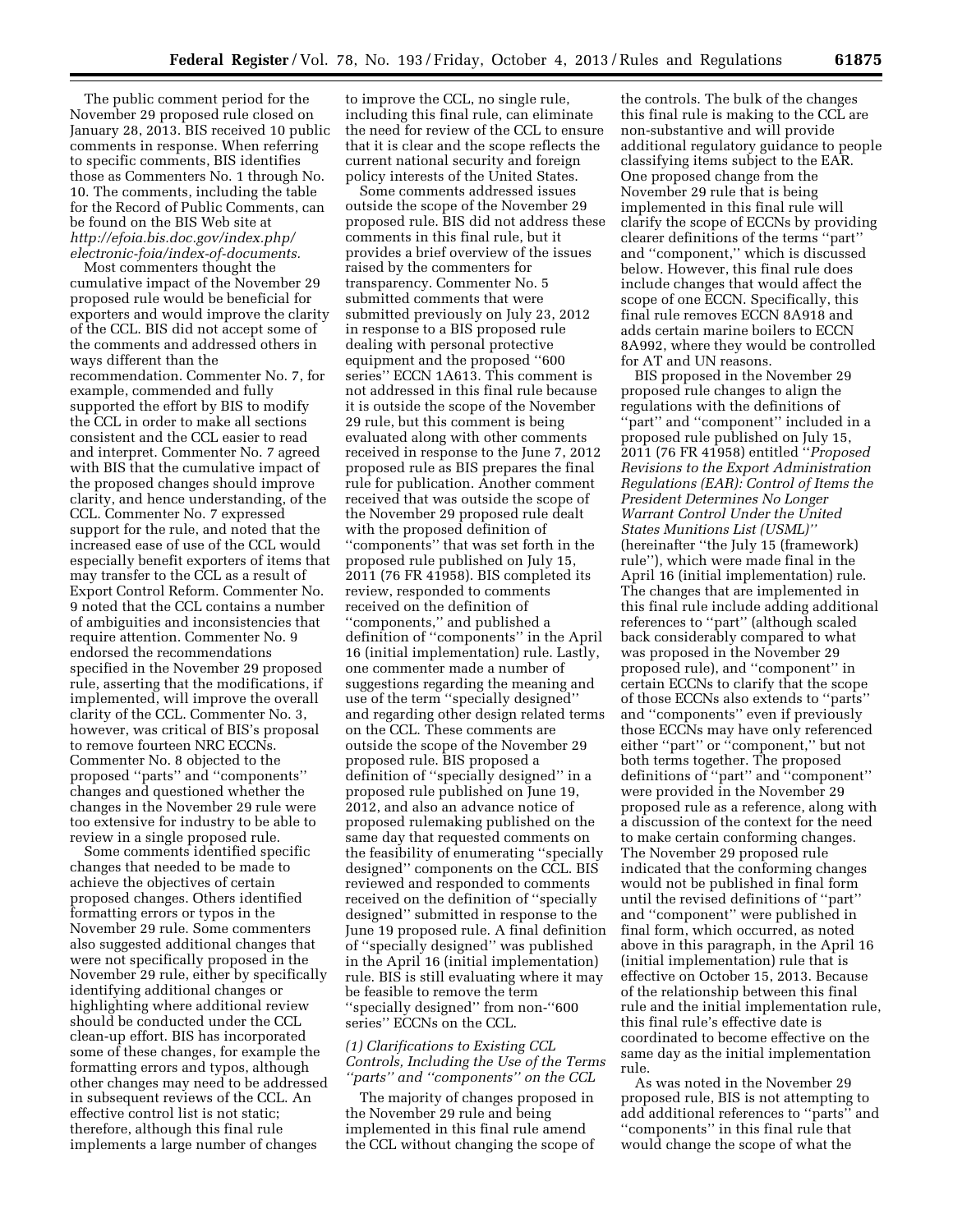**61876 Federal Register** / Vol. 78, No. 193 / Friday, October 4, 2013 / Rules and Regulations

affected ECCNs control. In the past, BIS had not drawn clear distinctions between what was a ''part'' or ''component'' because both terms were undefined on the CCL. Having newly defined terms for ''part'' and ''component'' makes the CCL clearer and allows for more nuanced controls to be developed, but making the necessary conforming changes to the current CCL control text to conform to those new definitions, while not changing the intended scope of those existing ECCNs is also an important part to the Export Control Reform effort. BIS encouraged the public to participate in this process by reviewing the proposed changes in this area included in the November 29 rule.

In the November 29 rule, BIS indicated that if, however, the public believes any of the proposed changes would change the present scope of the affected ECCNs, then the public should submit comments that identify such changes and explain how the changes would cause the ECCNs to deviate from their present scope. One commenter did submit comments that were highly critical of these changes and questioned BIS's assumptions, in particular whether such conforming changes would not change the scope of these ECCNs. BIS addresses this comment below in detail, including discussing the additional review conducted by BIS and the other agencies that reviewed this rule that led to a significant reduction in the number of ECCNs where ''parts'' are being added in this final rule. In addition, in the November 29 proposed rule, the public was encouraged to review the entire CCL to identify and comment on any other ECCN that uses the terms ''parts'' or ''components'' where additional changes may be warranted to conform to the intended scope of those ECCNs. Certain commenters conducted such analysis and made suggestions for additional changes that are addressed or implemented in this final rule. These public comments and additional reviews conducted by BIS and the other agencies helped to improve this final rule.

The following describes the changes included in this final rule, the comments received that pertained to changes proposed in the November 29 rule, and any additional changes that are being implemented in this final rule as a result of BIS's review of the comments and additional analysis conducted of the CCL.

The clarifying changes being implemented in this final rule are as follows:

#### (A) Revisions to ECCN Headings To Clarify Meaning

*Revision to the headings of thirty-one ECCNs.* In Supplement No. 1 to part 774—The Commerce Control List, this final rule revises, to enhance clarity, the headings of the following thirty-one ECCNs: 0A018, 1A995, 1B018 1B115, 1C350, 1C355, 1C992, 2A291, 2A991, 2B005, 2B201, 2B109, 2B991, 2B992, 3B991, 3B992, 4A994, 5A991, 5A992, 5D992, 5E992, 6A997, 6A998, 6B995, 6D993, 7A103, 7A107, 8A992, 9A004, 9A106 and 9B991. This final rule also clarifies the relationship between the headings and the ''items'' paragraph in the List of Items Controlled section of these thirty-one ECCNs. For example, in certain ECCNs, the entries include an ''items'' paragraph, but the ECCN heading does not direct people to review the ''items'' paragraph. This rule will add the phrase ''(see List of Items Controlled)'' to these ECCN headings. For other ECCNs listed above, the heading includes the phrase ''(see List of Items Controlled),'' but the placement of the phrase is not correct in terms of what BIS intended to control in the ECCN. If the phrase appears at the end of the heading, then that means the ''items'' paragraph in the List of Items Controlled section is the exclusive, complete list of the items the ECCN controls. If, however, the phrase appears in the middle of the heading, then that means only that portion of the heading prior to the phrase ''(see List of Items Controlled)<sup>7</sup> is specifically identified in the ''items'' paragraph in the List of Items Controlled section, and that the remaining part of the heading (i.e., the rest of the heading after the phrase ''(see List of Items Controlled)'') is an exclusive, complete description.

The placement of the phrase ''(see List of Items Controlled)'' is important for ''parts'' and ''components'' referred to in ECCN headings. If ''parts'' and ''components'' references appear before the phrase, the entry only controls ''parts'' and ''components'' specifically identified in the ''items'' paragraph in the List of Items Controlled section. If, however, the phrase is in the middle of the heading and the reference to ''parts'' and ''components'' appears after the phrase—such as ''and specially designed ''parts'' and ''components'' therefor''—that means the ECCN would control ''specially designed'' ''parts'' and ''components'' for any item identified in the ''items'' paragraph in the List of Items Controlled section. This rule does not address the definition of ''specially designed,'' which was published in the April 16 (initial implementation) rule, but rather the

relationship between these headings and the ''items'' paragraph in each of these respective ECCNs.

*Revisions to fourteen ECCNs.* In addition, this rule adds the phrase ''as follows'' to the headings of the following fourteen ECCNs: 0A981, 2B201, 5D991, 5D992, 5E992, 6A992, 6A994, 6A995, 6A997, 6A998, 6B995, 6C994, 6D993 and 9B991, to ensure consistency with the structure of other ECCNs on the CCL. The phrase ''as follows'' is used on some of the multilateral export control regime control lists, which is why the phrase appears on the CCL, including in some ECCNs that reflect controls applied unilaterally by the United States based on domestic foreign policy to conform to the structure of the regime-based ECCNs. The multilateral export control regimes do not use the phrase ''(see List of Items Controlled),'' but this phrase is used in many of the multilateral-based ECCNs on the CCL. BIS seeks greater consistency in how CCL headings are constructed, in particular how these two phrases are used in the ECCN headings. Commenter No. 8 to the November 29 proposed rule recommended, where the two phrases appear together at the end of the heading, that the use of ''as follows'' serves no purposes and therefore should be removed. Although BIS agrees there is redundancy in such cases, BIS desires to maintain consistency with the Wassenaar Arrangement, which uses the term ''as follows'' while at the same time using the CCL convention of directing the public to the ''items'' paragraph when needed. Thus, BIS is not accepting the recommendation in this comment, but will continue to consider whether additional changes should be made, including whether multilateral regime change proposals or discussions in this area may be warranted.

*ECCN 1C011.* This final rule is removing the cross reference from the heading of 1C011 to 1C111 because this text is no longer needed as a result of the addition of Supplement No. 4 to Part 774—Commerce Control List Order of Review in the initial implementation rule. Under Step 5 of the new CCL Order of Review, if an item is not classified by a ''600 series'' ECCN, then starting from the beginning of the product group you should analyze each ECCN to determine whether any other ECCN in that product group describes the item. This new CCL Order of Review makes the relationship clear between these two ECCNs, so there is no need to qualify the heading of 1C011 with the phrase ''other than those specified in 1C111.'' Therefore, this final rule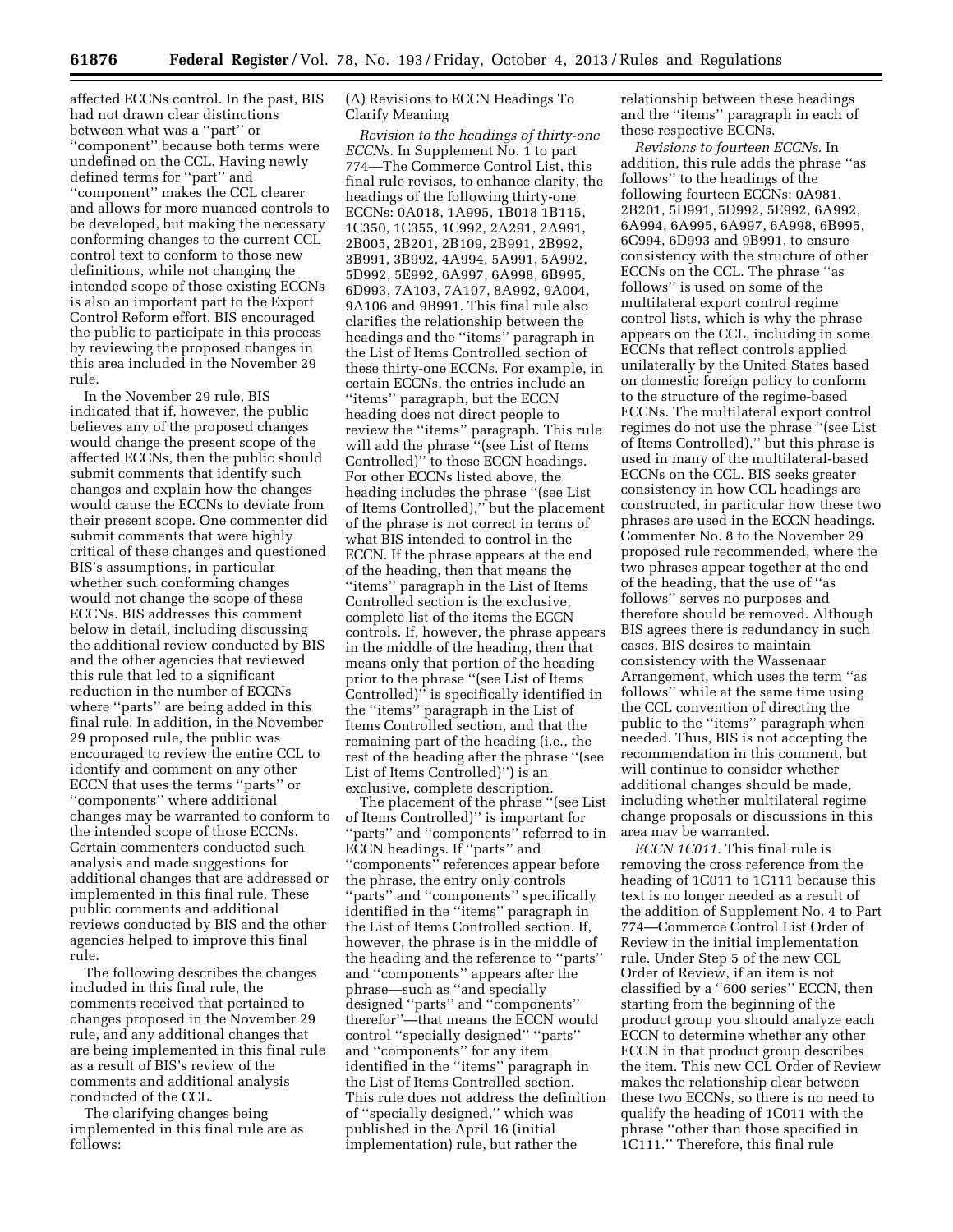removes those phrases from the heading of 1C011.

*ECCN 1D993.* This rule revises the heading of 1D993 to remove the term ''equipment'' to be consistent with the definition of ''equipment'' added to the EAR in the April 16 (initial implementation) rule. This ECCN currently refers to equipment or materials, but the only ECCNs cross referenced in the heading are for controls on materials, so the term equipment is not needed in 1D993. BIS did not receive any comments on this change, so BIS is implementing this change, as proposed, in this final rule.

*ECCNs 0D001, 3D980, 3E980, 4D980 and 4E980.* This rule revises the headings of ECCNs 0D001, 3D980, 3E980, 4D980 and 4E980, by removing the term ''items'' and adding the term ''commodities'' in its place. BIS makes this change because in the context of these five ECCN headings, the term ''commodities'' is more accurate and specific regarding the scope of these entries. BIS did not receive any comments on this change, so BIS is implementing this change, as proposed, in this final rule.

*ECCN 2B998.* The heading of 2B998 uses the undefined term ''units.'' To add greater specificity regarding what the term ''unit'' is intended to cover in this ECCN, this rule modifies the heading by removing the term ''units'' and adding the term ''circuit boards.'' This change will clarify that ''circuit boards'' are the items covered under the heading of 2B998. BIS did not receive any comments on this change, so BIS is implementing this change, as proposed, in this final rule.

*ECCNs 3A980 and 3A981.* This rule adds the term ''therefor'' immediately before the term ''n.e.s.'' to the headings of ECCNs 3A980 and 3A981. This rule makes this change to emphasize that these ECCNs refer only to components of the subject voice print equipment and polygraph equipment. BIS did not receive any comments on this change, so BIS is implementing this change, as proposed, in this final rule.

*ECCN 9A004.* Commenter No. 7 suggested the term ''specifically designed'' should be replaced with ''specially designed'' on the CCL wherever it occurs. The November 29 proposed rule did not propose this change to ECCN 9A004. Commenter No. 7 noted that ECCN 9A004 still uses specifically designed ''parts'' and ''components'' as opposed to ''specially designed.'' For consistency this commenter suggested ''specially designed'' should be used all the time on the CCL. As part of the Export Control Reform Initiative, BIS will

review the use of ''specifically designed'' on the CCL as it corresponds to the USML categories, and how those categories are revised during the USMLto-CCL regulatory process.

(B) Clarification of the Use of the Terms ''parts'' and ''components'' on the CCL

The July 15 (framework) rule included proposed definitions for the terms 'part'' and "component." The April 16 (initial implementation) rule included a final definition for the terms ''part'' and ''component.'' Specifically, the initial implementation rule, and the July 15 (framework) proposed rule, defined ''parts'' as ''any single unassembled element of a component, accessory, or attachment which is not normally subject to disassembly without the destruction or the impairment of design use. Examples include threaded fasteners (e.g., screws, bolts, nuts, nut plates, studs, inserts), other fasteners (e.g., clips, rivets, pins), common hardware (e.g., washers, spacers, insulators, grommets, bushings), springs and wire.''

The April 16 (initial implementation) rule, and the July 15 (framework) rule, defined ''components'' as an item that is useful only when used in conjunction with an ''end item.'' Note that components are also commonly referred to as assemblies. For purposes of this new definition that was added to the EAR on April 16, 2013, in the initial implementation final rule that becomes effective on October 15, 2013, an assembly and a component are the same. Additionally, there are now two types of ''components'': ''Major components'' and ''minor components.'' A ''major component'' includes any assembled element which forms a portion of an ''end item'' without which the end item is inoperable. For example, for an automobile, components include the engine, transmission, and battery. If you do not have all those items, the automobile will not function, or function as effectively. A ''minor component'' includes any assembled element of a ''major component.'' Note also that ''components'' consist of ''parts.'' ' References in the CCL to ''components'' include both ''major components'' and ''minor components.''

Another example for applying the definition of ''component'' in the automobile context would be a fuel pump and the engine. Under this additional example, the fuel pump is a minor component of an automobile, as it is an assembled element of a ''major component,'' the engine. While the car will not function without the fuel pump, it is not a ''major component''

because it is integrated into a ''major component,'' the engine.

The July 15 (framework) rule indicated BIS would review the use of these two terms on the CCL and would likely make clarifications to CCL entries to conform to the proposed definitions included in the July 15 (framework) rule under a separate rule. The November 29 proposed rule addressed the use of the terms ''parts'' and ''components'' on the CCL to ensure these terms were being used in a manner consistent with the final definitions included in the April 16 (initial implementation) rule. BIS received a variety of different comments on these proposed changes that are addressed here.

The terms ''parts'' and ''components'' sometimes have been used interchangeably in various ECCNs, which may have been the source of some confusion. The final definitions included in the initial implementation rule were developed to provide clear, distinct definitions for both these terms and other terms such as ''end item,'' ''system,'' ''accessories,'' and ''attachments,'' to align with the definitions of these terms in the International Traffic in Arms Regulations (ITAR). See 22 CFR § 121.8. Such distinctions are significant for purposes of determining whether an ECCN applies to an item.

If an ECCN does not include a control on ''parts'' or ''components,'' then that ECCN would not, by definition, apply to the export of any particular ''parts'' or ''components.'' However, as mentioned above, the terms ''parts'' and components'' have sometimes been used interchangeably. Therefore, to ensure that once the definition of ''part'' and ''component'' are added to the EAR the scope of existing controls is not narrowed, the November 29 rule proposed adding additional references to ''parts'' or ''components,'' in particular for ECCNs that are based on the multilateral export control regime control lists. The November 29 rule took a cautious approach, possibly erring on the side of potential over control versus under control when making these conforming changes for ''parts'' and ''components,'' in particular for the addition of ''parts'' to entries that only identified components.

Under the current EAR, many of the ECCNs based on the multilateral control lists reference ''components,'' but not ''parts.'' For these entries where parts were not referenced, the U.S. Government had to take into account in drafting the November 29 rule how the U.S. Government has interpreted these ECCNs as well as how the other multilateral regime members have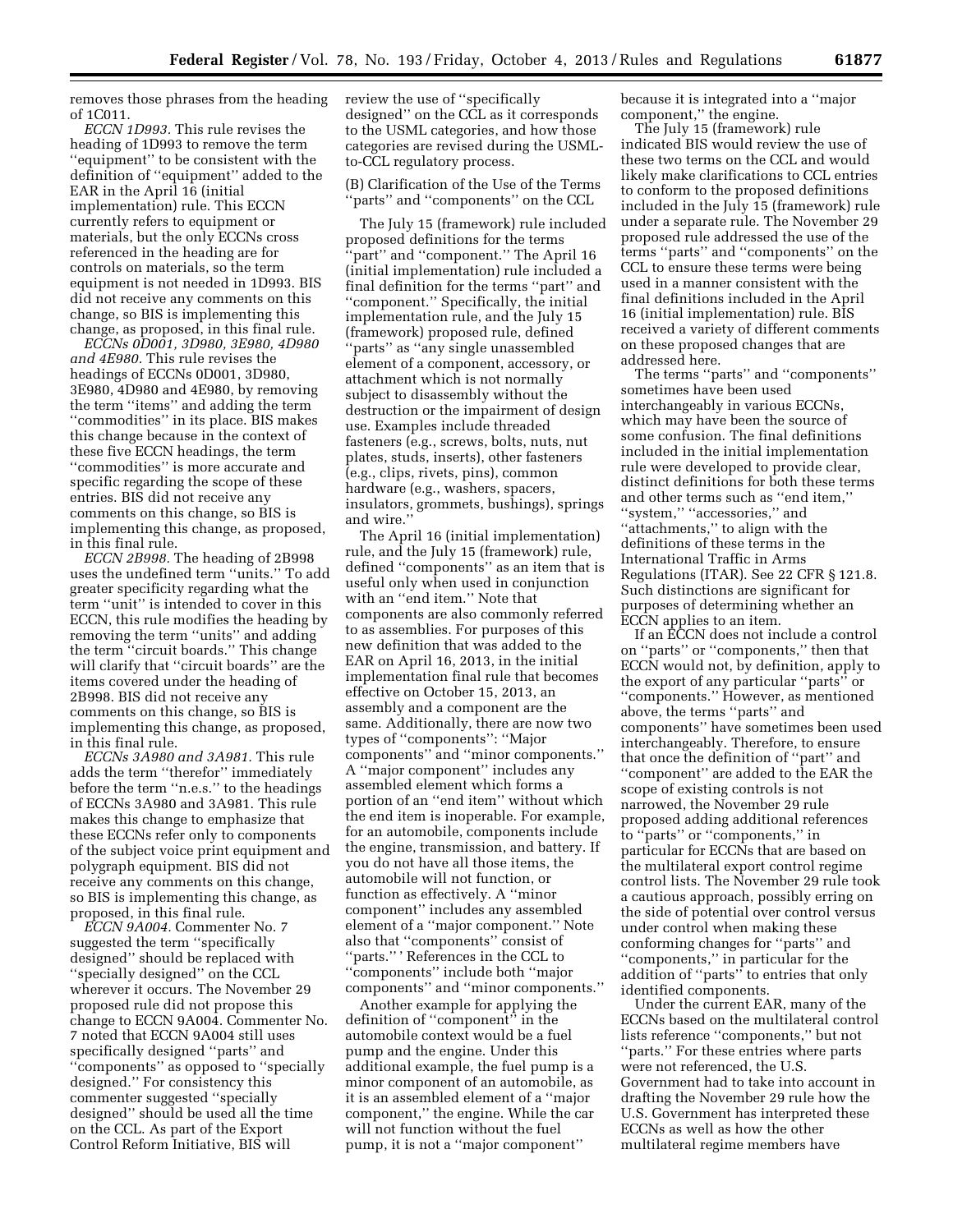interpreted these ECCNs to determine whether the intent of the U.S. Government and the other regime members was for these entries to include ''parts.'' In certain contexts BIS has determined the intent of the U.S. Government and the respective multilateral regimes is to also control ''parts.'' However, in other contexts after further review, BIS has determined the addition of ''parts'' is not needed, and therefore this final rule does not add references to ''parts.'' The Departments of State and Defense, along with other agencies that reviewed this final rule, assisted BIS in making these determinations. These determinations were focused on making sure that the conforming changes for ''parts'' and ''components'' being implemented in this final rule are consistent with past practice and would not result in a change in existing controls.

As noted in the November 29 rule, over the mid- to long-term, BIS will work with the other U.S. Government agencies involved in the multilateral regimes, in particular the Department of State as the lead representative to the multilateral export control regimes, to raise in the respective multilateral export control regimes whether certain ECCNs should be limited to ''components'' or ''parts'' or some other subset of "components," such as major components or minor components.

Based on the public comments received, there appears to be some degree of disparate interpretation regarding whether some of these ECCNs are intended to also include ''parts.'' For example, Commenter No. 8 believes that in the vast majority of contexts, these ECCNs are not intended to reach ''parts.'' However, Commenters No. 6 and 7 supported the conforming changes, including those involving the addition of ''parts.'' Because BIS in the past had not defined or clearly distinguished between these two terms, it is not surprising to BIS that certain commenters would arrive at differing determinations regarding whether current ECCNs that do not include ''parts'' are intended to also include 'parts."

Many unilateral ECCNs on the CCL refer to ''parts'' but not ''components.'' For unilateral ECCNs, BIS has more discretion in whether these ECCNs should control ''parts'' and ''components.'' However, for consistency with the approach implemented for the multilateral-based ECCNs in this final rule, and to ensure the scope of the unilateral ECCNs is not changed, this final rule is adding references to ''parts'' and ''components'' as needed in the unilateral ECCNs to

reflect how BIS has interpreted the scope of these ECCNs in the past. These changes proposed in the November 29 rule were not opposed by any of the public comments received.

Consistent with the April 16, 2013 final definitions of ''part'' and ''component'' included in the initial implementation rule, BIS is implementing a number of changes to the CCL to incorporate the terms ''parts'' and ''components'' in specific ECCNs. However, as noted above, BIS has significantly scaled back the number of ''parts'' additions included in the final rule. The primary purpose of these ECCN changes is to conform to those definitions and to ensure that no substantive changes are made to the current U.S. Government interpretation of these ECCNs.

Public Comments Received for Clarifying the Use of the Terms ''parts'' and ''components'' on the CCL

The following discusses the comments received regarding the clarification of the use of the terms "parts" and "components" on the CCL.

*Two commenters supported the ''parts'' and ''components'' changes.*  Commenter No. 6 noted that the definition of ''part'' and ''component'' is a welcome clarification.'' Commenter No. 7 also indicated these changes should resolve ambiguities about ECCN coverage and enable companies to correctly classify items falling under each of these designations. BIS agrees with these comments. Commenters No. 6 and 7 support BIS's rationale for these changes and provide additional rationale highlighting the benefits and need to make these changes.

*One commenter opposed the ''parts'' and ''components'' changes.* Commenter No. 8 opposed the ''parts'' and ''components'' changes because central to the proposed ''parts'' and ''components'' changes are the definitions of ''specially designed'' and ''component,'' respectively. This commenter noted that it is difficult to gauge the impact of the proposed changes in this area set forth in this rule without knowing the definitions of these terms. BIS acknowledges that these other terms have been proposed in other proposed rules being implemented under the ECR Initiative. BIS made this explicit in the November 29 proposed rule by including references to the definitions of ''part'' and ''component'' included in the July 15 (framework) rule. The public was informed in the November 29 proposed rule that those proposed definitions should be used as they evaluate the clarifying changes that were proposed in the November 29

proposed rule, and was given ample opportunity to review and comment on those proposed definitions. The April 16 (initial implementation) final rule that includes the definitions for these terms was informed by such public comments. The definitions of ''part'' and ''component'' included in the initial implementation rule did not substantively change from what was originally proposed in the July 15 (framework) rule.

Commenter No. 8 also stated as part of their rationale that the proposed rule tries to accomplish far too much at one time. BIS acknowledges that the proposed rule was large. However, the proposed rule clearly identified the proposed changes and the rationale for the various clarifying changes to ''parts'' and ''components.'' The public, including all potentially affected industries, was given adequate notice to review the proposed changes and submit comments. Certain specific examples were provided by commenters, such as Commenter No. 6 that noted in certain places the importance of the use of ''and'' or ''or'' as it related to certain technology ECCNs. BIS made clarifying changes to certain technology ECCNs as a result of these comments regarding ''and'' or ''or.'' The specific technology ECCNs that were revised to address the ''and'' or ''or'' issue are discussed elsewhere in this rule under the specific ECCNs.

Over time if the public identifies additional entries where changes should be made to ''parts'' and ''components,'' BIS may make additional clarifications to such controls, including implementation of multilateral export control regime changes, if approved by the relevant regime.

Commenter No. 8 also opposed these changes, asserting that these changes will cost exporters substantially more time to evaluate whether the numerous additions of ''parts'' or ''components'' will change the scope of an ECCN in a material way for their operations. This commenter noted that a substantial amount of time will also be required for exporters to evaluate the numerous inherent ambiguities the additions create in given ECCNs. BIS does not agree that the addition of ''part'' or ''component'' references by this rule will require exporters to spend substantially more time to determine the scope of the potentially relevant ECCN. Interested members of the public had adequate notice to review the proposed changes and submit comments as the November 29 proposed rule included a 60-day public comment review period. The preamble to the rule also identified changes to ''parts'' and ''components''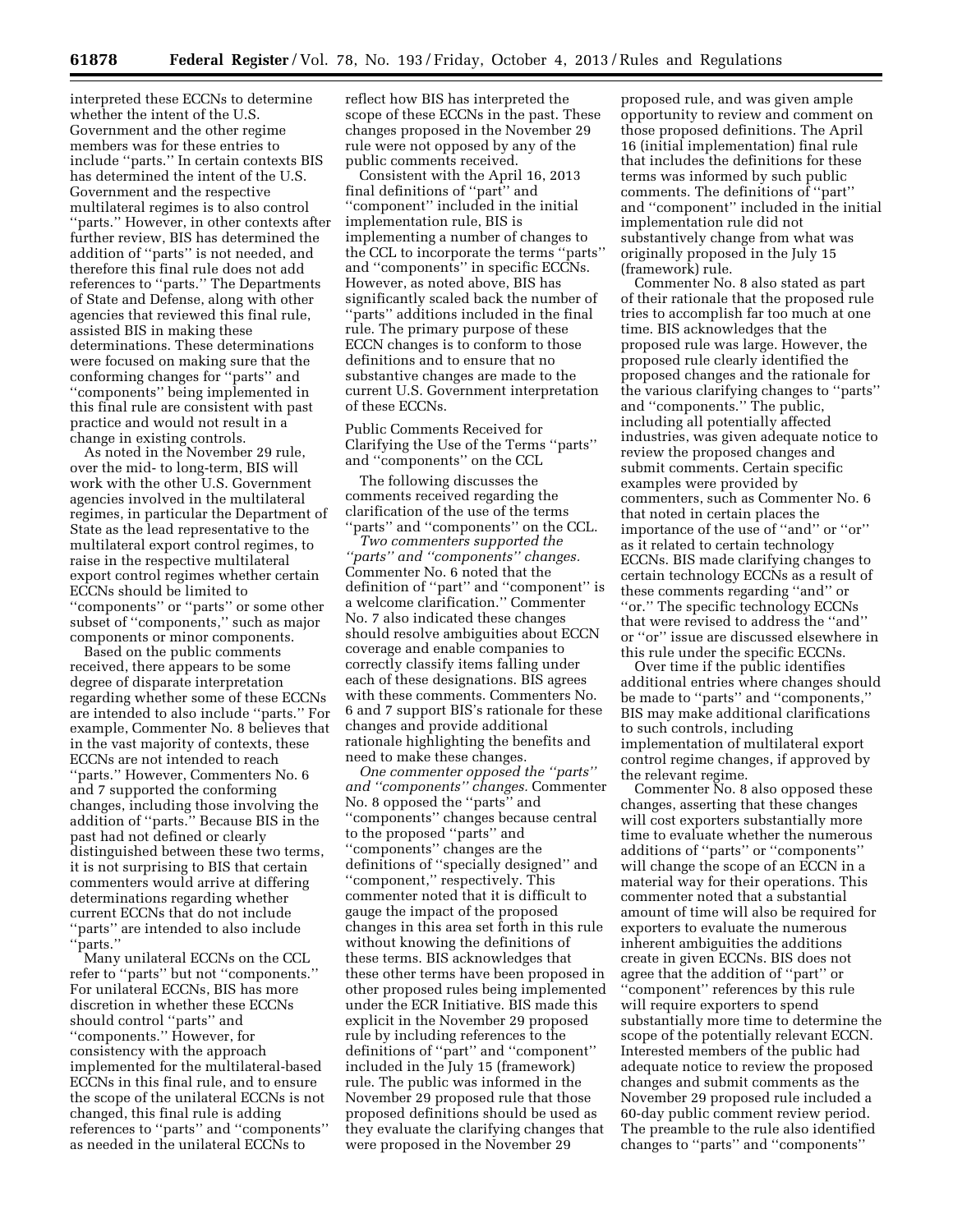and provided a considerable amount of detail regarding what was changing and why. Based on the comments received, BIS and the other agencies as mentioned above conducted a review of all the ''parts'' and '' components'' changes, which resulted in a significant scaling back of the ''parts'' changes. The proposed rule and the comments received along with the subsequent U Government review led to a better final rule that more clearly achieves the stated objectives for the conforming ''parts'' and ''components'' changes.

As noted earlier, exporters and any other affected party may also submit additional suggestions for clarifications to the CCL at any time, so if in the future someone wishes to submit suggestions for further clarifying the use of ''parts'' and ''components,'' they may do that at any time consistent with § 756.1(a)(1) of the EAR.

Commenter No. 8 also requested that BIS publish several proposed rules proposing ''parts'' and ''components'' to be evaluated for each industry or related ECCNs. This commenter suggested that one option would be to propose ''parts'' and ''components'' rules for fewer ECCNs at a time, and possibly only pertaining to similar products or industries, so that BIS can be more confident that exporters will have identified and evaluated any unintended scope changes and ambiguities that may arise. BIS does not believe that such an approach is warranted based on the reasons noted above.

Commenter No. 8 also questioned BIS's premise that these changes were limited to making clarifications to the CCL. This commenter argued that references to ''parts'' and ''components'' will significantly change the scope of many well established ECCNs. This commenter disputed BIS's assertion that the addition of the term ''parts'' or ''components'' to numerous ECCNs, to ensure they include both terms, will not change the CCL substantively. BIS stated in the November 29 proposed rule that one of the objectives was to not change the scope of the ECCNs. As a result of this concern raised by Commenter No. 8, BIS and the other agencies reevaluated the ''parts'' and ''components'' changes and were able to identify a large number of ECCNs where the ''parts'' additions were not needed, and thus are not being implemented in this final rule. This change also addresses the clarity issues raised by Commenter No. 8. This reevaluation confirmed that the remaining ECCNs included in this rule where ''parts'' are being added need ''parts'' to be added

in order to maintain the intended scope of control.

However, Commenter No. 8 also argued that ''parts'' and ''components'' cover very different things, so BIS cannot interpret them interchangeably. The commenter noted that even if BIS sometimes interprets the terms ''parts'' and ''components'' interchangeably, the new proposed definitions of those terms describe very different items and will, therefore, require that those terms cover different items. To add one or the other of those terms to an ECCN in which it does not currently appear will dramatically change the scope and coverage of the ECCN. BIS agrees that the terms ''part'' and ''component'' under the new definitions will be distinct. Prior to the addition of a definition for ''part'' and ''component'' by the initial implementation rule, BIS had not used the same level of specificity in interpreting the scope of the undefined terms parts and components as used on the CCL. If the entry used the term ''part,'' BIS typically also interpreted the entry to extend to components. Similarly, when the entry used the term ''components,'' BIS in the context of certain entries interpreted those entries to extend also to parts. More importantly, because the terms part and component were not defined, this was not perceived as an issue. However, now that the two terms are defined, and as indicated in the comment cover different commodities, there is a need to specify in the context of each ECCN what was intended.

Commenter No. 8 also argued that treating ''parts'' and ''components'' as interchangeable is counter to the ECR goal of harmonizing terms and concepts across the USML and CCL. This commenter noted that the USML maintains separate definitions of ''part'' and ''component.'' Because one of the goals of export control reform is to harmonize terms and concepts across regulatory regimes, the notion that ''parts'' and ''components'' are "interchangeable" terms in the EAR will potentially create confusion and drafting problems as items move from the USML to CCL, or as well as when the planned consolidation of the two control lists eventually occurs. BIS does not agree that treating the undefined terms ''parts'' and ''components'' as interchangeable is counter to the ECR goal of harmonizing terms and concepts across the USML and CCL. BIS is making the changes as part of the larger effort to begin the harmonization between the EAR and the ITAR of key terms. If BIS did not make the changes, then ''parts'' that are within the scope of the word ''components'' throughout

the CCL would become decontrolled once the EAR adopted in Part 772 the ITAR's definition of ''part.'' Thus, this conforming change will bring the non- ''600 series'' into alignment with the structure of both the ITAR and the ''600 series'' ECCNs. As noted above, Commenters No. 6 and 7 view the greater specificity as a benefit to exporters, so although these ''parts'' and ''components'' changes are integral to the larger USML-to-CCL process now under way under the ECR Initiative, these changes will also make the overall CCL clearer.

Commenter No. 8 also noted that adding one term or another to an ECCN's heading as a matter of course to ensure the heading includes both terms will inevitably create new ambiguities in interpreting an ECCN. BIS clearly described the intent of these changes in the proposed rule and then requested the public to review each of these changes and to identify any changes that either were not consistent with how they interpret the scope of these ECCNs or created any perceived ambiguity. BIS received comments on this issue that related to ECCNs 1C007, 2A292 and 6A992, 2B116, and 3A001 and analyzed them as follows:

*ECCN 1C007.* Commenter No. 7 suggested BIS replace ''components'' in 1C007 with the term ''ingredients,'' which the commenter thought makes more sense in this materials category. BIS did not propose this change in the November 29 rule, but understands the rationale for the suggestion. However, BIS is addressing the commenter's suggestion by not adding quotes around the term components in 1C007.e. BIS is not adding quotes around the reference to ''components'' in 1C007.e, because the controls are for ''carbon and nitrogen components,'' which is interpreted as a single term for purposes of 1C007.e, in this final rule. This is similar to the rationale provided below for why quotes are not being used in ECCNs 3A001.b, 3A982 and 3D982 in this final rule.

*ECCNs 2A292 and 6A992.* BIS received comments from Commenter No. 8 in response to the proposed changes to the ''unit'' paragraph in ECCNs 2A292 and 6A992. However, as noted elsewhere in this final rule, BIS is not implementing the proposed changes to the ''unit'' paragraphs because this final rule is removing the ''unit'' paragraph from all ECCNs on the CCL as part of the effort to simplify the shipping tolerance provisions under the EAR that are also being implemented in this final rule. For these reasons, BIS is not implementing the changes suggested in the comments to 2A292 and 6A992.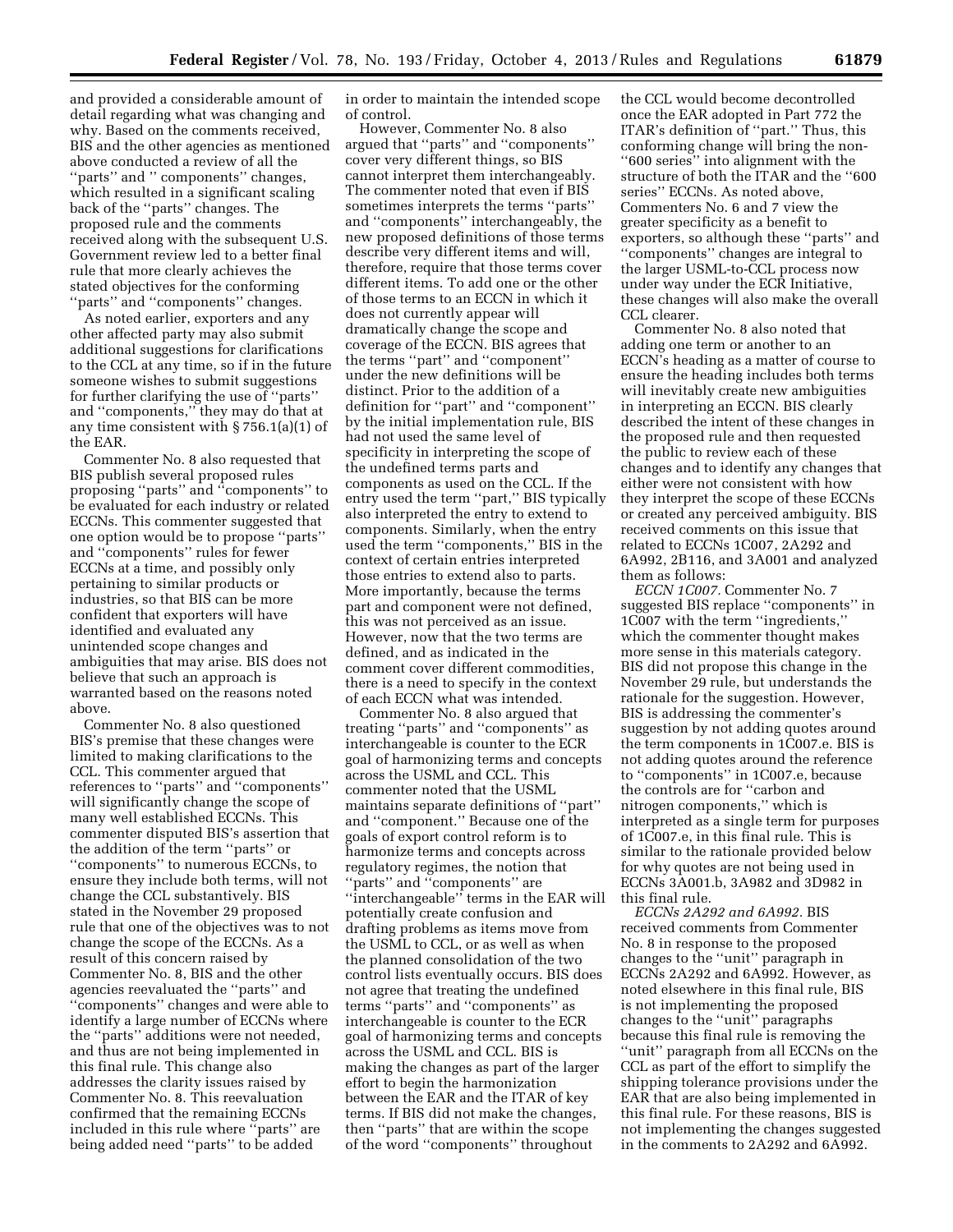*ECCN 2B116.* Commenter No. 8 noted a specific ECCN example (2B116) as a basis for their concern regarding the use of ''parts.'' This commenter noted that the November 29 rule proposed to add ''parts'' to 2B116, which currently covers only ''components'' for relevant vibration test systems. This commenter was concerned that none of items listed in 2B116, however, would likely be considered a ''part'' under the new definition. This commenter believed that if implemented, exporters would then be left with uncertainty as to whether an item that could be considered a ''part'' of a covered vibration system is controlled. BIS does not believe any changes for clarity need to be made for 2B116. The subsequent review conducted by the U.S. Government of the ''parts'' changes determined in the context of 2B116 that ''parts'' is needed in order to maintain the intended scope of control. Moreover, BIS believes with ''(see List of Items Controlled)'' appearing at the end of the entry, there should be no confusion as to what is controlled because only the items listed are controlled. This interpretation also aligns with the original Missile Technology Control Regime (MTCR) text and interpretation regarding the scope of this entry. Therefore, for the reasons noted above, BIS is implementing the changes, as proposed; in this final rule.

*ECCN 3A001.* Commenter No. 8 also noted ECCN 3A001.c as an example of their specific concerns about the use of ''parts.'' This commenter thought this change would result in new compliance obligations for companies that deal in less complex elements (''parts'') of a covered wave device. The subsequent review conducted by the U.S. Government of the ''parts'' changes determined in the context of 3A001 that ''parts'' is not needed in order to maintain the current scope of control. Therefore, BIS is not implementing this change to 3A001 and to all other ECCNs where the subsequent review determined ''parts'' was not needed in order to maintain the current scope of control.

Commenter No. 8 also noted that the ''parts'' and ''components'' changes are not consistent with multilateral regime control lists. This commenter asserted the proposed rule makes changes to many ECCNs that are governed by multilateral export control regimes, including WA, which BIS acknowledges is a correct statement. Commenter No. 8 indicated that adding ''parts'' to CCL headings represents a significant change and marked expansion of scope of the current entries and is not consistent with specific WA language. This

commenter believed the U.S. Government should submit this change to the Wassenaar Arrangement. This commenter believes these proposed changes will require consent of WA members before they can be made. The same is true with other proposed changes to other CCL entries that are based on other multilateral regimes, such as the Australia Group (AG). This commenter encouraged BIS to consult with the other regime members before these changes are made because failing to do so could lead to a different scope of coverage in the U.S.

The United States is a member of the four major multilateral export control regimes. In accordance with the terms of membership of these regimes, the CCL is consistent with the control lists used by the respective multilateral export control regimes, although there is national discretion in how those lists are implemented in the various member countries' controls. BIS's interpretation of the usage of the term ''parts,'' which informed the proposed changes included in the November 29 proposed rule, was that ''parts'' generally fall under ''components'' for the typical WA control text. BIS applies this same interpretation to the other multilateral control lists, which also informed the changes included in the November 29 proposed rule. However, based on the concerns raised by Commenter No. 8, the U.S. Government, including the Department of State, conducted an additional review of the ''parts'' and ''components'' changes that were included in the November 29 rule. This review, as noted above, resulted in a significant reduction in the number of ECCNs where ''parts'' is added in this final rule, in particular for many of the Wassenaar Arrangement-based ECCNs. In the remaining ECCNs where ''parts'' is being added, the U.S. Government has determined that the intent in the context of these ECCNs, including the multilateral based ECCNs, is that ''parts'' is needed in order to maintain the current scope of control.

In the future, if one of the respective multilateral regimes specifies under one of the multilateral-based entries that such entries are intended to only reach ''components'' or some other formulation, BIS will implement those changes to the respective entries on the CCL consistent with the U.S. Government's multilateral regime commitments.

The November 29 rule proposed changes implemented in this final rule revise one hundred and one ECCNs on the CCL where the term ''parts'' or ''components'' is used, as identified and described in the paragraphs below in more detail.

*''Parts'' is used, but ''specially designed'' ''components'' or 'components' as follows'' is intended or ''specially designed'' ''parts'' and ''components'' is intended.* In three ECCNs, the term ''parts'' is used, but the term ''specially designed'' ''components'' is intended. This final rule removes the term ''parts'' and replaces it with the terms ''specially designed'' ''components'' in the following three ECCNs: 0A979, 3A980, and 3A981. This rule removes the term "part" and replaces it with the terms ''specially designed'' ''parts'' and ''components'' in the following four ECCNs: 0A982, 0A983, 0A985, and 0A986. In ECCNs 0A984 and 0A987, the term ''parts'' is used, but the term ''components'' or '' ''components'' as follows'' is intended. This rule removes the term ''parts'' and replaces it with the term ''components'' or '' ''components'' as follows'' in these ECCNs. BIS is implementing these changes, as proposed, in this final rule.

*The hybrid term ''component parts'' is used, but ''parts'' and ''components'' is intended.* In certain ECCNs, the hybrid undefined term ''component parts'' is used, but the intent is ''parts'' and ''components.'' This final rule changes ECCN 3A201 to bring its meaning into alignment with this intent by changing ''component parts'' to ''parts'' and ''components.'' BIS is implementing these changes, as proposed, in this final rule. This same issue appears in some of the ''xY018'' ECCNs on the CCL, but given that those ECCNs will be addressed in the ongoing USML-to-CCL process as those items in the ''xY018'' ECCNs are moved to the ''600 series'' ECCNs, the November 29 proposed rule did not propose making changes to those ''xY018'' entries.

*''Parts'' or ''components'' is used, but ''parts'' and ''components'' is intended.*  Because the terms ''parts'' and ''components'' are currently used interchangeably in the context of several entries on the CCL, maintaining current controls while adopting definitions for these words requires the use of both words in each of the seventy-two ECCNs where one of those terms is currently used but both terms are intended. This will ensure that existing ECCNs maintain the same controls that existed when the terms were undefined, so that ''parts'' and ''components'' will encompass all subsidiary elements of a complete system in the context of these ECCNs. The November 29 rule proposed adding ''parts'' or ''components'' to one hundred and forty-six ECCNs, but after further review conducted by the U.S.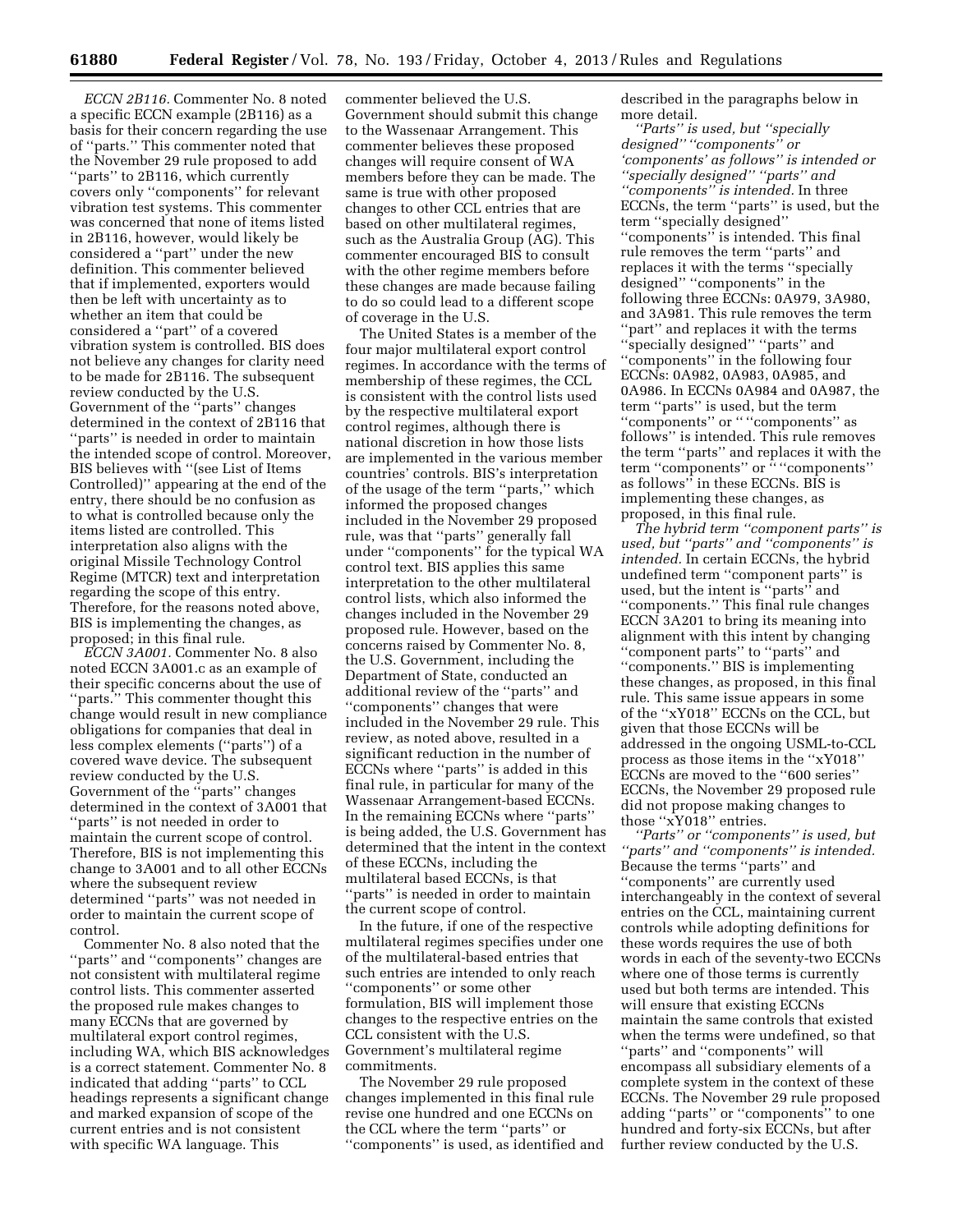Government, BIS determined only seventy-two ECCNs needed ''parts'' or ''components'' added in order to maintain the current scope of control. The significant reduction in the number of these changes is from the reduction in the number of ECCNs where ''parts'' is being added in this final rule. BIS, in consultation with the other agencies and multilateral export control regimes, intends to revise these entries in the future to further refine the CCL controls, but BIS has determined the changes being implemented in this final rule are the only ones needed at this time and are consistent with the current multilateral regime control lists.

This final rule will insert ''parts'' and add quotation marks in the following sixty-four ECCNs (in the November 29 proposed rule ''parts'' was to be added in one hundred and twenty-seven ECCNs): 1A001, 1A002, 1A102, 1A995, 1B003, 1B101, 1B102, 1B115, 1B117, 1B118, 1B119, 1C117, 2A991, 2B109, 2B116, 2B229, 2B351, 2B352, 2B992, 2B998, 2D351, 3A101, 3A201, 3A292, 3A999, 3B991, 3B992, 3D991, 3E982, 3E991, 4A101, 4A994, 5A991, 6A107, 6A203, 6A991, 6B995, 6E001, 6E002, 6E993, 7A101, 7A102, 7A103, 7A104, 7A105, 7A107, 7D101, 7E101, 8A002, 8A992, 9A004, 9A010, 9A011, 9A106, 9A108, 9A109, 9A111, 9A120, 9B001, 9B002, 9B009, 9B115, 9B116 and 9E003. BIS is implementing these changes as proposed, except for the following sixtythree ECCNs: 1A004, 1A005, 1A006, 1A008, 1B001,1C007, 1C230, 2A001 (although BIS is adding a new Note to 2A001.a to clarify this paragraph includes a control on roller bearing and roller elements ''specially designed'' for the items specified therein), 2B001, (not implemented for heading), 2B003, 2B004, 2B005, 3A001, 3A003, 3A233, 3A982, 3A991, 3B001, 3B002, 3D982, 3E001, 3E003, 4A001, 4A003, 4A004, 5A001, 5B001, 5E001, 5A002, 5A992, 6A001, 6A002, 6A003, 6A004, 6A005, 6A006, 6A008, 6A102, 6A205, 6A992, 6A995, 6A996, 6A998, 6B008, 6D001, 7A001, 7A002, 7A003, 7A004, 7A005, 7A008, 7D001, 7E001, 7E002, 9A002, 9A003, 9A005, 9A006, 9A008, 9A012, 9B003, 9B010, and 9D004 (not implemented for 9D004.e) that will not be changed based on the subsequent U.S. Government review of the ''parts'' and ''components'' changes, in this final rule.

*ECCN 3A001.* After further review of the proposed changes, including a review of input received from BIS's TACs, BIS decided to not add quotes around the first reference to ''components'' in the phrase ''electronic components'' in the heading of ECCN 3A001 to avoid creating confusion over

the meaning of the phrase. ''Electronic components;'' although undefined; is interpreted as a single term for purposes of 3A001. For similar reasons, BIS is not adding quotes around the reference to ''components'' in 3A001.b because the controls are for microwave or millimeter wave components, which is interpreted as a single term for purposes of 3A001.b, as well as the references to the phrase microwave or millimeter wave components in the headings of ECCNs 3A982 and 3D982 in this final rule.

This final rule inserts ''components'' and adds quotation marks in the following eight ECCNs: 2A994, 2B201, 5A980, 6A203, 6B995, 8A992, 9A106, and 9A991. In this final rule, BIS is implementing these changes as proposed, except 2A292, 2B001 (in the heading), and 9A012 will not be changed based on the subsequent U.S. Government review of the ''parts'' and ''components'' changes included in the November 29 rule.

This final rule will add quotation marks to the existing term ''components'' in the following fifty-two ECCNs: 1A004, 1A005, 1A006, 1A008, 1B001, 1C007, 2A001, 2B003, 2B004, 3A003, 3B001, 3B002, 3E001, 4A001, 4A003, 4A004, introductory text of Note 1, the N.B.2 and Note 2 that immediately follows the Category 5 Part 1—Telecommunications, 5A001, 5A002, 5A992, 5B001, 5E001, 6A001, 6A002, 6A003, 6A004, 6A005, 6A006, 6A008, 6A992, 6A995, 6A996, 6A998, 6B008, 6D001, 7A001, 7A002, 7A003, 7A004, 7A005, 7A008, 7E001, 7E002, 9A002, 9A003, 9A005, 9A006, 9A008, 9B003, 9B010, 9A012, 9D003 and 9E003.

This final rule will reposition the term ''parts'' before ''components'' and will add quotation marks to the existing terms ''parts'' and ''components'' in the following ten ECCNs: 1C002, 2A983, 2A984, 3A001, 4A994, 7A994, 9A106, 9A991, 9B990, and 9E003. BIS is implementing these changes, as proposed, in this final rule, except 1A004, 3A001, and 6A992 will not be changed based on the subsequent U.S. Government review of the ''parts'' and ''components'' changes included in the November 29 rule.

*ECCN 1C350 and 1C355.* After further review of the proposed changes to ECCNs 1C350 and 1C355, including reviewing input received from BIS's TACs, BIS decided to not add the term ''parts'' to ECCNs 1C350 and 1C355. BIS decided it would be better to replace the term ''components'' in these two ECCNs with the alternative term ''ingredients.'' This change will more clearly reflect the intent of these two ECCNs and avoid potential confusion with the new definition of ''component.''

*ECCN 9E003.* Commenter No. 6 noted that although they supported the addition of the conforming changes for ''parts'' and ''components,'' for certain technology entries using ''and'' instead of ''or'' between ''parts'' and ''components'' may inadvertently allow the release of certain technology. This commenter noted that the proposed rules used the phrases *''parts'' or ''components''* and ''*parts'' and ''components''* interchangeably. The commenter further asserted that there are cases where this may cause some readers to read the control as being narrower than intended, specifically in ECCNs 9E003.a.7, 9E003.a.8, and 9E003.c. In the case of the proposed wording for 9E003.a.7, Commenter No. 6 asserted this could be interpreted to mean that the ''technology'' is ''required'' only if it applies to both ''parts'' *and* ''components'', which is narrower than the ''technology'' for either item. This commenter recommended using ''or'' in these three items paragraphs of 9E003. However, as a result of this comment, BIS also evaluated the other entries where conforming changes for ''parts'' and ''components'' were being made and determined that ''and'' should also be replaced with ''or'' in the following two ECCNs: 2B201 note to .a, and 9B009 heading.

(C) Clarification of the Use of the Term ''assemblies'' on the CCL as Components

In the ''component'' definition added to the EAR in the April 16 (initial implementation) rule, it states that ''components are also commonly referred to as assemblies. For purposes of this definition, an assembly and a component are the same.'' BIS has reviewed the CCL to ensure the term "assemblies" is not being used redundantly on the CCL. This review identified five ECCNs (5A991, 9A002, 9A003, 9B002, and 9D004) where the terms ''assemblies'' and ''components'' are being used in the same ECCN, but where the term ''assemblies'' should be removed to avoid the incorrect interpretation that assemblies are different from components. This final rule adds the term ''electronic'' before the term ''assemblies'' in 5A991 under ''items'' paragraphs (c.1) and (g) to distinguish the particular type of assembly that is intended to be controlled under this entry. As was noted in the November 29 proposed rule, with regard to ECCNs 9A002, 9A003, 9B002, and 9D004, the U.S. Government intends to develop a proposal to submit to the Wassenaar Arrangement that would propose the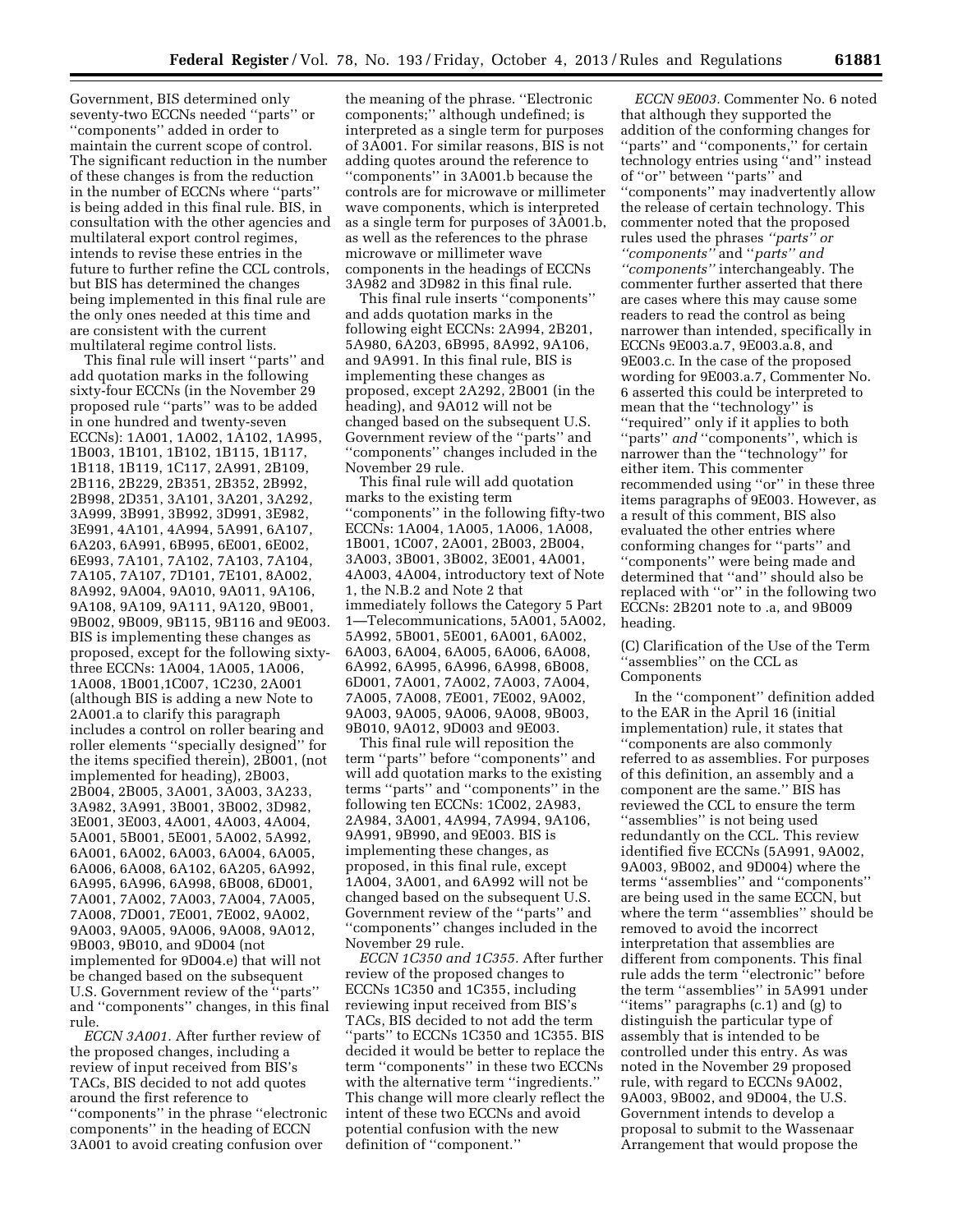removal of the term ''assemblies'' from these ECCNs or, in the alternative, propose the addition of more descriptive terms, such as ''electronic'' to clarify the scope of those other multilateral-based ECCNs.

This final rule removes reference to the term ''assemblies'' in ECCN 6A998 and adds the term ''components'' in its place. As described above, this rule also adds the term ''parts'' to 6A998. BIS is implementing these changes as proposed, with the one exception, in this final rule.

(D) Revisions to the Following ECCNs, Including Changes Made as a Result of Comments

*ECCN 1A005.* Commenter No. 7 noted that ''specially designed'' does not consistently appear in quotation marks, as exemplified by 1A005. This commenter believes that to conform to the new definition of ''specially designed'' added in the initial implementation rule, the term should be in quotes in 1A005 and wherever else the term ''specially designed'' is used on the CCL. BIS agrees and is adding quotes wherever the term ''specially designed'' is used on the CCL in this final rule.

*ECCN 1B001.* Commenter No. 7 requested that BIS clarify in this final rule whether the July 15 (framework) rule proposed definition of ''accessories'' applies to 1B001 and to other places it is used on the CCL. This commenter also requested that BIS add quotation marks around ''accessories'' in 1B001 and wherever else on the CCL the term ''accessories'' is used. The definition for ''accessories'' was added to the EAR in the initial implementation rule, and will apply to 1B001 and wherever the term ''accessories'' is used on the CCL. Therefore, BIS in this final rule accepts these comments and is adding quotation marks to wherever the term ''accessories'' is used in this rule. Note that ''accessories'' and ''attachments'' are defined as separate terms in part 772, but the definition is the same for ''accessories'' and ''attachments'' and each definition cross references the other. For the same reason that BIS is adding quotation marks around ''accessories,'' BIS is also adding quotation marks around ''attachments'' in this final rule.

*ECCN 1C996.* This final rule will amend 1C996 by revising the heading to add the phrase ''not controlled by 1C006,'' to clarify the scope of 1C996 as it relates to 1C006. BIS did not receive any comments on this change, so BIS is implementing this change, as proposed, in this final rule.

*ECCN 2A994.* As an additional clarification to existing controls, Commenter No. 4 suggested adding an ECCN-specific definition of ''portable electric generator'' to 2A994. This commenter was aware of past advisory opinion guidance provided by BIS that had interpreted the term ''portable electric generator'' for purposes of 2A994. BIS is aware of this past advisory opinion and agrees it would be beneficial to add an ECCN-specific definition based on that previously provided guidance. This new ECCNspecific definition added by this final rule makes it clear that the generators that are in 2A994 are portable—5,000 lbs or less on wheels or transportable in a 21⁄2 ton truck without a special set up requirement.

*ECCN 2B350.* This final rule amends 2B350 by revising the ''Related Definitions'' paragraph in the List of Items Controlled section to indicate for purposes of this entry that the term 'chemical warfare agents' includes those agents ''subject to the ITAR'' (see 22 CFR parts 120 through 130). In addition, this rule adds a note at the end of the ''items'' paragraph in the List of Items Controlled section to provide a reminder and cross reference to the Note for exporters, reexporters and transferors, stating the following: ''See Categories V and XIV of the United States Munitions List for all chemicals that are '' 'subject to the ITAR' (see 22 CFR parts 120 through 130).''

Commenter No. 8 requested BIS to specify whether the definition for the ''chemical warfare agents'' proposed for 2B350 also applies to 1A004 and 2B351. The 2B350 definition is an ECCNspecific definition, so it does not apply to 1A004 or 2B351. If the definition were intended to also apply to other ECCNs, then adding a definition of ''chemical warfare agents'' to 772 would be the appropriate change to make, but as noted that was not intended in the November 29 proposed rule.

Commenter No. 8 also indicated the ''chemical warfare agents'' definition scope proposed for ECCN 2B350 is not correct in terms of its reference to USML categories referenced. Specifically, Commenter No. 8 was concerned that proposing that the ITAR-controlled chemicals are only found in USML Categories V and XIV is not correct because such chemicals could conceptually fall within USML Category XXI and possibly others. In drafting the November 29 proposed rule, BIS consulted with the Department of State on the appropriate USML categories to reference in the 2B350 definition. In reviewing this comment and preparing this final rule, BIS also consulted with

the Department of State. BIS acknowledges USML Category XXI, which is a temporary holding category on the USML, could be applicable, but USML Category XXI could also be applicable for any other USML-related cross reference provided on the CCL. For this reason, BIS does not add references to USML category XXI. Based on the interagency review of this comment and the draft final rule, no additional USML categories need to be added to the 'chemical warfare agents' definition in ECCN 2B350. For the reasons noted above in responding to the commenter, BIS is implementing this change, as proposed, in this final rule.

*ECCN 2B996.* This final rule amends 2B996 by revising the heading to clarify that dimensional inspection or measuring systems or equipment not controlled by 2B006 or 2B206 are controlled under this ECCN. Certain dimensional inspection or measuring systems or equipment controlled under 2B206 would also be controlled under 2B996. To clarify the relationship between 2B996 and 2B206, this rule adds 2B206 to the exclusion in 2B996. BIS did not receive any comments on this change, so this change is implemented, as proposed, in this final rule.

*ECCN 2B999.* Commenter No. 1 requested BIS clarify the scope of 2B999.g for fittings. The commenter asked BIS to clarify whether or not 304 and 316 stainless steel pipe fittings, which do not fall under 2A292.a, are classified under 2B999.g. This commenter noted that currently, manufacturers have differing interpretations. Some classify fittings under 2B999 and others EAR99. Confusion comes from some thinking 2B999.g includes fittings because ''fittings are simply shorter pieces of pipe.'' However, others may classify fittings as EAR99 because they are not specified in 2B999.g. Lastly, this commenter noted that whether the fittings are EAR99 or 2B999.g the same license requirements apply. BIS addressed this commenter's suggestion for removing 2B999 elsewhere in this rule and addressed the request for clarification here regarding the scope of 2B999.g. BIS confirms here that fittings are considered part of ''piping'' for purposes of 2B999. BIS also adds a new note to 2B999.g to clarify the scope of this item.

*ECCN 6A002.* This final rule revises the STA (License Exception ''Strategic Trade Authorization'') paragraph in the License Exceptions section, which as proposed in the November 29 rule and as implemented in the final rule, is now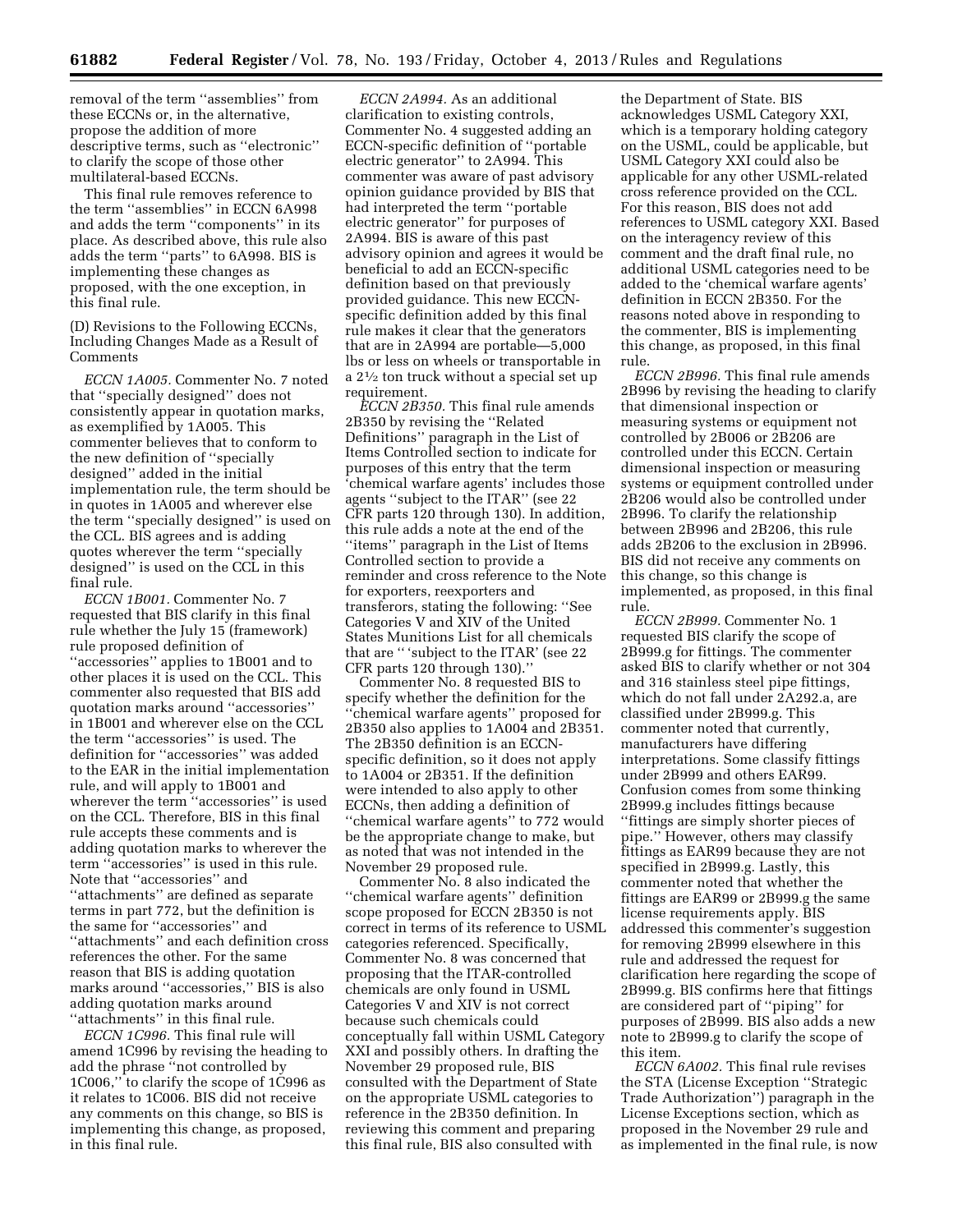in its own section called Special Conditions for License Exception STA. This final rule removes the phrase, ''to any of the eight destinations listed in § 740.20(c)(2) of the EAR'' from the end of the current STA paragraph and adds it to the introductory text of the STA paragraph. BIS makes this change to clarify the 6A002 ''items'' paragraphs that are not eligible for License Exception STA to any of the eight destinations listed in § 740.20(c)(2). BIS did not receive any comments on this change, so BIS is implementing this change, as proposed, in this final rule.

*ECCN 6E001 and 6E002.* This final rule removes the term ''equipment'' and replaces it with the term ''items'' in the ''NP'' and ''RS'' controls paragraphs in the License Requirements section of 6E001 and 6E002. This clarification is made as a conforming change to the new ''equipment'' definition added in the April 16 (initial implementation) rule. The clarification is made because the ''NP'' and RS'' items include paragraph references to other ECCNs that control items other than equipment and therefore the broader term ''items'' is intended in these two controls paragraphs in 6E001 and 6E002.

*ECCN 8A918.* This final rule removes the marine boilers from 8A918 and moves these items to two new ''items'' paragraphs in the List of Items Controlled section of 8A992. This rule adds a new ''items'' paragraph (l) to 8A992 for marine boilers designed to have any of the characteristics in the new 8A992.l.1 or .l.2. This rule adds ''items'' paragraph (m) to 8A992 for ''components,'' ''parts,'' ''accessories,'' and ''attachments'' for marine boilers that would be described in 8A992.l. This rule's movement of these commodities from 8A918 to 8A992.l and .m will remove the Regional Stability (RS) Column 2 control on these commodities. The Anti-Terrorism (AT) and United Nations (UN) controls will be retained for the commodities moved to 8A992.l and .m. BIS proposed this change in the November 29 rule because these marine boilers do not warrant an RS control or a separate ECCN entry and can therefore be added under ECCN 8A992 to be controlled with other types of marine commodities warranting an AT control. BIS did not receive any comments on this change, so BIS is implementing this change, as proposed, in this final rule.

*ECCN 9A980.* This final rule revises 9A980 by removing the term ''parts'' from the heading of the ECCN and adding a new heading note to clarify the scope of the ECCN. The Crime Control (CC) parts that would have been classified under this entry if exported

alone are already accounted for on the CCL and controlled for CC reasons. The new heading note clarifies that in order for a vehicle to be classified as a nonmilitary mobile crime scene laboratory under ECCN 9A980, the vehicle must contain one or more analytical or laboratory items controlled for Crime Control (CC) reasons on the CCL, such as items controlled under ECCN 3A980 or 3A981. This new heading note does not change the scope of the ECCN, but clarifies the scope of this ECCN and the relationship to other CC ECCNs. BIS did not receive any comments on this change, so BIS is implementing this change, as proposed, in this final rule.

*ECCN 9A991.* In reviewing the conforming changes for ''parts'' and ''components,'' Commenter No. 6 raised concerns regarding whether the proposed changes to 9A991.d should be implemented due to a concern that the proposed wording may inadvertently classify some aircraft ''parts'' and ''components'' as EAR99 while an aircraft is in development. Commenter No. 6 asserted that under the proposed wording, the ''parts'' and ''components'' to be controlled are only those for ''aircraft'' that meet requirements of 9A991.a or .b. ECCN 9A991.a controls specific military aircraft, and ECCN 9A991.b controls ''civil aircraft.'' Prior to receiving a civil airworthiness certificate, developmental aircraft do not meet the definition of ''civil aircraft'' in § 772.1 of the EAR. The commenter stated that it would follow that ''parts'' and ''components'' ''specially designed'' for precertification non-military aircraft or in countries where such certificates are not granted are not described in 9A991.d, and barring any other control, would be classified EAR99. Once the aircraft is certified, these parts would move to 9A991.d. Commenter No. 6 indicated they believed this is not the intent of the control. BIS agrees that this is not the intent of the control. BIS reviewed this issue and determined it was better to revise 9A991.b by replacing the term ''civil aircraft'' with the term ''aircraft n.e.s.'' This revision to 9A991.b would describe more precisely the scope of the ECCN and would be consistent with how BIS now interprets the ECCN. Aircraft subject to the ITAR will remain ITAR controlled. Aircraft subject to the EAR and controlled by ECCN 9A610.a will continue to be controlled by that ECCN. Aircraft described in ECCN 9A991.a will continue to be controlled by that subparagraph. ECCN 9A911.b will continue to control all other aircraft at all stages of their development or

production, and regardless of whether they have a certification from an aviation authority. This final rule also makes a conforming change to the change in 9A991.b by revising the regional stability (RS) 1 control in ECCNs 7D001, 7E001, 7E002, and 7E101. These ECCNs are amended by removing the term ''civil aircraft'' and replacing it with the more accurate phrase 9A991.b aircraft. This change is not substantive and is limited to conforming to the clarification made to 9A991.b and to add greater specificity in these three RS controls. For additional clarity, this final rule also adds the conjunction ''and'' to the RS control between the terms ''inertial navigation system'' or ''inertial equipment'' in 7D001, 7E001, 7E002 and 7E101, along with other clarifying text to the RS control in 7E101 to clarify the scope of this RS control by adding the terms ''required'' and ''specially designed.''

*xY999 ECCNs.* Commenter No. 1 suggested BIS remove all xY999 ECCNs where items controlled are only ATcontrolled. BIS evaluated this change in drafting the November 29 proposed rule and considered implementing the removal of certain xY999 entries in this final rule. However, in evaluating these possible removals with the other agencies involved in the review process of the November 29 rule, it was determined that additional analysis is needed before moving forward with these removals. This determination also took into account the minimal impact that such removals would have, given that the only xY999 ECCNs under consideration for removal are those where the license requirements would be redundant with EAR99 items. BIS is still evaluating whether it may be possible to remove some or all of the ''xY999'' ECCNs on the CCL that may have redundant license requirements with EAR99 items.

### (E) Addition of ''Related Controls'' To Aid in Classification

Most ECCNs on the CCL contain a ''related controls'' paragraph in the List of Items Controlled section that provides cross references to related ECCNs to assist the public in classifying items that are subject to the EAR. In some ECCNs, the ''related controls'' paragraph also includes cross-references to the export controls other U.S. Government agencies administer.

The November 29 rule proposed adding a number of additional ''related controls'' paragraphs or revising existing ''related controls'' paragraphs to assist the public in classifying items. This final rule implements those changes, along with certain additional ''related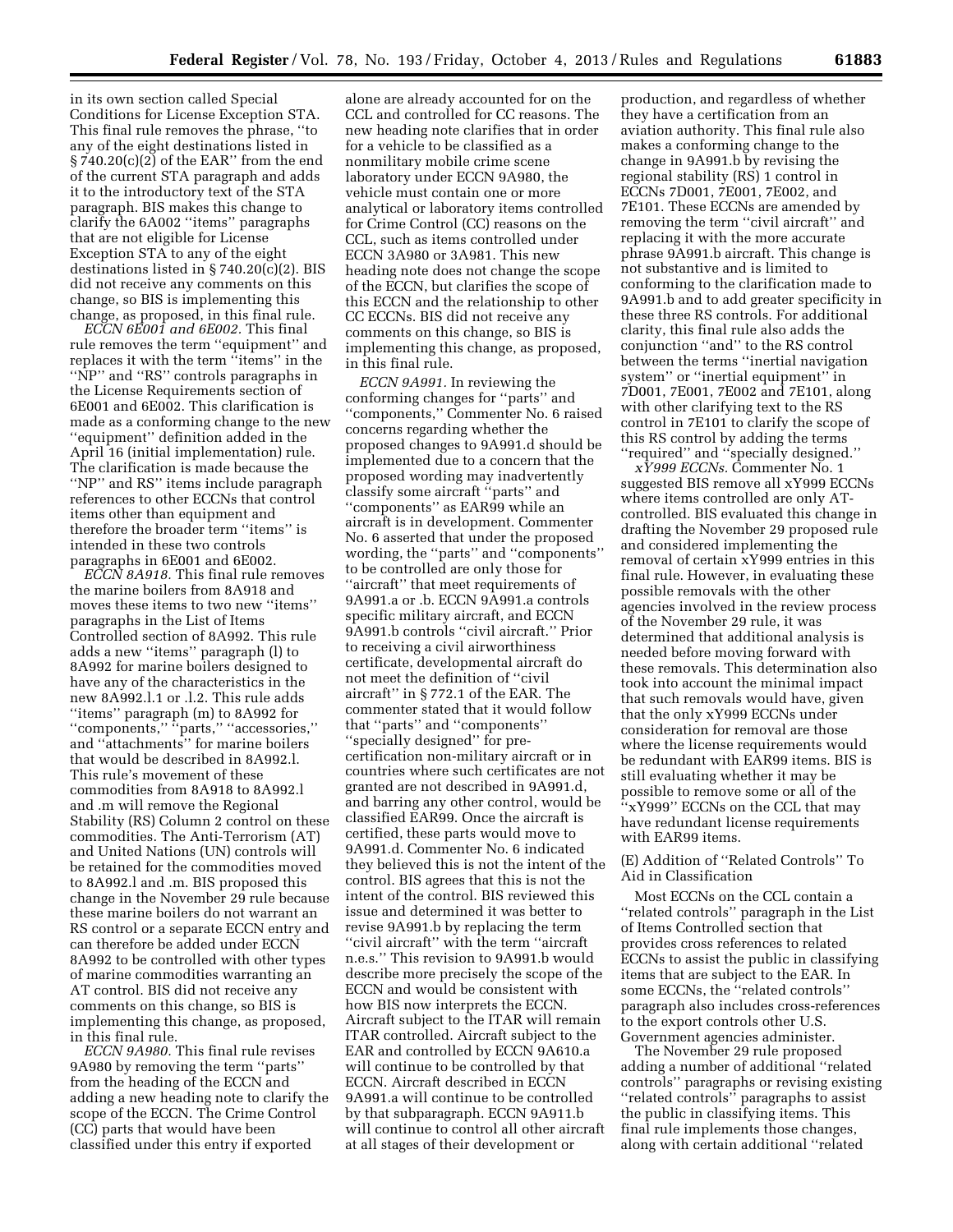controls'' changes in response to BIS's review of the public comments. In the November 29 proposed rule, BIS advised that in responding to the proposed rule, the public may also provide suggestions for additional ''related controls'' that would assist the public in classifying items. This final rule is revising the ''related controls'' paragraphs in the following twelve ECCNs: 1A985, 1B117, 1B118, 1B119, 1B225, 1C117, 1C233, 2B105, 2B116, 3A230, 7A103 and 9B009 that were proposed in the November 29 rule. In addition, as a result of the review of public comments, this final rule is also revising the ''related controls'' paragraphs in the following three ECCNs: 2A226, 2A292 and 2B350 as follows:

*ECCN 2A226.* Commenter No. 9 suggested adding ECCN 2B999 to the ''related controls'' paragraph of 2A226. This commenter noted that 2A226 references other valve ECCNs (2A292 and 2B350), but has no reference to 2B999. BIS agrees that adding 2B999 would be helpful, so this final rule is implementing this change.

*ECCN 2A292.* Commenter No. 9 suggested adding ECCNs 2B350 and 2B999 to the ''related controls'' paragraph of 2A292. This commenter noted 2A292 references to one other valve ECCN (2A226), but has no reference to 2B350 or 2B999. BIS agrees that adding 2B350 and 2B999 would be helpful, so this final rule is implementing this change.

*ECCN 2B350.* Commenter No. 9 suggested adding ECCNs to the ''related controls'' paragraph of ECCN 2B350 instead of using N/A. The commenter was concerned that the use of ''N/A'' may lead you to mistakenly conclude that there are no applicable technology ECCNs or any other potential valve ECCNs. BIS agrees that adding ECCNs 2A226, 2A292, 2A293, 2B231 and 2B999 to the ''related controls'' paragraph of 2B350 would be helpful, so this final rule is implementing this change.

*ECCN 2B999.* Commenter No. 9 suggested adding ECCNs 2A226 and 2A292 to the ''related controls'' of 2B999. This commenter noted that 2B999 refers to a number of other ECCNs, including 2B350, but it does not refer to the other valve ECCNs (2A226 and 2A292). BIS does not accept this change because it is clear within the context of this ECCN 2B999 that the only valves that are controlled are those referenced in the long list of ''items.'' BIS is also still evaluating whether it may be possible to remove 2B999, along with similar ''xY999'' ECCNs on the CCL that have redundant license

requirements with EAR99 items. Additional analysis is needed, however, before any such ''xY999'' ECCNs can be removed from the CCL, as noted above.

Commenter No. 9 also suggested BIS conduct a review of all the ''related controls'' on the CCL to identify additional changes to make and address inconsistencies. This commenter recommended BIS review the ''related controls'' section of each ECCN in Groups A, B or C to identify all related ECCNs. The ''related controls'' then should be updated accordingly to include similar ECCNs of Groups A, B or C as well as the applicable software and technology ECCNs of Groups D and E. BIS agrees that regular review of the ''related controls'' paragraphs should be conducted. BIS has already conducted a review of all the ''related controls'' paragraphs on the CCL, and these are the changes that were proposed in the November 29 rule. In evaluating the comments received in response to the November 29 proposed rule, BIS also identified additional ''related controls'' changes that are being implemented in this final rule, as described above for ECCNs 2A226, 2A292, and 2B350. BIS will continue conducting regular reviews of the ''related controls'' paragraphs and make updates as necessary on the CCL. Note, however, that although the ''related controls'' paragraphs are a useful tool for classifying related items under the CCL, the ''related controls'' paragraphs are not exhaustive or determinative of an item's control status. They are not part of the control text for a specific ECCN. Related controls are a method of identifying other ECCN entries that may be applicable to a particular item, including highlighting in certain cases when a related item may be subject to the exclusive jurisdiction of another agency of the U.S. Government. However, to determine whether an item is classified under another entry on the CCL or another control list, such as the Nuclear Trigger List or the United States Munitions List (USML), a person classifying an item should review the other ECCN or other control lists as applicable to determine the jurisdictional and classification status of a particular item.

Supplement No. 4 to part 774— Commerce Control List Order of Review—was added to the EAR in the initial implementation rule, and identifies the proper order of review for reviewing the CCL.

*ECCNs 7A005 and 7A994.* This final rule also revises the ''related controls'' paragraphs in ECCNs 7A005 and 7A994 and includes the substance of the amended related control paragraph as a

new ''license requirement note'' in 7A994. This change will clarify the relationship between 7A005 and 7A994 and provide guidance on the appropriate classification for GPS equipment. The added text in 7A005 and 7A994 will alert persons classifying GPS items that ''typically commercially available GPS do not employ encryption or adaptive antenna and are classified as 7A994.'' BIS did not receive any comments on this change, so BIS is implementing this change, as proposed, in this final rule.

(F) Addition of the Term ''subject to the ITAR'' to the EAR.

This final rule adds the term ''subject to the ITAR'' to § 772.1 (Definitions of terms as used in the EAR). This defined term is added to parallel the use of the term "subject to the EAR" that is commonly used in the EAR, along with simplifying many of the references to the export jurisdiction of the Department of State that are included in the EAR. The vast majority of these references to the export control jurisdiction of the Department of State are on the CCL. This final rule will therefore add the following definition of ''subject to the ITAR'' in § 772.1:

A term used in the EAR to describe those commodities, software, technology (e.g., technical data) and defense services over which the U.S. Department of State, Directorate of Defense Trade Controls (DDTC) exercises regulatory jurisdiction under the International Traffic in Arms Regulations (ITAR) (see 22 CFR 120– 130).

This final rule makes conforming changes to the rest of the EAR, including several ECCNs and §§ 734.4 (*De minimis* U.S. content), 734.6 (Assistance available from BIS for determining licensing and other requirements), and 740.6 (Technology and software under restriction (TSR)), by adding ''subject to the ITAR'' where the export control jurisdiction of the Department of State is referenced. In addition to making the conforming change in § 734.6, this rule revises the references to the ITAR to clarify that, in order to determine whether an item is ''subject to the ITAR,'' you should review the ITAR's United States Munitions List (see 22 CFR §§ 120.6 and 121.1). If the item is within the scope of a USML category, then the item is a defense article subject to the ITAR. If it is not, then it is not subject to the ITAR. The revised text also clarifies that you may also submit a request to the Department of State, Directorate of Defense Trade Controls, for a formal jurisdictional determination regarding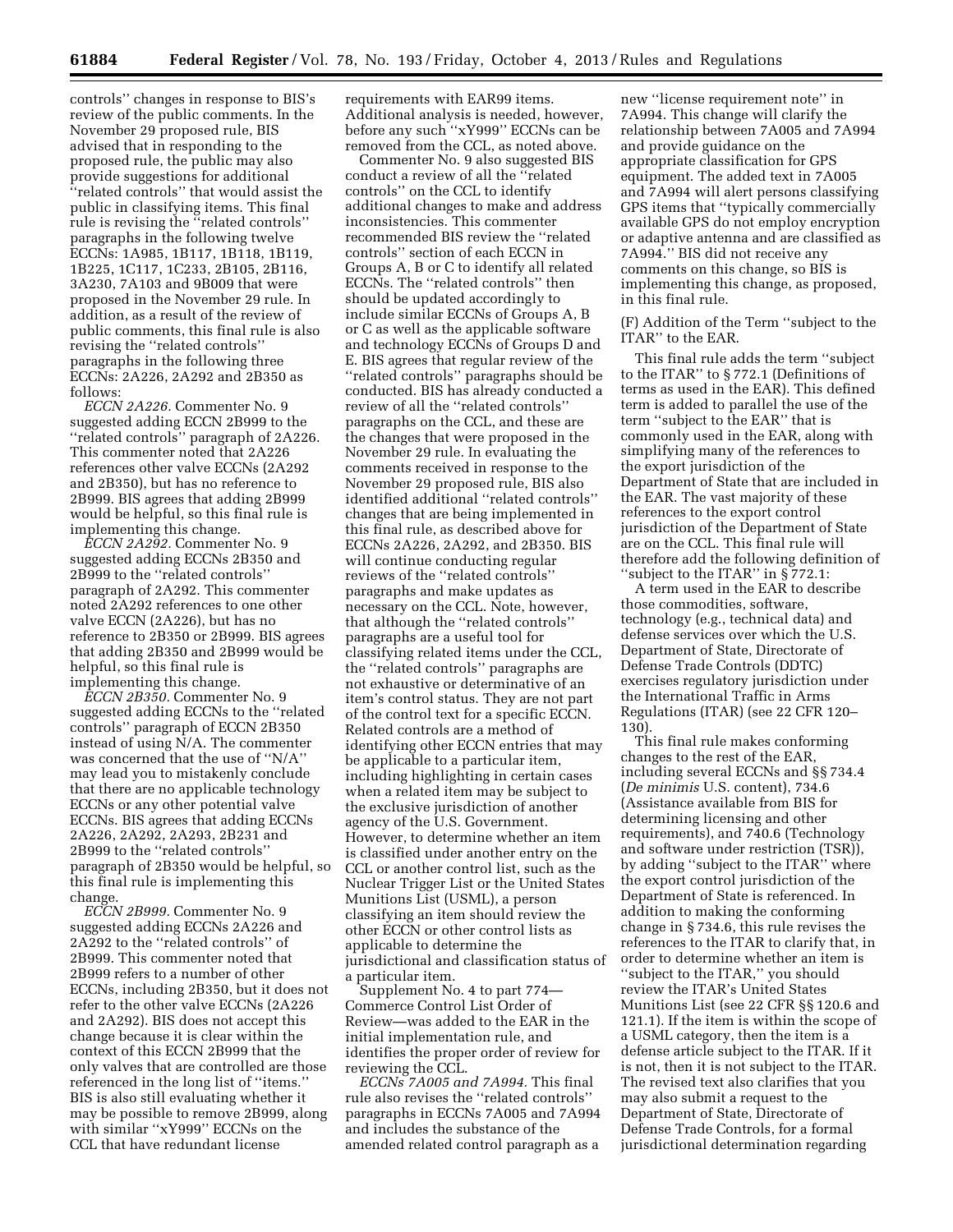the commodity, software, technology, or activity at issue (see 22 CFR § 120.4). BIS did not receive any comments on this change, so BIS is implementing this change, as proposed, in this final rule.

(H) Addition of Paragraph To Clarify the Jurisdiction of Items Subject to the EAR When Sold, Leased or Loaned by the Department of Defense to a Foreign Country or International Organization Under the Foreign Military Sales (FMS) Program

This final rule adds a new paragraph  $(b)(1)(vi)$  to § 734.3, which identifies items subject to the EAR. This new paragraph was not proposed in the November 29 rule, but the change is being made in this final rule as a clarification to the addition of § 734.3(e) in the initial implementation final rule published on April 16, 2013. While not effective until October 15, 2013, § 734.3(e) specifies that items subject to the EAR may be exported, reexported, or transferred in country under licenses, agreements, or other approvals from the Department of State's Directorate of Defense Trade Controls pursuant to §§ 120.5(b) and 126.6(c) of the International Traffic in Arms Regulations (ITAR) (22 CFR 120.5(b) and 126.6(c)) or under actions made by the Department of State's Office of Regional Security and Arms Transfers.

New paragraph (b)(1)(vi) clarifies that items that would otherwise be subject to the EAR and that are sold, leased or loaned by the Department of Defense to a foreign country or international organization under the Foreign Military Sales (FMS) Program of the Arms Export Control Act, pursuant to a Letter of Offer and Acceptance (LOA) authorizing such transfers, are *not* ''subject to the EAR'' but rather, are subject to the authority of the Arms Export Control Act. New paragraph (b)(1)(vi) clarifies that the terms and conditions of the LOA would govern the export, reexport, or other transfer of the items. Lastly, because the heading for new paragraph (b)(1)(vi) refers to the Department of Defense (DoD) and Department of State, BIS is adding a cross reference from new paragraph (b)(1)(vi) to paragraph (b)(1)(i), along with a cross reference from  $(b)(1)(i)$  to  $(b)(1)(vi)$ .

(I) Corrections and Minor Clarifications to Existing CCL Text and Proposed Text Included in the November 29 Proposed Rule

The November 29 rule also included minor corrections and clarifications to the CCL, such as to correct certain misspellings and typographical errors and make other minor updates to the CCL. BIS did not receive any comments on these changes, so BIS is implementing these changes, as proposed, in this final rule for the following two ECCNs: 6C992 and 9B002.

In the public comments received in response to the November 29 rule, the public identified some additional corrections or minor clarifications that should be made to existing CCL text or to some of the proposed text included in the November 29 rule. BIS has accepted some of these suggested changes, so BIS is implementing these changes in this final rule for the following ECCNs: 1C002 (to correct a formatting error in 1C002.c.1.a where "10<sup>9"</sup> was incorrectly proposed as ''109''); 2B352 (to correct a formatting error in 2B352.d.2 where " $(0.2 \text{ m}^2)$ " was incorrectly proposed as ''(0.2 m2)''); 9E003 (to insert an omitted ''Related Controls) paragraph number (2)''); and 1A002 (to remove an extra ''and'' that was not needed and modify the punctuation).

Commenter No. 8 suggested that the heading of 1A002 should also end in the word ''therefor.'' BIS does not accept this change because the current entry is consistent with the Wassenaar Arrangement WA dual-use list entry 1.A.2. In addition, the term is not needed in the context of this entry.

*ECCN 5A991 (and similar changes to 5A001, 6A008 and 7A005).* This rule changes the spelling of the word "antennae" in the "items" paragraph (f) of 5A991. This term should be spelled as ''antennas'' to reflect common American English usage in this ECCN. BIS also accepted Commenter No. 8's suggestion that a review should be conducted of the entire CCL to identify any additional places where this same issue occurs and standardize this usage. BIS identified five other references on the CCL where this correction needs to be made: ECCN 5A001.d and the Note to 5A001.d; ECCN 6A008 in the decontrol note for (PAR), 6A008.e; and ECCN 7A005 in the Note to 7A005.b. This final rule is implementing these additional five corrections to address this incorrect word usage on the CCL.

This final rule does not implement the related change to the ''unit'' paragraph of 5A001 because the ''unit'' paragraph will no longer be used in ECCNs under the simplified structure being implemented in this rule for calculating shipping tolerances under the EAR. As described below, this final rule removes all ''unit'' paragraphs from the CCL, so the proposed change to the ''unit'' paragraph of 5A001 is no longer required, along with any proposed changes to the ''unit'' paragraph that was included in the November 29 rule.

*(2) Changes To Conform the CCL to the Multilateral Export Control Regime Control Lists and Previous Amendments to the EAR* 

This final rule is also making the following changes to conform the CCL to the multilateral export control regime control lists and to conform the CCL to the intent of past amendments to the EAR. These are cases where a previous amendment to the EAR was intended to effect a change, but the change was not implemented as intended, or where a conforming change should have been made to the CCL, but was inadvertently not made. In general, the public did not raise specific concerns regarding the changes described under this heading (2). The comments that were received highlighted additional specific examples that also warranted attention in the final rule: Commenter No. 8, as was discussed above under heading (1)(B)(*Clarifying the use of the terms ''parts'' and ''components'' on the CCL*), raised a concern that the proposed changes were not consistent with the multilateral export control regimes and that a regime change proposal would need to be approved before BIS implemented such changes to multilateral-based ECCNs, such as those controlled by the Wassenaar Arrangement. BIS does not agree with this comment for the reasons discussed above under heading (1)(B). BIS considered discussing these two comments here, but because the ''parts'' and ''components'' changes were described above under heading (1)(B), BIS decided to also include these two comments under the earlier discussion to group them with the other comments and BIS responses on the ''parts'' and ''components'' changes being implemented in this final rule.

(A) Conforming Changes for Limitations on Use of TSR for Wassenaar Very Sensitive List Items

In implementing its commitment to exercise vigilance in the licensing of items listed on the Wassenaar Very Sensitive List, the United States has limited the use of License Exception TSR to a list of specifically identified countries for certain ECCNs. These limitations are contained in the TSR paragraph in the License Exception section of nine ECCNs (i.e., ECCNs 1E001, 5D001, 5E001, 6D001, 6D003, 6E001, 6E002, 8D001 and 8E001) that control items on the Wassenaar Very Sensitive List and for which TSR has been authorized for some, or all of the ECCN.

The TSR paragraph limitation was introduced in 1998, upon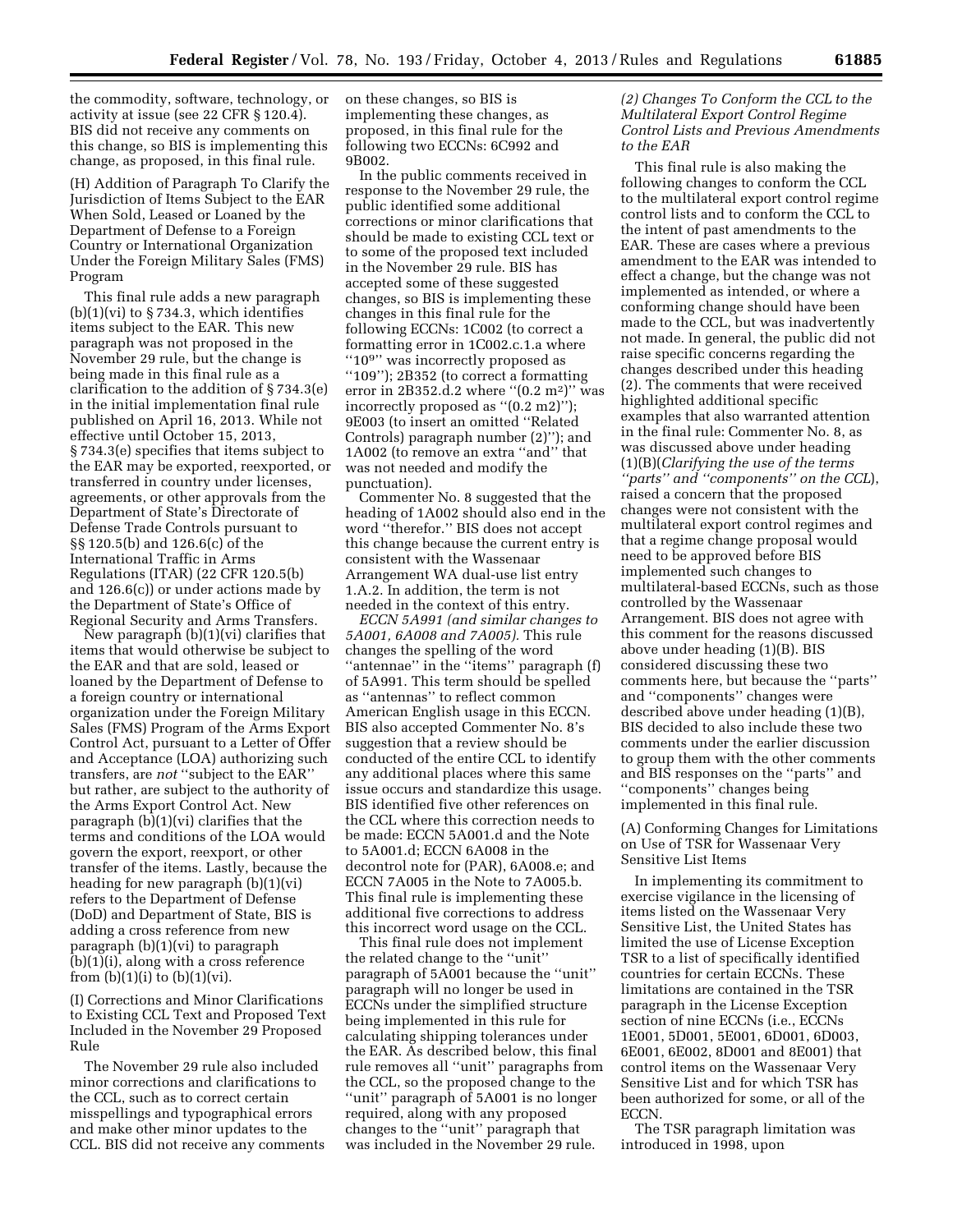implementation of the Wassenaar Arrangement (63 FR 2452), with a list of sixteen destinations eligible for TSR for Wassenaar Very Sensitive List items. Approximately one year later, Japan was added to the TSR paragraph limitation (64 FR 10852). In 2008, Australia and Norway were added to the TSR paragraph in ECCN 1E001, with the explanation that their original exclusion had been an oversight. Australia and Norway were not added to the other TSR paragraphs with Wassenaar Very Sensitive List limitations, creating an inconsistency.

This final rule adopts a standardized list of countries under the EAR for the nine ECCNs. The use of this standardized list of countries simplifies the use of the TSR License Exception for these nine ECCNs and aid the public's understanding regarding which countries are eligible and not eligible to receive National Security (NS) controlled technology under these nine ECCNs. Commenter No. 7 supported the proposed change. BIS has recently determined that the thirty-six countries listed in License Exception Strategic Trade Authorization, Section 740.20(c)(1) of the EAR, are eligible for License Exception authorization for Wassenaar Very Sensitive List items. These 36 countries are: Argentina, Australia, Austria, Belgium, Bulgaria, Canada, Croatia, Czech Republic, Denmark, Estonia, Finland, France, Germany, Greece, Hungary, Iceland, Ireland, Italy, Japan, Latvia, Lithuania, Luxembourg, Netherlands, New Zealand, Norway, Poland, Portugal, Romania, Slovakia, Slovenia, South Korea, Spain, Sweden, Switzerland, Turkey, and the United Kingdom. This final rule revises the list of countries in the TSR paragraph for the nine ECCNs to state ''those countries listed in § 740.20(c)(1) (License Exception STA).'' The 17 countries (19 countries in 1E001) that were previously identified as being eligible for License Exception TSR under these ECCNs were a subset of the 36 STA-eligible countries. Therefore, this final rule adds the remaining 19 countries, except for 1E001 where this final rule adds the remaining 17 countries, as eligible countries to receive this type of technology through application of License Exception TSR under these ECCNs.

#### (B) ECCN Changes To Conform to the Multilateral Export Control Regimes

Commenters No. 5 and 7 noted they supported what they said was the ''BIS'' effort to conform the CCL to multilateral export control regime control lists. Commenter No. 7 also noted they appreciated all the changes to make CCL

language consistent with the MTCR, but they requested confirmation that their understanding of the intent and scope of the following proposed changes in the November 29 rule is correct: ''missiles'' is replaced with rockets, missiles and UAVs to ensure Category 1 and 2 UAVs are captured; only UAV range is specified in 1A101 and 9D105 to capture Category 1 and 2 MTCR items; UAV and payload are specified in 1D103 to only capture Category 1 subsystems; and UAVs are not included in 7E104 because the MTCR Annex is specific to optimization of rocket system trajectory, and does not include a control related to UAVs. Commenter No. 7's description of the intent and scope of these changes from the November 29 rule is correct. BIS received no other comments regarding these proposed changes, so BIS is implementing these changes, as proposed, in this final rule.

*ECCN 1A101.* This final rule amends 1A101 by replacing the term ''missiles'' in the heading with the phrase ''rockets, missiles, or unmanned aerial vehicles capable of achieving a ''range'' equal to or greater than 300 km'' to conform to the Missile Technology Control Regime (MTCR) Annex. BIS did not receive any comments on this change, so BIS is implementing this change, as proposed, in this final rule.

*ECCN 1D103.* This final rule amends 1D103 by replacing the term ''missiles'' in the heading with the phrase ''rockets, missiles, or unmanned aerial vehicles capable of delivering at least a 500 kg payload to a ''range'' equal to or greater than 300 km'' to conform to the MTCR Annex. BIS did not receive any comments on this change, so BIS is implementing this change, as proposed, in this final rule.

*ECCN 1E001.* This final rule amends 1E001 by removing ECCN 1A008 from the heading and NS controls paragraph. This change is made to conform to the Wassenaar Arrangement List of Dual-Use Goods and Technologies that does not extend to technology for 1A008. This change was not proposed in the November 29 rule, but was identified by BIS as an additional change that needed to be implemented to conform to the Wassenaar Arrangement. Therefore, BIS is implementing these changes in this final rule.

*ECCNs 2E001 and 2E002.* Commenter No. 6 suggested expanding the scope of the exclusion in the headings in 2E001 and 2E002 by adding ECCN 2B999 to the list of commodities controlled in 2B that are not within the scope of 2E001 and 2E002. To support their position, this commenter noted that 2E001 and 2E002 control ''technology'' for all isostatic presses, regardless of

capability. They further noted that even commercial MIG welders and industrial sewage pumps (e.g., ECCNs 2B999.d and 2B999.j) are thus controlled. Commenter No. 6 asserted that given 2E001 and 2E002 are generally associated with high levels of control, there may be confusion when ''production'' ''technology'' for a MIG welder is classified 2E001, but the commodity is classified under an AT-only control. BIS agrees with Commenter No. 6 and is implementing these two changes in this final rule. The change being implemented in the final rule will exclude technology for 2B999, but the overall impact on the number of licenses received by BIS is expected to be minimal.

*ECCN 5D101.* This final rule amends 5D101 by removing the term ''items'' from the heading and adding the term ''equipment'' in its place. This rule will make this change to be consistent with the MTCR Annex. BIS did not receive any comments on this change, so BIS is implementing this change, as proposed, in this final rule.

*ECCNs 6A002 and 6A003.* This final rule amends 6A002 and 6A003 by correcting a spelling error in the headings of these two ECCNs to remove the term ''therefore'' and replace it with ''therefor.'' These changes are being made to conform to the Wassenaar Arrangement List of Dual-Use Goods and Technologies that uses the term ''therefor'' for both of these entries. These two changes were not proposed in the November 29 rule, but were identified by BIS as additional changes that needed to be implemented to conform to the Wassenaar Arrangement. Therefore, BIS is implementing these changes in this final rule.

*ECCN 6D102.* This final rule amends 6D102 by removing the term ''goods'' from the heading and adding the term ''equipment'' in its place. This rule makes this change to be consistent with the MTCR Annex. BIS did not receive any comments on this change, so BIS is implementing this change, as proposed, in this final rule.

*ECCN 6D994.* This final rule removes 6D994 to conform to a previous amendment to the EAR that imposed a control for these same items under 6D003.c. BIS's intention when 6D994 was added to the CCL was to impose a control on this software until a control could be approved at the Wassenaar Arrangement and implemented in the EAR. When the final rule to add this software to 6D003.c was published, the intention was to remove 6D994. However, this entry was inadvertently retained at the time 6D003.c was added to the CCL, which may have caused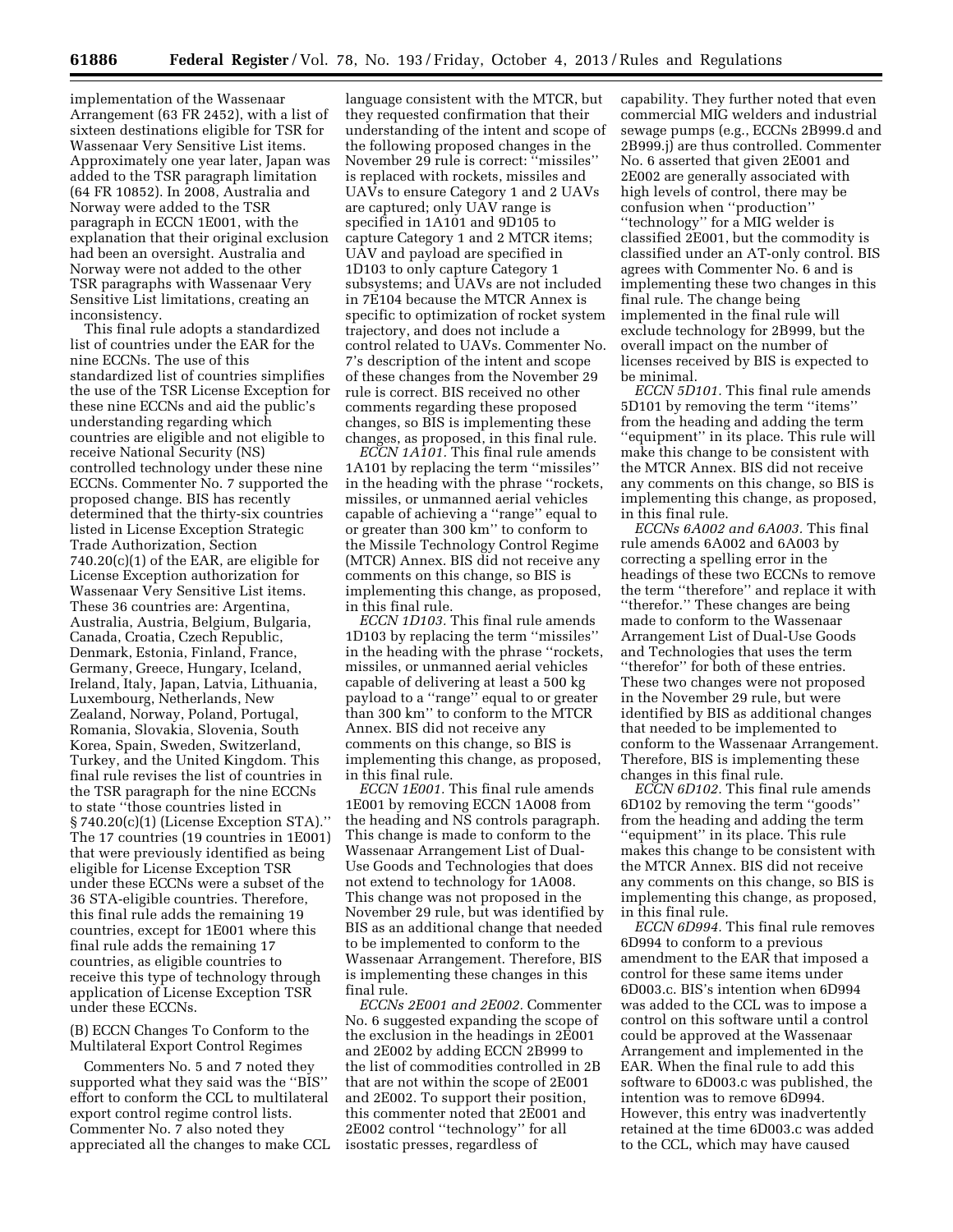confusion for exporters trying to classify this type of software because the software meets the description of two software ECCNs. To address this oversight, this final rule removes 6D994 from the CCL, leaving 6D003.c as the control ECCN. BIS did not receive any comments on this change, so BIS is implementing this change, as proposed, in this final rule.

*ECCN 7D101.* This final rule amends 7D101 by revising the heading to include 7A117 in the list of ECCNs for which 7D101 controls the software. 7A117 is a reference to a USML control based on the MTCR Annex. 7D101 controls the software of certain commodities controlled for MT reasons. This change is made to conform to the MTCR Annex. BIS did not receive any comments on this change, so BIS is implementing this change, as proposed, in this final rule.

*ECCN 7E104.* This final rule amends 7E104 by replacing the term ''missiles'' in the heading with the phrase ''rockets or missiles capable of achieving a ''range'' equal to or greater than 300 km'' to conform to the MTCR Annex. BIS did not receive any comments on this change, so BIS is implementing this change, as proposed, in this final rule.

*ECCN 9A107.* This final rule amends 9A107 by revising the heading to replace the word ''engines'' with the word ''motors.'' This change is made to conform to the MTCR Annex. BIS did not receive any comments on this change, so BIS is implementing this change, as proposed, in this final rule.

*ECCN 9A110.* This final rule amends 9A110 by revising the heading to include 9A109 in the list of ECCNs for which 9A110 controls the composite structures, laminates and manufactures thereof. 9A109 is a reference to a USML control based on the MTCR Annex. 9A110 controls the software of certain commodities controlled for MT reasons. This rule also amends 9A110 by replacing the defined term ''missiles'' with the phrase ''rockets, missiles, or unmanned aerial vehicles capable of achieving a ''range'' equal to or greater than 300 km.'' These changes are made to conform to the MTCR Annex. BIS did not receive any comments on these changes, so BIS is implementing this change, as proposed, in this final rule.

*ECCN 9A118.* This final rule amends 9A118 by inserting the phrase ''missiles, and unmanned aerial vehicles capable of achieving a ''range'' ''equal to or greater than 300 km'' into the heading to conform to the MTCR Annex. Commenter No. 7 identified a typographical error in 9A118 where the word ''of'' was used, but the word ''to'' was intended. BIS accepts this change

and is correcting the error in this final rule, so the parameter correctly reads, ''capable of achieving a range equal to or greater than 300 km.''

*ECCNs 9B001, 9B002, 9B003 and 9B004.* Commenter No. 6 noted that the relationship between these four ECCNs and ECCN 9A001 could be made clearer as it relates to the MT controlled portions of these four ECCNs. This commenter noted that, as currently written, the equipment described in these four ECCNs is controlled for MT reasons if it is applicable to any engine whose characteristics are described in 9A001. However, this commenter suggested that rather than referencing 9A101 obliquely through reference to 9A001 in the MT control(s) paragraphs in 9B001, 9B002, 9B003, and 9B004, BIS should add the following sentence to the MT control(s) paragraph in these four ECCNs: ''MT applies only to equipment for engines that meet the characteristics described in 9A101.'' BIS agrees that revising the MT control(s) paragraph in these four ECCNs would be helpful, but BIS decided to use different control text than to what was proposed by Commenter No. 6. BIS will revise the MT control(s) paragraph in these four ECCNs to indicate that the MT control applies to equipment for engines controlled under 9A001 for MT reasons and for engines controlled under 9A101. These changes are being implemented in this final rule.

*ECCN 9B115.* This final rule amends 9B115 by revising the heading to include 9A103 in the list of ECCNs for which 9B115 controls the ''production equipment.'' 9A103 is a reference to a USML control based on the MTCR Annex. 9B115 controls the ''production equipment'' of certain commodities controlled for MT reasons. This change is made to conform to the MTCR Annex. BIS did not receive any comments on this change, so BIS is implementing this change, as proposed, in this final rule.

*ECCN 9B116.* This final rule amends 9B116 by revising the heading to include 9A103 in the list of ECCNs for which 9B116 controls the ''production equipment.'' 9A103 is a reference to a USML control based on the MTCR Annex. 9B116 controls the ''production equipment'' of certain commodities controlled for MT reasons. This change is made to conform to the MTCR Annex. BIS did not receive any comments on this change, so BIS is implementing this change, as proposed, in this final rule.

*ECCN 9D103.* This final rule amends 9D103 by revising the heading to include ECCNs 9A009, 9A107 and 9A109, and to expand the reference to 9A105 from 9A105.a to the entire ECCN in the list of ECCNs for which 9D103

controls certain ''software.'' ECCNs 9A009, 9A105, 9A107, and 9A109 are references to USML controls based on the MTCR Annex. 9D103 is a reference to a USML control based on the MTCR Annex. This change is made to conform to the MTCR Annex. BIS did not receive any comments on this change, so BIS is implementing this change, as proposed, in this final rule.

*ECCN 9D104.* This final rule amends 9D104 by revising the heading to include ECCNs 9A006, 9A007, 9A008, 9A009, 9A010, 9A115, 9A116, and 9A106.e in the list of ECCNs for which 9D104 controls the ''software.'' 9A006, 9A007, 9A008, 9A009, 9A010, 9A115 and 9A116 are references to USML controls based on the MTCR Annex. 9A106.e is controlled on the CCL for MT reasons. 9D104 controls the ''software'' of certain commodities controlled for MT reasons. This change is made to conform to the MTCR Annex. BIS did not receive any comments on this change, so BIS is implementing this change, as proposed, in this final rule.

*ECCN 9D105.* This final rule amends 9D105 by replacing the term ''missiles'' in the heading with the phrase ''rockets, missiles, or unmanned aerial vehicles capable of achieving a ''range'' equal to or greater than 300 km'' to conform to the MTCR Annex. BIS did not receive any comments on this change, so BIS is implementing this change, as proposed, in this final rule.

### *(3) Structural Changes To Improve the Clarity of the CCL*

ECCNs on the CCL follow the same basic paragraph structure, although not all ECCNs contain the same paragraphs. The common paragraph structure is intended to allow the public to quickly review ECCNs and to identify relevant paragraphs in each ECCN. This final rule is implementing changes to the standard section headings that are used in most ECCNs on the CCL. These changes affect most of the ECCNs on the CCL, but are being implemented through instructions instead of setting out each revision in the regulatory text. BIS is making the changes in this manner to save on the cost of implementing these structural changes. BIS's decision also took into account that the changes are not ECCN specific and are more focused on how the ECCN information is being communicated to the public. Each of the structural changes this rule implements improves the clarity of the CCL and is further described below. Commenter No. 6 noted that the clarification and background in the November 29 proposed rule on the placement of the phrase ''(see List of Items Controlled)''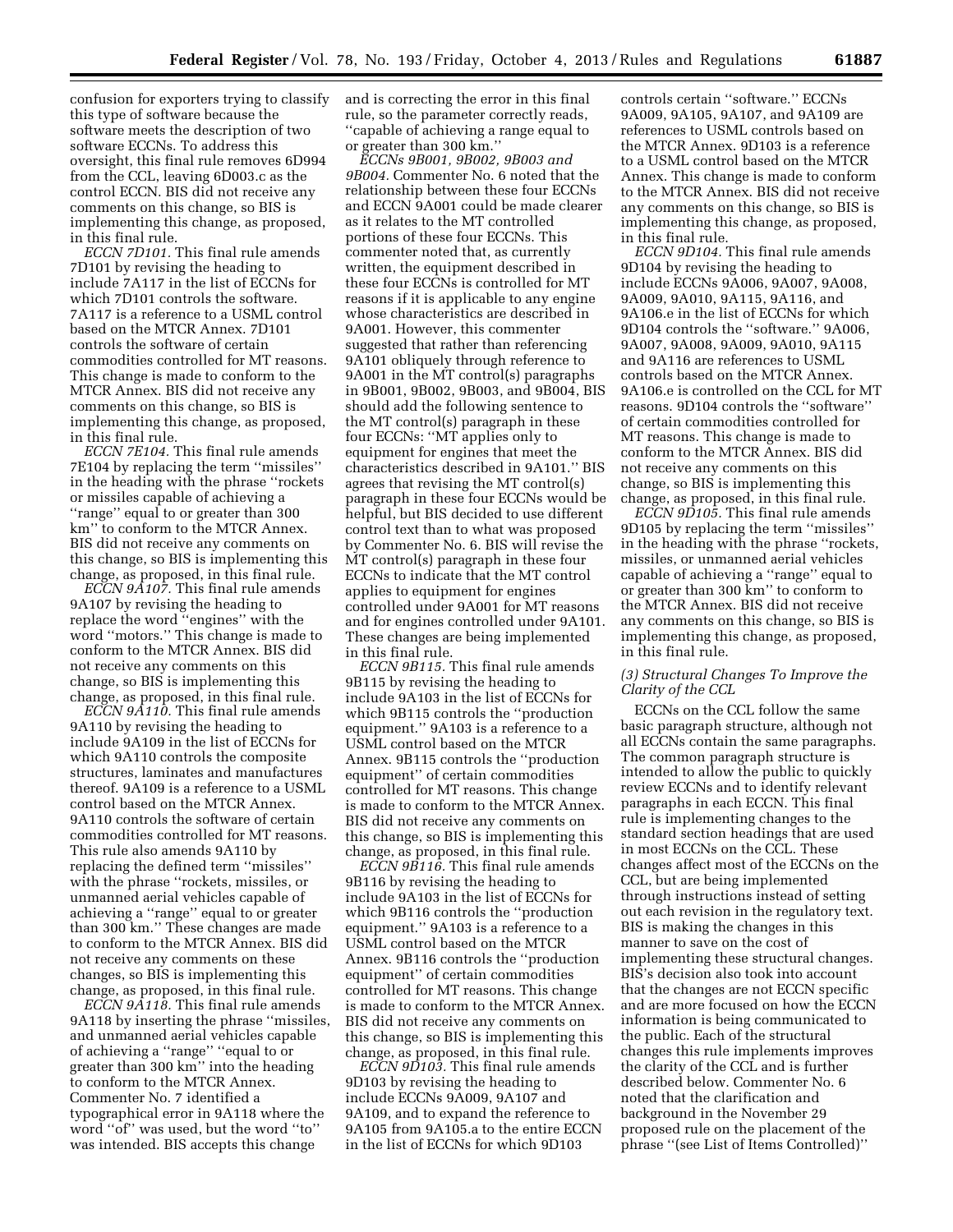is greatly appreciated, as is the addition of the phrase ''as follows (see List of Items Controlled)'' where necessary. Commenter No. 8 questioned the use of ''as follows'' because they believed it was redundant in ECCNs that also use ''(see List of Items Controlled)'' at the end of the ECCN. BIS agrees that the use of the phrase ''as follows'' in this case is redundant. BIS is, however, not accepting this change in the final rule because ''as follows'' is used on the Wassenaar Arrangement's control lists and because ''(see List of Items Controlled)'' is a CCL convention.

Commenter No. 7 noted they supported the structural changes, such as explicit references to Part 740, License Exceptions, references to Country Chart, and adding Reporting Requirements section to affected ECCNs. This commenter noted that these structural changes will increase understanding of license exceptions and the standardized structure will make it easier for exporters to use and comply with EAR. BIS agrees. Receiving no other comments on these changes, BIS implements these changes, as proposed, in this final rule.

BIS also implements in this final rule these same structural changes to the new ECCNs added in the April 16 (initial implementation) rule and the July 8, 2013 final rule, *Revisions to the Export Administration Regulations: Military Vehicles; Vessels of War; Submersible Vessels, Oceanographic Equipment; Related Items; and Auxiliary and Miscellaneous Items that the President Determines No Longer Warrant Control under the United States Munitions List* (July 8 (implementation) rule) (78 FR 22660). These are not corrections to the initial implementation rule and the July 8 (implementation) rule, but rather are conforming changes being made as a result of the changes included in this final rule. This final rule also includes clarifications to the April 16 (initial implementation) rule that are not limited to conforming changes with this final rule, but those are described below under (6) *Clarifications to the April 16 (initial implementation) rule.* 

Although the November 29 proposed rule was published before the initial implementation rule and the July 8 (implementation) rule, those final rules were published without the structural changes described here. At the time of publication of those final rules, their new ''600 series'' ECCNs were consistent with the existing structure of the CCL. This final rule makes these structural changes to the ECCNs added in those two rules and adopts them for

all subsequent rules that add new ECCNs described here.

This final rule also includes clarifications to the April 16 (initial implementation) rule that are not limited to conforming changes with this final rule. These changes are described below under the heading ''(6) *Clarifications to the April 16 (initial implementation) rule.''* 

#### (A) Revision of License Exceptions Section Heading

This final rule revises the License Exceptions section heading to add greater specificity. Specifically, this rule revises the section heading by changing it from ''License Exceptions'' to the more specific section heading of ''List-Based License Exceptions (See Part 740 for a description of all license exceptions).'' This rule also adds a parenthetical after the revised section heading to provide a cross reference to the license exceptions part of the EAR. This rule adds this cross reference because a definitive determination of whether a license exception may be used for a specific ECCN can only be made after also reviewing the applicable license exception provisions in part 740 of the EAR. BIS did not receive any comments on this change, so BIS is implementing this change, as proposed, in this final rule.

This final rule also makes this change to the following ECCNs: 9A610, 9A619, 9B610, 9B619, 9C610, 9C619, 9D610, 9D619, 9E610, and 9E619, as added in the April 16 (initial implementation) rule (78 FR 22718), which goes into effect on October 15, 2013. In addition, this final rule makes this change to the following ECCNs: 0A606, 0A617, 0B606, 0B617, 0C606, 0C617, 0D606, 0D617, 0D617, 0E606, 0E617, 8A609, 8A620, 8B609, 8B620, 8C609, 8D609, 8D620, 8E609, and 8E620, as added July 8 (implementation) rule (78 FR 40892), which goes into effect on January 6, 2014.

(B) Removal of the License Exception STA Paragraphs

In order to implement the changes described above under (A) *Revision of License Exceptions section heading,* this final rule is also removing the License Exception STA paragraph in the License Exceptions section of the following seventy-nine ECCNs: 0A606, 0A617, 0B606, 0B617, 0C606, 0C617, 0D606, 0D617, 0D617, 0E606, 0E617, 1A002, 1C001, 1C007, 1C010, 1C012, 1D002, 1E001, 1E002, 2D001, 2E001, 2E002, 3A002, 3B001, 3D001, 3E001, 4A001, 4D001, 4E001, 5A001, 5B001, 5D001, 5E001, 6A001, 6A002, 6A003, 6A004, 6A006, 6A008, 6B008, 6D001, 6D003,

6E001, 6E002, 7D003, 7E001, 7E002, 8A001, 8A002, 8A609, 8A620, 8B609, 8B620, 8C609, 8D001, 8D002, 8E001, 8E002, 8D609, 8D620, 8E609, 8E620, 9A610, 9A619, 9B001, 9B610, 9B619, 9C610, 9C619, 9D001, 9D002, 9D004, 9D610, 9D619, 9E001, 9E002, 9E003, 9E610, and 9E619. This rule moves the text of those License Exception STA paragraphs to a new section titled ''Special Conditions for STA.'' This rule is creating this new section immediately following the proposed ''List-Based License Exceptions (See Part 740 for a description of all license exceptions)'' instruction because the License Exception STA paragraphs do not perform the same function as the other list-based license exception paragraphs. This rule is not implementing any changes to the regulatory text included in the current License Exception STA paragraphs of these ECCNs. These STA changes include the thirty ''600 series'' ECCNs referenced above (0A606, 0A617, 0B606, 0B617, 0C606, 0C617, 0D606, 0D617, 0D617, 0E606, 0E617, 8A609, 8A620, 8B609, 8B620, 8C609, 8D609, 8D620, 8E609, 8E620, 9A610, 9A610, 9B610, 9B619, 9C610, 9C619, 9D610, 9D619, 9E610 and 9E619) that were not included in the November 29 proposed rule, but are now included because ten of these ECCNs were published in the initial implementation rule and will be in the EAR on the effective date of this final rule, and the other twenty have been published in the July 8 (implementation) rule. The July 8 (implementation) rule is not effective until January 6, 2014, but the changes being implemented in this rule will align these twenty ''600 series'' ECCNs with structural changes being made to the ECCN headings when that rule does become effective. The changes implemented in this rule are limited to adding a new section heading and moving the existing License Exception STA paragraphs in these seventy-nine ECCNs to the new STA section heading. BIS did not receive any comments on this change, so BIS is implementing this change, as proposed, in this final rule.

(C) Adding a Cross-Reference After Country Chart

This final rule is revising the ''Country Chart'' paragraph heading in the License Requirements section to add a parenthetical to indicate where the public can find the Country Chart. The revised Country Chart paragraph heading will now read ''Country Chart (See Supp. No. 1 to part 738).'' Not all ECCNs include a Country Chart paragraph and a small number of ECCNs do not rely on the Commerce Country Chart for determining destination-based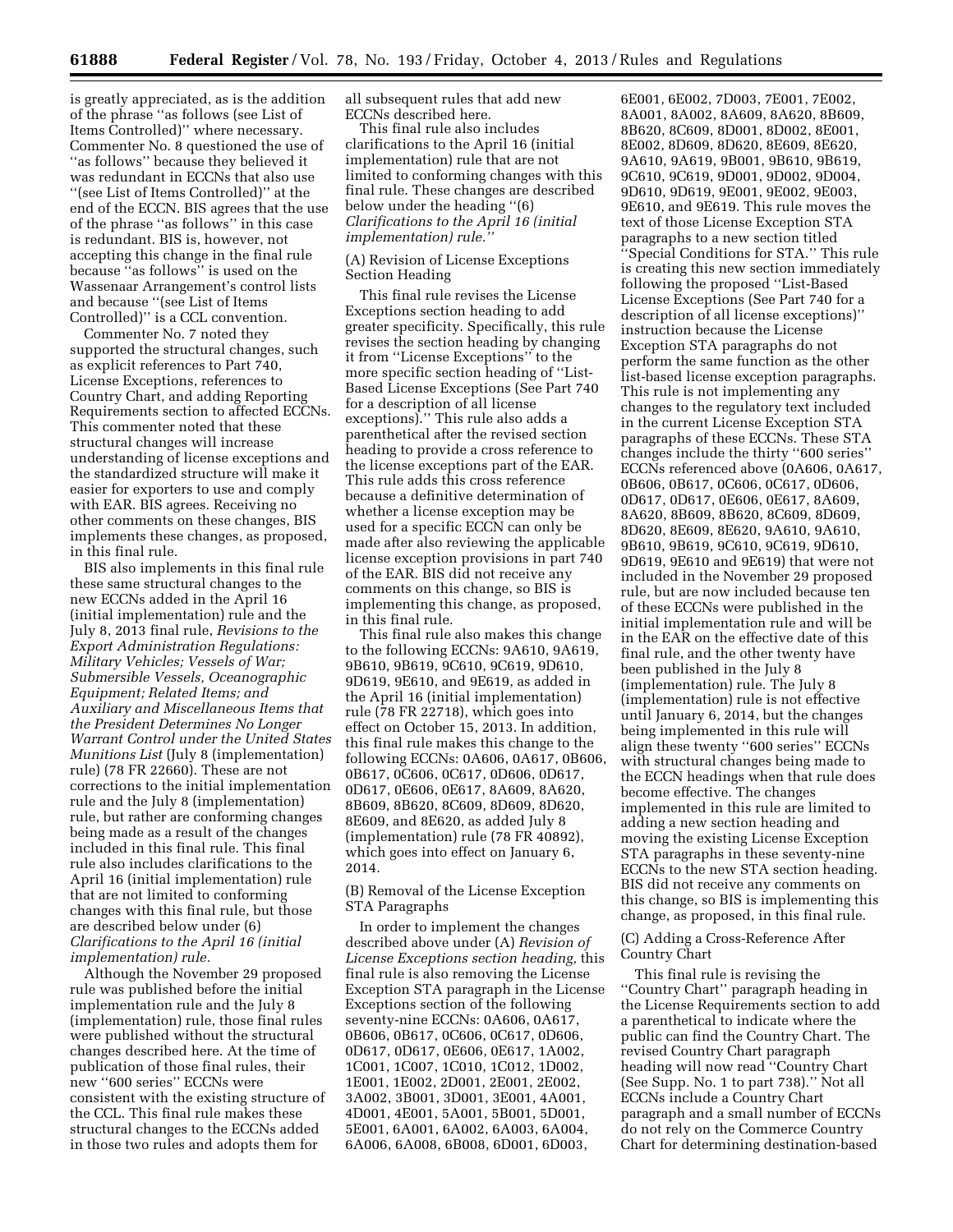license requirements. Most ECCNs, however, are structured to refer to the information contained in the Country Chart paragraph in Supplement No. 1 to part 738 to identify destination-based license requirements. The changes in this rule will clarify that for the ECCNs that use this structure, exporters, reexporters and transferors need to refer to the Country Chart in Supplement No. 1 to part 738 to determine destinationbased license requirements. For experienced exporters, reexporters, and transferors, this structure is well understood. The new cross references are primarily intended for those exporters, reexporters, and transferors who are new to the EAR and who may not as readily understand the relationship between this standard ECCN paragraph and Supplement No. 1 to part 738. The new parenthetical phrase at the end of the Country Chart paragraph will make the relationship explicit. BIS did not receive any comments on this change, so BIS is implementing this change, as proposed, in this final rule.

This final rule also makes this change to the following ECCNs: 9A610, 9A619, 9B610, 9B619, 9C610, 9C619, 9D610, 9D619, 9E610, and 9E619, as added in the April 16 (initial implementation) rule (78 FR 22718), which goes into effect on October 15, 2013. In addition, this final rule also makes this change to the following ECCNs: 0A606, 0A617, 0B606, 0B617, 0C606, 0C617, 0D606, 0D617, 0D617, 0E606, 0E617, 8A609, 8A620, 8B609, 8B620, 8C609, 8D609, 8D620, 8E609, and 8E620, as added July 8 (implementation) rule (78 FR 40892), which goes into effect on January 6, 2014.

(D) Adding a New ''Reporting Requirements'' Section to Certain ECCNs

Some ECCNs include references to reporting requirements, which are typically found either in License Requirement notes or in notes to the ''items'' paragraphs in the List of Items Controlled section. BIS has adopted a standardized paragraph structure for ECCNs, as much as possible, to assist the public in classifying items. A standardized paragraph structure helps the public classify items by putting the information contained in an ECCN into a useable and easily recognizable format. The current reporting requirements, which are found in various sections and paragraphs of the individual ECCNs, deviate from this type of standardized structure. To address this issue, this final rule is adding a new section heading called Reporting Requirements where the

existing reporting requirements found in ECCNs will be consolidated. This rule is not making any changes to the scope of current reporting requirements. This standardized structure will aid in compliance with the reporting requirements and assist exporters in more quickly and easily identifying ECCNs subject to reporting requirements. The rule is adding the new Reporting Requirements section heading immediately before the License Exceptions section.

To implement this change in Supplement No. 1 to part 774 (the Commerce Control List), this final rule removes the ''License Requirements Notes'' paragraphs in the License Requirements section in the following forty-three ECCNs: 1A002, 1C007, 1C010, 1D002, 1E001, 1E002, 2B003, 2D001, 2E001, 2E002, 3A002, 3B001, 3D001, 3E001, 4A001, 4E001, 5A001, 5B001, 5D001, 5E001, 6A001, 6A002, 6A003, 6A004, 6A006, 6A008, 6B008, 6D001, 6D003, 6E001, 6E002, 8A001, 8A002, 8D001, 8D002, 8E001, 8E002, 9B001, 9D001, 9D002, 9E001, 9E002 and 9E003. In forty-two of these ECCNs and in six additional ECCNs: 1C001, 4D001, 7D002, 7D003, 7E001, 7E002, this rule adds the new section entitled ''REPORTING REQUIREMENTS See § 743.1 of the EAR for reporting requirements for exports under License Exceptions, Special Comprehensive Licenses, and Validated End-User authorizations'' after the License Requirements section in each of these respective ECCNs. BIS is adding the ''REPORTING REQUIREMENTS'' paragraph to ECCNs 1C001, 4D001, 7D002, 7D003, 7E001 and 7E002 to alert exporters that reporting requirements were imposed on these ECCNs in the April 16 (initial implementation) rule through the changes to § 743.1 and the addition of the Wassenaar Arrangement Sensitive and Very Sensitive Lists as Supplements Nos. 6 and 7 to Part 774. In ECCN 6A003, this rule adds a Reporting Requirement section with a more detailed statement describing the specific reporting requirement applicable to that ECCN. This rule also changes the new Reporting Requirements section to ensure that the text conforms to the listing of authorizations in § 743.1 that require reporting to BIS. Lastly, this rule removes the License Requirement Note in 3B001, but does not add a Reporting Requirements section because 3B001 is not identified in § 743.1, so the reference is no longer needed.

Commenter No. 8 requested that additional explanation be provided regarding the role of other License Requirements Notes on the CCL and whether such notes should be renamed to better reflect their role in those ECCNs. This commenter noted that unlike other elements of an ECCN, the EAR does not address what significance exporters should give such notes when interpreting an ECCN. This commenter noted that it would stand to reason that these notes are commentary relevant to ''License Requirements'' section. That section, however, addresses reasons why export of an item might require a license, whereas notes often purport to address substantive scope of an ECCN. BIS does not believe any additional renaming of the License Requirements Notes is needed at this time, but BIS will continue to review this issue as an additional option for making the CCL clearer. At this time, the License Requirements Notes tend to have an ECCN-specific meaning, typically describing in greater detail the scope of the ECCN or the license requirements applicable to a specific ECCN.

Commenter No. 8 also provided the example of the License Requirement Note 1 to 1C351, which states that certain medical products containing most ECCN 1C351 toxins are excluded from 1C351, to illustrate his concern and request for guidance. Commenter No. 8 asserted that this creates the impression 1C351 would control medical products containing some toxins listed in that ECCN, or possibly even other items covered by 1C351. The ''items'' paragraph of 1C351, however, covers only stand-alone viruses, bacteria, toxins and fungi. The EAR require that all items controlled under a given ECCN be set out in a positive list in the ''items'' paragraph, but ECCN 1C351's ''items'' paragraph does not identify any item that contains a toxin, virus, etc., contrary to the implication created by License Requirement Note 1. The commenter also contended that BIS takes the position that ECCN 1C351 does control items containing such ECCN 1C351 items. In addition to the general response above on the comment for renaming the License Requirements Notes, BIS provides this specific guidance on the meaning of the License Requirement Note in 1C351. The License Requirement Note is explicit regarding what is excluded from 1C351 and what is classified as 1C991 by specifying in the last sentence of the License Requirement Note that ''vaccines, immunotoxins, certain medical products, and diagnostic and food testing kits excluded from the scope of this entry are controlled under ECCN 1C991.'' Other products may be 1C351, such as tissue samples that have pathogens. However, if this person or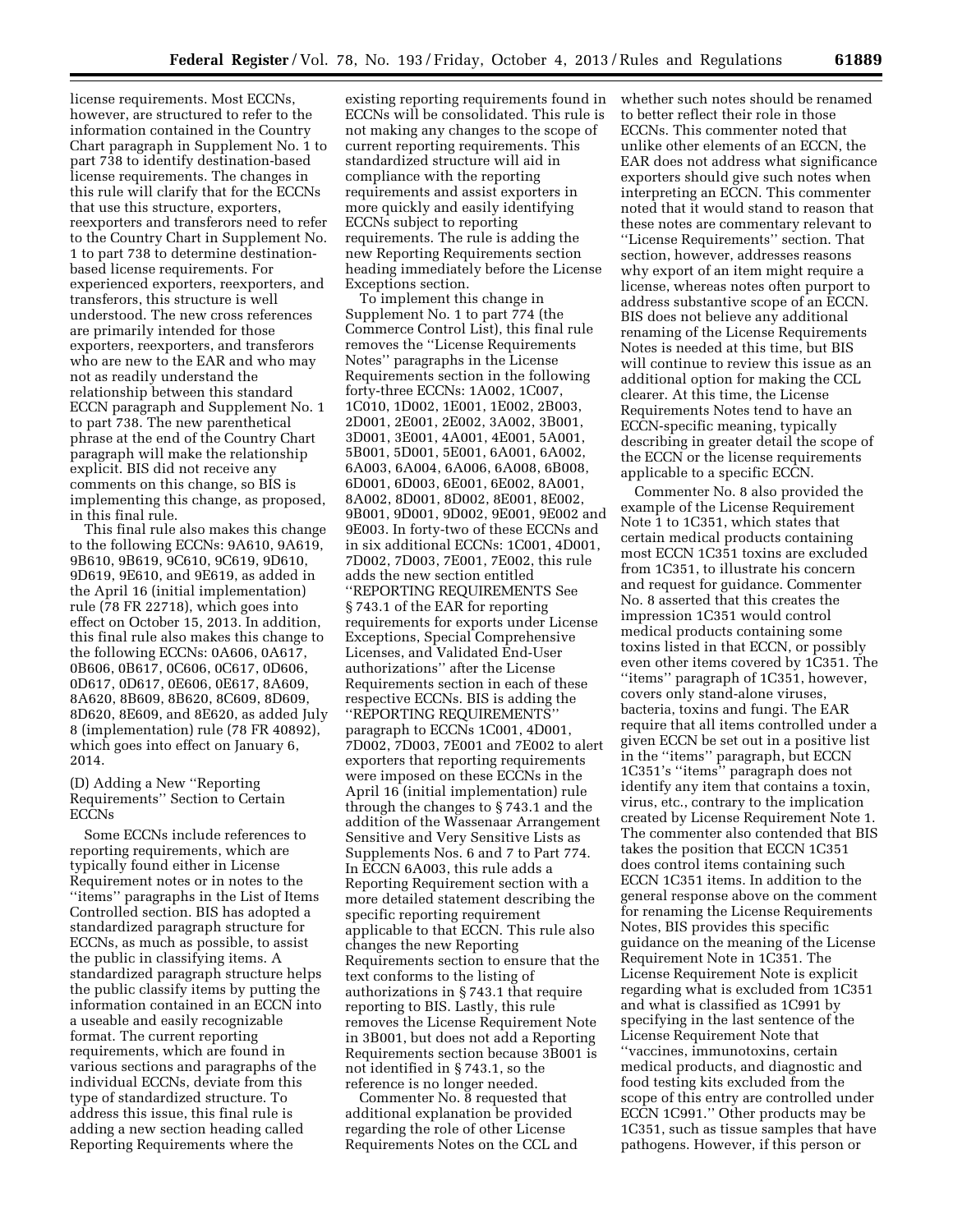any other person has a question regarding the classification of a particular material or the applicability of a License Requirements Note, he or she may submit a commodity classification request to BIS using the SNAP–R online submission system. BIS did not receive any other comments on this change, so BIS is implementing it, as proposed, in this final rule.

(E) *Section 738.2(d)(2)(Reading an ECCN).* Commenter No. 8 noted that the explanations in the November 29 proposed rule of the relationship between the heading of an ECCN and its ''items'' paragraph, and the significance of the placement of the phrase ''(see List of Items Controlled)'' in the heading, are at odds with the instructions on reading an ECCN in § 738.2(d)(2) of the EAR. Section 738.2(d)(2) states that the ''items'' paragraph in the List of Items Controlled section is the list of items controlled under that ECCN and that if the header is a complete list, the ''items'' paragraph consists solely of a note directing the reader to review the heading.

BIS accepts this comment and revises § 738.2(d)(2) of the EAR to address the commenter's concerns, and adds new paragraphs  $(d)(2)(iv)(C)(1)$ ,  $(2)$ , and  $(3)$  to provide examples of the three different uses of the phrase ''(see List of Items Controlled)'' in ECCN headings. Understanding the relationship between the heading and the ''items'' paragraph is important when classifying items that are ''subject to the EAR'' on the CCL and these examples will assist the public's understanding of these provisions of the EAR. These revisions reflect that the ECCN heading is a list of the items controlled in the ECCN and that the ''items'' paragraph in the List of Items Controlled section will completely describe portions of the ECCN heading subject to control if the phrase ''(see List of Items Controlled)'' is in the heading. If the phrase ''(see List of Items Controlled)'' does not appear in the heading, the heading is complete. An example of such a heading is ECCN 4E980 ''[t]echnology'' for the ''development,'' ''production'' or ''use'' of commodities controlled by 4A980. ECCNs 0A982, 3A292, 5D101, 8D001, and 9A002 are other examples where the heading is the exclusive description of the items classified under those respective ECCNs.

If the phrase ''(see List of Items Controlled)'' appears at the end of the heading, the ''items'' paragraph in the List of Items Controlled section is a complete, exclusive description of the items controlled under that ECCN and the heading is merely for reference purposes. An example of an ECCN

where all of the heading text precedes the phrase ''(see List of Items Controlled)'' is ECCN 8A002 Marine systems, equipment, ''parts'' and ''components,'' as follows (see List of Items Controlled). ECCNs 1A001, 3A001, 6A001, 7A004, and 9A012 are other examples where all of the heading text precedes the phrase ''(see List of Items Controlled).''

If the phrase ''(see List of Items Controlled)'' appears in the middle of the heading, the ''items'' paragraph in the List of Items Controlled section is a description of the items controlled under that ECCN for the portion of the heading that preceded the phrase. However, any portion of the heading that follows the phrase ''(see List of Items Controlled)'' is to be read in addition to the ''items'' paragraph. An example of such a heading is ECCN 2B992 Non-''numerically controlled'' machine tools for generating optical quality surfaces, (see List of Items Controlled) and ''specially designed'' ''parts'' and ''components'' therefor. ECCNs 1A006, 3B992, 4A001, 6A006, and 7A001 are other examples where the phrase ''(see List of Items Controlled)'' appears in the middle of the ECCN heading. BIS has identified seven additional ECCNs that require the phrase ''(see List of Items Controlled)'' in the ECCN headings: 1C350, 1C355, 1C992, 2A991, 3B992, 5A992, and 9A004. In each of these ECCNs, the heading is not a complete description of the items controlled under that ECCN and the ''items'' paragraph of the List of Items Controlled section details the items controlled. Therefore, BIS implements the changes suggested by the commenter in this final rule.

(F) Addition of Guidance on the Use of Quotation Marks on the CCL

In addition to the changes described below for § 774.1, this final rule also revises this section to add a new paragraph (d) entitled *Conventions related to the use of quotation marks on the CCL.* This new paragraph provides guidance on the use of quotation marks on the CCL. This guidance is not a substantive change to the CCL and is limited to providing guidance on BIS's current practice as it relates to the use of quotation marks on the CCL. BIS did not propose this in the November 29 proposed rule, but identified this as an additional non-substantive clarification that could be made to the CCL. Therefore, BIS is implementing this change in this final rule.

As background for this new guidance, part 772 includes definitions for terms used in the EAR. Throughout the EAR, but most prevalent in the CCL, BIS uses

the convention of double quotes to identify terms that are defined in part 772. If a term on the CCL uses double quotes, it means it is a defined term in part 772. However, the absence of double quotes does not mean that a term used on the CCL is not defined in part 772. Because the CCL includes many terms that are defined in part 772, BIS's practice is to use double quotes for certain defined terms and when it is needed for consistency with multilateral export control regime based entries, such as many derived from control lists, in particular for the Wassenaar Arrangement that also uses the double quotes convention. However, because of the large number of defined terms used on the CCL and a desire to avoid hindering readability by placing quotes around too many terms used in particular ECCNs, BIS's practice is to not add double quotes around certain terms, such as items and commodities.

The CCL also includes a convention regarding the use of single quotes. Single quotes on the CCL identify a term as a defined term in the context of a particular ECCN. However, even within BIS or other parts of the U.S. Government these conventions as they relate to the use of quotes can sometimes become more complex than needed. As a longer term project, BIS intends to conduct a review on the use of quotation marks on the CCL and in the larger EAR to determine if a simpler approach could be developed, such as possibly eliminating the use of double quotation marks to avoid the incorrect negative inference that the only defined terms are those with double quotation marks. The opposite end of the spectrum would be to add quotes around all defined terms, but that would hinder the readability of the CCL.

The use of quotation marks on the CCL is intended to be an aid to alert the reader to terms used on the CCL that are defined in part 772. In this sense the quotes are helpful, but a good compliance practice is to familiarize yourself with part 772 and the terms that are defined there, and when reviewing a control parameter on the CCL that uses a term that is not in quotes to be aware it may be defined in part 772.

*(4) Removal of Fourteen ECCNs Subject to the Exclusive Jurisdiction of the Nuclear Regulatory Commission (NRC)* 

#### (A) Removal of Fourteen ECCNs

In the November 29 proposed rule, BIS proposed removing fourteen ECCNs to eliminate certain cross-references to controls that are under the exclusive jurisdiction of other agencies. The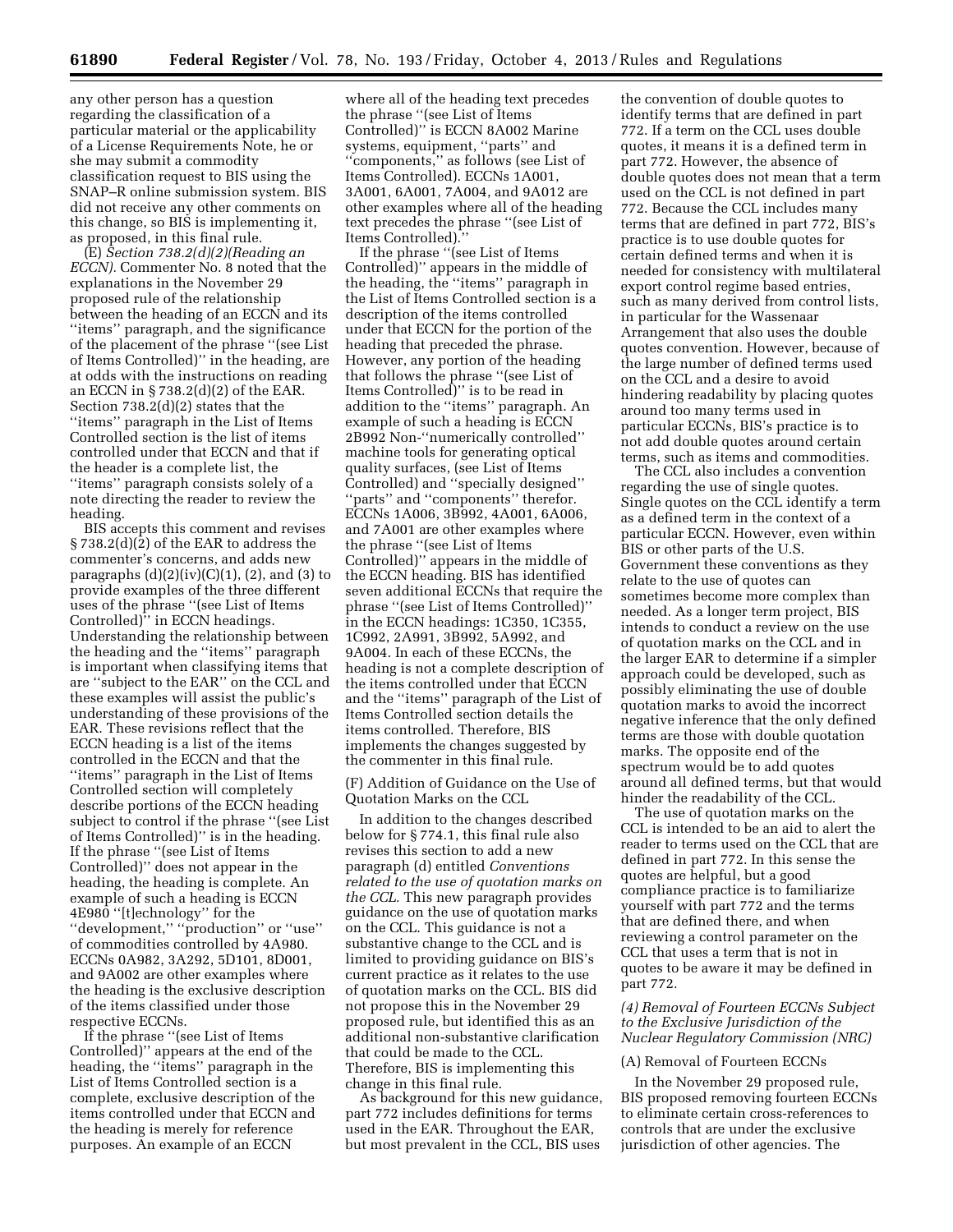current CCL includes forty-nine ECCNs that refer to items that are subject to the exclusive jurisdiction of the Department of Energy (DOE), the NRC, or the Department of State. They constitute approximately 10% of the total number of ECCNs on the CCL. Of the forty-nine ECCNs, fourteen are subject to the export licensing authority of the NRC at 10 CFR part 110. This final rule is removing these fourteen ECCNs from the CCL. The fourteen ECCNs are 0A001, 0B001, 0B002, 0B003, 0B004, 0B005, 0B006, 0C001, 0C002, 0C004, 0C005, 0C006, 0C201 and 1C012. These ECCNs are Nuclear Trigger List items, so the jurisdiction of these items is already established under U.S. export controls and, as explained below, there is no need to include this additional cross reference from the CCL to the controls maintained by the Nuclear Regulatory Commission.

BIS's original purpose for including these ECCNs on the CCL was to supplement § 734.3 *(Items subject to the EAR)* under paragraph (b)(1), which describes items that are not subject to the EAR because they are subject to the exclusive jurisdiction of another agency of the U.S. Government, and to supplement the jurisdiction information for the other U.S. Government agencies found in Supplement No. 3 to part 730 *(Other U.S. Government Departments and Agencies with Export Control Responsibilities).* BIS also included these ECCNs to better align the CCL with the European Union's control lists that are primarily based on the multilateral export control regimes. However, by including references to other agencies' controls in specific ECCNs there is the potential that such ECCN references will become out of date if the other agencies update their respective regulations and the corresponding changes are not made in the EAR in a timely manner.

For example, on September 7, 2011 (76 FR 55278), the National Nuclear Security Administration, Department of Energy (DOE), published a notice of proposed rulemaking that proposed various amendments to regulations concerning unclassified assistance to foreign atomic energy activities. These proposed revisions were intended to reduce uncertainties for industry users concerning which foreign nuclear related activities by U.S. persons are ''generally authorized'' under the regulation and which activities require a ''specific authorization'' from the Secretary of Energy. However, if the ECCNs on the CCL that currently refer to DOE and the NRC controls are not updated, the uncertainties for exporters, reexporters and transferors would

increase because of inconsistencies among the regulations. This rule only removes the fourteen ECCNs that refer to NRC controls. The ECCN that refers to DOE export controls is ECCN 0E001, and that ECCN is not being removed at this time because it also includes certain portions of the entry that are ''subject to the ITAR.'' However, to avoid uncertainties for exporters, reexporters and transferors as noted in the example above, BIS will endeavor to remove cross references to ECCNs that refer to DOE and NRC controls to avoid inconsistencies among regulations. Given that the NRC respective regulations are controlling in this area and these ECCNs are only acting as a cross reference, BIS proposed the removal of these ECCNs in the November 29 rule.

Although BIS proposed to remove the cross-references, BIS has determined there still is utility in including general cross references to other agencies' controls, including after the review of the comments received in response to the November 29 rule. Thus, this final rule includes a general cross reference at the beginning of the CCL in a revised § 774.1 (Introduction) that contains those ECCNs that have been reserved and are subject to the exclusive jurisdiction of another agency of the U.S. Government. In addition, the related control paragraphs of ECCNs contain cross references to controls of other agencies to the extent that such controls are similar to or related to the controls of certain ECCNs.

The remaining thirty-five of the fortynine ECCNs refer to items that are ''subject to the ITAR,'' which is maintained by the Department of State. Given the ongoing review of the United States Munitions List (USML) that is being conducted under the ECR Initiative, it is premature to remove or revise these thirty-five ECCNs. In addition, given the number of cross references, in particular in Categories 7 and 9 of the CCL, to these thirty-five ECCNs, BIS determined that removing the ECCNs that are ''subject to the ITAR'' should be addressed once the review of the USML has been completed. Therefore, BIS is not implementing any additional changes in this final rule for those remaining 35 ECCNs.

BIS received two comments on these proposed changes in the November 29 rule. One commenter supported and one commenter opposed the changes. Commenter No. 7 supported the removal of the fourteen ECCNs, stating that these changes will avoid regulatory confusion and eliminate the need for BIS to continually update controls

administered by a different agency. BIS agrees. Commenter No. 3 opposed the removal of these fourteen ECCNs, stating that the removal of the fourteen ECCNs would not result in clarity but rather in complexity. Commenter No. 3 included a number of reasons supporting their position and also included suggested alternatives. BIS reviewed these comments and responds to these comments below. BIS's analysis also included conducting analysis of data in the Automated Export System (AES) for these fourteen ECCNs to further evaluate these changes. The analysis of the AES data in particular highlighted for BIS and the NRC that these cross references have not been reported properly in AES in certain cases, such as EAR license exceptions or No License Required (NLR) designations being reported for some of these fourteen ECCNs that are subject to the NRC. BIS is working with the U.S. Census Bureau and the NRC at this time to create a change in AES that will create a fatal error for AES filers who try to use any type of EAR authorization or NLR designation for these fourteen ECCNs that are subject to the exclusive jurisdiction of the NRC and that are being removed from the CCL in this final rule. BIS addresses the comments received below, but the review of the AES data also played an important role in informing BIS's decision to move forward with the implementation of the removal of these fourteen ECCNs as proposed in the November 29 rule with minor modifications based on the review of the public comments.

Commenter No. 3 indicated the removal of the fourteen ECCNs leaves exporters without valid ECCNs and no viable alternative is offered. Commenter No. 3 noted the proposed replacement list in § 774.1 of the EAR is little more than a difficult-to-find and difficult-touse footnote. BIS understands that certain exporters are more comfortable with using the CCL than the NRC's control list, but the fact remains these items are not subject to the EAR. Therefore, although these fourteen ECCNs alert the public that these items are subject to the exclusive jurisdiction of the NRC, exporters still must review the NRC's control list and regulations to determine their responsibilities under the NRC regulations. There is and can be no easy substitute for reviewing the NRC's control list. The new CCL Order of Review that was added to the EAR in the initial implementation final rule published on April 16, 2013 further clarified this issue in terms of the proposed order of review of the CCL. If the item is not subject to the EAR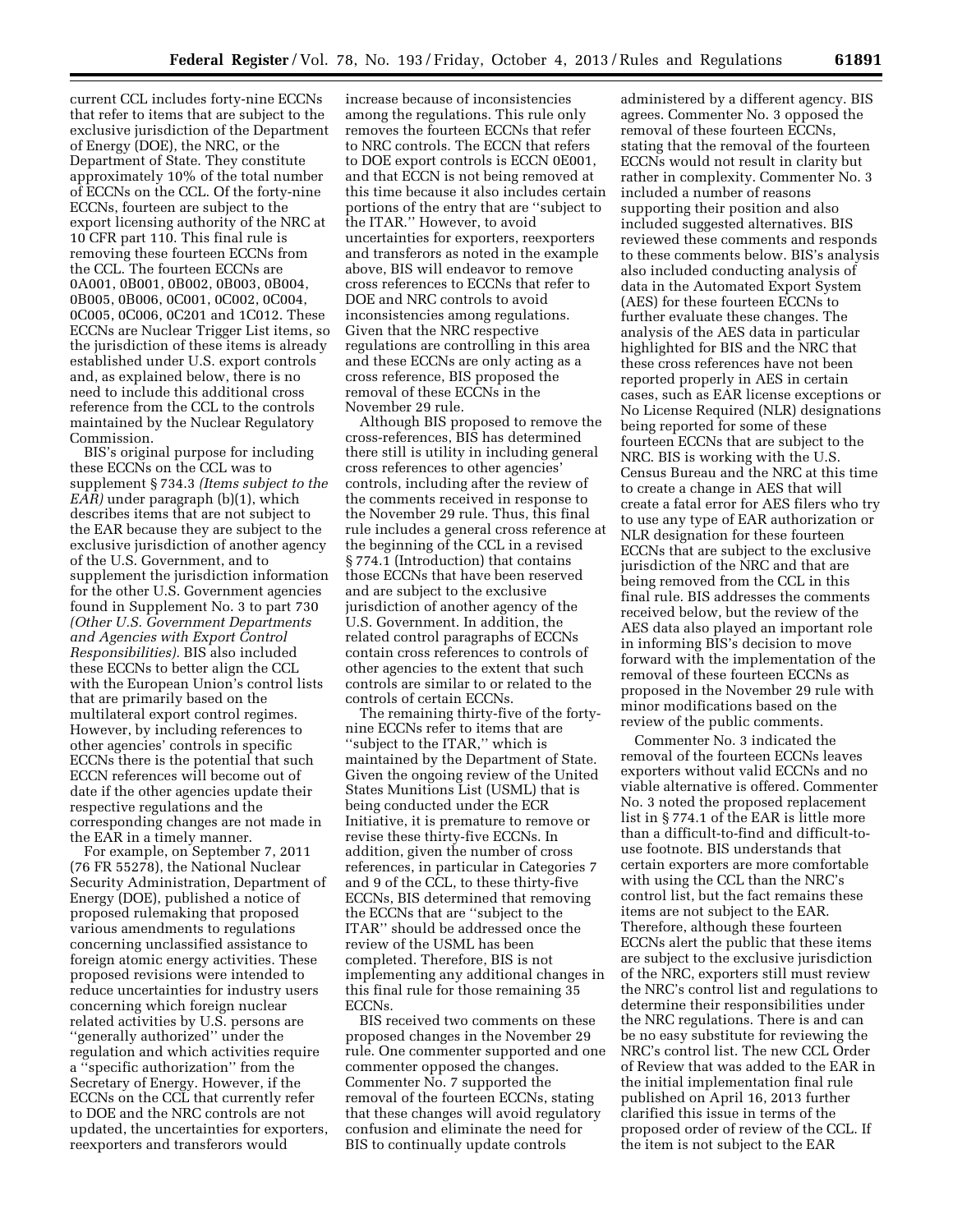because it is subject to the exclusive jurisdiction of another U.S. Government export control agency, you should exit the EAR and consult the other agency's controls. Other parts of the EAR, such as Supplement No. 3 to part 730 referenced above and § 734.3(b), also address this issue. BIS has made some changes to § 774.1 to make those references more useful as a historical reference to these fourteen ECCNs and to also act as a better cross reference to the multilateral export control regime entries that applied to these fourteen ECCNs at the time of their removal.

Commenter No. 3 also noted the negative impact on Customs and Border Protection (CBP) because CBP cannot rely on those fourteen ECCNs anymore. The commenter noted that the NRC's regulations under 10 CFR part 110 do not use the standard ECCN format, so Customs cannot directly relate ECCNs on the shipping document to NRC export controls. The commenter noted if these fourteen ECCNs are removed as proposed in the November 29 rule, Customs officers would need to refer to an old version of the CCL or possibly to the European Union (EU) control list. BIS does not agree with this comment. CBP does not and should not rely on the CCL for items that are subject to the exclusive jurisdiction of another agency of the U.S. Government. For items described in these fourteen ECCN cross references or any other item that is subject to the exclusive jurisdiction of the NRC, CBP evaluates whether the item is subject to the exclusive jurisdiction of the NRC and whether it is being exported in accordance with the NRC's regulations. The EAR does not enter into their analysis. If there is any question regarding the jurisdiction or classification of the item or whether it is being exported in accordance with the NRC regulations, CBP would follow up directly with the NRC, similar to what is done under the EAR for items that are subject to the EAR. As noted above, the NRC's list and regulations control the transaction; therefore, CBP would refer directly to the NRC's list.

Commenter No. 3, who opposes the change, also noted that if the fourteen NRC ECCNs were removed from CCL, an exporter could erroneously choose to use no ECCN, to invent a non-standard ECCN, or to use the (now questionablydocumented) former CCL ECCN. As BIS noted in response to the previous comment, the exporter should use the classification for the item based on the NRC's control list. The exporter should also use the applicable NRC authorization or designation when entering data in AES. Under no circumstances should an EAR

authorization or NLR designation be used in AES for an item that is subject to the exclusive jurisdiction of the NRC. As noted above, BIS and the NRC are working with the U.S. Census Bureau to create a fatal error, which is expected to be implemented in 2014, to prevent filers from being able to reference EAR authorizations or the NLR designation.

Commenter No. 3 also noted the proposed language for some ECCNs is cumbersome, awkward and confusing. Commenter No. 3 offered ECCN 3A233 as an example, stating the proposed language is cumbersome and awkward, requiring 40 words (including two defined terms) to describe an exclusion that the current language accomplishes in six words. On a related issue this commenter stated that the proposed changes do not prevent cross-references from becoming out of date, and therefore might not reduce maintenance. In the existing CCL, the NRC ECCNs are clearly partitioned from the BIS ECCNs, but the proposed rule would blur the distinction, in some cases by adding Heading Notes (e.g., 3A225) and in other cases modifying the chapeau itself (e.g., 3A233). The commenter noted that both approaches incorporate more tightly into the CCL the NRC control language that BIS wishes to remove. The commenter asserted that the probable outcome of this proposal would increase rather than decrease BIS maintenance. As a result of BIS's review of these comments, BIS has made changes in the final rule. BIS will not be implementing the Heading Notes. In other places where a large amount of text was needed, BIS has removed the detailed description of the NRC controls in ECCNs that previously referenced one or more of the fourteen ECCNs being removed. This final rule instead includes a general reminder that items that are subject to the exclusive jurisdiction of the NRC are not subject to the scope of the particular ECCN in question. For example, 3A233, which was identified by the commenter as overly complex and ambiguous as proposed for revision in the November 29 rule, is simplified in this final rule as described in the next paragraph, along with similar changes being made on the CCL for those conforming changes to the fourteen ECCNs being removed in this final rule.

The changes in this final rule to 3A233 clarify the mass spectrometers controlled under this ECCN do not include ''items that are subject to the export licensing authority of the Nuclear Regulatory Commission (see 10 CFR part 110).'' This concept is already specified in other parts of the EAR, including the new CCL Order of Review

referenced above, but BIS believes this simplified approach will address the concern noted by the commenter, while still alerting the public that certain items related to 3A233 may be subject to the NRC's regulations. BIS is making changes to similar ECCNs where conforming changes are being made, in particular to those ECCNs where new heading notes were proposed. BIS will continue to evaluate the best approach for referencing the NRC's controls and in the future may simply add such information to the ''related controls'' paragraphs of these ECCNs that are subject to the EAR. However, for purposes of the changes being implemented in this final rule, BIS has determined this modified approach best achieves the objectives of the rule to remove these fourteen ECCNs and to make appropriate conforming changes to the CCL ECCNs where needed, while not re-creating the need to update the CCL to track with changes to the NRC regulations. The commenter correctly noted this was one of the rationales provided for the November 29 changes. BIS agrees with the commenter that a slightly revised approach is needed in this final rule to achieve those objectives.

Commenter No. 3 also noted that timely maintenance of the NRC ECCNs might not be needed. This commenter believed the existing structure of the CCL provides clear and adequate notice to exporters that certain items are subject to the export licensing jurisdiction of the NRC. Therefore, timely maintenance of fourteen NRC ECCNs in the CCL is not required. For the reasons noted above, BIS does not agree with this comment; NRC's regulations would control the transaction, not the CCL, regardless of whether the commenter believes the CCL is an easier list to review. The commenter may wish to contact the NRC and make suggestions for how the NRC control list could be reconfigured to make it more user friendly and more consistent with the structure used by the multilateral export control regimes. The premise that CCL entries are controlling or that the CCL entries can be relied on is incorrect. This analytical approach demonstrates an incorrect overreliance on the CCL for items that are not subject to the EAR, and further reinforces BIS's decision to remove these fourteen ECCNs.

Commenter No. 3 also noted that because the Nuclear Trigger List rarely changes, it is not difficult to stay current with it. BIS agrees that the Nuclear Trigger List rarely changes, but given the importance of exporters making a correct determination regarding the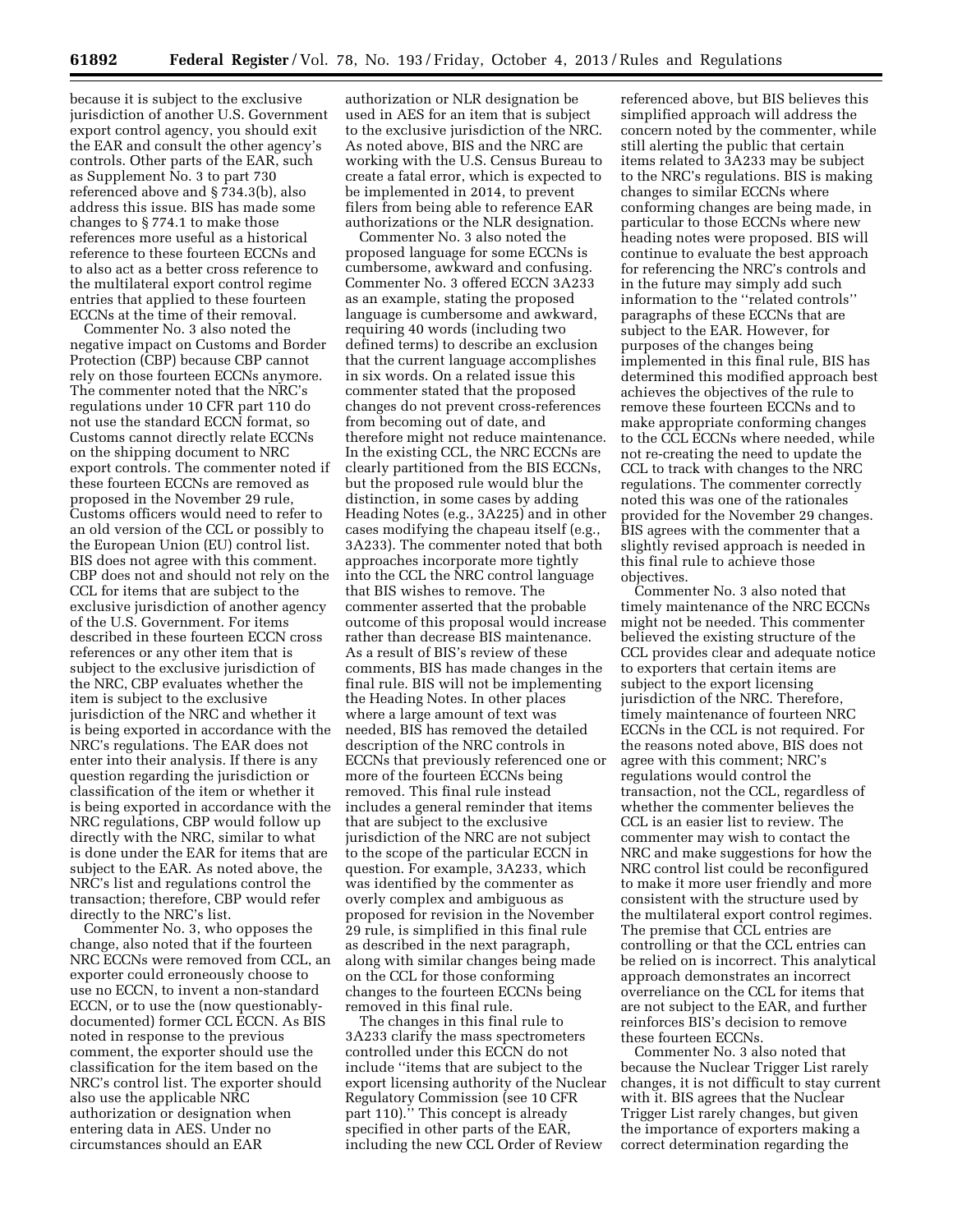export control jurisdiction for an item, and the fact that there is a real possibility of the NRC control list and the CCL entries' becoming inconsistent due to ill-timed updating, BIS has determined that the best approach is to create a clean break between the CCL and the NRC regarding items that are subject to the exclusive jurisdiction of the NRC.

Commenter No. 3 also noted the NRC rule example cited in the November 29 proposed rule did not change the Nuclear Trigger List. The cited NRC rule only clarified when a license was required. This commenter is correct, but based on the commenter's earlier comments about relying on the CCL and the fact that it appears from the AES data that certain exporters may not be referring at all to the NRC regulations and simply relying on one of those fourteen ECCNs and using an EAR authorization or NLR designation, any change to the NRC regulations in particular regarding license requirements is still relevant. In addition, there are other examples where the current NRC controls may have greater or less specificity than what is currently reflected on the CCL, which again speaks to the importance of exporters' reviewing the actual NRC control lists instead of relying on the CCL to perform that function for them. This commenter also suggested that ECCN 0B002 contains an error and does not match the Nuclear Trigger List.

BIS reviewed ECCN 0B002 and concluded that the current 0B002 is consistent with the multilateral control list. However, this example provides further support for the decision to remove the fourteen ECCNs so that all descriptions of NRC controls will be in NRC regulations.

BIS provides this paragraph to provide additional background on the reference above to the Nuclear Trigger List and how that fits in with the U.S. export control system. The Nuclear Suppliers Group controls two groups of items. The Part 1 Annex, which is often referred to as the Trigger List, controls those items that are uniquely nuclear, such as nuclear reactors and components; centrifuges and other enrichment equipment; nuclear materials such as uranium and plutonium; heavy water facilities, etc. These and other related items are controlled by the NRC under 10 CFR Part 110. The related Part 1 technology is controlled by the Department of Energy under 10 CFR Part 810. The Part 2 or Dual Use annex, covers those items that have both a nuclear and nonnuclear end use such as machine tools, pressure transducers, mass

spectrometers, etc. and are under the licensing jurisdiction of the Department of Commerce. The International Atomic Energy Agency (IAEA) publishes both annexes under INFCIRC/254/Part1 and INFCIRC/254/Part 2. They may also be viewed on the Nuclear Suppliers Group Web site.

Commenter No. 3 also noted that the complexity of text could potentially also create burden for U.S. companies in the event that foreign export control authorities were to request clarification on whether the scope of, for example, U.S. ECCN 3A233 is equivalent to the scope of their national ECCN 3A233. BIS does not see this as a burden and also does not see this as the type of information that should be expected to be provided by a U.S. company. The U.S. Government is available to answer any questions from foreign parties, including other regime member governments, about how U.S. export control lists correspond with multilateral export control regime control lists. Therefore, if a U.S. company receives such a request, they may simply direct those foreign parties to contact the applicable agency of the U.S. Government, in this case the NRC, for resolution.

Commenter No. 3 noted that alignment with the EU control list remains a worthwhile goal. The commenter noted that the November 29 proposed rule did not seek to explain why this goal is no longer worthwhile. BIS has added in this final rule references to the multilateral export control regimes' control list to partially address this comment. The U.S. export control system implements U.S. Government commitments to the multilateral export control regimes in each of the respective agency control lists as applicable for the particular regimes. The removal of these fourteen ECCNs does not change the commitment of the U.S. Government to control such items that are reflected in the NRC control list. For the reasons noted above, though, not removing these fourteen ECCNs on the CCL may cause ambiguity regarding the proper export control jurisdiction between the CCL and the NRC's control lists. For that reason, this final rule removes those entries and replaces them with more general cross references to the NRC's control lists.

Commenter No. 3 noted that the removal of these ECCNs could set an undesirable precedent. This commenter believed U.S. action to split what had hitherto been a single control list into multiple lists could establish a precedent for other countries to do likewise—resulting in more complexity in global export control system. BIS

does not agree the removal sets a bad precedent for other countries. Each country that is a member of the multilateral export control regimes implements those multilateral agreements into its own export control system, including determining what types of agency structure (single agency or multiple agencies) and type of control list (single control list or multiple control lists) is most appropriate under its respective national export controls. The importance is placed on implementing U.S. Government multilateral regime commitments, which the U.S. Government has done. This includes the removal of these fourteen ECCNs that, although the crossreferences to the NRC controls are being removed from the CCL, are still controlled under the NRC. Therefore, the U.S. Government is meeting its obligations to the Nuclear Suppliers Group and other regimes as applicable, so BIS does not agree that the removal of these fourteen ECCNs will set a bad precedent.

Commenter No. 3 noted that these removals are contrary to the ''single control list'' goal of export control reform. BIS does not agree. The NRC and DOE regulations are not currently part of the single list objective of the ECR Initiative, so there is no inconsistency with this ECR objective.

Commenter No. 3 also offered two options for BIS to consider instead of removing these fourteen ECCNs, along with various proposed conforming changes to other ECCNs. The first option was retaining these ECCNs because it creates an easy way to identify and classify these items. The commenter asserted that retention of the fourteen NRC ECCNs on the CCL would provide a natural method for U.S. exporters to use an ECCN that is automatically and instantaneously recognized by all parties (exporter, importer, licensing officer, or enforcement officer) worldwide. For the reason discussed above in this section under (4)(A), BIS does not accept this approach.

The second option was to retain the fourteen ECCNs, but limit them to the headings with a cross reference back to the NRC. Under this alternative, the regulations would not remove the fourteen ECCN chapeaux within the CCL, but instead would delete the various subparagraphs of those ECCNs, and for ''List of Items Controlled'' indicate ''refer to NRC at 10 CFR 110.'' Simultaneously (so as to preclude the scenario described in option 1, above), the commenter suggested that BIS undertake joint BIS/NRC action to update the NRC control list to use the standard ECCN format. As noted above,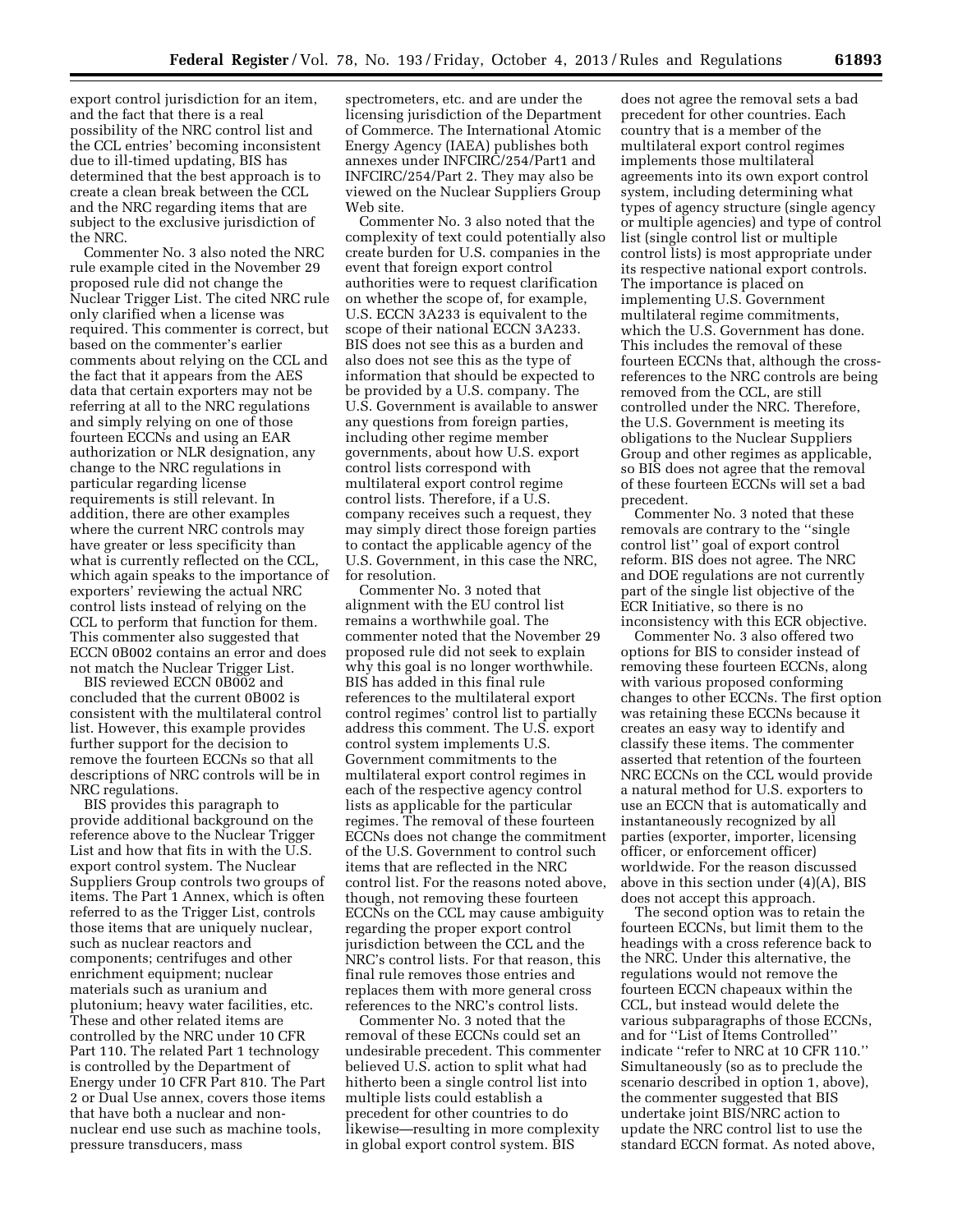BIS has simplified the cross references to these fourteen ECCNs that were removed in the ECCNs that are retained on the CCL based, in part, on this comment. However, for the reasons noted above, BIS believes removing the fourteen ECCNs is the best way to achieve the policy objectives identified, so BIS does not accept this change.

(B) Changes to the CCL To Conform to the Removal of These Fourteen ECCNs

In addition to removing the fourteen ECCNs, this final rule also makes conforming changes to eleven ECCNs that would be retained on the CCL. The ECCNs that are revised by this rule contain references to one or more of the fourteen ECCNs that are being removed.

The removal of the fourteen ECCNs should not affect the existing controls for items subject to the EAR. However, given the relationship between the fourteen ECCNs removed and the ten ECCNs where conforming changes were made, BIS noted in the November 29 proposed rule that it was particularly interested whether the proposed changes accurately capture the intent of the previous references (i.e., the references to the fourteen ECCNs that would be removed in the ten ECCNs that are retained on the CCL). These comments and BIS' responses are discussed above in this section.

The final rule makes conforming changes to the following eleven ECCNs: 1A290, 1C107, 1C240, 1C298, 3A225, 3A226, 3A227, 3A233, 3A999, 6A005, and 6A205. This rule's revisions consist of the following:

*ECCNs 3A225, 3A226, 3A227, 3A233, 6A005, and 6A205.* This final rule revises seven ECCN headings (1C240, 3A225, 3A226, 3A227, 3A233, 6A005, and 6A205). This rule takes this approach to minimize the number of changes that would need to be made, while still ensuring the headings reflect the intended scope of these six ECCNs.

On the CCL, these seven ECCN headings include references to some of the fourteen ECCNs that are being removed as a shorthand way of communicating the scope of items controlled. Therefore, the removal of fourteen ECCNs requires that a broader description be added to the headings of these seven ECCNs. In the November 29 rule, BIS indicated that if only one of the fourteen ECCNs that would be removed is referenced, then BIS believed that in most cases it is easy to incorporate the text of the removed ECCN into the heading of the seven ECCNs. However, there are certain ECCNs that reference one or more of the fourteen ECCNs that are being removed by this rule. In the cases where multiple

ECCNs are referenced, an effort to insert all the text into the headings as a conforming change would not be feasible. However, for other ECCNs, the November 29 rule proposed adding heading notes, which would provide more space to describe the substance of the ECCNs that would be removed from the respective headings. After further review, BIS determined a simpler approach could be taken that is also more consistent with the existing EAR by simply including text to alert the public those eleven ECCNs exclude items that are subject to the export licensing authority of the Nuclear Regulatory Commission (see 10 CFR part 110).

*ECCNs 1A290, 1C107 and 1E001.* This final rule revises three ''related controls'' paragraphs in ECCNs 1A290, 1C107 and 1E001. These changes revise references to one or more of the fourteen removed ECCNs in each of the three remaining ECCNs and replace them with a reference, in the related controls paragraph, to the NRC regulations. These changes will reduce the need for cross-referencing in the CCL to the fourteen removed ECCNs. The November 29 rule proposed to describe the NRC controls in the related controls paragraph. The November 29 rule described the approach being adopted as an alternative. BIS welcomed comments from the public regarding whether this alternate approach of simply using broad descriptors or some other approach not yet considered by BIS would be better than what was proposed. After reviewing the public comments, as discussed above, BIS decided to adopt this alternate approach consistent with the above described cross references to the fourteen removed ECCNs in ECCN headings.

*ECCN 1E001.* This final rule also revises 1E001 by removing the reference to 1C012 in the License Exception STA paragraph in the License Exceptions section. This ECCN is subject to the exclusive jurisdiction of another agency. Thus, License Exception STA could never be used as the authority to export an item described in 1C012. BIS did not receive any comments on this change, so this change is implemented, as proposed, in this final rule.

*ECCN 1C298.* This final rule revises one CCL note in ECCN 1C298 to remove references to one or more of the fourteen ECCNs that would be removed by this rule. BIS did not receive any comments on this change, so this change is implemented, as proposed, in this final rule.

(C) Adding a General Cross Reference to the Fourteen ECCNs That Would Be Removed

In § 774.1 (Introduction), this final rule redesignates the introductory text of the section as paragraph (a) with the heading ''Scope of the control list,'' and adds a paragraph (b) with the heading ''ECCN cross-references for items subject to the exclusive jurisdiction of another agency.'' The introductory text of paragraph (b) indicates that prior to the date of publication in the **Federal Register** of this final rule, the CCL contained fourteen ECCNs that were included as cross references on the CCL to the export control regulations administered by the NRC. Paragraph (b) identifies ECCNs formerly listed on the CCL that were subject to the jurisdiction of the NRC at 10 CFR part 110. This rule is adding a note to paragraph (b) to indicate that ECCNs 0D001 and 0E001 (ECCNs that are retained on the CCL) were subject to the jurisdiction of the NRC at 10 CFR part 110 or jurisdiction of the DOE at 10 CFR part 810, but also have certain portions that, as of the date of publication of this rule, were ''subject to the ITAR.'' These ECCNs are retained on the CCL as a cross reference. For the reasons noted above, BIS will implement these changes, as proposed, in this final rule.

### *(5) Revisions to Shipping Tolerances and Removal of All ''Unit'' Paragraphs*

BIS in this final rule is revising the way shipping tolerances are calculated and applied under the EAR. This rule revises § 750.11 *(Shipping tolerances)* to state that all items are licensed based on both quantity and value of the items. Quantity will be denominated in the unit of quantity that is in general commercial usage for the trade of each item. All licenses will be strictly limited by the quantity approved on the license and no shipping tolerance will be available to exceed that quantity. A shipping tolerance of ten percent will be available on the total approved value for all commodities subject to the EAR to account for price uncertainty and price inflation over the four year validity period of the license. Additionally, this rule removes the ''Unit'' paragraph from the List of Items Controlled section of every ECCN on the CCL. BIS will no longer differentiate between items based on unit for the availability of shipping tolerances, so all commodities will be licensed in the unit of quantity commonly used in the trade of that good. This final rule also makes conforming changes to paragraph  $(d)(2)(iii)(\overline{A})$  of § 738.2 (Commerce Control List (CCL) structure); § 738.4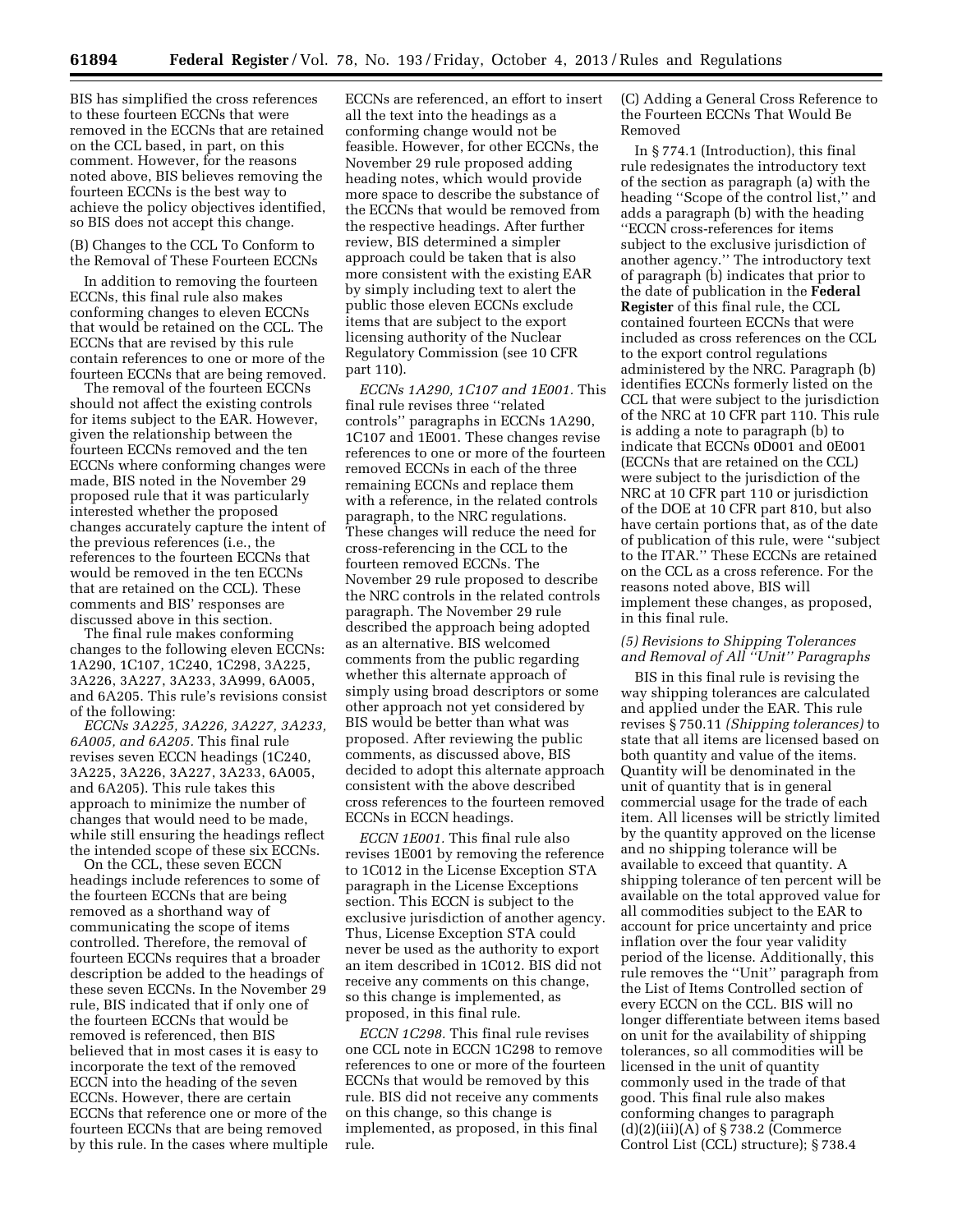(Determining whether a license is required); § 742.2 (*Proliferation of chemical and biological weapons*)(e); paragraph (e)(Quantity) and (f)(Units) of Supplement No. 1 to Part 748—BIS– 748P, BIS–748P–A: Item Appendix, and BIS–748P–B: End-User Appendix; Multipurpose Application Instructions;, and paragraphs (c)(1)(ii), (c)(1), (viii) and (f) of § 750.7 (*Issuance of Licenses*).

BIS is making these revisions to the EAR as a result of public comments received in response to the proposed rule and to a notice of inquiry (NOI), *Request for Public Comments on Shipping Tolerances for Export Licenses Issued by the Bureau of Industry and Security (BIS),* that BIS published on July 5, 2012 (77 FR 39679). In the NOI, the public was requested to provide responses to the following three issues:

(1) If the current Export Administration Regulations (EAR) shipping tolerance rules should be maintained or if changes should be made that facilitate automatic calculation of the remaining license value;

(2) If the EAR shipping tolerance rules were changed, (i) should BIS continue to exclude certain Export Control Classification Numbers (ECCNs) from having an allowable shipping tolerance, and (ii) should the dollar value-based shipping tolerance be set at ten percent to match the Department of State rules; and

(3) Whether an automatic calculation of the dollar value-based shipping tolerance in AES (electronic decrementation) would assist exporters in maintaining compliance with the allowable shipping dollar value of the license.

BIS received 11 comments in response to the NOI. Most were supportive of automatic decrementation of the license value. One commenter noted that quantity is not automatically checked against the licensed amount under the current DDTC system or the BIS proposal, and that calculation of quantity overages presents a risk of violations. Two commenters noted that a single percentage for all commodities would be simpler and easier to calculate. Additional comments were outside the scope of the inquiry and addressed AES specific issues.

BIS received one comment in response to the November 29 proposed rule that related to unit paragraphs. The commenter identified several unit paragraphs that contained listings for types of items that are not controlled in that ECCN. This comment and the BIS response was also discussed above.

Based on the commenters' support for the automatic decrementation and the

desire for a single, simple shipping tolerance threshold across the EAR, BIS is undertaking this revision of the EAR. Automatic decrementation can only be calculated on the monetary value of the shipment, so to simplify and standardize the shipping tolerances, BIS is allowing shipping tolerances on value for all items. Additionally, BIS is no longer allowing any shipping tolerance to the quantity approved in the license. This change requires BIS to revise how shipping tolerances are calculated and when they are allowed.

Commodities on the CCL are currently assigned a unit of quantity in the ''Unit'' paragraph in the List of Items Controlled section of each ECCN. These units of quantity are number, dollar value, or area, weight or other measure. The commodities are licensed in this unit of quantity, meaning that a license for an item denominated in number authorizes shipments of the commodity until the number has been reached. For items licensed in number or area, weight or other measure, the exporter must estimate the per unit cost and the license contains a total dollar value authorized. For items denominated in value, the exporter must provide BIS the number in whatever unit of quantity is common in that trade and the license contains a quantity authorized.

Presently, shipping tolerances are available to allow exporters to legally exceed the quantity or value on the license in certain circumstances. Items denominated in number are eligible for a shipping tolerance of up to twenty-five percent of the value authorized on the license. Items denominated in area, weight or other measure are eligible for a shipping tolerance of up to twenty-five percent of the value and up to ten percent on the quantity authorized on the license. Items denominated in value are not eligible for any shipping tolerance on the value or the quantity authorized on the license.

To amend this existing structure, this final rule standardizes the unit of measure for all items as the number based on the unit of quantity commonly used in the trade of that good. This means that the applicant will identify the appropriate unit of quantity on the license application and the quantity of the commodity to be exported calculated in that unit of quantity. For the majority of commodities, this unit of quantity will be the number of individual items, as described in the ECCN. For example, if an applicant wishes to export integrated circuits controlled under ECCN 3A001, they will identify the number of individual integrated circuits they would like BIS to authorize for export.

Once the unit of quantity and number of items is established, the applicant will determine the per unit value of the item and will report that value to BIS. The applicant will then multiply the per unit value by the number sought to be exported to arrive at the total value of the license and report that to BIS in the license application. If the license is granted, the exporter will be limited to both the number and the value approved on the license.

This eliminates any distinction between commodities regarding the availability or calculation of shipping tolerances. This rule therefore also makes shipping tolerances available for all items up to ten percent of the value authorized on the license. Each license authorized by BIS will have both a number and a value. If the exporter has shipped the number of items approved on the license, but has not yet shipped the total value authorized, the license is exhausted and no more items may be shipped under that license. If, however, the exporter has shipped the total value of the license, but has not yet shipped the total number authorized, the exporter may continue to ship against the license until the total value shipped reaches 110% of the value authorized on the license, or the exporter reaches the number of items authorized on the license, whichever occurs first.

Shipping tolerances on value are allowed to accommodate inflation of the value of the commodities over the validity period of the license. BIS has determined that over the four year validity period that will be applicable to most licenses, a ten percent shipping tolerance is reasonable to accommodate potential inflation for the foreseeable future. If a shipping tolerance is not appropriate for a specific transaction, BIS may stipulate a different shipping tolerance on the license. It is the responsibility of the exporter to ensure compliance with all license conditions, including any shipping tolerance specified on the license.

By standardizing the unit for all items as the number based on the unit of quantity commonly used in the trade of that commodity, BIS has also removed the need to identify the unit in each ECCN. Therefore, this rule eliminated the ''Unit'' paragraph in the List of Items Controlled section of each ECCN. This will simplify the CCL and eliminate a point of confusion for many exporters.

Additionally, the removal of all ''unit'' paragraphs removes the need to make the revisions to the ''unit'' paragraphs that were described in the November 29 proposed rule. Therefore the proposed changes to ECCNs 2A292, 2B201, 2B206, 2B209, 2B290, 6A102,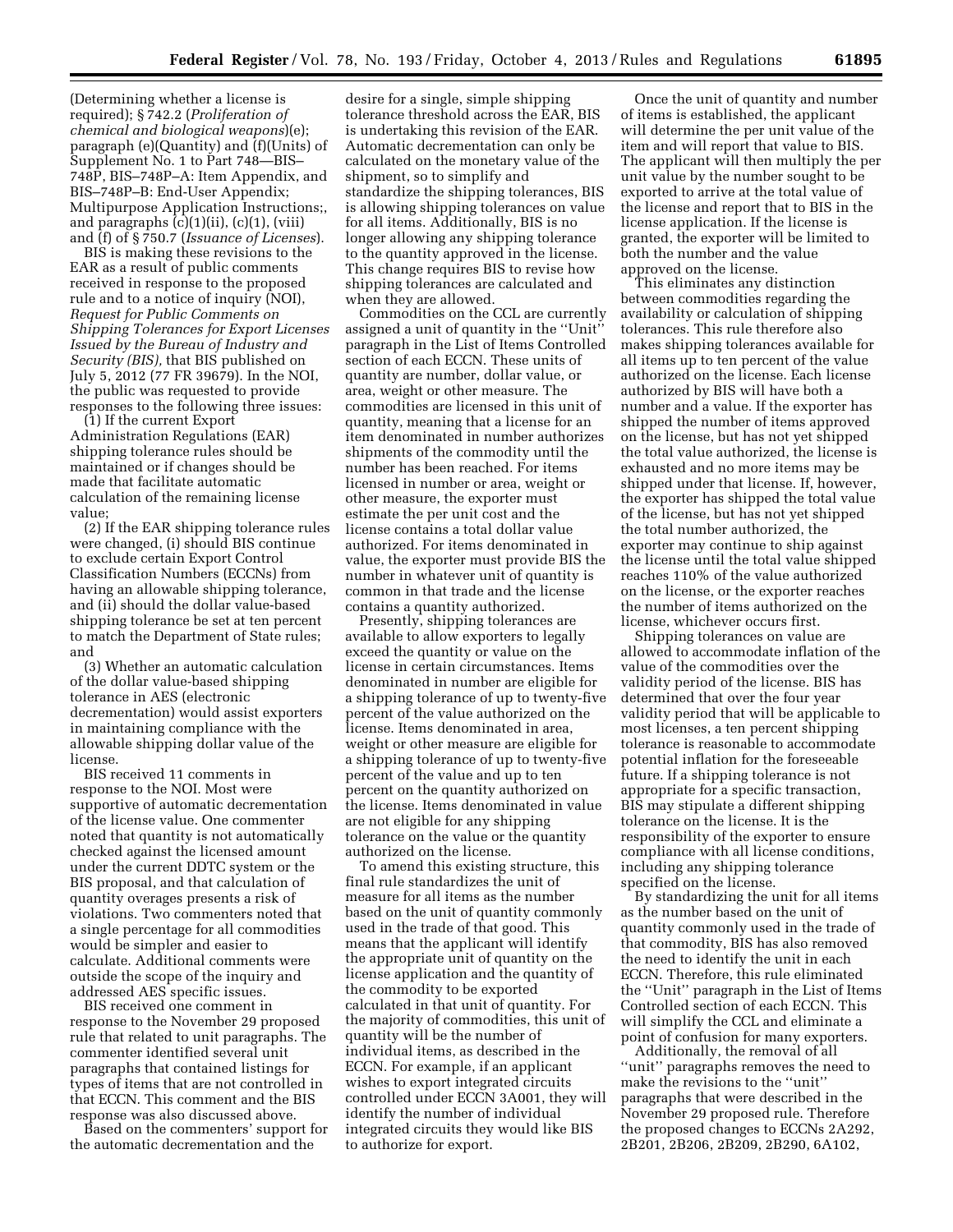6A203, 6A225, 6A226, 6A992, 6A994, 6A995, 6C992, 6C994, 9A106, and 9A120 will not be made, as was discussed earlier in the ''parts'' and ''components'' changes discussion of this final rule.

BIS recognizes that for items currently denominated in number, this rule will reduce the applicable shipping tolerance from twenty-five percent of the total authorized value to ten percent. To avoid unsettling exporter expectations on the use of existing authorizations and avoid confusion, the changes in shipping tolerances will only apply to licenses granted after this rule becomes effective. In addition, because a purchase order is not needed in order to apply for a license, applicants that have a desire or need for an additional tolerance once this rule becomes effective may simply request an additional quantity in the original license application. Therefore, BIS believes the impact on applicants will be minimal, but adopting this simplified shipping tolerance and removal of the ''Units'' paragraphs will make the CCL clearer. The changes implemented in the final rule will also be an important step in moving toward decrementing BIS licenses in AES, which based on the public comments received in response to the NOI, is something strongly supported by the public.

### *(6) Clarifications to the April 16 (Initial Implementation) Rule*

BIS is making three clarifications to the April 16 (initial implementation) rule as a result of questions and comments from the public that identified unintended or inconsistent policy outcomes after the publication of the final rule. These changes are in addition to the conforming changes being made to the April 16, 2013 rule described above under ''(3) *Structural changes to improve the clarity of the CCL.''* As noted above, the April 16 (initial implementation) rule revises the CCL by adding a structure and related provisions to control munitions items that the President has determined no longer warrant export control on the USML on the CCL, specifically certain aircraft, gas turbine engines, and related items. The initial implementation rule was published in conjunction with a Department of State document that revises the USML so that upon the effective date of both documents (October 15, 2013), the USML and CCL and corresponding regulatory structures will be complementary. The Department of Commerce and State will publish corrections to the April 16 final rules prior to October 15, 2013. The changes described here are minor clarifications

to correct unintended or inconsistent policy outcomes, or to make other minor clarifications to the April 16 (initial implementation) rule.

BIS conducted a significant amount of outreach to explain the initial implementation rule, including providing a number of opportunities for the public to submit questions to BIS about the changes that will become effective on October 15, 2013. As BIS has answered these questions, including conducting outreach to other parts of the U.S. Government and internally within BIS, BIS determined that there was a need to provide these clarifications to the initial implementation rule.

(A) Clarification of de Minimis Exclusion for .y ''600 series'' Items To Ensure Consistent Treatment When Exported or Reexported as Stand-Alone Items and When Incorporated

The initial implementation rule added a new paragraph (a)(6) to Section 734.4 *(De minimis U.S. content*). New paragraph (a)(6) excludes all ''600 series'' items from *de minimis* eligibility when destined to a D:5 Country in Supplement No. 1 to part 740. The ''600 series'' .y items are controlled for AT1, so these items are subject to a license requirement for the E:1 countries and for China because of the PRC military end-use control. The E:1 countries and China are also D:5 countries. Therefore, the exclusion from *de minimis*  eligibility for .y items for the E:1 countries and China is consistent. The ''600 series'' .y items are subject to a license requirement if exported or reexported to these countries as discrete items and when incorporated with a foreign made item because .y items are not eligible for *de minimis* because of paragraph (a)(6).

For the other D:5 countries, however, there is an inconsistency, because ''600 series'' .y items are not subject to a license requirement when exported or reexported as discrete items. However, if any .y item is incorporated into a foreign made item, the foreign made item would become subject to the EAR when reexported or exported from abroad, because of the paragraph (a)(6) exclusion from *de minimis* for all ''600 series'' items for D:5 countries.

To ensure consistent treatment for .y items, this final rule revises paragraph (a)(6) to add a heading for paragraph (a) $(6)$  ("600 series") and add new paragraphs  $(a)(6)(i)$  and  $(a)(6)(ii)$ . Paragraph (a)(6)(i) specifies there is no *de minimis* level for foreign-made items that incorporate U.S.-origin ''600 series'' items enumerated or otherwise described in paragraphs .a through .x of

a ''600 series'' ECCN when destined for a country listed in Country Group D:5.

To address the inconsistent treatment of the .y items discussed above, this final rule adds a new paragraph (a)(6)(ii) to address the exclusion for ''600 series'' .y items. This new paragraph will specify there is no *de minimis* level for foreign-made items that incorporate U.S.-origin ''600 series'' .y items when destined for a country listed in Country Group E:1 *or* for the People's Republic of China (PRC). BIS decided to take this approach to address the inconsistent treatment because BIS, in consultation with its interagency partners, previously concluded that D:5 countries other than China and E:1 countries do not present a high enough diversion risk to warrant this approach for .y items, which are not as militarily significant as other ''600 series'' items (as noted in June 21, 2012 (transition) proposed rule).

(B) Removal of Sentence No Longer Needed Because of the de Minimis Changes Included in the Initial Implementation Rule

In § 740.10 *(License Exception Servicing and replacement of parts and equipment (RPL)* in this final rule, BIS is removing the second sentence of paragraph (b)(2)(ii) because it is not needed in light of the *de minimis*  changes included in the initial implementation rule. The second sentence in paragraph (b)(2)(ii) was originally proposed in the July 15 (framework) rule and was worded in the way it was because of the 10% *de minimis* rule that was originally proposed in that rule. Specifically, the second sentence for the ''600 series'' did not extend to parts, components, accessories, attachments and attachments contained in commodities that were made in a foreign country incorporating authorized U.S.-origin parts, components, accessories or attachments. However, after subsequent review of the public comments and further consideration, BIS adopted a simpler *de minimis* rule for the ''600 series.'' Because countries listed in D:5 are subject to a 0% *de minimis* rule for ''600 series'' items, except for .y items as described above, there is no longer a need for the second sentence in (b)(2)(ii). Therefore, in this final rule, BIS is removing the second sentence that was specific to the ''600 series.'' The requirements in (b)(2)(ii) that apply to non-''600 series'' parts, components, accessories, and attachments will apply to the ''600 series.''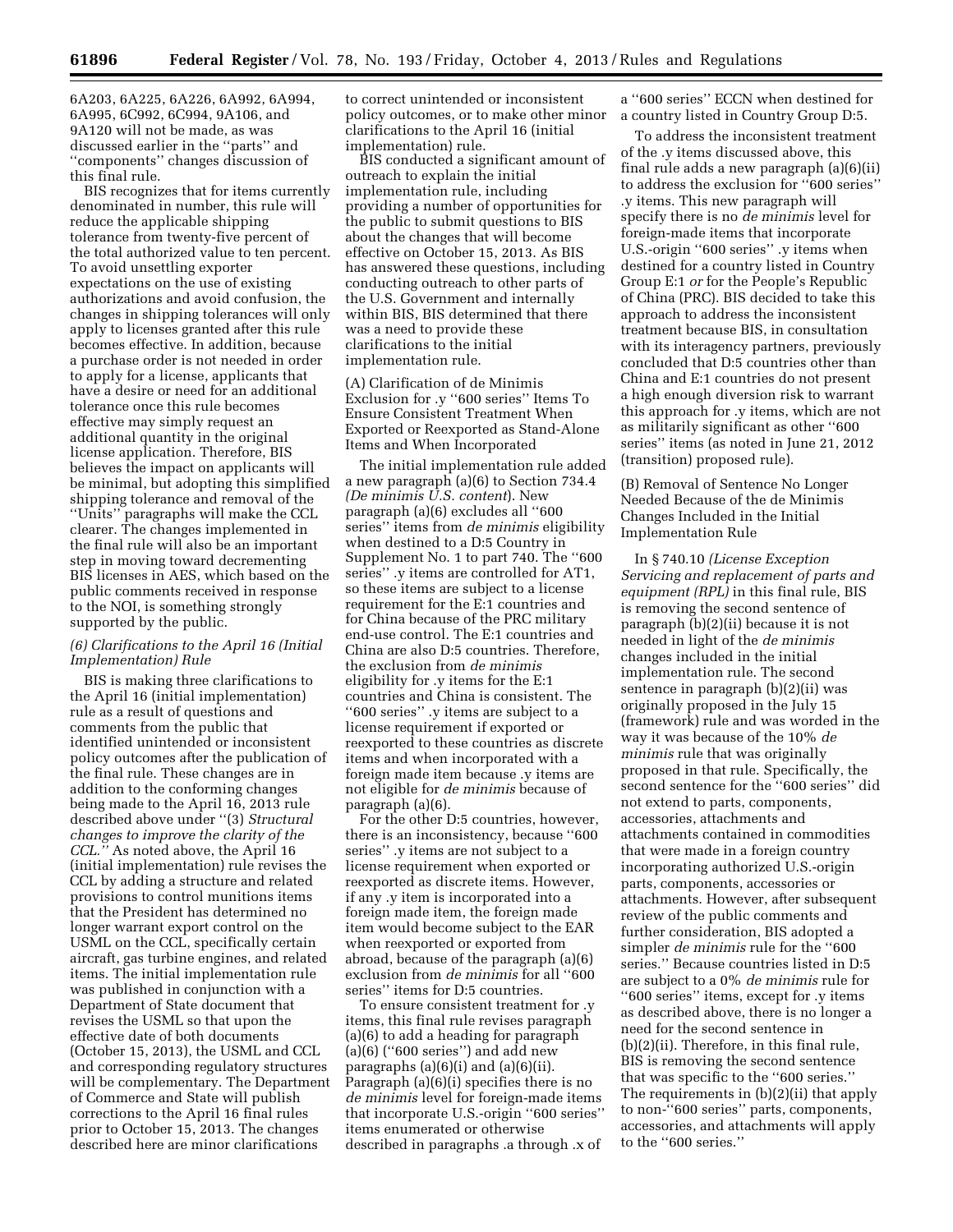(C) Clarification of What ECCNs Are Considered Controlled for AT-Only, for Purposes of ''specially designed''

The April 16 (initial implementation) rule added a new definition of ''specially designed.'' This final rule adds a sentence to the end of Note 1 of ''specially designed'' definition to clarify which ECCNs are controlled for AT-only reasons for purposes of the ''specially designed'' definition. This sentence lists seventy-three ECCNs, which are the following ECCNs: 0A999, 1A995, 1A999, 1C990, 1C996, 1C998, 1D993, 1D999, 1E994, 1E998, 2A991, 2A994, 2A999, 2B991, 2B992, 2B993, 2B996, 2B997, 2B998, 2B999, 2D991, 2D992, 2D994, 3A991, 3A992, 3A999, 3B991, 3B992, 3C992, 3D991, 3E991, 4A994, 4D993, 4D994, 4E992, 4E993, 5A991, 5C991, 5D991, 5E991, 5A992, 5D992, 5E992, 6A991, 6A992, 6A993, 6A994, 6A995, 6A996, 6A997, 6A999, 6B995, 6C992, 6C994, 6D992, 6D993, 6E992, 6E993, 7B994, 7D994, 7E994, 8A992, 8D992, 8E992, 9A990, 9A992, 9B990, 9B991, 9D990, 9D991, 9E990, 9E991 and 9E993. ECCNs controlled for AT-only reasons are ECCNs where the reason for control in the License Requirements paragraph only includes AT, AT1 or AT2. In addition to the seventy-three ECCNs that include only an AT reason for control, there are eleven additional ECCNs on the CCL that are controlled predominantly for AT reasons on the CCL. These ECCNs include, in addition to the AT control, an RS control only for Iraq (0B999, 0D999, 1B999, 1C992, 1C995, 1C997, 1C999); a UN control (0B986 and 9A991); *or* an RS1 control (6A998.b and 7A994 for the QRS11). These eleven ECCNs are considered controlled for AT-only ECCNs (excluding for the RS1 controlled portions of 6A998 and 7A994) for purposes of the ''specially designed'' definition. This is because although they contain another reason for control, they are controlled predominantly for AT reasons.

This final rule adds a sentence to the end of Note 1 to identify these eleven additional ECCNs that are controlled predominantly for AT reasons are treated as ECCNs controlled only for AT reasons for purposes of ''specially designed,'' although two exclusions are made for the portions of ECCNs 6A998 and 7A994 that are controlled for RS1 reasons. The new sentence this final rule adds to Note 1 specifies ECCNs: 0B986, 0B999, 0D999, 1B999, 1C992, 1C995, 1C997, 1C999, 6A998 (except for .b), 7A994 (except for the QRS11) and 9A991 are treated as ECCNs controlled only for AT reasons for purposes of ''specially designed.''

(D) Clarification on the Applicability of Paragraph (b)(3) and (b)(4) 'releases' From ''specially designed'' for ECCNs Controlled for AT-Only Reasons

This final rule also adds to the ''specially designed'' definition a new Note to paragraphs (b)(3) and (b)(4). This new note clarifies when paragraph (b)(3) and (b)(4) can be used to 'release' ''parts,'' ''components,'' ''accessories,'' "attachments," or "software" for ECCNs that are controlled for AT-only reasons. Because the 'release' criteria of paragraphs (b)(3) and (b)(4) use ''controlled for AT-only reasons,'' the application of these paragraphs for ECCNs controlled for AT-only reasons that use ''specially designed'' is being clarified. BIS received two questions from the public on this aspect of the definition. BIS has provided guidance on how to interpret the applicability of paragraph (b)(3) and (b)(4) for ECCNs controlled for AT-only reasons. BIS considered posting guidance on this interpretation on the BIS Web site, but, for ease of use for the public and to ensure consistent application of the interpretation, BIS decided it was better to add this interpretation as a new ''Note to paragraphs (b)(3) and (b)(4).'' This is not a change in how BIS intended the definition to apply, but it does make this interpretation explicit for the public.

The new note being added in this final rule specifies that ECCNs controlled for AT-only reasons that use ''specially designed'' are eligible for 'release' under paragraphs (b)(3) and (b)(4). However, this new note clarifies that the criteria for 'release' under (b)(3) or (b)(4) must be met by another ECCN controlled for AT-only reasons or an EAR99 item in addition to the AT-only ECCN being reviewed for 'release' from ''specially designed.''

The new note being added also includes three examples to assist understanding. The first two examples highlight when a ''part'' used in an ECCN controlled for AT-only reasons is eligible for 'release.' The first example states, if a single gasket is used in ECCN 9A990 tractors (9A990 includes a control on ''specially designed'' ''parts'') and also pick-up trucks designated as EAR99 that are in ''production,'' the single gasket would be 'released' from ''specially designed'' on the basis of paragraph (b)(3). The second example being added to the new note in this final rule states that if the single gasket is or was used in 9A990 tractors and also 9A991.b aircraft (another AT-only ECCN) that are in ''production,'' the gasket would be 'released' from ''specially designed'' on the basis of

paragraph (b)(3). The newly added note includes a third example to highlight when paragraph (b)(3) would not be available by noting that if the single gasket is or was only used in the 'production'' of ECCN 9A990 tractors that are in ''production,'' then paragraph (b)(3) would not be available. Lastly, the note being added clarifies that the same concept applies for paragraph (b)(4).

(E) Clarification of the Definition of ''end item'' That Was Added in the Initial Implementation Final Rule

This final rule is revising the definition of ''end item'' that was added in § 772.1 (Definitions of terms as used in the EAR) to add the words ''system'' and ''equipment'' before the phrase ''assembled commodity.'' This change is not substantive and is limited to clarifying the intended scope of the definition of ''end item'' as it relates to the terms ''system'' and ''equipment.''

(F) Clarification of the Definition of ''equipment'' That Was Added in the Initial Implementation Final Rule

This final rule is revising the definition of ''equipment'' that was added in § 772.1 to make three clarifications. First, this final rule clarifies the relationship between ''equipment'' and ''end items'' and ''systems'' by revising the phrase ''operate together to perform a function of an end item or system'' to add the phrase ''as, or for'' after ''of'' so it reads ''operate together to perform a function of, as, or for an end item or system.'' This change is not substantive and is limited to clarifying the intended scope of the definition of ''end item'' as it relates to the terms ''system'' and ''equipment.'' This change specifies a combination of ''parts,'' ''components,'' ''accessories,'' ''attachments,'' "firmware," or "software" is a system considered ''equipment'' when that combination of commodities or software: Operate to perform a function ''of'' an end item or system; operate to perform a function ''as'' an end item or system; or operate to perform a function ''for'' another end item or system.

Second, this final rule is revising the definition of ''equipment'' to delete the word ''specialized'' before the word ''function'' because the word is not needed and has the potential to create ambiguity regarding what is ''equipment.'' BIS provides guidance here on the meaning of function to clarify what is intended with the use of the word function in the ''equipment'' definition. For purposes of the ''equipment'' definition, function means the control criteria specified in an ECCN entry, which in certain cases is limited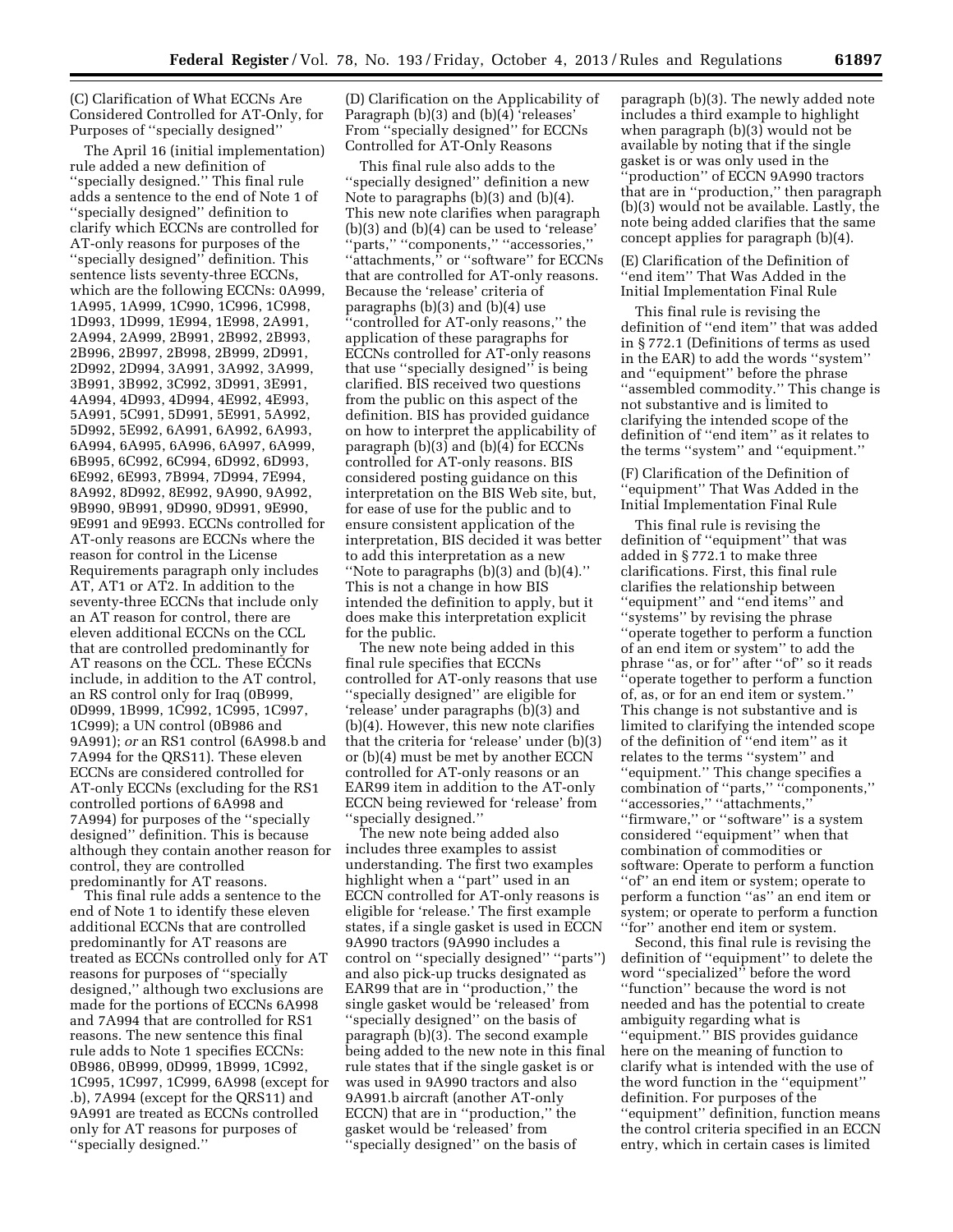to the heading, and for those ECCNs that established by INCOSE and NASA that use an ''items'' paragraph, the function is the control criteria in the respective ''items'' paragraph that enumerates or otherwise describes the ''equipment.'' In certain cases the specialized function may be described in fairly broad terms, such as equipment for military end use. In other cases the control parameters that are included with the term ''equipment'' may be quite detailed. The ''equipment'' definition includes both of those types of entries. This guidance on the meaning of function also applies to the definition of ''system'' discussed below under (G) where the word ''specialized'' is also being removed for the same reason as in the ''equipment'' definition.

Third, this final rule is adding two sentences to the end of the ''equipment'' definition. The originally proposed ''equipment'' definition that was included in the proposed July 15 (framework) rule, stated that ''equipment'' is a subset of ''end items.'' However, this sentence was not included in the ''equipment'' definition included in the initial implementation final rule. The relationship between the broader term ''end item'' and ''equipment'' was discussed in the Background section of the initial implementation final rule on pages 78 FR 22692 and 22693. However, after further consideration and to address questions BIS has received on the relationship between these two terms, BIS has determined a sentence should be added to the ''equipment'' definition to clarify that ''equipment'' may be a subset of ''end items,'' when it meets the definition of an ''end item,'' ready for use with only the addition of ammunition, or fuel or energy source required to place it in an operating state. When ''equipment'' does not meet this definition, it is categorized as on the definition with which it does comply. This same type of concept also applies to the definition of ''system.''

(G) Clarification of the Definition of ''system'' That Was Added in the Initial Implementation Final Rule

This final rule is revising the definition of ''system,'' which was added to § 772.1 in the initial implementation final rule, to delete the word ''specialized'' before the word ''function'' because the word is not needed and has the potential to create ambiguity regarding what is a ''system.'' This final rule is also removing the single quotes around function because the word is not defined in the ''system'' definition. Lastly, this final rule is adding a new Note 1 to the definition to reference industrial standards

provide examples for when commodities and software operate together to perform a function as a system.

(H) Clarification of the Definition of ''build-to-print technology'' That Was Added in the Initial Implementation Final Rule

This final rule is revising the definition of ''build-to-print technology,'' which was added to § 772.1 in the initial implementation final rule, to add the phrase ''any of the following'' in the introductory text of paragraph (1) to clarify the three criteria in paragraphs (1)(i)–(iii) use the disjunctive ''or.'' The use of ''or'' in paragraph (1) after paragraphs (1)(ii) already states this requirement, but the addition of the phrase ''any of the following'' in the introductory text of paragraph (1) will make it easier to understand. This final rule is also revising the definition to remove the phrase ''the minimum'' before the term ''necessary'' because it is not needed and has the potential to cause confusion given necessary is not a term that is qualified by degree. Technology is either necessary or not necessary, so there is no need to include the qualifying phrase ''the minimum'' before the term ''technology.''

(I) Initial Implementation Rule Conforming Changes to This Final Rule

As noted above, in this final rule, BIS is also making conforming changes to the initial implementation rule, which are described under (3) *Structural changes to improve the clarity of the CCL.* These changes are described under heading (3) above because they are easier to understand when discussed in the context of those structural changes being made to the other ECCNs (non- ''600 series'' ECCNs) on the CCL.

#### (J) ECCNs 9B610 and 9B619

This final rule revises the Related Controls paragraph in ECCN 9B610 and adds new language to the Related Controls paragraph in ECCN 6B619. The revision to 9B610 adds ''equipment'' to the list of commodities that are controlled for the aircraft specified under VIII(h)(1). The new language in 9B619 identifies related controls for engines specified under XIX(f)(1). The intent is to clarify that all parts, components, accessories, attachments, and equipment (which includes development, production, operation, maintenance, inspection and test equipment) are controlled under the USML in either VIII(h)(1) or XIX(f)(1) for specified aircraft and engines,

respectively. ECCNs 9B610 and 9B619 continue to control the described parts, components, accessories, attachments, and equipment (which includes development, production, operation, maintenance, inspection and test equipment) not specified on the USML.

Although the Export Administration Act expired on August 20, 2001, the President, through Executive Order 13222 of August 17, 2001, 3 CFR, 2001 Comp., p. 783 (2002), as amended by Executive Order 13637 of March 8, 2013, 78 FR 16129 (March 13, 2013) and as extended by the Notice of August 8, 2013, 78, 2013, 78 FR 49107 (August 12, 2013), has continued the Export Administration Regulations in effect under the International Emergency Economic Powers Act. BIS continues to carry out the provisions of the Export Administration Act, as appropriate and to the extent permitted by law, pursuant to Executive Order 13222.

#### **Rulemaking Requirements**

1. Executive Orders 13563 and 12866 direct agencies to assess all costs and benefits of available regulatory alternatives and, if regulation is necessary, to select regulatory approaches that maximize net benefits (including potential economic, environmental, public health and safety effects, distribute impacts, and equity). Executive Order 13563 emphasizes the importance of quantifying both costs and benefits, of reducing costs, of harmonizing rules, and of promoting flexibility. This final rule has been designated a ''significant regulatory action,'' although not economically significant, under section 3(f) of Executive Order 12866. Accordingly, the rule has been reviewed by the Office of Management and Budget (OMB).

2. Notwithstanding any other provision of law, no person is required to respond to nor be subject to a penalty for failure to comply with a collection of information, subject to the requirements of the Paperwork Reduction Act of 1995 (44 U.S.C. 3501 *et seq.*) (PRA), unless that collection of information displays a currently valid Office of Management and Budget (OMB) Control Number. This rule affects the following approved collection: Simplified Network Application Processing System (control number 0694–0088), which includes, among other things, license applications and carries a burden estimate of 43.8 minutes for a manual or electronic submission. Total burden hours associated with the PRA and OMB control number 0694–0088 are expected to decrease slightly as a result of this rule because of the removal of ECCN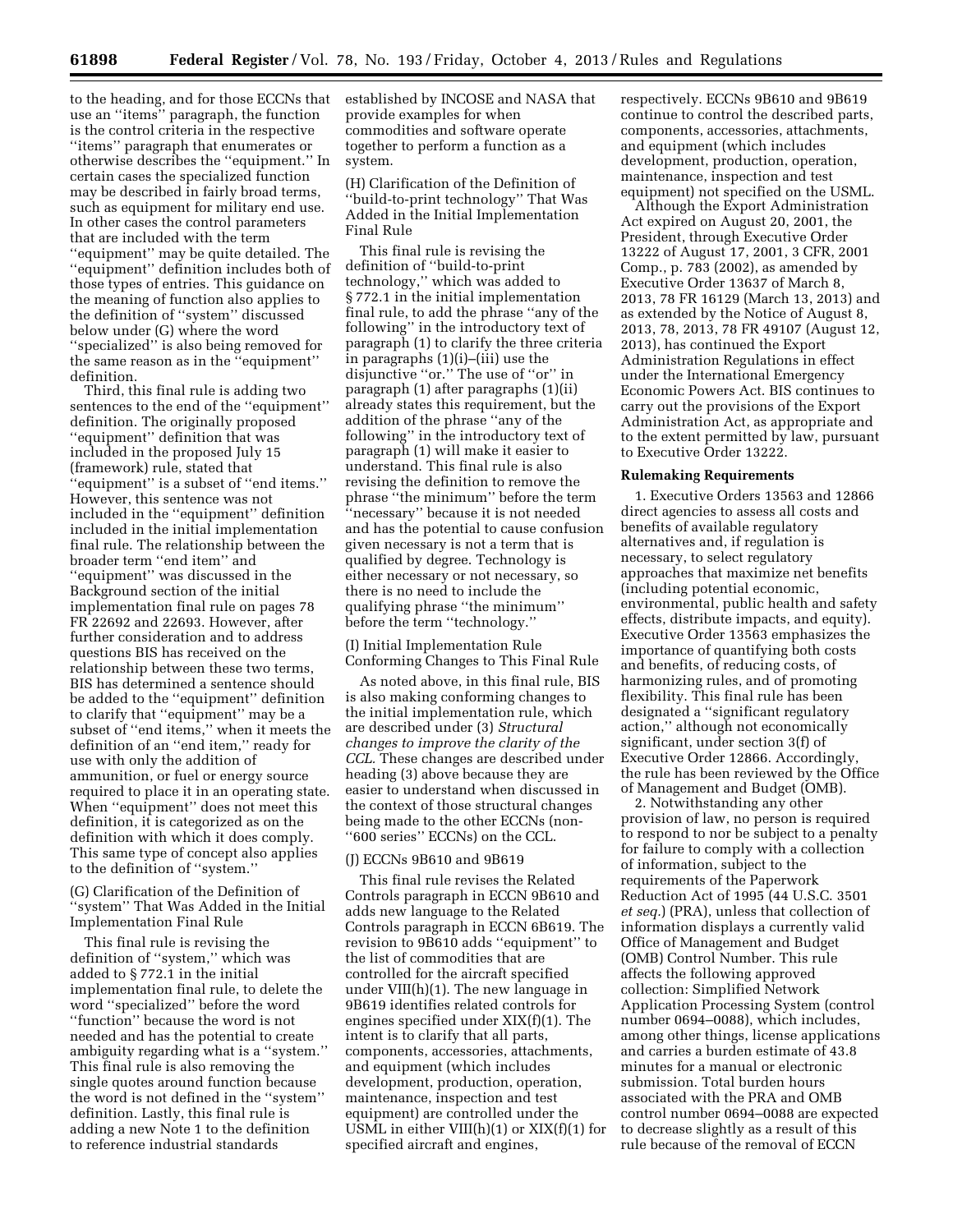8A918 and the clarification of the use of the terms ''parts'' and ''components'' on the CCL. The intent of the clarification of the use of the terms ''parts'' and ''components'' on the CCL is to maintain the current scope of controls, although in certain cases this greater specificity in how these terms are being used may result in a slight reduction in license applications received for those entries where ''parts'' is not being added and previously the undefined the term components was used. In the context of these ECCNs, BIS, along with the other agencies that reviewed this rule, determined the intent is not to include ''parts.'' However, because previously a small number of license applications may have been received for commodities that would meet the ''parts'' definition that was added in the initial implementation final rule, BIS has determined this may result in a slight decrease in the number of license applications received.

3. This rule does not contain policies with Federalism implications as that term is defined under E.O. 13132.

4. The Regulatory Flexibility Act (RFA), as amended by the Small Business Regulatory Enforcement Fairness Act of 1996 (SBREFA), 5 U.S.C. 601 *et seq.,* generally requires an agency to prepare a regulatory flexibility analysis for any rule subject to the notice and comment rulemaking requirements under the Administrative Procedure Act (5 U.S.C. 553) or any other statute, unless the agency certifies that the rule will not have a significant economic impact on a substantial number of small entities. Under section 605(b) of the RFA, however, if the head of an agency certifies that a rule will not have a significant economic impact on a substantial number of small entities, the statute does not require the agency to prepare a regulatory flexibility analysis. Pursuant to section 605(b), the Chief Counsel for Regulation, Department of Commerce, submitted a memorandum to the Chief Counsel for Advocacy, Small Business Administration, certifying that the November 29 proposed rule will not have a significant economic impact on a substantial number of small entities. A summary of the factual basis for the certification was provided in the November 29 proposed rule and is not repeated here. BIS did not receive any comments in response to the proposed rule regarding the economic impact of this rule or to the certification made by the Chief Counsel. As a result, a final regulatory flexibility analysis is not required and one was not prepared.

5. Section 3(D) of this rule adds a ''REPORTING REQUIREMENTS''

paragraph to ECCNs 1C001, 4D001, 7D002, 7D003, 7E001 and 7E002. This addition to the Export Administration Regulations was not included in the November 29 proposed rule. The Department finds that there is good cause under 5 U.S.C. 553(b)(B) to waive the provisions of the Administrative Procedure Act requiring prior notice and the opportunity for public comment because they are either unnecessary or contrary to the public interest. This addition alerts exporters that reporting requirements were imposed on these ECCNs in the April 16 (initial implementation) rule through the changes to § 743.1 and the addition of the Wassenaar Arrangement Sensitive and Very Sensitive Lists as Supplements Nos. 6 and 7 to Part 774. This addition to this final rule does not create any new reporting requirements. Without the addition of these Report Requirements paragraphs to the EAR prior to the October 15, 2013 effective date of the April 16 (initial implementation) rule, exporters who review these ECCNs will not be aware of the need to review the revised § 743.1 and the Wassenaar Arrangement Sensitive and Very Sensitive Lists added as Supplements Nos. 6 and 7 to Part 774.

6. The revisions to the Export Administration Regulations described in Section 6 of this rule were not included in the November 29 proposed rule. The Department finds that there is good cause under 5 U.S.C. 553(b)(B) to waive the provisions of the Administrative Procedure Act requiring prior notice and the opportunity for public comment because they are either unnecessary or contrary to the public interest. The majority of these revisions are nonsubstantive, only clarifying the regulations and thus prior notice and the opportunity for public comment is unnecessary.

The revisions described in Section (6)(A) provide a clarification that ''600 series'' .y items are available for de minimis treatment when incorporated into foreign origin items destined for any country for which a license would not be required for direct shipment from the United States. In a standard de minimis analysis, only the U.S. origin content that would require a license for direct shipment from the United States to the destination of the foreign origin item is included toward the de minimis percentage. As ''600 series'' .y items do not require a license to D:5 countries, other than the E:1 countries and the People's Republic of China, it would be contrary to the EAR to include the .y items in the calculation of foreign origin items destined to those countries.

Additionally, as all foreign origin items incorporating more than a de minimis level of ''600 series'' parts and components are, by definition, military items and controlled in 0A919 with an NS1 and RS1 reason for control, requiring worldwide licensing, foreign manufacturers will have an incentive to avoid sourcing U.S. origin .y items when the item would not otherwise exceed de minimis. Notice and public comment procedure for this revision is contrary to the public interest. If this revision is not effective on October 15, 2013 simultaneous with the April 16 (initial implementation) rule, foreign origin military items that incorporate ''600 series'' .y items will be subject to greater controls than the ''600 series'' .y items would be for direct shipment from the United States. This inconsistent result was not intended by BIS and would result in discouraging foreign manufacturers from sourcing U.S. origin ''600 series'' parts and components without any positive impact on national security. This would frustrate a major purpose of the Export Control Reform Initiative.

The revisions described in Section 6(C) correct an oversight in the term ATonly, as used in the ''specially designed'' definition, to allow certain ECCNs with additional narrow reasons for control to be considered within the paragraph (b)(3) release provision. When BIS published the rule implementing the definition for ''specially designed,'' BIS did not intend to exclude the eleven ECCNs identified above which are predominantly controlled only for AT reasons from the paragraph (b)(3) release in the ''specially designed'' definition. Excluding these eleven ECCNs from the paragraph (b)(3) release would cause, for example, parts common to a military aircraft controlled in ECCN 9A610 and a commercial airliner controlled in ECCN 9A991 to be ''specially designed'' for the military aircraft and therefore controlled in 9A610.x with an NS1 and RS1 reason for control, requiring worldwide licensing. In this final rule, BIS amends the language to correct the inadvertent error. Notice and public comment procedure for this revision is contrary to the public interest. If this revision is not effective on October 15, 2013 simultaneous with the April 16 (initial implementation) rule, the paragraph (b)(3) release of the ''specially designed'' definition will not operate as BIS intended and a significant amount of commercial trade may be subject to ''600 series'' controls.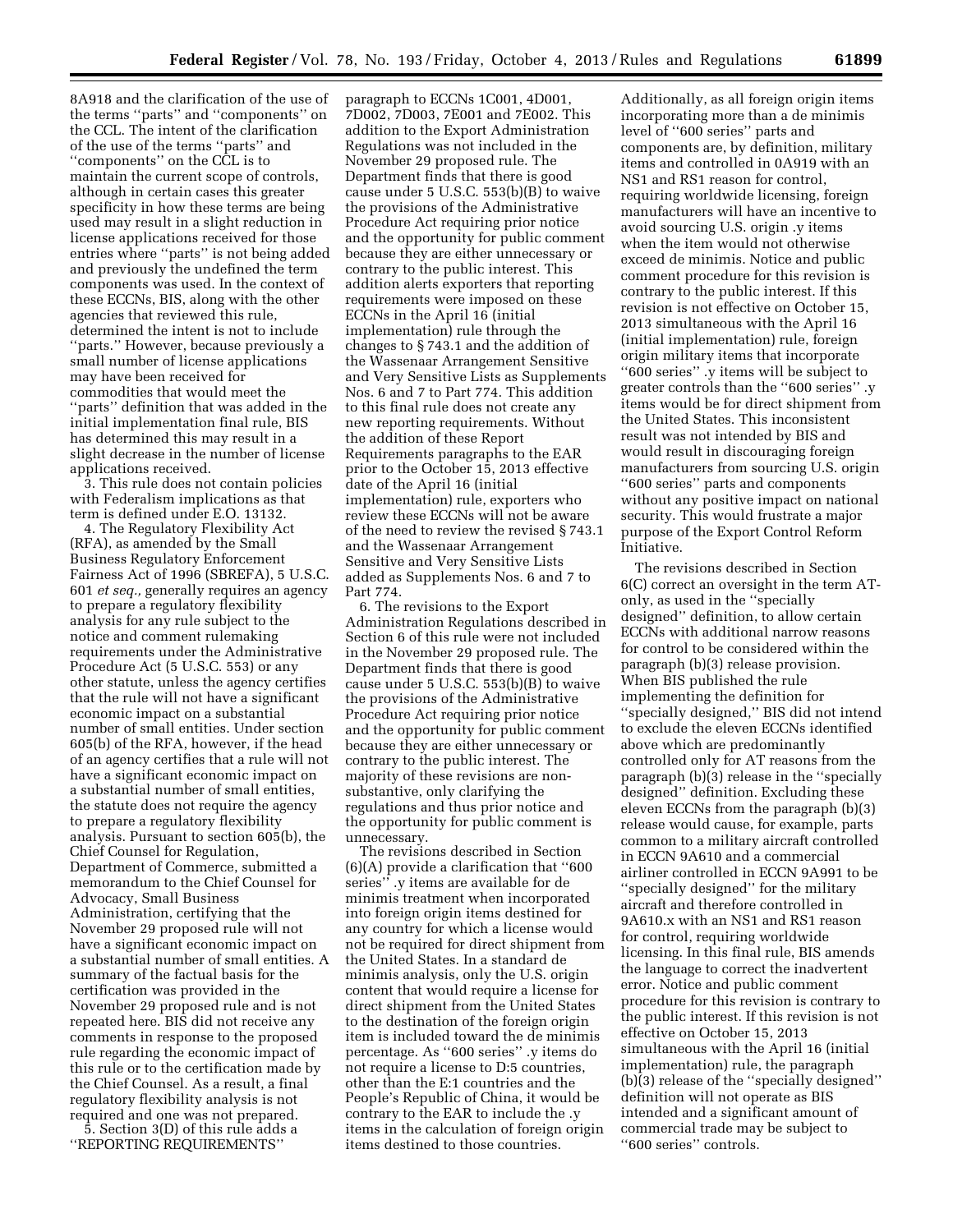### **List of Subjects**

#### *15 CFR Part 734*

Administrative practice and procedure, Exports, Inventions and patents, Research science and technology.

#### *15 CFR Part 738*

Exports.

#### *15 CFR Parts 740, 748 and 750*

Administrative practice and procedure, Exports, Reporting and recordkeeping requirements.

#### *15 CFR Part 742*

Exports, Terrorism.

*15 CFR Part 772* 

Exports.

*15 CFR Part 774* 

Exports, Reporting and recordkeeping requirements.

Accordingly, parts 734, 738, 740, 742, 748, 750, 772, and 774 of the Export Administration Regulations (15 CFR parts 730–774) are amended as follows:

#### **PART 734—[AMENDED]**

■ 1. The authority citation for 15 CFR part 734 continues to read as follows:

**Authority:** 50 U.S.C. app. 2401 *et seq.;* 50 U.S.C. 1701 *et seq.;* E.O. 12938, 59 FR 59099, 3 CFR, 1994 Comp., p. 950; E.O. 13020, 61 FR 54079, 3 CFR, 1996 Comp., p. 219; E.O. 13026, 61 FR 58767, 3 CFR, 1996 Comp., p. 228; E.O. 13222, 66 FR 44025, 3 CFR, 2001 Comp., p. 783; Notice of November 9, 2011, 76 FR 70319 (November 10, 2011); ; E.O. 13637, 78 FR 16129 (March 8, 2013); Notice of August 8, 2013, 78, 2013, 78 FR 49107 (August 12, 2013).

■ 2. Section 734.3 is amended: ■ a. By revising the introductory text of paragraph (b)(1)(i); and  $\blacksquare$  b. By adding paragraph (b)(1)(vi) to read as follows:

#### **§ 734.3 Items subject to the EAR.**

- \* \* \* \* \*
- (b) \* \* \*
- $(1) * * * *$

(i) *Department of State.* The International Traffic in Arms Regulations (22 CFR parts 120–130) administered by the Directorate of Defense Trade Controls relate to defense articles and defense services on the U.S. Munitions List (22 CFR part 121). Section 38 of the Arms Export Control Act (22 U.S.C. 2778). (Also see paragraph (b)(1)(vi) of this section). \* \* \* \* \*

(vi) *Department of Defense (DoD) and Department of State Foreign Military Sales (FMS) Program.* Items that are subject to the EAR that are sold, leased

or loaned by the Department of Defense to a foreign country or international organization under the FMS Program of the Arms Export Control Act pursuant to a Letter of Offer and Acceptance (LOA) authorizing such transfers are *not*  ''subject to the EAR,'' but rather, are subject to the authority of the Arms Export Control Act.

\* \* \* \* \*

■ 3. Section 734.4 is amended:

■ a. By revising the Note to paragraph (a)(3); and

■ b. By revising paragraph (a)(6) as added April 16, 2013, at 78 FR 22707, effective October 15, 2013 to read as follows:

#### **§ 734.4** *De minimis* **U.S. content.**

\* \* \* \* \*

**Note to Paragraph (a)(3):** QRS11 Micromachined Angular Rate Sensors are ''subject to the ITAR,'' (see 22 CFR parts 120 through 130) except when the QRS11– 00100–100/101 version of the sensor is integrated into and included as an integral part of a commercial primary or standby instrument system of the type described in ECCN 7A994, or aircraft of the type described in ECCN 9A991 that incorporates a commercial primary or standby instrument that has such a sensor integrated, or is exported solely for integration into such systems; or when the QRS11–00050–443/569 is integrated into a commercial automatic flight control system of the type described in ECCN 7A994, or aircraft of the type described in ECCN 9A991 that incorporates an automatic flight control system that has such a sensor integrated, or is exported solely for integration into such a system.

\* \* \* \* \* (6) ''600 series.''

(i) There is no *de minimis* level for foreign-made items that incorporate U.S.-origin ''600 series'' items enumerated or otherwise described in paragraphs .a through .x of a ''600 series'' ECCN when destined for a country listed in Country Group D:5 of Supplement No. 1 to part 740 of the EAR.

(ii) There is no *de minimis* level for foreign-made items that incorporate U.S.-origin ''600 series'' .y items when destined for a country listed in Country Group E:1 of Supplement No. 1 to part 740 of the EAR *or* for the People's Republic of China (PRC).

■ 4. Section 734.6 is amended by revising paragraph (a) to read as follows:

#### **§ 734.6 Assistance available from BIS for determining licensing and other requirements.**

(a) If you are not sure whether a commodity, software, technology, or activity ''subject to the EAR'' is subject to licensing or other requirements under

the EAR, you may ask BIS for an advisory opinion or a commodity classification determination. In order to determine whether an item is ''subject to the ITAR,'' you should review the ITAR's United States Munitions List (see 22 CFR 120.3, 120.6 and 121.1). You may also submit a request to the Department of State, Directorate of Defense Trade Controls, for a formal jurisdictional determination regarding the commodity, software, technology, or activity at issue; or in ITAR terms, the defense article, technical data or defense service at issue (see 22 CFR 120.4).

\* \* \* \* \*

### **PART 738—[AMENDED]**

■ 5. The authority citation for 15 CFR part 738 continues to read as follows:

**Authority:** 50 U.S.C. app. 2401 *et seq.;* 50 U.S.C. 1701 *et seq.;* 10 U.S.C. 7420; 10 U.S.C. 7430(e); 22 U.S.C. 287c; 22 U.S.C. 3201 *et seq.;* 22 U.S.C. 6004; 30 U.S.C. 185(s), 185(u); 42 U.S.C. 2139a; 42 U.S.C. 6212; 43 U.S.C. 1354; 15 U.S.C. 1824a; 50 U.S.C. app. 5; 22 U.S.C. 7201 *et seq.;* 22 U.S.C. 7210; E.O. 13026, 61 FR 58767, 3 CFR, 1996 Comp., p. 228; E.O. 13222, 66 FR 44025, 3 CFR, 2001 Comp., p. 783; Notice of August 8, 2013, 78, 2013, 78 FR 49107 (August 12, 2013).

■ 6. Section 738.2 is amended by:

■ (a) Revising the introductory text to paragraph (d)(2);

 $\Box$  (b) Redesignating paragraphs (d)(2)(i) through (iii) as  $(d)(2)(ii)$  through (iv);

 $\blacksquare$  (c) Adding a new paragraph (d)(2)(i);

■ (d) Removing newly redesignated paragraph  $(d)(2)(iv)(A);$ 

■ (e) Further redesignating newly redesignated paragraphs (d)(2)(iv)(B) through (D) as  $(d)(2)(iv)(A)$  through  $(C);$ and

■ (d) Revising newly redesignated paragraph  $(d)(2)(iv)(C)$  to read as follows:

**§ 738.2 Commerce Control List (CCL) structure.** 

\* \* \* \* \* (d) \* \* \*

(2) *Reading an ECCN.* An ECCN is made up of four sections, the ''Heading,'' ''License Requirements,'' ''License Exceptions,'' and ''List of Items Controlled'' sections. A brief description of each section and its use follows:

(i) *Heading.* A description of the items controlled is provided next to each ECCN. In certain ECCNs, the description is a summary and will direct you to ''see List of Items Controlled'' for a complete list of items classified under those respective ECCNs. The ''Items'' paragraph in the List of Items Controlled section will describe all of the items that the ECCN controls for the portions of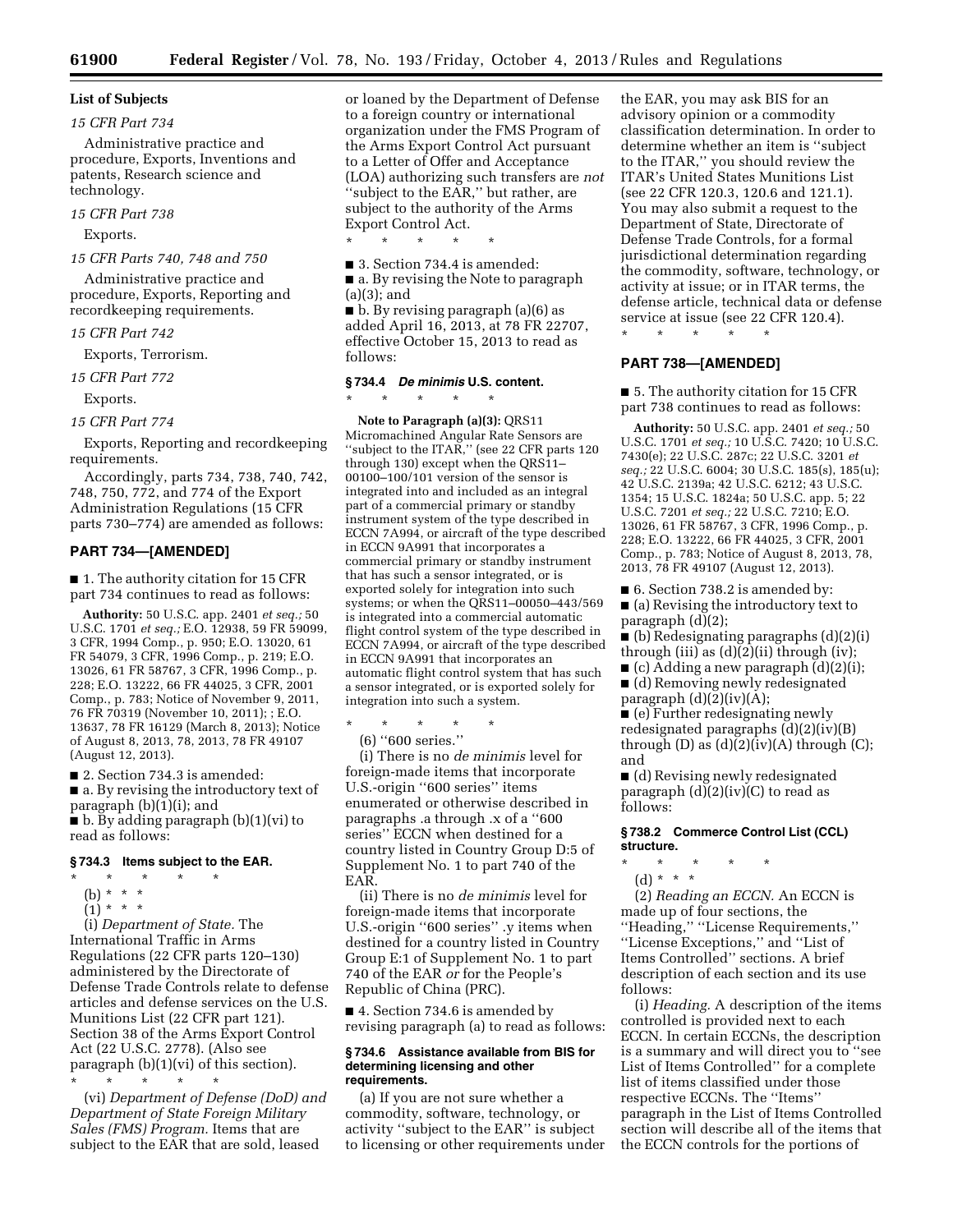the heading that precede the ''see List of Items Controlled'' phrase. Portions of the heading that follow the phrase are complete descriptions of the items controlled by that portion of the heading. If ''see List of Items Controlled'' appears at the end of the heading, the ''Items'' paragraph in the List of Items Controlled section is the exclusive, complete list of the items the ECCN controls.

- \* \* \* \* \*
	- (iii) \* \* \*

(C) *Items.* This paragraph describes the relationship between the ''items'' paragraph and ECCN headings and will assist your understanding as you classify items on the CCL. When the heading contains the phrase ''see List of Items Controlled,'' the portion of the heading preceding that phrase is only a summary of the items controlled by the ECCN and the ''items'' paragraph contains an exclusive list of items described in the heading. Paragraphs (d)(2)(iv)(C)(*1*), (*2*) and (*3*) of this section provide examples of the three different uses of the phrase ''(see List of Items Controlled)<sup>"</sup> in ECCN headings. Each heading on the CCL uses one of these three structures. Understanding the relationship between the heading and the ''items'' paragraph is important when classifying items that are ''subject to the EAR'' on the CCL.

(*1*) ''(See List of Items Controlled)'' is at the end of the ECCN heading. An example of an ECCN where all of the heading text precedes the phrase ''(see List of Items Controlled)'' is ECCN 8A002 Marine systems, equipment, ''parts'' and ''components,'' as follows (see List of Items Controlled). ECCNs 1A001, 3A001, 6A001, 7A004 and 9A012 are other examples where all of the heading text precedes the phrase ''(see List of Items Controlled).'' In these types of headings, the items paragraphs must be reviewed to determine whether your item is contained within the heading and classified under that ECCN.

(*2*) ''(See List of Items Controlled)'' is in the middle of the ECCN heading. If the phrase ''(see List of Items Controlled)'' appears in the middle of the ECCN heading, then all portions of the heading that follow the phrase ''(see List of Items Controlled)'' will list items controlled in addition to the list in the ''items'' paragraph. An example of such a heading is ECCN 2B992 Non- ''numerically controlled'' machine tools for generating optical quality surfaces, (see List of Items Controlled) and ''specially designed'' ''parts'' and ''components'' therefor. Under the ECCN 2B992 example, the ''items'' paragraph must be reviewed to

determine whether your item is contained within the first part of the heading (''non-'numerically controlled' machine tools for generating optical quality surfaces'') and classified under 2B992. The second part of the ECCN 2B999 heading (''and 'specially designed' 'parts' and 'components' therefor'') contains the exclusive list described in the heading. ECCNs 1A006, 3B992, 4A001, 6A006 and 7A001 are other examples where the phrase ''(see List of Items Controlled)'' appears in the middle of the ECCN heading.

(*3*) ECCNs that do not use the phrase ''(see List of Items controlled).'' When all items classified in the ECCN are listed in the heading, a sentence is generally included in the ''items'' paragraph to direct you to the heading. An example of such a heading is ECCN 4E980 ''Technology'' for the ''development,'' ''production'' or ''use'' of commodities controlled by 4A980. ECCNs 0A982, 3A292, 5D101, 8D001 and 9A002 are other examples where the heading is the exclusive description of the items classified under those respective ECCNs.

\* \* \* \* \* ■ 7. Section 738.4 is amended by

revising paragraph (b)(2) to read as follows:

#### **§ 738.4 Determining whether a license is required.**

- \* \* \* \* \*
- (b) \* \* \*
- (2) Sample CCL entry.
- **2A000 Entry heading.**

#### **License Requirements**

*Reason for Control:* NS, NP, AT

| Control(s)                          | Country chart |
|-------------------------------------|---------------|
| NS applies to entire<br>entry.      | NS Column 2   |
| NP applies to<br>2A000 <sub>b</sub> | NP Column 1   |
| AT applies to entire<br>entry.      | AT Column 1   |

#### **License Exceptions**

*LVS:* \$5,000 *GBS:* Yes *CIV:* N/A

#### **List of Items Controlled**

*Related Definitions:* N/A *Related Controls:* N/A *Items:* 

a. Having x.

b. Having z. \* \* \* \* \*

### **PART 740—[AMENDED]**

■ 8. The authority citation for 15 CFR part 740 continues to read as follows:

**Authority:** 50 U.S.C. app. 2401 *et seq.;* 50 U.S.C. 1701 *et seq.;* 22 U.S.C. 7201 *et seq.;*  E.O. 13026, 61 FR 58767, 3 CFR, 1996 Comp., p. 228; E.O. 13222, 66 FR 44025, 3 CFR, 2001 Comp., p. 783; Notice of August 8, 2013, 78, 2013, 78 FR 49107 (August 12, 2013).

■ 9. Section 740.6 is amended by revising paragraph (a)(1)(iii) to read as follows:

### **§ 740.6 Technology and software under restriction (TSR).**

- $(a) * * * *$
- $(1) * * * *$

(iii) If the direct product of the technology is a complete plant or any major components of a plant, export to Country Groups D:1 or E:1 of the direct product of the plant or major components thereof, if such foreign produced direct product is subject to national security controls as identified on the CCL or is ''subject to the ITAR'' (see 22 CFR parts 120 through 130).

■ 10. Section 740.10 is amended by removing the second sentence to paragraph (a)(2)(ii) as revised April 16, 2013, at 78 FR 22712, effective October 15, 2013.

### **PART 742—[AMENDED]**

\* \* \* \* \*

■ 11. The authority citation for 15 CFR part 742 continues to read as follows:

**Authority:** 50 U.S.C. app. 2401 *et seq.;* 50 U.S.C. 1701 *et seq.;* 22 U.S.C. 3201 *et seq.;*  42 U.S.C. 2139a; 22 U.S.C. 7201 *et seq.;* 22 U.S.C. 7210; Sec. 1503, Pub. L. 108–11, 117 Stat. 559; E.O. 12058, 43 FR 20947, 3 CFR, 1978 Comp., p. 179; E.O. 12851, 58 FR 33181, 3 CFR, 1993 Comp., p. 608; E.O. 12938, 59 FR 59099, 3 CFR, 1994 Comp., p. 950; E.O. 13026, 61 FR 58767, 3 CFR, 1996 Comp., p. 228; E.O. 13222, 66 FR 44025, 3 CFR, 2001 Comp., p. 783; Presidential Determination 2003–23 of May 7, 2003, 68 FR 26459, May 16, 2003; Notice of November 1, 2012, 77 FR 66513 (November 5, 2012); Notice of August 8, 2013, 78, 2013, 78 FR 49107 (August 12, 2013).

■ 12. Section 742.2 is amended by revising paragraph (e) to read as follows:

#### **§ 742.2 Proliferation of chemical and biological weapons.**

\* \* \* \* \* (e) *License application requirements and instructions.* Unique application and submission requirements for chemicals, medicinals, and pharmaceuticals are described in paragraph (a) of Supplement No. 2 to part 748 of the EAR.

#### **PART 748—[AMENDED]**

■ 13. The authority citation for 15 CFR part 748 continues to read as follows:

**Authority:** 50 U.S.C. app. 2401 *et seq.;* 50 U.S.C. 1701 *et seq.;* E.O. 13026, 61 FR 58767,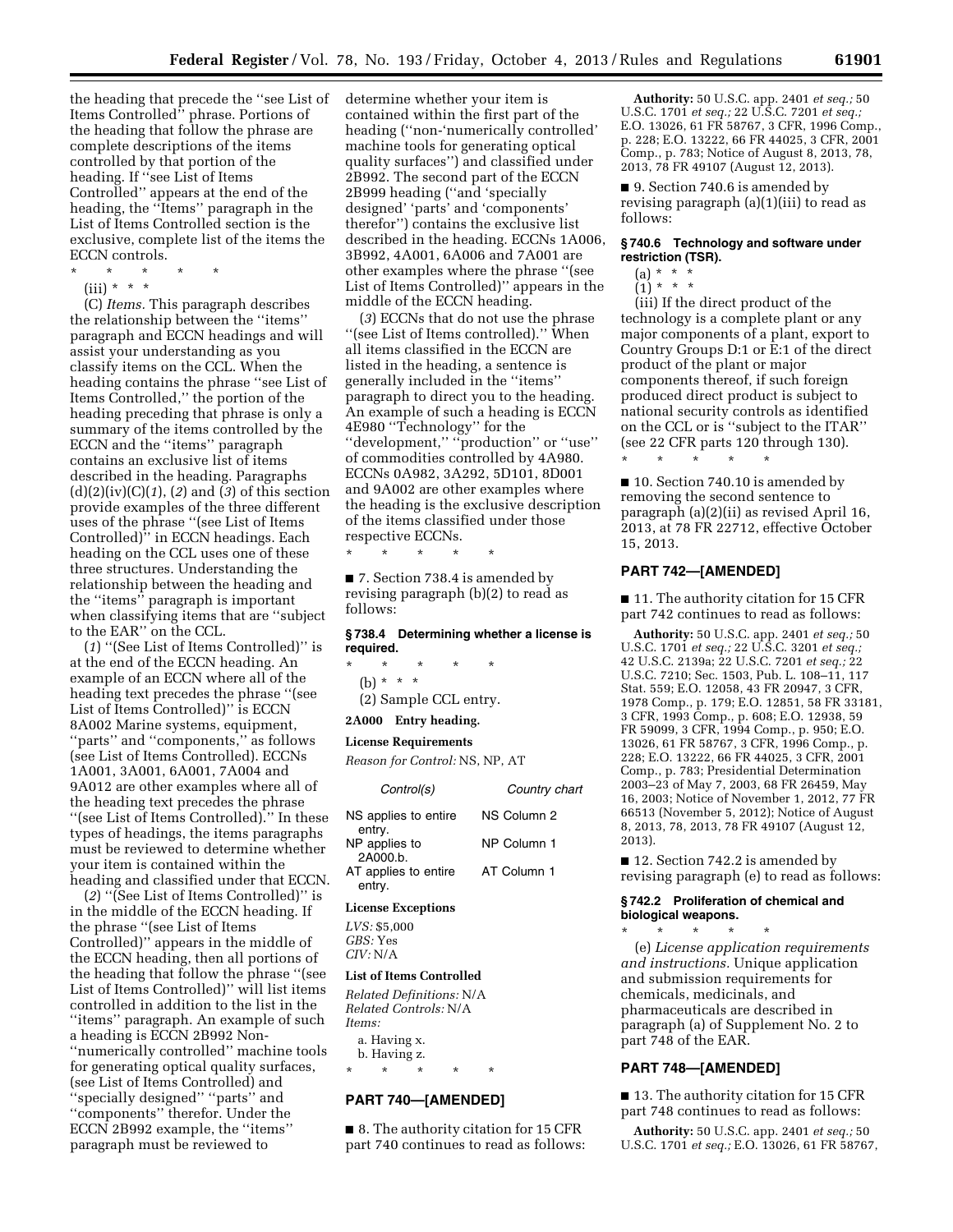3 CFR, 1996 Comp., p. 228; E.O. 13222, 66 FR 44025, 3 CFR, 2001 Comp., p. 783; Notice of August 15, 2012, 77 FR 49699 (August 16, 2012).

■ 14. Supplement No. 1 to Part 748 is amended by revising paragraphs e and f of Block 22 to read as follows:

#### **Supplement No. 1 to Part 748—BIS– 748P, BIS–748P–A; Item Appendix, and BIS–748P–B; End-User Appendix; Multipurpose Application Instructions**

\* \* \* \* \* Block 22: \* \* \*

(e) Quantity. Identify the quantity to be exported or reexported, in terms of the unit commonly used in the trade.

(f) Units. The unit of quantity used in Block 22(e) must be entered on all license applications submitted to BIS. This Block may be left blank on license applications for technology only.

### \* \* \* \* \*

#### **PART 750—[AMENDED]**

■ 15. The authority citation for 15 CFR part 750 continues to read as follows:

**Authority:** 50 U.S.C. app. 2401 *et seq.;* 50 U.S.C. 1701 *et seq.;* Sec. 1503, Pub. L. 108– 11, 117 Stat. 559; E.O. 13026, 61 FR 58767, 3 CFR, 1996 Comp., p. 228; E.O. 13222, 66 FR 44025, 3 CFR, 2001 Comp., p. 783; Presidential Determination 2003–23 of May 7, 2003, 68 FR 26459, May 16, 2003; E.O. 13637, 78 FR 16129 (March 8, 2013); Notice of August 8, 2013, 78, 2013, 78 FR 49107 (August 12, 2013).

■ 16. Section 750.7 is amended by revising paragraphs (c)(1)(ii), (c)(1)(viii) and (f) to read as follows:

#### **§ 750.7 Issuance of licenses.**

\* \* \* \* \*

(c) \* \* \*

 $(1) * * * *$ 

(ii) Increase in price if permitted under the shipping tolerances in § 750.11 of this part;

\* \* \* \* \*

(viii) Change in ECCN, where necessary only for the purpose of conforming to an official revision in the CCL; or wording of the item description. This does not cover an actual change in the item to be shipped, or an increase in the total price or quantity on the license.

\* \* \* \* \*

(f) *Quantity of commodities authorized.* Unlike software and technology, commodities will be approved with a quantity and dollar value limit. Any license resulting from a license application to export or reexport commodities will be licensed in terms of the specified unit of quantity commonly used in trade. A total dollar value for the commodity will be

authorized based on the per unit price of the commodity. Subject to the shipping tolerances authorized in § 750.11 of this part, the authorization is limited by both the quantity and value listed on the license.

■ 17. Section 750.11 is revised to read as follows:

### **§ 750.11 Shipping tolerances.**

\* \* \* \* \*

Under some circumstances, you may use a license issued for the export of items from the United States to export more than the value shown on that license. This additional amount is called a shipping tolerance. This section tells you, as the licensee, when you may take advantage of a shipping tolerance and the amount of shipping tolerance you are permitted to use.

(a) If you have already shipped the full quantity of items approved on your license, you may not use this shipping tolerance provision. No further shipment may be made under the license.

(b) If you have not shipped the full quantity of items approved on the license, the value of all of your shipments under one license, up to the full quantity approved on the license, may exceed the total dollar value stated on that license by up to 10%, unless;

(1) Your license stipulates a specific shipping tolerance; or

(2) Your item is controlled for short supply reasons and a different tolerance has been established. (See part 754 of the EAR).

#### **PART 772—[AMENDED]**

■ 18. The authority citation for 15 CFR part 772 continues to read as follows:

**Authority:** 50 U.S.C. app. 2401 *et seq.;* 50 U.S.C. 1701 *et seq.;* E.O. 13222, 66 FR 44025, 3 CFR, 2001 Comp., p. 783; Notice of August 8, 2013, 78, 2013, 78 FR 49107 (August 12, 2013).

■ 19. Section 772.1 is amended: ■ a. By revising the definition of "buildto-print technology'' as added April 16, 2013, at 78 FR 22727, effective October 15, 2013;

■ b. By revising the definition of ''end item'' as added April 16, 2013, at 78 FR 22728, effective October 15, 2013;

■ c. By revising the definition of ''equipment'' as added April 16, 2013, at 78 FR 22728, effective October 15, 2013; ■ d. By adding a definition for the term

''subject to the ITAR;''  $\blacksquare$  e. By amending the definition of

''specially designed'' as revised April 16, 2013, at 78 FR 22728–22729, effective October 15, 2013 to add one sentence at the end of Note 1 and to add a new Note to paragraphs (b)(3) and

(b)(4) after Note 3 to paragraph (b)(3); and

■ f. By revising the definition of "system" as added April 16, 2013, at 78 FR 22729, effective October 15, 2013 and to add a new Note, to read as follows:

### **§ 772.1 Definitions of terms as used in the Export Administration Regulations (EAR).**

\* \* \* \* \* *Build-to-Print technology.* (1) This is ''production'' ''technology'' that is sufficient for an inherently capable end user to produce or repair a commodity from engineering drawings without any of the following:

(i) Revealing ''development'' ''technology,'' such as design methodology, engineering analysis, detailed process or manufacturing know-how;

(ii) Revealing the production engineering or process improvement aspect of the ''technology;'' or

(iii) Requiring assistance from the provider of the technology to produce or repair the commodity.

(2) Acceptance, test, or inspection criteria pertaining to the commodity at issue is included within the scope of ''build-to-print technology'' only if it is necessary to verify that the commodity is acceptable.

\* \* \* \* \* *End item.* This is a system, equipment or assembled commodity ready for its intended use. Only ammunition, or fuel or other energy source is required to place it in an operating state. Examples of end items include ships, aircraft, computers, firearms, and milling machines.

\* \* \* \* \*

*Equipment.* This is a combination of parts, components, accessories, attachments, firmware, or software that operate together to perform a function of, as, or for an end item or system. Equipment may be a subset of ''end items'' based on the characteristics of the equipment. Equipment that meets the definition of an end-item is an enditem. Equipment that does not meet the definition of an end-item is a part, component, accessory, attachment, firmware, or software.

\* \* \* \* \*

*Subject to the ITAR.* A term used in the EAR to describe those commodities, software, technology (e.g., technical data) and defense services over which the U.S. Department of State, Directorate of Defense Trade Controls (DDTC) exercises regulatory jurisdiction under the International Traffic in Arms Regulations (ITAR) (see 22 CFR parts 120 through 130).

\* \* \* \* \*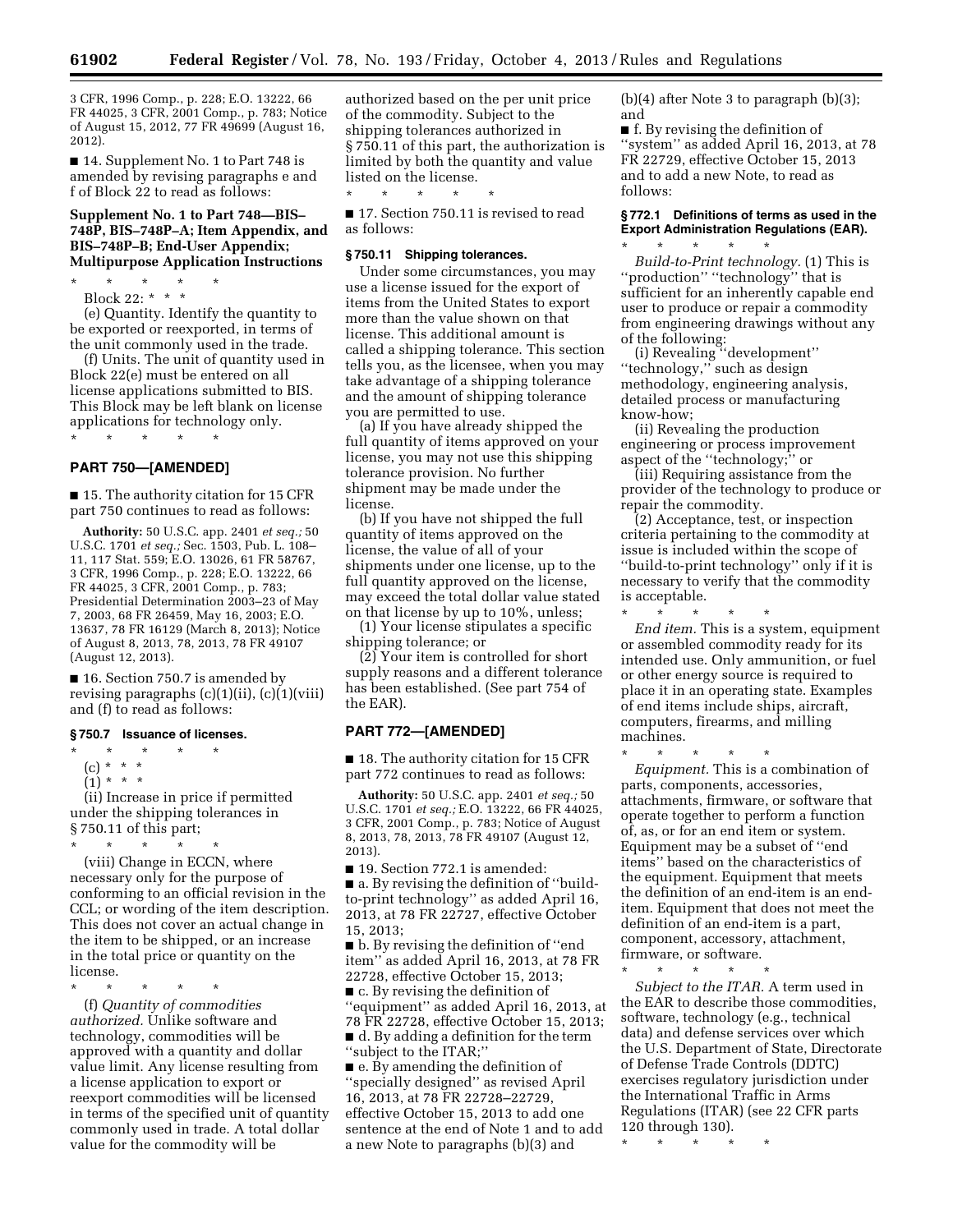*Specially designed.* \* \* \* \* \* \* \* \*  $(a) * * * *$ \* \* \* \* \*

Note 1: \* \* \* For purposes of "specially designed,'' ECCNs 0B986, 0B999, 0D999, 1B999, 1C992, 1C995, 1C997, 1C999, 6A998 (except for .b), 7A994 (except for the QRS11) and 9A991 are treated as ECCNs controlled exclusively for AT reasons.

\* \* \* \* \*

**Note to paragraphs (b)(3) and (b)(4):**  ECCNs controlled for AT-only reasons that use ''specially designed'' are eligible for paragraphs (b)(3) and (b)(4). However, the criteria for release under (b)(3) or (b)(4) must be met by another ECCN controlled for ATonly reasons or an EAR99 item in addition to the AT-only ECCN being reviewed for release from ''specially designed.'' For example, if a single gasket is used in ECCN 9A990 tractors (9A990 includes a control on "specially designed" "parts") and also pickup trucks designated as EAR99 that are in ''production'', the single gasket would be released from ''specially designed'' on the basis of paragraph (b)(3). Or if the single gasket is or was used in 9A990 tractors and also 9A991.b aircraft (another AT-only controlled ECCN), that are in ''production,'' the gasket would be released from ''specially designed'' on the basis of paragraph (b)(3). Alternatively, if the single gasket is or was only used in ECCN 9A990 tractors that are in ''production,'' then paragraph (b)(3) would not be available. This same concept applies for paragraph (b)(4).

\* \* \* \* \*

*System.* This is any combination of ''end items,'' ''equipment,'' ''parts,'' "components," "accessories, ''attachments,'' firmware, or ''software'' that operate together to perform a function.

**Note:** The industrial standards established by INCOSE and NASA provide examples for when commodities and software operate together to perform a function as a system. References to these standards are included in this note to provide additional examples for when commodities or software operate together to perform a function as a system. See the INCOSE standards for what constitutes a system at (*[http://g2sebok.](http://g2sebok.incose.org/app/mss/asset.cfm?ID=INCOSE%20G2SEBOK%202.00&ST=F) [incose.org/app/mss/asset.cfm?ID=INCOSE%](http://g2sebok.incose.org/app/mss/asset.cfm?ID=INCOSE%20G2SEBOK%202.00&ST=F) [20G2SEBOK%202.00&ST=F](http://g2sebok.incose.org/app/mss/asset.cfm?ID=INCOSE%20G2SEBOK%202.00&ST=F)*), and in the (INCOSE SE Handbook v3.1 2007; ISO/IEC 15288:2008). Also see the NASA standards for examples of what constitutes a system in the (NASA SE Handbook SP–2007–6105 Rev 1).

### **PART 774—[AMENDED]**

■ 20. The authority citation for 15 CFR part 774 continues to read as follows:

**Authority:** 50 U.S.C. app. 2401 *et seq.;* 50 U.S.C. 1701 *et seq.;* 10 U.S.C. 7420; 10 U.S.C. 7430(e); 22 U.S.C. 287c, 22 U.S.C. 3201 *et seq.;* 22 U.S.C. 6004; 30 U.S.C. 185(s), 185(u); 42 U.S.C. 2139a; 42 U.S.C. 6212; 43 U.S.C.

1354; 15 U.S.C. 1824a; 50 U.S.C. app. 5; 22 U.S.C. 7201 *et seq.;* 22 U.S.C. 7210; E.O. 13026, 61 FR 58767, 3 CFR, 1996 Comp., p. 228; E.O. 13222, 66 FR 44025, 3 CFR, 2001 Comp., p. 783; Notice of August 8, 2013, 78, 2013, 78 FR 49107 (August 12, 2013).

■ 21. Revise § 774.1 to read as follows:

#### **§ 774.1 Introduction.**

(a) *Scope of the control list.* In this part, references to the EAR are references to 15 CFR chapter VII, subchapter C. The Bureau of Industry and Security (BIS) maintains the Commerce Control List (CCL) that includes ''items''—i.e., ''commodities,'' ''software,'' and ''technology''—subject to the authority of BIS. The CCL does not include items exclusively controlled for export by another department or agency of the U.S. Government, though in instances where other agencies administer controls over related items, entries in the CCL may contain a reference to such controls. In addition, those items ''subject to the EAR'' but not identified on the CCL are identified by the designator ''EAR99.'' See § 734.2(a) of the EAR for items that are ''subject to the EAR.'' EAR Part 738 contains an explanation of the organization of the CCL and its relationship to the Country Chart.

(b) *ECCN cross-references for items subject to exclusive jurisdiction of another agency.* (1) Prior to October 15, 2013, the CCL contained certain ECCNs that were only included as cross references to items subject to the export control regulations administered by the Nuclear Regulatory Commission.

(2) ECCNs formerly listed on the CCL that, as of October 15, 2013 were subject to the export licensing authority of the Nuclear Regulatory Commission at 10 CFR part 110 are: 0A001, 0B001, 0B002, 0B003, 0B004, 0B005, 0B006, 0C001, 0C002, 0C004, 0C005, 0C006, 0C201 and 1C012.

(3) Multilateral export control regime references are provided, as an additional point of historical reference.

**Note to paragraph (b):** As of October 15, 2013 ECCN 0D001 is subject to the export licensing authority of the Nuclear Regulatory Commission (see 10 CFR part 110), and ECCN 0E001 is subject to the export licensing authority of the Department of Energy (see 10 CFR part 810), but certain portions of these entries are also "subject to the ITAR" (see 22 CFR parts 120 through 130). These ECCNs are retained on the CCL as a cross reference.

(c) *Where to find the CCL?* The CCL is contained in Supplement No. 1 to this part, and Supplement No. 2 to this part contains the General Technology and Software Notes relevant to entries contained in the CCL.

(d) *Conventions related to the use of quotation marks on the CCL.* The use of

double quotation marks on the CCL is intended to be an aid to alert you to terms used on the CCL that are defined in part 772 (Definitions of Terms), or for purposes of ECCNs, where a definition is provided in the ''related definitions'' paragraph in the License Requirements section of ECCNs or sometimes in Notes and Technical Notes for particular ECCNs and that definition is specific to that particular ECCN. In this sense the quotes are helpful both in the use of single and double quotes, but a good compliance practice is to familiarize yourself with the defined terms in part 772, and when reviewing a control parameter on the CCL that uses a term that is not in quotes to be aware it may be defined in part 772. It is also a useful compliance practice to review the ''Related Definitions'' paragraph and Notes and Technical Notes to determine if the term is defined for purposes of a particular ECCN.

(1) *Use of double quotes.* If a term on the CCL uses double quotes it means there is a defined term in part 772. However, the absence of double quotes does not mean that a term used on the CCL is not defined in part 772. Because the CCL includes many terms that are defined in part 772, BIS's practice is to use double quotes for certain key terms and to use double quotes when needed for consistency with multilateral export control regime based entries, such as many derived from control lists, in particular for the Wassenaar Arrangement that also uses the double quotes convention. However, because of the large number of defined terms used on the CCL and a desire to avoid hindering readability by placing quotes around too many words used in particular ECCNs, BIS's practice is to not add double quotes around certain terms, such as items and commodities. This convention also applies to the use of double quotes within the Definition of Terms section under part 772.

(2) *Use of single quotes.* The CCL also includes a convention regarding the use of single quotes. Single quotes on the CCL identify a term as a defined term in the context of a particular ECCN. This convention also applies to the use of single quotes within the Definition of Terms section under part 772.

### **Supplement No. 1 to Part 774— [Amended]**

■ 22. Supplement No. 1 to part 774 (the Commerce Control List) is amended by removing the following Export Control Classification Numbers (ECCNs): 0A001, 0B001, 0B002, 0B003, 0B004, 0B005, 0B006, 0C001, 0C002, 0C004, 0C005, 0C006, 0C201 and 1C012.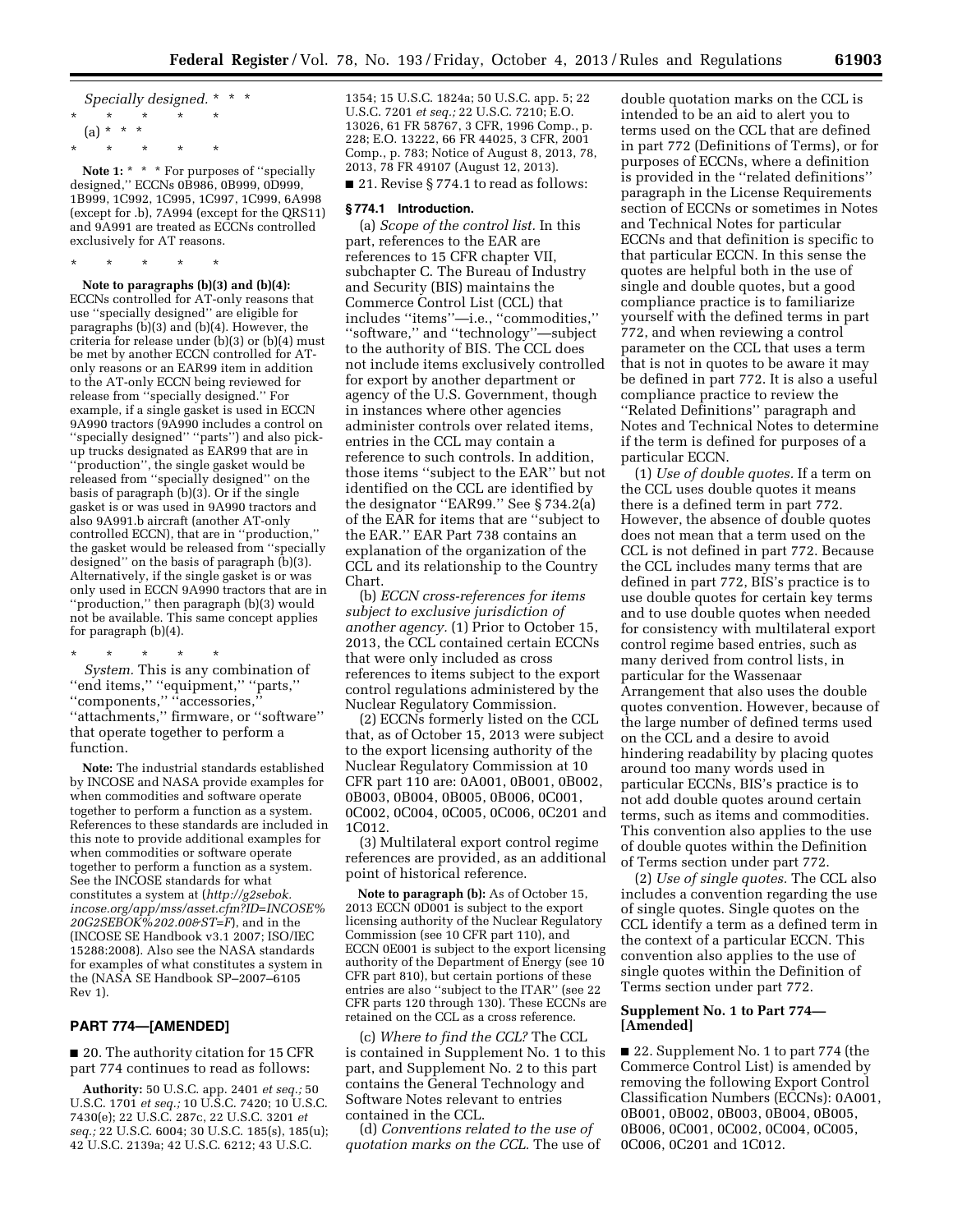■ 23. Supplement No. 1 to part 774 (the Commerce Control List) is amended by adding the new section heading ''Special Conditions for STA'' above the STA paragraph of the following Export Control Classification Numbers (ECCNs): 1A002, 1C001, 1C007, 1C010, 1D002, 1E001, 1E002, 2D001, 2E001, 2E002, 3A002, 3D001, 3E001, 4A001, 4D001, 4E001, 5A001, 5B001, 5D001, 5E001, 6A001, 6A002, 6A003, 6A004, 6A006, 6A008, 6B008, 6D001, 6D003, 6E001, 6E002, 7D003, 7D004, 7E001, 7E002, 7E004, 8A001, 8A002, 8D001, 8D002, 8E001, 8E002, 9B001, 9D001, 9D002, 9D004, 9E001, 9E002, and 9E003.

■ 24. Supplement No. 1 to part 774 (the Commerce Control List) is amended by adding the new section heading ''Special Conditions for STA'' above the STA paragraph of the following Export Control Classification Numbers (ECCNs): 9A610, 9A619, 9B610, 9B619, 9C610, 9C619, 9D610, 9D619, 9E610 and 9E619, as added April 16, 2013, at 78 FR 22730–22734, effective October 15, 2013.

■ 25. Supplement No. 1 to part 774 (the Commerce Control List) is amended by adding the new section heading ''Special Conditions for STA'' above the STA paragraph of the following Export Control Classification Numbers (ECCNs): 0A606, 0A617, 0B606, 0B617, 0C606, 0C617, 0D606, 0D617, 0D617, 0E606, 0E617, 8A609, 8A620, 8B609, 8B620, 8C609, 8D609, 8D620, 8E609, and 8E620, as added July 8, 2013, at 78 FR 40912–40918, effective January 6, 2014;

■ 26. Supplement No. 1 to part 774 (the Commerce Control List) is amended by removing the section headings ''License Exceptions'' from Export Control Classification Numbers (ECCNs) wherever they appear, and adding in place of those headings ''List Based License Exceptions (See Part 740 for a description of all license exceptions).'' ■ 27. Supplement No. 1 to part 774 (the Commerce Control List) is amended by removing the section headings ''License Exceptions'' from Export Control Classification Numbers (ECCNs): 9A610, 9A619, 9B610, 9B619, 9C610, 9C619, 9D610, 9D619, 9E610, and 9E619, as added April 16, 2013, at 78 FR 22730– 22734, effective October 15, 2013, and adding in place of those headings ''List Based License Exceptions (See Part 740 for a description of all license exceptions).''

■ 28. Supplement No. 1 to part 774 (the Commerce Control List) is amended by removing the section headings ''License Exceptions'' from Export Control Classification Numbers (ECCNs): 0A606, 0A617, 0B606, 0B617, 0C606, 0C617, 0D606, 0D617, 0E606, 0E617, 8A609, 8A620, 8B609, 8B620, 8C609, 8D609, 8D620, 8E609, and 8E620, as added July 8, 2013, at 78 FR 40912–40918, effective January 6, 2014, and adding in place of those headings ''List Based License Exceptions (See Part 740 for a description of all license exceptions).''

■ 29. Supplement No. 1 to part 774 (the Commerce Control List) is amended by removing the ''Country Chart'' table heading in the License Requirements section in each Export Control Classification Number (ECCN) where such paragraph appears and adding in its place the heading ''Country Chart (See Supp. No. 1 to part 738).''

■ 30. Supplement No. 1 to part 774 (the Commerce Control List) is amended by removing the ''Country Chart'' table heading in the License Requirements section from Export Control Classification Numbers (ECCNs): 9A610, 9A619, 9B610, 9B619, 9C610, 9C619, 9D610, 9D619, 9E610, and 9E619, as added April 16, 2013, at 78 FR 22730– 22734, effective October 15, 2013, and adding in its place the heading ''Country Chart (See Supp. No. 1 to part 738).''

■ 31. Supplement No. 1 to part 774 (the Commerce Control List) is amended by removing the ''Country Chart'' table heading in the License Requirements section from Export Control Classification Numbers (ECCNs): 0A606, 0A617, 0B606, 0B617, 0C606, 0C617, 0D606, 0D617, 0D617, 0E606, 0E617, 8A609, 8A620, 8B609, 8B620, 8C609, 8D609, 8D620, 8E609, and 8E620, as added July 8, 2013, at 78 FR 40912– 40918, effective January 6, 2014, and adding in its place the heading ''Country Chart (See Supp. No. 1 to part 738).''

■ 32. Supplement No. 1 to part 774 (the Commerce Control List) is amended by adding quotes around the term specially designed wherever it appears.

■ 33. Supplement No. 1 to part 774 (the Commerce Control List) is amended by adding quotes around the term accessories wherever it appears.

■ 34. Supplement No. 1 to part 774 (the Commerce Control List) is amended by adding quotes around the term attachments wherever it appears.

■ 35. Supplement No. 1 to part 774 (the Commerce Control List) is amended: ■ a. By removing the "Unit" paragraph from the List of Items Controlled section in each Export Control Classification Number (ECCN) where such paragraph appears;

■ b. By removing the "Unit" paragraph from the List of Items Controlled section

in Export Control Classification Numbers (ECCNs): 9A610, 9A619, 9B610, 9B619, 9C610, 9C619, 9D610, 9D619, 9E610, and 9E619, as added April 16, 2013, at 78 FR 22730–22734, effective October 15, 2013; and

■ c. By removing the "Unit" paragraph from the List of Items Controlled section in Export Control Classification Numbers (ECCNs): 0A606, 0A617, 0B606, 0B617, 0C606, 0C617, 0D606, 0D617, 0E606, 0E617, 8A609, 8A620, 8B609, 8B620, 8C609, 8D609, 8D620, 8E609, and 8E620, as added July 8, 2013, at 78 FR 40912–40918, effective January 6, 2014.

■ 36. Supplement No. 1 to part 774 (the Commerce Control List) is amended: ■ a. By removing the "License" Requirements Note'' paragraph in the License Requirements section in the following Export Control Classification Number (ECCNs): 1E001;

■ b. By removing the "License" Requirement Notes'' paragraphs in the License Requirements section in the following Export Control Classification Numbers (ECCNs): 1A002, 1C007, 1C010, 1D002, 2B003, 2D001, 2E001, 2E002, 3A002, 3B001, 3D001, 4A001, 4E001, 5A001, 5B001, 5D001, 5E001, 6A001, 6A002, 6A004, 6A006, 6A008, 6B008, 6D001, 6D003, 6E001, 6E002, 8A001, 8A002, 8D001, 8D002, 8E001, 8E002, 9B001, 9D001, 9D002, 9E001, 9E002 and 9E003; and

■ c. By removing the "License Requirement Note'' paragraphs in the License Requirements section in the following Export Control Classification Numbers (ECCNs): 1E002 and 3E001.

■ 37. Supplement No. 1 to part 774 (the Commerce Control List) is amended by adding the new section ''REPORTING REQUIREMENTS See § 743.1 of the EAR for reporting requirements for exports under License Exceptions, Special Comprehensive Licenses, and Validated End-User authorizations'' after the License Requirements section in the following Export Control Classification Numbers (ECCNs): 1A002, 1C001, 1C007, 1C010, 1D002, 1E001, 1E002, 2B003, 2D001, 2E001, 2E002, 3A002, 3D001, 3E001, 4A001, 4D001, 4E001, 5A001, 5B001, 5D001, 5E001, 6A001, 6A002, 6A004, 6A006, 6A008, 6B008, 6D001, 6D003, 6E001, 6E002, 7D002, 7D003, 7E001, 7E002, 8A001, 8A002, 8D001, 8D002, 8E001, 8E002, 9B001, 9D001, 9D002, 9E001, 9E002 and 9E003.

■ 38. In Supplement No. 1 to part 774 (the Commerce Control List), Category 0—Nuclear Materials, Facilities & Equipment (and Miscellaneous Items), Export Control Classification Number (ECCN) 0A002 is amended by revising the heading to read as follows: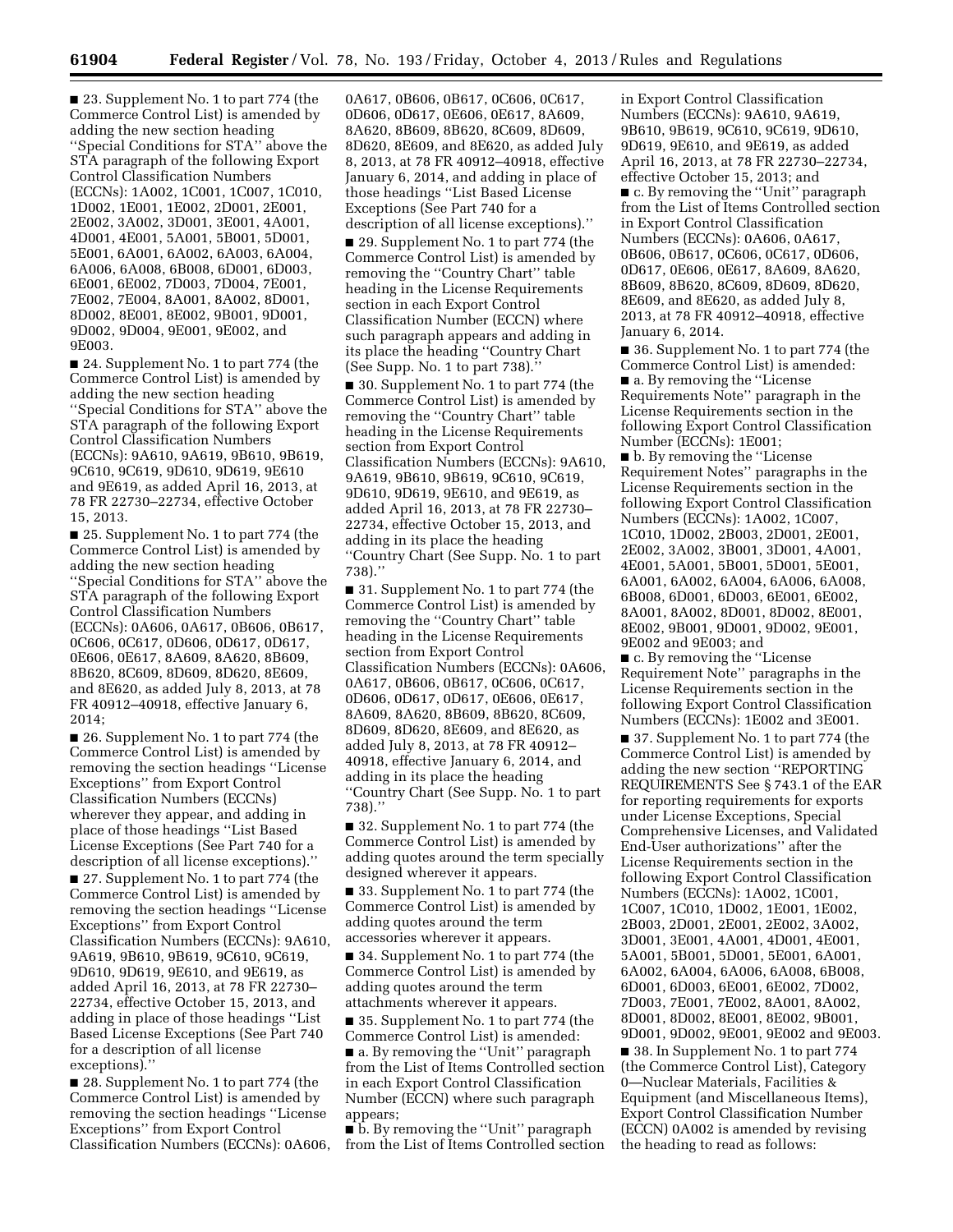**0A002 Power generating or propulsion equipment ''specially designed'' for use with space, marine or mobile ''nuclear reactors''. (These items are ''subject to the ITAR.'' See 22 CFR parts 120 through 130.)** 

\* \* \* \* \*

■ 39. In Supplement No. 1 to part 774 (the Commerce Control List), Category 0—Nuclear Materials, Facilities & Equipment (and Miscellaneous Items), Export Control Classification Number (ECCN) 0A018 is amended by revising the heading to read as follows:

#### **0A018 Items on the Wassenaar Munitions List (see List of Items Controlled).**

\* \* \* \* \*

■ 40. In Supplement No. 1 to part 774 (the Commerce Control List), Category 0—Nuclear Materials, Facilities & Equipment (and Miscellaneous Items), Export Control Classification Number (ECCN) 0A979 is amended by revising the heading to read as follows:

#### **0A979 Police helmets and shields; and ''specially designed'' ''components,'' n.e.s.**

\* \* \* \* \*

■ 41. In Supplement No. 1 to part 774 (the Commerce Control List), Category 0—Nuclear Materials, Facilities & Equipment (and Miscellaneous Items), Export Control Classification Number (ECCN) 0A981 is amended by revising the heading to read as follows:

#### **0A981 Equipment designed for the execution of human beings as follows (see List of Items Controlled).**  \* \* \* \* \*

■ 42. In Supplement No. 1 to part 774 (the Commerce Control List), Category 0—Nuclear Materials, Facilities & Equipment (and Miscellaneous Items), Export Control Classification Number (ECCN) 0A982 is amended by revising

the heading to read as follows:

**0A982 Law enforcement restraint devices, including leg irons, shackles, and handcuffs; straight jackets; stun cuffs; shock belts; shock sleeves; multipoint restraint devices such as restraint chairs; and ''specially designed'' ''parts,'' ''components'' and ''accessories,'' n.e.s.** 

\* \* \* \* \*

■ 43. In Supplement No. 1 to part 774 (the Commerce Control List), Category 0—Nuclear Materials, Facilities & Equipment (and Miscellaneous Items), Export Control Classification Number (ECCN) 0A983 is amended by revising the heading to read as follows:

**0A983 ''Specially designed'' implements of torture, including thumbscrews, thumbcuffs, fingercuffs, spiked batons, and ''specially designed'' ''parts,'' ''components'' and ''accessories,'' n.e.s.** 

\* \* \* \* \*

■ 44. In Supplement No. 1 to part 774 (the Commerce Control List), Category 0—Nuclear Materials, Facilities & Equipment (and Miscellaneous Items), Export Control Classification Number (ECCN) 0A984 is amended: ■ a. By revising the first "CC" paragraph in the Control(s) paragraph of the

License Requirements section; and ■ b. By revising the "Related Controls" paragraph in the List of Items Controlled section to read as follows:

**0A984 Shotguns with barrel length 18 inches (45.72 cm) or over; receivers; barrels of 18 inches (45.72 cm) or longer but not longer than 24 inches (60.96 cm); complete trigger mechanisms; magazines and magazine extension tubes; complete breech mechanisms; buckshot shotgun shells; except equipment used exclusively to treat or tranquilize animals, and except arms designed solely for signal, flare, or saluting use.** 

#### **License Requirements**

*Reason for Control:* \* \* \*

| Control(s)       |                                                                                                                                                                                                                                                                                            |         | Country chart          |  |
|------------------|--------------------------------------------------------------------------------------------------------------------------------------------------------------------------------------------------------------------------------------------------------------------------------------------|---------|------------------------|--|
| $\star$<br>user. | CC applies to shot-<br>guns with a barrel<br>length greater than<br>or equal to 18 in.<br>(45.72 cm), but<br>less than 24 in.<br>(60.96 cm), shot-<br>qun "components"<br>controlled by this<br>entry, and buckshot<br>shotgun shells con-<br>trolled by this entry,<br>regardless of end- | $\star$ | $\star$<br>CC Column 1 |  |
|                  |                                                                                                                                                                                                                                                                                            |         |                        |  |

### \* \* \* \* \* **List of Items Controlled**

\* \* \* \* \* *Related Controls:* This entry does not control shotguns with a barrel length of less than 18 inches (45.72 cm). These items are ''subject to the ITAR'' (see 22 CFR parts 120 through 130).

\* \* \* \* \*

■ 45. In Supplement No. 1 to part 774 (the Commerce Control List), Category 0—Nuclear Materials, Facilities & Equipment (and Miscellaneous Items), Export Control Classification Number (ECCN) 0A985 is amended by revising the heading to read as follows:

**0A985 Discharge type arms and devices to administer electric shock, for example, stun guns, shock batons, shock shields, electric cattle prods, immobilization guns and projectiles; except equipment used exclusively to treat or tranquilize animals, and except arms designed** 

**solely for signal, flare, or saluting use; and ''specially designed'' ''parts'' and ''components,'' n.e.s.** 

\* \* \* \* \*

■ 46. In Supplement No. 1 to part 774 (the Commerce Control List), Category 0—Nuclear Materials, Facilities & Equipment (and Miscellaneous Items), Export Control Classification Number (ECCN) 0A986 is amended by revising the heading to read as follows:

#### **0A986 Shotgun shells, except buckshot shotgun shells, ''specially designed'' ''parts'' and ''components.''**

\* \* \* \* \*

■ 47. In Supplement No. 1 to part 774 (the Commerce Control List), Category 0—Nuclear Materials, Facilities & Equipment (and Miscellaneous Items), Export Control Classification Number (ECCN) 0A987 is amended by revising the heading to read as follows:

#### **0A987 Optical sighting devices for firearms (including shotguns controlled by 0A984); and ''components'' as follows (see List of Items Controlled).**

■ 48. In Supplement No. 1 to part 774 (the Commerce Control List), Category 0—Nuclear Materials, Facilities & Equipment (and Miscellaneous Items), Export Control Classification Number (ECCN) 0D001 is amended:

■ a. By revising the heading; and

\* \* \* \* \*

■ b. By revising the second Control(s) paragraph in the License Requirements section to read as follows:

**0D001 ''Software'' ''specially designed'' or modified for the ''development,'' ''production'' or ''use'' of commodities described in 0A001, 0A002, 0B (except 0B986 and 0B999), or 0C.** 

#### **License Requirements**

*Reason for Control:* 

*Control(s)* 

\* \* \* \* \* ''Software'' for items described in 0A002 is ''subject to the ITAR'' (see 22 CFR parts 120 through 130).

\* \* \* \* \* ■ 49. In Supplement No. 1 to part 774 (the Commerce Control List), Category 1—Special Materials and Related Equipment, Chemicals, ''Microorganisms'' and ''Toxins,'' Export Control Classification Number (ECCN)

1A001 is amended:

■ a. By revising the heading; and ■ b. By revising the ''Related Controls'' paragraph (1) in the List of Items Controlled section to read as follows:

### **1A001 ''Parts'' and ''components'' made from fluorinated compounds, as follows (see List of Items Controlled).**

\* \* \* \* \*

**List of Items Controlled**  \* \* \* \* \*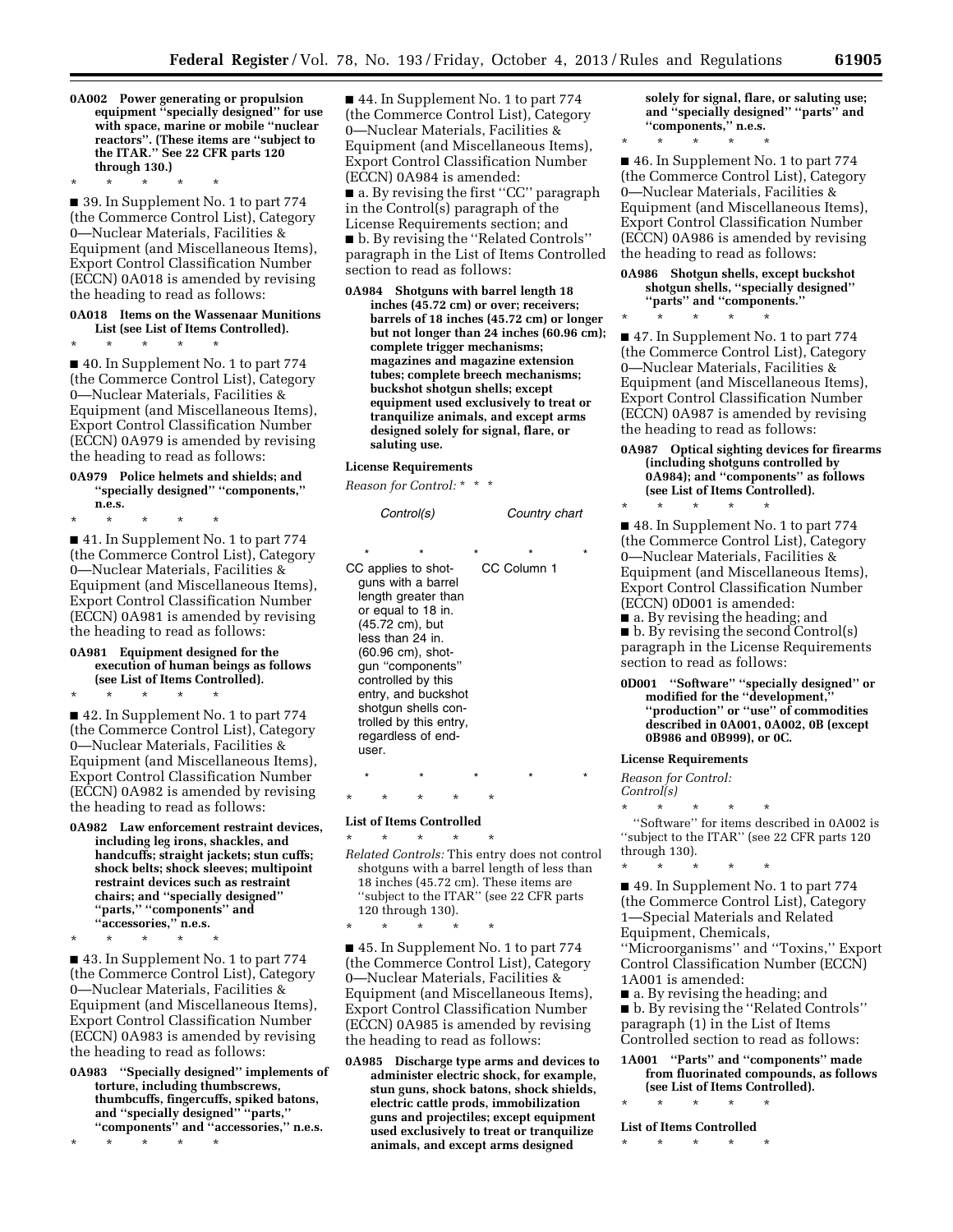*Related Controls:* (1) Items specially designed or modified for missiles or for items on the U.S. Munitions List are ''subject to the ITAR'' (see 22 CFR parts 120 through 130, including USML Category XXI).

\* \* \* \* \* ■ 50. In Supplement No. 1 to part 774 (the Commerce Control List), Category 1—Special Materials and Related Equipment, Chemicals, ''Microorganisms'' and ''Toxins,'' Export

Control Classification Number (ECCN) 1A002 is amended by revising the ''Related Controls'' paragraph (3) in the List of Items Controlled section to read as follows:

#### **1A002 ''Composite'' structures or laminates, having any of the following (see List of Items Controlled).**

\* \* \* \* \*

#### **List of Items Controlled**

\* \* \* \* \* *Related Controls:* \* \* \* (3) ''Composite'' structures ''specially designed'' for missile applications (including ''specially designed'' subsystems, ''parts,'' and ''components'') are controlled by ECCN 9A110.

\* \* \* \* \* ■ 51. In Supplement No. 1 to part 774 (the Commerce Control List), Category 1—Special Materials and Related Equipment, Chemicals, ''Microorganisms'' and ''Toxins,'' Export Control Classification Number (ECCN) 1A004 is amended:

■ a. By revising the heading;

■ b. By revising "Related Controls" paragraph (4) in the List of Items Controlled section;

■ c. By revising the introductory text of ''items'' paragraphs a and c in the List of Items Controlled section; and ■ d. By revising Technical Notes "1" at the end of the List of Items Controlled section to read as follows:

**1A004 Protective and detection equipment and ''components,'' not ''specially designed'' for military use, as follows (see List of Items Controlled).** 

### \* \* \* \* \* **List of Items Controlled**

\* \* \* \* \*

*Related Controls:* \* \* \* (4) Chemical and biological protective and detection equipment specifically designed, developed, modified, configured, or adapted for military applications is ''subject to the ITAR'' (see 22 CFR parts 120 through 130, including USML Category XIV(f)), as is commercial equipment that incorporates ''parts'' or ''components'' controlled under that category except for domestic preparedness devices for individual protection that integrate ''components'' and ''parts'' identified in USML Category XIV(f)(4) when such ''parts'' or ''components'' are: (i) Integral to the device; (ii) inseparable from the device;

and (iii) incapable of replacement without compromising the effectiveness of the device, in which case the equipment is ''subject to the EAR'' under ECCN 1A004. *Related Definitions:* \* \* \* *Items:* 

\* \* \* \* \*

a. Full face masks, filter canisters and decontamination equipment therefor, designed or modified for defense against any of the following, and ''specially designed'' ''components'' therefor:

\* \* \* \* \* c. Detection systems, ''specially designed'' or modified for detection or identification of any of the following, and ''specially designed'' ''components'' therefor:

\* \* \* \* \*

### **Technical Notes:**

*1. 1A004 includes equipment, ''components'' that have been 'identified,' successfully tested to national standards or otherwise proven effective, for the detection of or defense against radioactive materials ''adapted for use in war,'' biological agents ''adapted for use in war,'' chemical warfare agent, 'simulants' or ''riot control agents,'' even if such equipment or ''components'' are used in civil industries such as mining, quarrying, agriculture, pharmaceuticals, medical, veterinary, environmental, waste management, or the food industry.*  \* \* \* \* \*

■ 52. In Supplement No. 1 to part 774 (the Commerce Control List), Category 1—Special Materials and Related Equipment, Chemicals, ''Microorganisms'' and ''Toxins,'' Export Control Classification Number (ECCN) 1A005 is amended:

■ a. By revising the heading;

■ b. By revising the ''Related Controls'' paragraph (1) in the List of Items Controlled section; and

■ c. By revising "items" paragraph a in the List of Items Controlled section to read as follows:

**1A005 Body armor and ''specially designed'' ''components'' therefor, as follows (see List of Items Controlled).**  \* \* \* \* \*

#### **List of Items Controlled**

\* \* \* \* \* *Related Controls:* (1) Bulletproof and bullet resistant vests (body armor) NIJ levels III and IV, are ''subject to the ITAR'' (see 22 and IV, are subject to the 11-<br>CFR parts 120 through 130, including<br> $V_{\text{C}}$  and  $V_{\text{HIGM}}$   $*$   $*$ 

USML Categories  $X(a)$  and  $XIII(e)$ ).  $*$ *Related Definitions:* \* \* \* *Items:* 

a. Soft body armor not manufactured to military standards or specifications, or to their equivalents, and ''specially designed'' components therefor;

\* \* \* \* \* ■ 53. In Supplement No. 1 to part 774 (the Commerce Control List), Category 1—Special Materials and Related Equipment, Chemicals,

''Microorganisms'' and ''Toxins,'' Export

Control Classification Number (ECCN) 1A006 is amended:

■ a. By revising the heading; and

■ b. By revising the "Related Controls" paragraph in the List of Items Controlled section to read as follows:

**1A006 Equipment, ''specially designed'' or modified for the disposal of improvised explosive devices, as follows (see List of Items Controlled), and ''specially designed'' ''components'' and ''accessories'' therefor.** 

\* \* \* \* \*

#### **List of Items Controlled**  \* \* \* \* \*

- *Related Controls:* Equipment ''specially designed'' for military use for the disposal of improvised explosive devices is ''subject to the ITAR'' (see 22 CFR parts 120 through 130, including USML Category IV).
- \* \* \* \* \*

■ 54. In Supplement No. 1 to part 774 (the Commerce Control List), Category 1—Special Materials and Related Equipment, Chemicals, ''Microorganisms'' and ''Toxins,'' Export Control Classification Number (ECCN) 1A007 is amended by revising the ''Related Controls'' paragraph in the List of Items Controlled section to read as follows:

- **1A007 Equipment and devices, ''specially designed'' to initiate charges and devices containing energetic materials, by electrical means, as follows (see List of Items Controlled).**
- \* \* \* \* \*

#### **List of Items Controlled**

\* \* \* \* \* *Related Controls:* (1) Equipment and devices ''specially designed'' for military use are ''subject to the ITAR'' (see 22 CFR parts 120 through 130). (2) This entry does not control detonators using only primary explosives, such as lead azide. (3) See also 3A229. (4) See 1E001 for ''development'' and ''production'' technology controls, and 1E201 for ''use'' technology controls.

\* \* \* \* \* ■ 55. In Supplement No. 1 to part 774 (the Commerce Control List), Category 1—Special Materials and Related Equipment, Chemicals,

''Microorganisms'' and ''Toxins,'' Export Control Classification Number (ECCN) 1A008 is amended:

■ a. By revising the heading;

■ b. By revising the introductory text of ''Related Controls'' paragraph (1) and the ''Related Controls'' paragraph (2) in the List of Items Controlled section; and ■ c. By revising the introductory text of ''items'' paragraph b in the List of Items Controlled section to read as follows:

#### **1A008 Charges, devices and ''components,'' as follows (see List of**

**Items Controlled).**  \* \* \* \* \*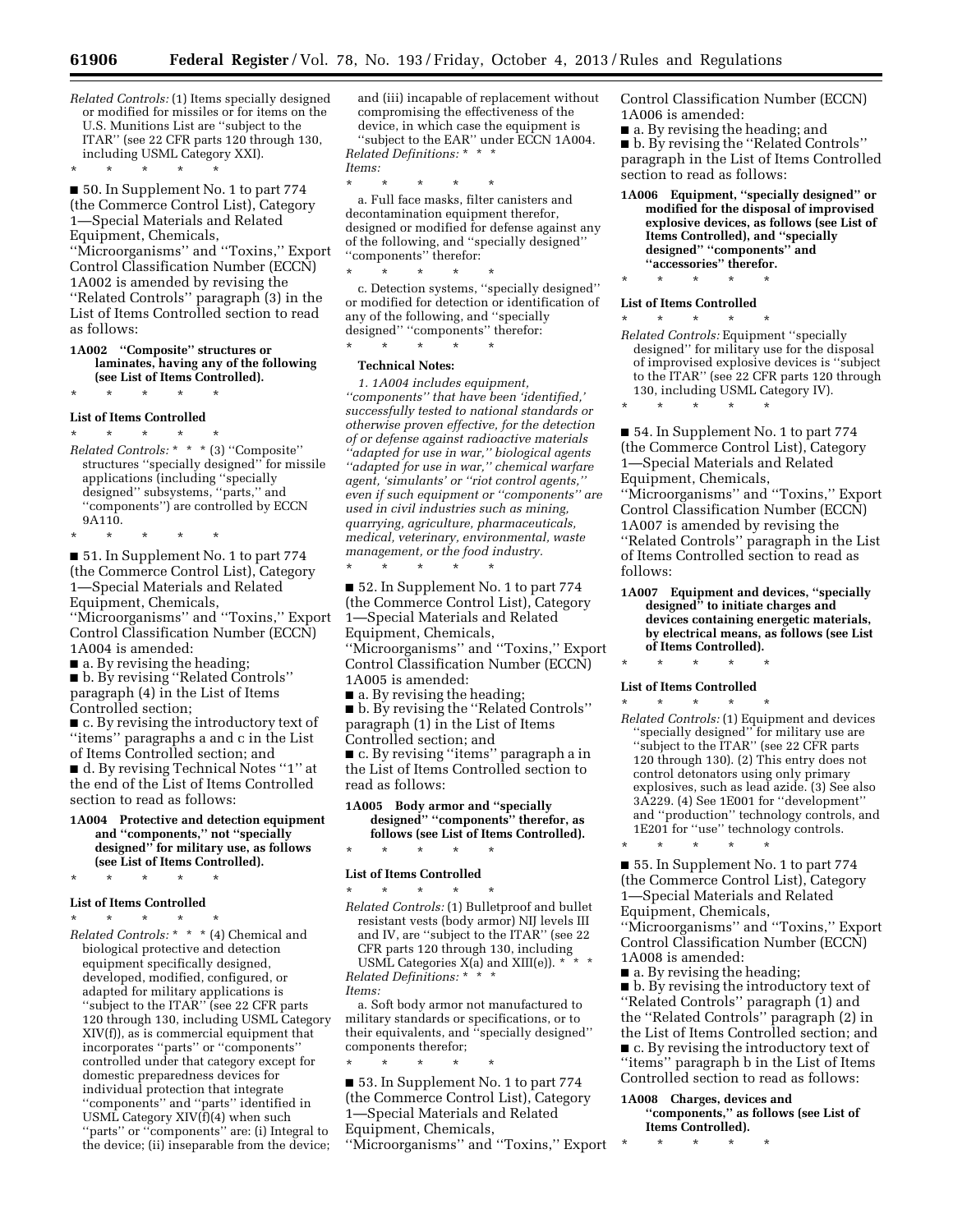#### **List of Items Controlled**

\* \* \* \* \*

*Related Controls:* (1) All of the following are ''subject to the ITAR'' (see 22 CFR parts 120 through 130):

\* \* \* \* \*

(2) See also ECCNs *1C011, 1C018, 1C111,*  and *1C239* for additional controlled energetic materials. See ECCN *1E001* for the ''development'' or ''production'' ''technology'' for the commodities controlled by ECCN 1A008, but not for explosives or commodities that are ''subject to the ITAR.''

- \* \* \* \* \* *Items:*
- 

\* \* \* \* \* b. Linear shaped cutting charges having all of the following, and ''specially designed'' ''components'' therefor:

\* \* \* \* \*

■ 56. In Supplement No. 1 to part 774 (the Commerce Control List), Category 1—Special Materials and Related Equipment, Chemicals,

''Microorganisms'' and ''Toxins,'' Export Control Classification Number (ECCN) 1A101 is amended:

■ a. By revising the heading; and

■ b. By revising the "Related Controls" paragraph in the List of Items Controlled to read as follows:

**1A101 Devices for reduced observables such as radar reflectivity, ultraviolet/ infrared signatures and acoustic signatures, for applications usable in rockets, missiles, or unmanned aerial vehicles capable of achieving a ''range'' equal to or greater than 300 km or their complete subsystems.** 

\* \* \* \* \*

#### **List of Items Controlled**

\* \* \* \* \*

*Related Controls:* (1) See also *1C101.* (2) For commodities that meet the definition of defense articles under 22 CFR 120.3 of the International Traffic in Arms Regulations (ITAR), which describes similar commodities ''subject to the ITAR'' (See 22 CFR parts 120 through 130, including USML Category XIII).

\* \* \* \* \*

■ 57. In Supplement No. 1 to part 774 (the Commerce Control List), Category 1—Special Materials and Related Equipment, Chemicals, ''Microorganisms'' and ''Toxins,'' Export Control Classification Number (ECCN) 1A102 is amended by revising the heading to read as follows:

**1A102 Resaturated pyrolized carboncarbon ''parts'' and ''components'' designed for rockets, missiles, or unmanned aerial vehicles capable of achieving a ''range'' equal to or greater than 300 km. (These items are ''subject to the ITAR.'' See 22 CFR parts 120 through 130.)** 

\* \* \* \* \*

■ 58. In Supplement No. 1 to part 774 (the Commerce Control List), Category 1—Special Materials and Related Equipment, Chemicals, ''Microorganisms'' and ''Toxins,'' Export Control Classification Number (ECCN) 1A290 is amended by revising the ''Related Controls'' paragraphs (1) and (3) in the List of Items Controlled section to read as follows:

- **1A290 Depleted uranium (any uranium containing less than 0.711% of the isotope U–235) in shipments of more than 1,000 kilograms in the form of shielding contained in X-ray units, radiographic exposure or teletherapy devices, radioactive thermoelectric generators, or packaging for the transportation of radioactive materials.**
- \* \* \* \* \*

#### **List of Items Controlled**  \* \* \* \* \*

*Related Controls:* (1) This entry does not control depleted uranium in fabricated forms for use in munitions. See 22 CFR part 121 for depleted uranium ''subject to the ITAR"  $*$   $*$   $*$  (3) "Natural uranium" or ''depleted uranium'' or thorium in the form of metal, alloy, chemical compound or concentrate and any other material containing one or more of the foregoing are subject to the export licensing authority of the Nuclear Regulatory Commission (see 10 CFR part 110).

\* \* \* \* \*

■ 59. In Supplement No. 1 to part 774 (the Commerce Control List), Category 1—Special Materials and Related Equipment, Chemicals, ''Microorganisms'' and ''Toxins,'' Export Control Classification Number (ECCN) 1A985 is amended by revising the ''Related Controls'' paragraph in the List of Items Controlled section to read as follows:

**1A985 Fingerprinting powders, dyes, and inks.** 

\* \* \* \* \*

#### **List of Items Controlled**  \* \* \* \* \*

*Related Controls:* See 3A981.

\* \* \* \* \*

■ 60. In Supplement No. 1 to part 774 (the Commerce Control List), Category 1—Special Materials and Related Equipment, Chemicals, ''Microorganisms'' and ''Toxins,'' Export Control Classification Number (ECCN) 1A995 is amended by revising the heading to read as follows:

**1A995 Protective and detection equipment not ''specially designed'' for military use and not controlled by ECCN 1A004 or ECCN 2B351, as follows (see List of Items Controlled), and ''parts'' and ''components'' not ''specially designed''** 

### **for military use and not controlled by ECCN 1A004 or ECCN 2B351 therefor.**  \* \* \* \* \*

■ 61. In Supplement No. 1 to part 774 (the Commerce Control List), Category 1—Special Materials and Related Equipment, Chemicals, ''Microorganisms'' and ''Toxins,'' Export Control Classification Number (ECCN)

1B001 is amended: ■ a. By revising the heading; and

■ b. By revising ''items'' paragraph f.2 in the List of Items Controlled section to read as follows:

- **1B001 Equipment for the production or inspection of ''composite'' structures or laminates controlled by 1A002 or ''fibrous or filamentary materials'' controlled by 1C010, as follows (see List of Items Controlled), and ''specially designed'' ''components'' and ''accessories'' therefor.**
- \* \* \* \* \*

#### **List of Items Controlled**

\* \* \* \* \* *Items:* 

\* \* \* \* \* f.2. Numerically controlled ultrasonic testing machines of which the motions for positioning transmitters or receivers are simultaneously coordinated and programmed in four or more axes to follow the three dimensional contours of the ''part'' or ''component'' under inspection;

\* \* \* \* \* ■ 62. In Supplement No. 1 to part 774 (the Commerce Control List), Category 1—Special Materials and Related Equipment, Chemicals, ''Microorganisms'' and ''Toxins,'' Export Control Classification Number (ECCN) 1B003 is amended:

■ a. By revising ''Related Controls'' paragraph in the List of Items Controlled section; and

■ b. By revising "items" paragraph c in the List of Items Controlled section to read as follows:

**1B003 Tools, dies, molds or fixtures, for ''superplastic forming'' or ''diffusion bonding'' titanium, aluminum or their alloys, ''specially designed'' for the manufacture of any of the following (see List of Items Controlled).** 

### \* \* \* \* \*

#### **List of Items Controlled**  \* \* \* \* \*

- *Related Controls:* For ''specially designed'' production equipment of systems, subsystems, and ''parts'' and ''components'' controlled by 9A005 to 9A009, 9A011, 9A101, 9A105 to 9A109, 9A111, and 9A116 to 9A120 usable in ''missiles,'' see 9B115.
- \* \* \* \* \* *Items:*
- \* \* \* \* \*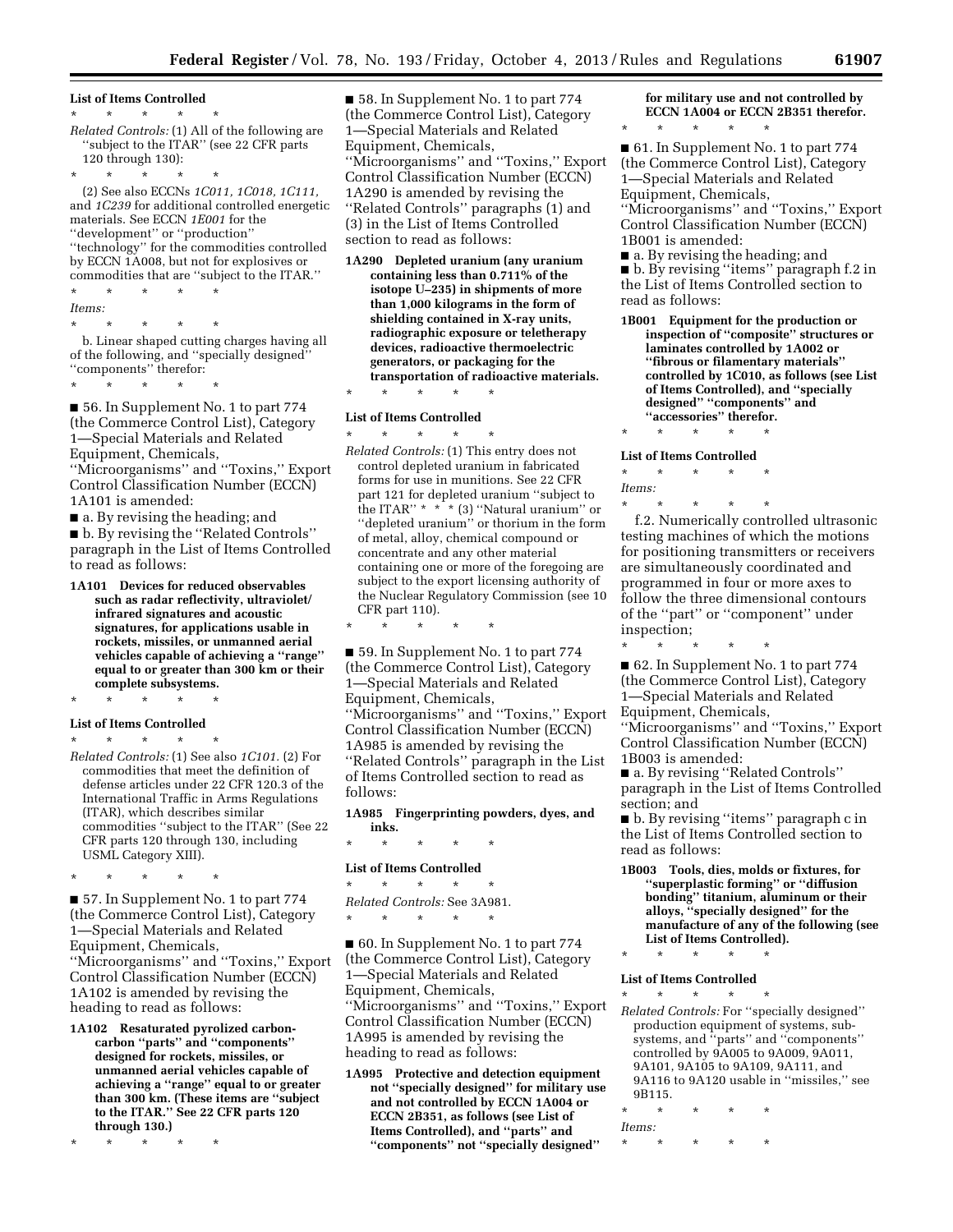c. ''Specially designed'' ''parts'' and "components" for structures specified by 1B003.a or for engines specified by 1B003.b. \* \* \* \* \*

■ 63. In Supplement No. 1 to part 774 (the Commerce Control List), Category 1—Special Materials and Related Equipment, Chemicals, ''Microorganisms'' and ''Toxins,'' Export

Control Classification Number (ECCN) 1B018 is amended by revising the heading to read as follows:

**1B018 Items on the Wassenaar Arrangement Munitions List (see List of Items Controlled).** 

\* \* \* \* \*

■ 64. In Supplement No. 1 to part 774 (the Commerce Control List), Category 1—Special Materials and Related Equipment, Chemicals, ''Microorganisms'' and ''Toxins,'' Export Control Classification Number (ECCN)

1B101 is amended:

■ a. By revising the heading; and ■ b. By revising "Related Definitions" paragraph in the List of Items Controlled section to read as follows:

- **1B101 Equipment, other than that controlled by 1B001, for the**  'production'' of structural composites, **fibers, prepregs or preforms, usable for rockets, missiles, or unmanned aerial vehicles capable of achieving a ''range'' equal to or greater than 300 km and their subsystems, as follows (see List of Items Controlled); and ''specially designed'' ''parts,'' ''components'' and ''accessories'' therefor.**
- \* \* \* \* \*

### **List of Items Controlled**

\* \* \* \* \* *Related Definitions:* Examples of ''parts,'' ''components'' and accessories for the machines controlled by this entry are molds, mandrels, dies, fixtures and tooling for the preform pressing, curing, casting, sintering or bonding of composite structures, laminates and manufactures thereof.

\* \* \* \* \*

■ 65. In Supplement No. 1 to part 774 (the Commerce Control List), Category 1—Special Materials and Related Equipment, Chemicals, ''Microorganisms'' and ''Toxins,'' Export Control Classification Number (ECCN) 1B102 is amended:

■ a. By revising the heading; and

■ b. By revising the introductory text of ''items'' paragraph b in List of Items Controlled section to read as follows:

**1B102 Metal powder ''production equipment,'' other than that specified in 1B002, and ''parts'' and ''components'' as follows (see List of Items Controlled).** 

\* \* \* \* \*

**List of Items Controlled**  \* \* \* \* \*

*Items:* 

\* \* \* \* \*

b. ''Specially designed'' ''parts'' and ''components'' for ''production equipment'' specified in 1B002 or 1B102.a. \* \* \* \* \*

■ 66. In Supplement No. 1 to part 774 (the Commerce Control List), Category 1—Special Materials and Related Equipment, Chemicals, ''Microorganisms'' and ''Toxins,'' Export Control Classification Number (ECCN) 1B115 is amended by revising the heading to read as follows:

**1B115 Equipment, other than that controlled in 1B002 or 1B102, for the ''production'' of propellant or propellant constituents (see List of Items Controlled), and ''specially designed'' ''parts'' and ''components'' therefor.** 

\* \* \* \* \*

■ 67. In Supplement No. 1 to part 774 (the Commerce Control List), Category 1—Special Materials and Related Equipment, Chemicals, ''Microorganisms'' and ''Toxins,'' Export Control Classification Number (ECCN) 1B117 is amended:

■ a. By revising the heading; and ■ b. By revising the "Related Controls" paragraph in the List of Items Controlled section to read as follows:

**1B117 Batch mixers with provision for mixing under vacuum in the range from zero to 13.326 kPa and with temperature control capability of the mixing chamber and having all of the following characteristics (see List of Items Controlled), and ''specially designed'' ''parts'' and ''components'' therefor.**  \* \* \* \* \*

**List of Items Controlled** 

\* \* \* \* \*

*Related Controls:* See 1B115, 1B118, and 1B119.

\* \* \* \* \*

■ 68. In Supplement No. 1 to part 774 (the Commerce Control List), Category 1—Special Materials and Related Equipment, Chemicals, ''Microorganisms'' and ''Toxins,'' Export Control Classification Number (ECCN) 1B118 is amended:

■ a. By revising the heading; and

■ b. By revising the ''Related Controls'' paragraph in the List of Items Controlled section to read as follows:

**1B118 Continuous mixers with provision for mixing under vacuum in the range from zero to 13.326 kPa and with temperature control capability of the mixing chamber and having any of the following characteristics (see List of Items Controlled), and ''specially designed'' ''parts'' and ''components'' therefor.** 

**List of Items Controlled** 

\* \* \* \* \* *Related Controls:* See 1B115, 1B117, and 1B119.

\* \* \* \* \*

■ 69. In Supplement No. 1 to part 774 (the Commerce Control List), Category 1—Special Materials and Related Equipment, Chemicals, ''Microorganisms'' and ''Toxins,'' Export Control Classification Number (ECCN) 1B119 is amended:

■ a. By revising the heading; and

■ b. By revising the "Related Controls" paragraph in the List of Items Controlled section to read as follows:

**1B119 Fluid energy mills usable for grinding or milling propellant or propellant constituents specified in 1C011.a, 1C011.b or 1C111, or on the U.S. Munitions List, and ''specially designed'' ''parts'' and ''components'' therefor.** 

\* \* \* \* \*

**List of Items Controlled** 

\* \* \* \* \* *Related Controls:* See 1B115, 1B117 and 1B118.

\* \* \* \* \*

■ 70. In Supplement No. 1 to part 774 (the Commerce Control List), Category 1—Special Materials and Related Equipment, Chemicals, ''Microorganisms'' and ''Toxins,'' Export

Control Classification Number (ECCN) 1B225 is amended by revising the ''Related Controls'' paragraph in the List of Items Controlled section to read as follows:

**1B225 Electrolytic cells for fluorine production with a production capacity greater than 250 g of fluorine per hour.** 

**List of Items Controlled** 

\* \* \* \* \*

\* \* \* \* \*

*Related Controls:* (1) See ECCNs *1E001*  (''development'' and ''production'') and *1E201* (''use'') for technology for items controlled by this entry. (2) See ECCN 1B999 for specific processing equipment, n.e.s.

\* \* \* \* \*

■ 71. In Supplement No. 1 to part 774 (the Commerce Control List), Category 1—Special Materials and Related Equipment, Chemicals, ''Microorganisms'' and ''Toxins,'' Export

Control Classification Number (ECCN) 1C002 is amended by revising ''items'' paragraph c.1.a in the List of Items Controlled section to read as follows:

**1C002 Metal alloys, metal alloy powder and alloyed materials, as follows (see List of Items Controlled).** 

\* \* \* \* \*

<sup>\* \* \* \* \*</sup>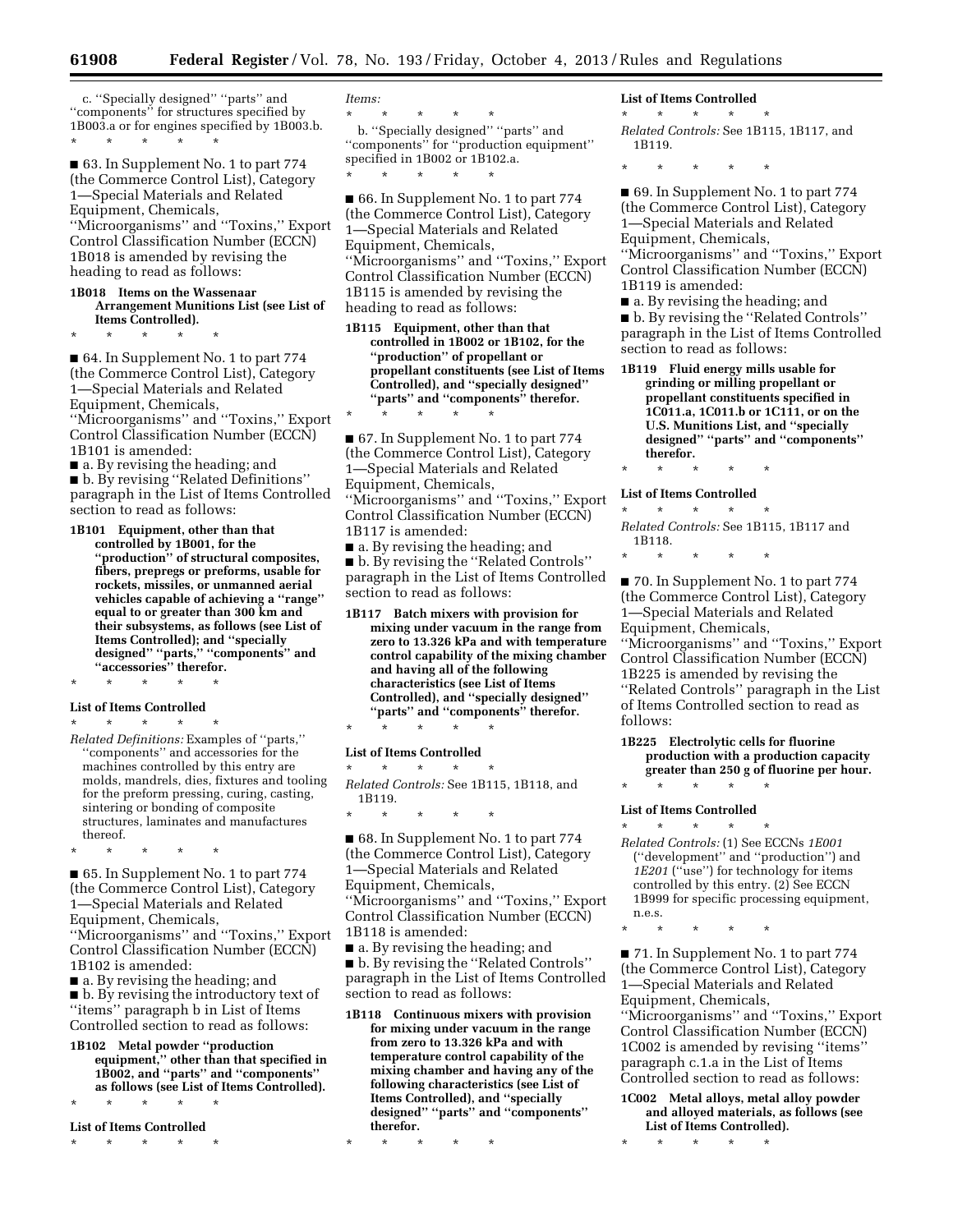**List of Items Controlled**  \* \* \* \* \* *Items:*  \* \* \* \* \*

c.1.a. Nickel alloys (Ni-Al-X, Ni-X-Al) qualified for turbine engine ''parts'' or ''components,'' i.e. with less than 3 nonmetallic particles (introduced during the manufacturing process) larger than  $100 \mu m$  in 109 alloy particles;

\* \* \* \* \* ■ 72. In Supplement No. 1 to part 774 (the Commerce Control List), Category 1—Special Materials and Related Equipment, Chemicals, ''Microorganisms'' and ''Toxins,'' Export Control Classification Number (ECCN) 1C011 is amended by revising the introductory text of the ''Related Controls'' paragraph (2) in the List of Items Controlled section to read as follows:

### **1C011 Metals and compounds, as follows (see List of Items Controlled).**

\* \* \* \* \*

#### **List of Items Controlled**

\* \* \* \* \* *Related Controls:* \* \* \* (2) All of the following are ''subject to the ITAR'' (see 22 CFR parts 120 through 130): \* \* \* \* \* \* \* \*

■ 73. In Supplement No. 1 to part 774 (the Commerce Control List), Category 1—Special Materials and Related Equipment, Chemicals,

''Microorganisms'' and ''Toxins,'' Export Control Classification Number (ECCN) 1C101 is amended by revising the ''Related Controls'' paragraph (3) in the List of Items Controlled section to read as follows:

**1C101 Materials for Reduced Observables such as Radar Reflectivity, Ultraviolet/ Infrared Signatures and Acoustic Signatures (i.e., Stealth Technology), Other than Those Controlled by 1C001, for applications usable in rockets, missiles, or unmanned aerial vehicles capable of achieving a ''range'' equal to or greater than 300 km, and their subsystems.** 

\* \* \* \* \*

#### **List of Items Controlled**

\* \* \* \* \*

\* \* \* \* \*

*Related Controls:* \* \* \* (3) For commodities that meet the definition of defense articles under 22 CFR 120.3 of the International Traffic in Arms Regulations (ITAR), which describes similar commodities ''subject to the ITAR'' (See 22 CFR parts 120 through 130, including USML Category XIII).

■ 74. In Supplement No. 1 to part 774 (the Commerce Control List), Category 1—Special Materials and Related Equipment, Chemicals, ''Microorganisms'' and ''Toxins,'' Export Control Classification Number (ECCN) 1C102 is amended by revising the heading to read as follows:

**1C102 Resaturated pyrolized carboncarbon materials designed for space launch vehicles specified in 9A004 or sounding rockets specified in 9A104. (These items are ''subject to the ITAR.'' See 22 CFR parts 120 through 130.)** 

\* \* \* \* \*

■ 75. In Supplement No. 1 to part 774 (the Commerce Control List), Category 1—Special Materials and Related Equipment, Chemicals, ''Microorganisms'' and ''Toxins,'' Export Control Classification Number (ECCN) 1C107 is amended by revising the ''Related Controls'' paragraph in the List of Items Controlled section to read as follows:

**1C107 Graphite and ceramic materials, other than those controlled by 1C007, which can be machined to any of the following products as follows (see List of Items Controlled).** 

### \* \* \* \* \* **List of Items Controlled**

\* \* \* \* \*

\* \* \* \* \* *Related Controls:* (1) See also 1C004, 1C007, and 1C298. (2) For commodities that meet the definition of defense articles under 22 CFR 120.3 of the ITAR, which describes similar commodities ''subject to the ITAR'' (See 22 CFR parts 120 through 130, including USML Category XIII). (3) ''Special fissile materials'' and ''other fissile materials''; except, four ''effective grams'' or less when contained in a sensing component in instruments are subject to the export licensing authority of the Nuclear Regulatory Commission (see 10 CFR part 110).

■ 76. In Supplement No. 1 to part 774 (the Commerce Control List), Category 1—Special Materials and Related Equipment, Chemicals, ''Microorganisms'' and ''Toxins,'' Export Control Classification Number (ECCN) 1C111 is amended by revising the ''Related Controls'' paragraphs (1) and (2) in the List of Items Controlled section to read as follows:

**1C111 Propellants and constituent chemicals for propellants, other than those specified in 1C011, as follows (see List of Items Controlled).**  \* \* \* \* \*

#### **List of Items Controlled**

\* \* \* \* \* *Related Controls:* (1) Butacene, as defined by C111.c.1, and some HTPB are ''subject to the ITAR.'' (See 22 CFR parts 120 through 130, including USML Category V, other ferrocene derivatives). (2) See 1C018 for controls on oxidizers that are composed of fluorine and one or more of the following other halogens, oxygen, or nitrogen. Solid

oxidizer substances are ''subject to the ITAR'' (see 22 CFR parts 120 through 130, including USML Category V). \* \* \* \* \* \* \* \*

■ 77. In Supplement No. 1 to part 774 (the Commerce Control List), Category 1—Special Materials and Related Equipment, Chemicals,

''Microorganisms'' and ''Toxins,'' Export Control Classification Number (ECCN) 1C117 is amended:

■ a. By revising the heading; and ■ b. By revising the "Related Controls" paragraph in the List of Items Controlled section to read as follows:

**1C117 Materials for the fabrication of missile ''parts'' or ''components'' for rockets or missiles capable of achieving a ''range'' equal to or greater than 300 km, as follows (see List of Items Controlled).** 

\* \* \* \* \*

**List of Items Controlled** 

\* \* \* \* \* *Related Controls:* See 1C226. \* \* \* \* \*

■ 78. In Supplement No. 1 to part 774 (the Commerce Control List), Category 1—Special Materials and Related Equipment, Chemicals,

''Microorganisms'' and ''Toxins,'' Export Control Classification Number (ECCN) 1C233 is amended by revising the ''Related Controls'' paragraph in the List of Items Controlled section to read as follows:

**1C233 Lithium enriched in the lithium-6 (6Li) isotope to greater than its natural isotopic abundance, and products or devices containing enriched lithium, as follows: elemental lithium, alloys, compounds, mixtures containing lithium, manufactures thereof, and waste or scrap of any of the foregoing.**  \* \* \* \* \*

#### **List of Items Controlled**

\* \* \* \* \* *Related Controls:* (1) See ECCNs 1E001 (''development'' and ''production'') and 1E201 (''use'') for technology for items controlled by this entry. (2) See ECCN 1B233 for lithium isotope separation facilities or plants, and equipment therefor. (3) Certain facilities or plants for the separation of lithium isotopes are subject to the export licensing authority of the Nuclear Regulatory Commission (see 10 CFR part 110).

\* \* \* \* \*

■ 79. In Supplement No. 1 to part 774 (the Commerce Control List), Category 1—Special Materials and Related Equipment, Chemicals,

''Microorganisms'' and ''Toxins,'' Export Control Classification Number (ECCN) 1C239 is amended by revising the ''Related Controls'' paragraph (3) in the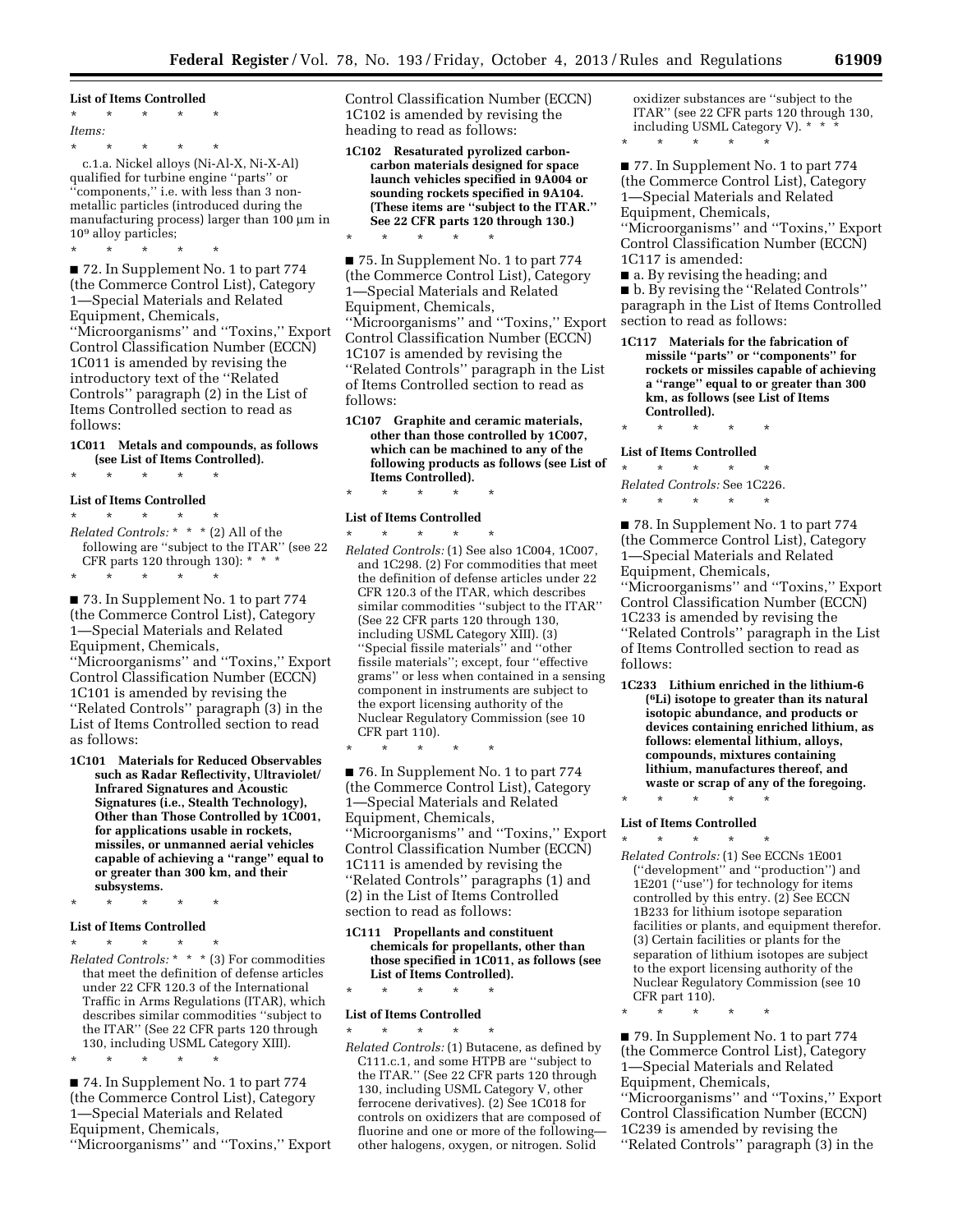List of Items Controlled section to read as follows:

**1C239 High explosives, other than those controlled by the U.S. Munitions List, or substances or mixtures containing more than 2% by weight thereof, with a crystal density greater than 1.8 g/cm3 and having a detonation velocity greater than 8,000 m/s.** 

\* \* \* \* \* **List of Items Controlled** 

\* \* \* \* \*

*Related Controls:* \* \* \* (3) High explosives for military use are ''subject to the ITAR'' (see 22 CFR part 121.12). \* \* \* \* \*

■ 80. In Supplement No. 1 to part 774 (the Commerce Control List), Category 1—Special Materials and Related Equipment, Chemicals, ''Microorganisms'' and ''Toxins,'' Export Control Classification Number (ECCN) 1C240 is amended by revising the heading to read as follows:

**1C240 Nickel powder or porous nickel metal, other than nickel powder or porous nickel metal, specially prepared for the manufacture of gaseous diffusion barriers subject to the export licensing authority of the Nuclear Regulatory Commission (see 10 CFR part 110), as follows (see List of Items Controlled).** 

\* \* \* \* \* ■ 81. In Supplement No. 1 to part 774 (the Commerce Control List), Category 1—Special Materials and Related Equipment, Chemicals, ''Microorganisms'' and ''Toxins,'' Export

Control Classification Number (ECCN) 1C298 is amended:

- a. By revising the License Requirement Note paragraph in the License Requirements section; and ■ b. By revising the Related Controls paragraph in the List of Items Controlled section to read as follows:
- **1C298 Graphite with a boron content of less than 5 parts per million and a density greater than 1.5 grams per cubic centimeter that is intended for use other than in a nuclear reactor.**

**License Requirements** 

\* \* \* \* \*

**License Requirement Note:** Some graphite intended for use in a nuclear reactor is subject to the export licensing authority of the Nuclear Regulatory Commission (see 10 CFR part 110).

\* \* \* \* \*

### **List of Items Controlled**

\* \* \* \* \* *Related Controls:* (1) See also 1C107. (2) Graphite having a purity level of less than 5 parts per million ''boron equivalent'' as measured according to ASTM standard C– 1233–98 and intended for use in a nuclear reactor is subject to the export licensing

authority of the Nuclear Regulatory Commission (see 10 CFR part 110).

\* \* \* \* \*

■ 82. In Supplement No. 1 to part 774 (the Commerce Control List), Category 1—Special Materials and Related Equipment, Chemicals, ''Microorganisms'' and ''Toxins,'' Export Control Classification Number (ECCN) 1C350 is amended: ■ a. By revising the heading;

■ b. By revising ''Note to Mixtures'' paragraph b and ''Technical Notes'' paragraph 1 in the License Requirements section; and ■ b. By revising the ''Related Controls'' paragraph in the List of Items Controlled section to read as follows:

#### **1C350 Chemicals that may be used as precursors for toxic chemical agents (see List of Items Controlled).**

### **License Requirements**  \* \* \* \* \*

**Licenses Requirements Notes:** 

\* \* \* \* \* 2. \* \* \* \* \* \* \* \* *Notes to Mixtures:* \* \* \*  $\star$   $\star$   $\star$ 

*b. Percent Weight Calculation. When calculating the percentage, by weight, of ingredients in a chemical mixture, include all ingredients of the mixture, including those that act as solvents.*  \* \* \* \* \*

**Technical Notes:** \* \* \*

*1. For purposes of this entry, a ''mixture'' is defined as a solid, liquid or gaseous product made up of two or more ingredients that do not react together under normal storage conditions.* 

\* \* \* \* \*

\* \* \* \* \*

#### **List of Items Controlled**

\* \* \* \* \* *Related Controls:* See USML Category XIV(c) for related chemicals ''subject to the ITAR'' (see 22 CFR parts 120 through 130).

■ 83. In Supplement No. 1 to part 774 (the Commerce Control List), Category 1—Special Materials and Related Equipment, Chemicals, ''Microorganisms'' and ''Toxins,'' Export Control Classification Number (ECCN) 1C351 is amended by revising the ''Related Controls'' paragraph (1) and (3) in the List of Items Controlled section to read as follows:

**1C351 Human and zoonotic pathogens and ''toxins,'' as follows (see List of Items Controlled).** 

### \* \* \* \* \*

**List of Items Controlled**  \* \* \* \* \*

*Related Controls:* (1) Certain forms of ricin and saxitoxin in 1C351.d.11. and d.12 are CWC Schedule 1 chemicals (see § 742.18 of the EAR). The U.S. Government must provide advance notification and annual reports to the OPCW of all exports of Schedule 1 chemicals. See § 745.1 of the EAR for notification procedures. See 22 CFR part 121, Category XIV and § 121.7 for CWC Schedule 1 chemicals that are ''subject to the ITAR.''

\* \* \* (3) See 22 CFR part 121, Category XIV(b), for modified biological agents and biologically derived substances that are ''subject to the ITAR.''

\* \* \* \* \* ■ 84. In Supplement No. 1 to part 774 (the Commerce Control List), Category 1—Special Materials and Related Equipment, Chemicals,

''Microorganisms'' and ''Toxins,'' Export Control Classification Number (ECCN) 1C355 is amended;

■ a. By revising the heading; and ■ b. By revising "Note to Mixtures" paragraph b and ''Technical Notes'' in the License Requirements section to

read as follows:

**1C355 Chemical Weapons Convention (CWC) Schedule 2 and 3 chemicals and families of chemicals not controlled by ECCN 1C350 or ''subject to the ITAR'' (see 22 CFR parts 120 through 130) (see List of Items Controlled).** 

**License Requirements**  \* \* \* \* \*

**Licenses Requirements Notes:**  \* \* \* \* \* 1. \* \* \* \* \* \* \* \* *Notes to Mixtures:* \* \* \* \* \* \* \* \*

b. Percent Weight Calculation. When calculating the percentage, by weight, of ingredients in a chemical mixture, include all ingredients of the mixture, including those that act as solvents.

\* \* \* \* \* **Technical Notes:** For purposes of this entry, a ''mixture'' is defined as a solid, liquid or gaseous product made up of two or more ingredients that do not react together under normal storage conditions.

■ 85. In Supplement No. 1 to part 774 (the Commerce Control List), Category 1—Special Materials and Related Equipment, Chemicals, ''Microorganisms'' and ''Toxins,'' Export Control Classification Number (ECCN) 1C992 is amended:

■ a. By revising the heading; and

■ b. By revising the "Related

\* \* \* \* \*

Definitions'' paragraphs (1), (3) and (4) in the List of Items Controlled section to read as follows:

**1C992 Commercial charges and devices containing energetic materials, n.e.s. and nitrogen trifluoride in a gaseous state (see List of Items Controlled).** 

\* \* \* \* \*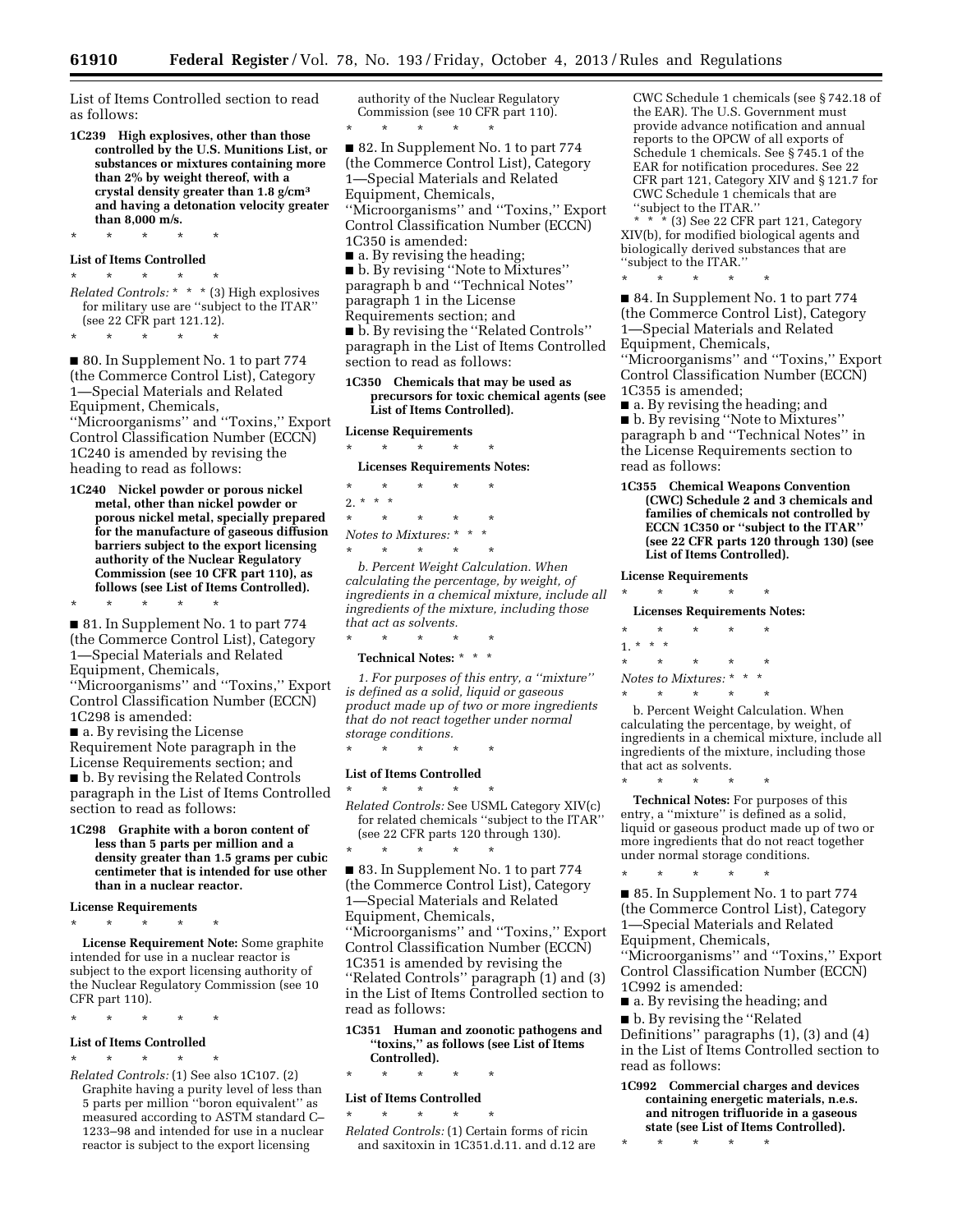#### **List of Items Controlled**

#### \* \* \* \* \*

*Related Definitions:* (1) Items controlled by this entry 1C992 are those materials not ''subject to the ITAR'' (see 22 CFR parts 120 through 130) or controlled by ECCN 1C018. \* \* \* (3) The individual USML controlled energetic materials, even when compounded with other materials, remain ''subject to the ITAR'' when not incorporated into explosive devices or charges controlled by this entry. (4) Commercial prefabricated slurries and emulsions containing greater than 35% of USML controlled energetic materials are "subject to the ITAR" (see 22 CFR parts 120 through 130). \* \* \*

\* \* \* \* \*

■ 86. In Supplement No. 1 to part 774 (the Commerce Control List), Category 1—Special Materials and Related Equipment, Chemicals, ''Microorganisms'' and ''Toxins,'' Export Control Classification Number (ECCN) 1C996 is amended by revising the heading to read as follows:

**1C996 Hydraulic fluids containing synthetic hydrocarbon oils, not controlled by 1C006, having all the following characteristics (see List of Items Controlled).** 

\* \* \* \* \*

■ 87. In Supplement No. 1 to part 774 (the Commerce Control List), Category 1—Special Materials and Related Equipment, Chemicals, ''Microorganisms'' and ''Toxins,'' Export Control Classification Number (ECCN) 1D002 is amended by revising the ''Related Controls'' paragraph in the List of Items Controlled to read as follows:

**1D002 ''Software'' for the ''development'' of organic ''matrix,'' metal ''matrix'' or carbon ''matrix'' laminates or ''composites''.** 

\* \* \* \* \*

**List of Items Controlled** 

 $\star$   $\star$   $\star$ *Related Controls:* ''Software'' for items controlled by *1A102* are ''subject to the ITAR'' (see 22 CFR parts 120 through 130).

\* \* \* \* \*

■ 88. In Supplement No. 1 to part 774 (the Commerce Control List), Category 1—Special Materials and Related Equipment, Chemicals,

''Microorganisms'' and ''Toxins,'' Export Control Classification Number (ECCN) 1D103 is amended:

■ a. By revising the heading; and ■ b. By revising the "Related Controls" paragraph (2) in the List of Items Controlled section to read as follows:

**1D103 ''Software'' ''specially designed'' for reduced observables such as radar reflectivity, ultraviolet/infrared signatures and acoustic signatures, for applications usable in rockets, missiles,** 

**or unmanned aerial vehicles capable of delivering at least a 500 kg payload to a ''range'' equal to or greater than 300 km and their complete subsystems.** 

### \* \* \* \* \* **List of Items Controlled**

\* \* \* \* \*

\* \* \* \* \* *Related Controls:* \* \* \* (2) For software that meets the definition of defense articles under 22 CFR 120.3 of the International Traffic in Arms Regulations (ITAR), which describes similar software that are ''subject to the ITAR'' (see 22 CFR parts 120 through 130, including USML Category XIII).

■ 89. In Supplement No. 1 to part 774 (the Commerce Control List), Category 1—Special Materials and Related Equipment, Chemicals, ''Microorganisms'' and ''Toxins,'' Export Control Classification Number (ECCN) 1D993 is amended by revising the heading to read as follows:

**1D993 ''Software'' ''specially designed'' for the ''development,'' ''production'' or ''use'' of materials controlled by 1C210.b, or 1C990.**  \* \* \* \* \*

■ 90. In Supplement No. 1 to part 774 (the Commerce Control List), Category 1—Special Materials and Related Equipment, Chemicals, ''Microorganisms'' and ''Toxins,'' Export Control Classification Number (ECCN) 1E001 is amended: ■ a. By revising the heading;

■ b. By removing "1A008," from the first entry in the License Requirements

table; ■ c. By revising the License Exception TSR paragraph (2) introductory text in

the License Exceptions section; ■ d. By revising the Special Conditions for License Exception STA section; and ■ e. By revising the "Related Controls" paragraph (4) in the List of Items Controlled section to read as follows:

**1E001 ''Technology'' according to the General Technology Note for the ''Development'' or ''Production'' of items controlled by 1A001.b, 1A001.c, 1A002, 1A003, 1A004, 1A005, 1A006.b, 1A007, 1A101, 1B (except 1B999), or 1C (except 1C355, 1C980 to 1C984, 1C988, 1C990, 1C991, 1C995 to 1C999).** 

**License Exceptions** 

\* \* \* \* \* *TSR:* \* \* \*

\* \* \* \* \*

(2) Exports and reexports to destinations outside of those countries listed in Country Group A:5 (See Supplement No. 1 to part 740 of the EAR) of ''technology'' for the "development" or production" of the following:

\* \* \* \* \*

*STA:* License Exception STA may not be used to ship or transmit ''technology''

according to the General Technology Note for the ''development'' or ''production'' of equipment and materials specified by ECCNs 1A002, 1C001, 1C007.c or d, or 1C010.c or d to any of the eight destinations listed in  $\S 740.20(c)(2)$  of the EAR.

#### **List of Items Controlled**

 $\star$   $\star$   $\star$ *Related Controls:* \* \* \* (4) ''Technology'' for items described in ECCN 1A102 is ''subject to the ITAR'' (see 22 CFR parts 120 through 130).

\* \* \* \* \*

■ 91. In Supplement No. 1 to part 774 (the Commerce Control List), Category 1—Special Materials and Related Equipment, Chemicals,

''Microorganisms'' and ''Toxins,'' Export Control Classification Number (ECCN) 1E101 is amended by revising the ''Related Controls'' paragraph in the List of Items Controlled section to read as follows:

**1E101 ''Technology,'' in accordance with the General Technology Note, for the ''use'' of commodities and software controlled by 1A101, 1A102, 1B001, 1B101, 1B102, 1B115 to 1B119, 1C001, 1C007, 1C011, 1C101, 1C107, 1C111, 1C116, 1C117, 1C118, 1D001, 1D101, or 1D103.** 

## \* \* \* \* \*

\* \* \* \* \*

**List of Items Controlled**  \* \* \* \* \*

*Related Controls:* ''Technology'' for items controlled by *1A102* is ''subject to the ITAR'' (see 22 CFR parts 120 through 130).

■ 92. In Supplement No. 1 to part 774 (the Commerce Control List), Category 2—Materials Processing, Export Control Classification Number (ECCN) 2A001 is amended:

■ a. By revising the heading;

■ b. By revising the "Related Controls" paragraph (2) in the List of Items Controlled section; and

■ c. By redesignating Note to the ''items'' paragraph (a) in the List of Items Control section as Note 2 and adding a new Note 1 to read as follows:

#### **2A001 Anti-friction bearings and bearing systems, as follows, (see List of Items Controlled) and ''components'' therefor.**

### \* \* \* \* \* **List of Items Controlled**

\* \* \* \* \*

*Related Controls:* \* \* \* (2) Quiet running bearings are ''subject to the ITAR'' (see 22 CFR parts 120 through 130).

\* \* \* \* \* *Items:* 

**Note 1:** A001.a includes ball bearing and roller elements ''specially designed'' for the items specified therein.

\* \* \* \* \*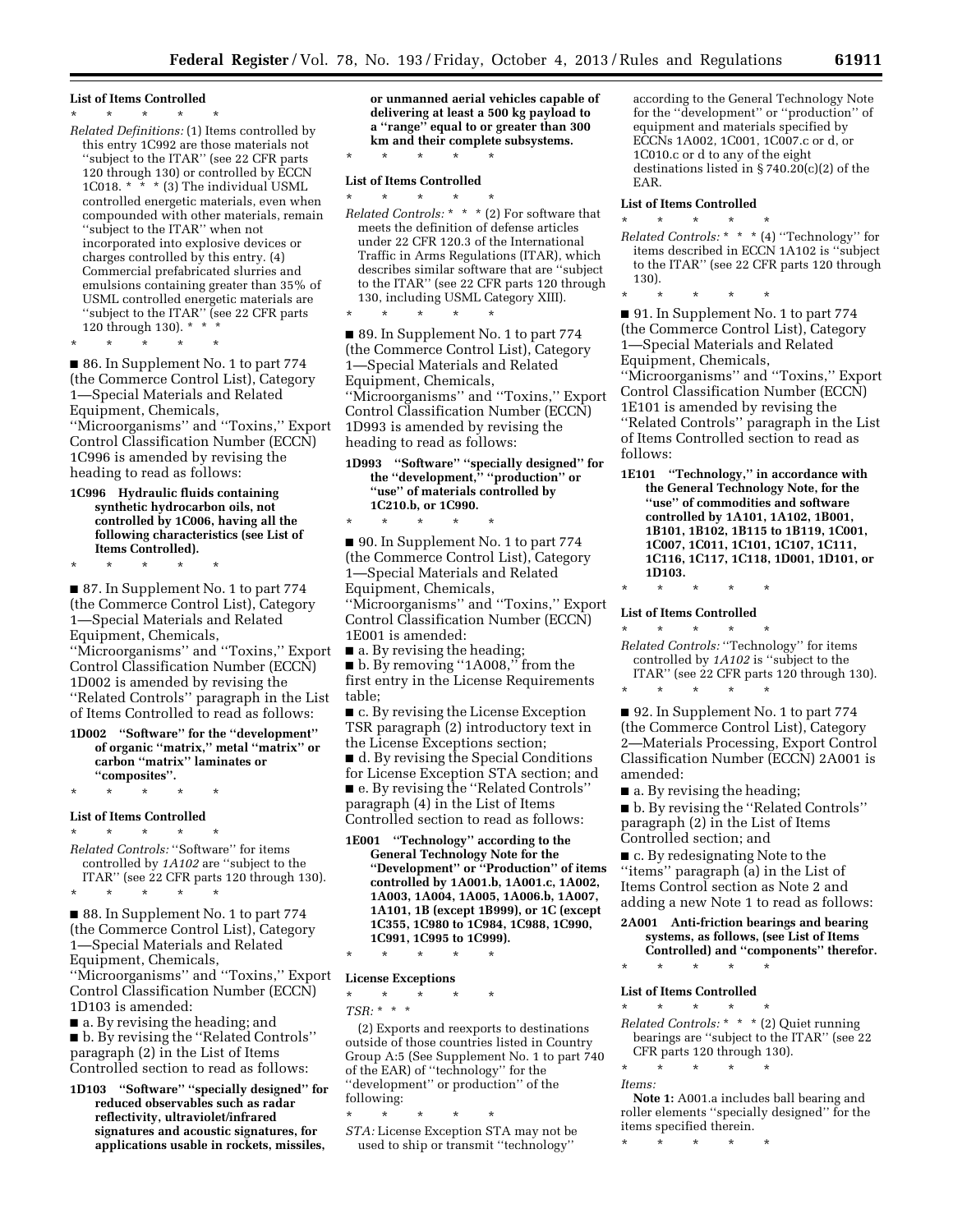■ 93. In Supplement No. 1 to part 774 (the Commerce Control List), Category 2—Materials Processing, Export Control Classification Number (ECCN) 2A226 is amended by revising the ''Related Controls'' paragraph (2) in the List of Items Controlled section to read as follows:

**2A226 Valves having all of the following characteristics (see List of Items Controlled).** 

\* \* \* \* \*

### **List of Items Controlled**

\* \* \* \* \* *Related Controls:* \* \* \* (2) Also see ECCNs 2A292, 2B350.g and 2B999. \* \* \* \* \* \* \* \*

■ 94. In Supplement No. 1 to part 774 (the Commerce Control List), Category 2—Materials Processing, Export Control Classification Number (ECCN) 2A291 is amended:

 $\blacksquare$  a. By revising the heading;

■ b. By revising the "Related Controls" paragraph (5) in the List of Items Controlled section; and

■ c. By revising the "items" paragraph d in the List of Items Controlled section to read as follows:

**2A291 Equipment, except items controlled by 2A290, related to nuclear material handling and processing and to nuclear reactors, and ''parts,'' ''components'' and ''accessories'' therefor (see List of Items Controlled).** 

\* \* \* \* \*

# **List of Items Controlled**

\* \* \* \* \* *Related Controls:* \* \* \* (5) Nuclear radiation detection and measurement devices ''specially designed'' or modified for military purposes are ''subject to the ITAR'' (see 22 CFR parts 120 through 130).

\* \* \* \* \* *Items:* 

\* \* \* \* \*

d. Commodities, ''parts,'' ''components'' and accessories ''specially designed'' or prepared for use with nuclear plants (*e.g.,*  snubbers, airlocks, pumps, reactor fuel charging and discharging equipment, containment equipment such as hydrogen recombiner and penetration seals, and reactor and fuel inspection equipment, including ultrasonic or eddy current test equipment).

\* \* \* \* \*

■ 95. In Supplement No. 1 to part 774 (the Commerce Control List), Category 2—Materials Processing, Export Control Classification Number (ECCN) 2A292 is amended by revising the ''Related Controls'' paragraph (3) in the List of Items Controlled section to read as follows:

**2A292 Piping, fittings and valves made of, or lined with, stainless steel, coppernickel alloy or other alloy steel** 

**containing 10% or more nickel and/or chromium.**  \* \* \* \* \*

### **List of Items Controlled**

- $\star$   $\star$   $\star$ *Related Controls:* \* \* \* (3) Also see ECCNs 2A226, 2B350 and 2B999. \* \* \*
- \* \* \* \* \*

\* \* \* \* \*

■ 96. In Supplement No. 1 to part 774 (the Commerce Control List), Category 2—Materials Processing, Export Control Classification Number (ECCN) 2A983 is amended by revising the heading to read as follows:

**2A983 Explosives or detonator detection equipment, both bulk and trace based, consisting of an automated device, or combination of devices for automated decision making to detect the presence of different types of explosives, explosive residue, or detonators; and ''parts'' and ''components,'' n.e.s.** 

■ 97. In Supplement No. 1 to part 774 (the Commerce Control List), Category 2—Materials Processing, Export Control Classification Number (ECCN) 2A984 is amended:

■ a. By revising the heading; and ■ b. By revising the "Related Controls" paragraph (1) in the List of Items Controlled section to read as follows:

**2A984 Concealed object detection equipment operating in the frequency range from 30 GHz to 3000 GHz and having a spatial resolution of 0.5 milliradian up to and including 1 milliradian at a standoff distance of 100 meters; and ''parts'' and ''components,'' n.e.s.** 

\* \* \* \* \*

#### **List of Items Controlled**

\* \* \* \* \* *Related Controls:* (1) Concealed object detection equipment operating in the frequency range from 30 GHz to 3000 GHz and having a spatial resolution less than 0.5 milliradian (a lower milliradian number means a more accurate image resolution) at a standoff distance of 100 meters is ''subject to the ITAR'' (see 22 CFR parts 120 through 130). \* \* \*

\* \* \* \* \* ■ 98. In Supplement No. 1 to part 774 (the Commerce Control List), Category 2—Materials Processing, Export Control Classification Number (ECCN) 2A991 is

amended:

■ a. By revising the heading;

■ b. By revising the ''Related Controls'' paragraph (2) in the List of Items Controlled section; and

■ c. By revising the introductory text of paragraph a, and paragraphs a.2, and b.1 of the ''items'' paragraph in the List of Items Controlled section to read as follows:

#### **2A991 Bearings and bearing systems not controlled by 2A001 (see List of Items Controlled).**

\* \* \* \* \*

#### **List of Items Controlled**

\* \* \* \* \*

*Related Controls:* \* \* \* (2) Quiet running bearings are ''subject to the ITAR'' (see 22 CFR parts 120 through 130).

\* \* \* \* \*

*Items:* 

a. Ball bearings or Solid ball bearings, having tolerances specified by the manufacturer in accordance with ABEC 7, ABEC 7P, or ABEC 7T or ISO Standard Class 4 or better (or equivalents) and having any of the following characteristics.

\* \* \* \* \* a.2. With lubricating elements or ''part'' or ''component'' modifications that, according to the manufacturer's specifications, are ''specially designed'' to enable the bearings to operate at speeds exceeding 2.3 million DN.

- \* \* \* \* \*
- b. \* \* \*

b.1. With lubricating elements or ''part'' or ''component'' modifications that, according to the manufacturer's specifications, are ''specially designed'' to enable the bearings to operate at speeds exceeding 2.3 million DN; or

\* \* \* \* \*

■ 99. In Supplement No. 1 to part 774 (the Commerce Control List), Category 2—Materials Processing, Export Control Classification Number (ECCN) 2A994 is amended:

■ a. By revising the heading; and ■ b. By revising the "related definitions'' paragraph in the List of Items Controlled section to read as follows:

**2A994 Portable electric generators and ''specially designed'' ''parts'' and ''components.''** 

\* \* \* \* \*

#### **List of Items Controlled**

\* \* \* \* \* *Related Definitions:* 'Portable electric generators'—The generators that are in 2A994 are portable—5,000 lbs or less on wheels or transportable in a 21/2 ton truck without a ''special set up requirement. \* \* \* \* \*

■ 100. In Supplement No. 1 to part 774 (the Commerce Control List), Category 2—Materials Processing, Export Control Classification Number (ECCN) 2B001 is amended by revising the parenthetical phrase following sentence (2) of the second entry in the License Requirements table to read as follows:

**2B001 Machine tools and any combination thereof, for removing (or cutting) metals, ceramics or ''composites,'' which, according to the manufacturer's technical specifications, can be equipped with electronic devices for**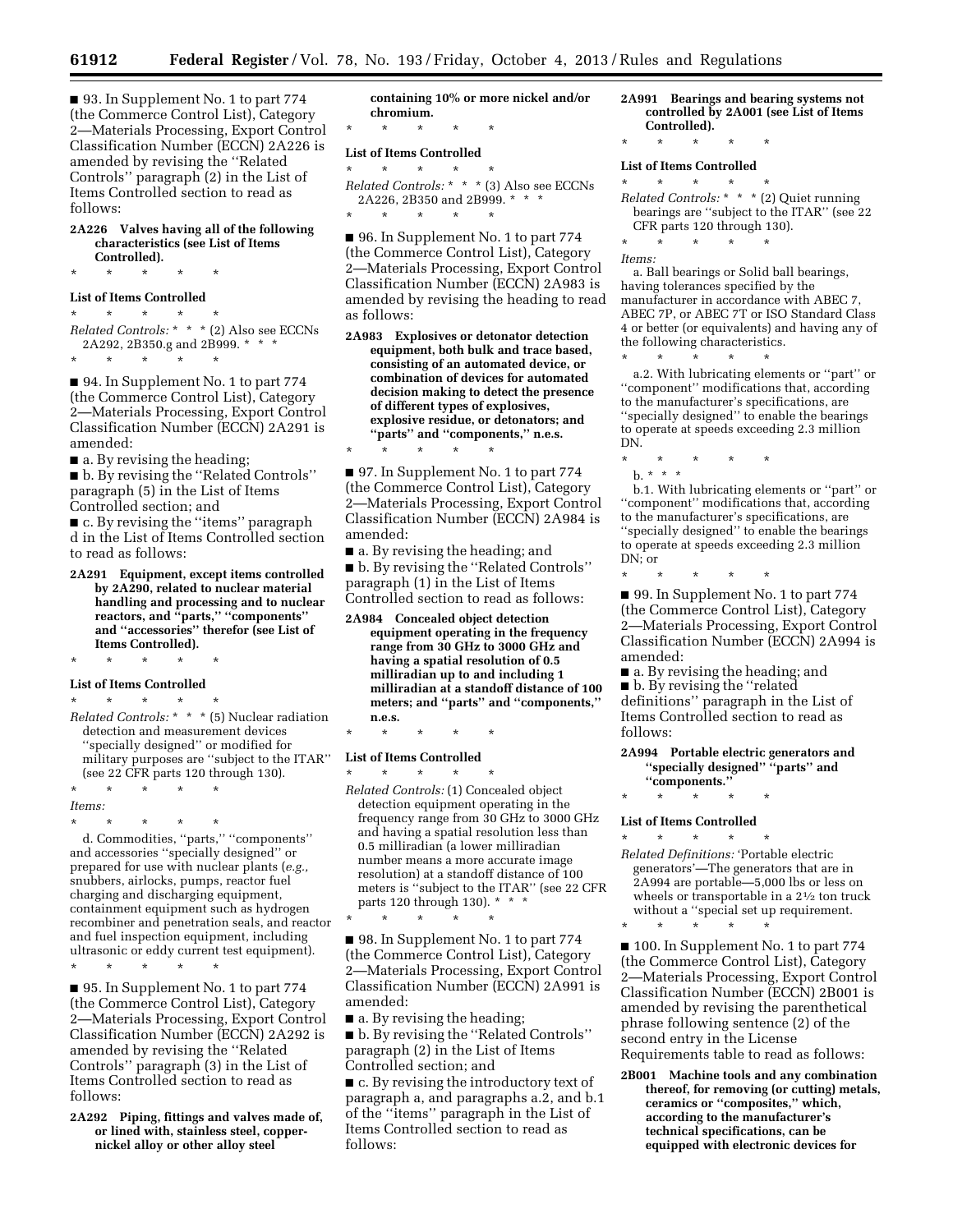**''numerical control'', as follows (see List of Items Controlled).** 

#### **License Requirements**

*Reason for Control:* \* \* \*

```
Control(s) Country chart
```
\* \* \* \* \* NP applies to 2B001.a, .b, .c, and .d, EXCEPT: \*  $(2)$  \* \* \* (Machines may have drilling and/or milling capabilities for machining ''parts'' or ''components'' with diameters less than 42 mm); \* \* \*. NP Column 1

\* \* \* \* \* ■ 101. In Supplement No. 1 to part 774 (the Commerce Control List), Category 2—Materials Processing, Export Control Classification Number (ECCN) 2B003 is amended by adding quotes around the term components in the heading.

\* \* \* \* \*

■ 102. In Supplement No. 1 to part 774 (the Commerce Control List), Category 2—Materials Processing, Export Control Classification Number (ECCN) 2B004 is amended by adding quotes around the term components in the heading.

■ 103. In Supplement No. 1 to part 774 (the Commerce Control List), Category 2—Materials Processing, Export Control Classification Number (ECCN) 2B005 is amended by revising the heading to read as follows:

**2B005 Equipment ''specially designed'' for the deposition, processing and inprocess control of inorganic overlays, coatings and surface modifications, as follows, for non-electronic substrates, by processes shown in the Table and associated Notes following 2E003.f (see List of Items Controlled), and ''specially designed'' automated handling, positioning, manipulation and control ''components'' therefor.** 

\* \* \* \* \*

■ 104. In Supplement No. 1 to part 774 (the Commerce Control List), Category 2—Materials Processing, Export Control Classification Number (ECCN) 2B105 is amended by revising the ''Related Controls'' paragraph (3) in the List of Items Controlled section to read as follows:

**2B105 Chemical vapor deposition (CVD) furnaces, other than those controlled by 2B005.a, designed or modified for the densification of carbon-carbon composites.** 

\* \* \* \* \*

**List of Items Controlled**  \* \* \* \* \*

*Related Controls:* \* \* \* (3) Also see ECCNs 2B005, 2B117, 2B226 and 2B227. \* \* \* \* \*

■ 105. In Supplement No. 1 to part 774 (the Commerce Control List), Category 2—Materials Processing, Export Control Classification Number (ECCN) 2B109 is amended:

■ a. By revising the heading; and ■ b. By revising ''Technical Notes'' paragraph (2) in the ''items'' paragraph in the List of Items Controlled section to read as follows:

**2B109 Flow-forming machines, other than those controlled by 2B009, and ''specially designed'' ''parts'' and ''components'' therefor (see List of Items Controlled).** 

\* \* \* \* \* **List of Items Controlled** 

\* \* \* \* \* *Items:*  \* \* \* \* \*

#### **Technical Notes:**

\* \* \* \* \*

*2. 2B109 does not control machines that are not usable in the ''production'' of propulsion ''parts,'' ''components'' and equipment (e.g., motor cases) for systems in 9A005, 9A007.a, or 9A105.a.* 

■ 106. In Supplement No. 1 to part 774 (the Commerce Control List), Category 2—Materials Processing, Export Control Classification Number (ECCN) 2B116 is amended:

■ a. By revising the heading; and ■ b. By revising the "Related Controls"

paragraph (3) in the List of Items Controlled section to read as follows:

**2B116 Vibration test systems and equipment, usable for rockets, missiles, or unmanned aerial vehicles capable of achieving a ''range'' equal to or greater than 300 km and their subsystems, and ''parts'' and ''components'' therefor, as follows (see List of Items Controlled).** 

### \* \* \* \* \* **List of Items Controlled**

\* \* \* \* \* *Related Controls:* \* \* \* (3) Also see ECCNs 9B106 and 9B990.

\* \* \* \* \*

■ 107. In Supplement No. 1 to part 774 (the Commerce Control List), Category 2—Materials Processing, Export Control Classification Number (ECCN) 2B201 is amended:

■ a. By revising the heading; and ■ b. By revising the Note to paragraph

a in the ''items'' paragraph in the List of Items Controlled section to read as follows:

**2B201 Machine tools, other than those controlled by 2B001, for removing or cutting metals, ceramics or ''composites,'' which, according to manufacturer's technical specifications,**  **can be equipped with electronic devices for simultaneous ''contouring control'' in two or more axes, as follows (see List of Items Controlled).** 

## \* \* \* \* \*

### **List of Items Controlled**

\* \* \* \* \* *Items:* 

a. \* \* \*

**Note:** Item 2B201.a. does not control bar machines (Swissturn), limited to machining only bar feed thru, if maximum bar diameter is equal to or less than 42 mm and there is no capability of mounting chucks. Machines may have drilling and/or milling capabilities for machining ''parts'' or ''components'' with diameters less than 42 mm.

\* \* \* \* \*

■ 108. In Supplement No. 1 to part 774 (the Commerce Control List), Category 2—Materials Processing, Export Control Classification Number (ECCN) 2B229 is amended by revising the introductory text to ''items'' paragraph b in the List of Items Controlled section to read as follows:

**2B229 Centrifugal multiplane balancing machines, fixed or portable, horizontal or vertical, as follows (see List of Items Controlled).** 

\* \* \* \* \*

**List of Items Controlled**  \* \* \* \* \*

*Items:* 

\* \* \* \* \*

\* \* \* \* \*

b. Centrifugal balancing machines designed for balancing hollow cylindrical rotor ''parts'' or ''components'' and having all of the following characteristics:

■ 109. In Supplement No. 1 to part 774 (the Commerce Control List), Category 2—Materials Processing, Export Control Classification Number (ECCN) 2B350 is amended:

■ a. By revising the "Related Controls" paragraph in the List of Items Controlled section;

■ b. By revising the ''Related Definitions'' paragraph in the List of Items Controlled section; and

■ c. By adding a note at the end of the ''items'' paragraph, after the Technical Notes, in the List of Items Controlled section to read as follows:

- **2B350 Chemical manufacturing facilities and equipment, except valves controlled by 2A226 or 2A292, as follows (see List of Items Controlled).**
- \* \* \* \* \*

#### **List of Items Controlled**  \* \* \* \* \*

*Related Controls:* See also ECCNs 2A226, 2A292, 2A293, 2B231 and 2B999.

*Related Definitions:* For purposes of this entry the term 'chemical warfare agents' include those agents ''subject to the ITAR'' (see 22 CFR parts 120 through 130).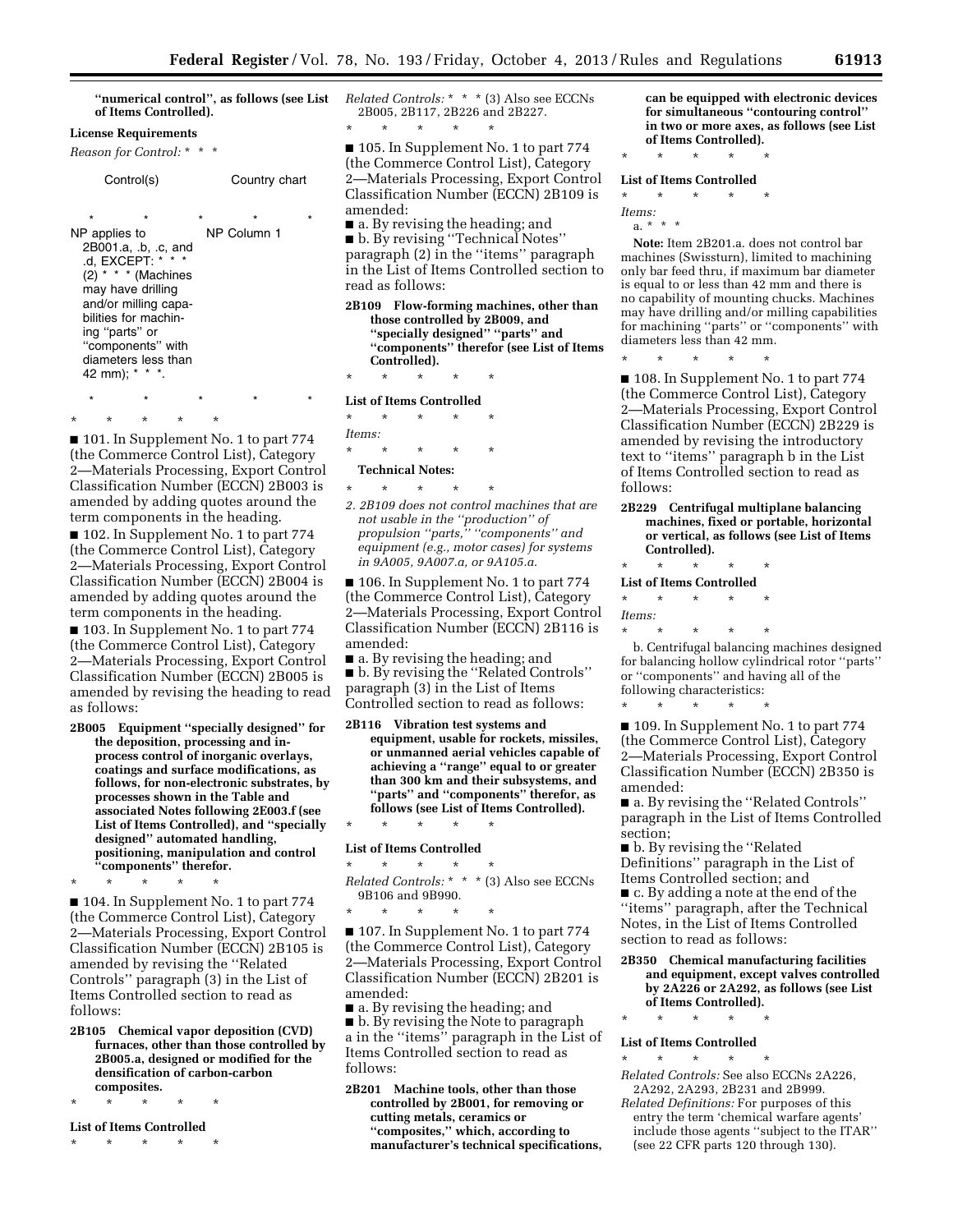*Items:*  \* \* \* \* \*

**Note:** See Categories V and XIV of the United States Munitions List for all chemicals that are ''subject to the ITAR'' (see 22 CFR parts 120 through 130).

■ 110. In Supplement No. 1 to part 774 (the Commerce Control List), Category 2—Materials Processing, Export Control Classification Number (ECCN) 2B351 is amended:

■ a. By revising the heading; and

■ b. By revising "Related Controls" paragraph in the List of Items Controlled section to read as follows:

**2B351 Toxic gas monitoring systems and their dedicated detecting ''parts'' and ''components'' (i.e., detectors, sensor devices, and replaceable sensor cartridges), as follows, except those systems and detectors controlled by ECCN 1A004.c (see List of Items Controlled).** 

\* \* \* \* \*

#### **List of Items Controlled**

 $\star$   $\star$   $\star$ *Related Controls:* See ECCN 2D351 for ''software'' for toxic gas monitoring systems and their dedicated detecting ''parts'' and ''components'' controlled by this ECCN. Also see ECCN 1A004, which controls chemical detection systems and ''specially designed'' ''parts'' and ''components'' therefor that are ''specially designed'' or modified for detection or identification of chemical warfare agents, but not ''specially designed'' for military use, and ECCN 1A995, which controls certain detection equipment, ''parts'' and ''components'' not controlled by ECCN 1A004 or by this ECCN.

\* \* \* \* \*

■ 111. In Supplement No. 1 to part 774 (the Commerce Control List), Category 2—Materials Processing, Export Control Classification Number (ECCN) 2B352 is amended:

■ a. By revising "Related Controls" paragraph in the List of Items Controlled section;

■ b. By revising "items" paragraphs c.3, d.1.b.2, d.2 and h in the List of Items Controlled section; and

■ c. By revising "Technical Notes" paragraph 2 at the end of the ''items'' paragraph in the List of Items Controlled section to read as follows:

#### **2B352 Equipment capable of use in handling biological materials, as follows (see List of Items Controlled).**

\* \* \* \* \*

#### **List of Items Controlled**

\* \* \* \* \*

*Related Controls:* See ECCNs 1A004 and 1A995 for protective equipment that is not covered by this entry. Also see ECCN 9A120 for controls on certain ''UAV'' systems designed or modified to dispense

an aerosol and capable of carrying elements of a payload in the form of a particulate or liquid, other than fuel 'parts'' or "components" of such vehicles, of a volume greater than 20 liters.

\* \* \* \* \* *Items:* 

\* \* \* \* \*

c.3. ''Parts'' or ''components'' of polished stainless steel or titanium; and \* \* \* \* \*

d.1.b.2. Using disposable or single-use filtration ''parts'' or ''components''. \* \* \* \* \*

d.2. Cross (tangential) flow filtration "parts" or "components" (e.g., modules, elements, cassettes, cartridges, units or plates) with filtration area equal to or greater than 0.2 square meters (0.2 m2) for each "part" or "component" and designed for use in cross (tangential) flow filtration equipment controlled by 2B352.d.1. \* \* \* \* \*

h. Spraying or fogging systems and ''parts'' and ''components'' therefor, as follows:

### \* \* \* \* \* **Technical Notes:**

\* \* \* \* \*

*2. This ECCN does not control spraying or fogging systems, ''parts'' and ''components,'' as specified in 2B352.h., that are demonstrated not to be capable of delivering biological agents in the form of infectious aerosols.* 

\* \* \* \* \*

\* \* \* \* \*

\* \* \* \* \*

■ 112. In Supplement No. 1 to part 774 (the Commerce Control List), Category 2—Materials Processing, Export Control Classification Number (ECCN) 2B991 is amended by revising the heading to read as follows:

**2B991 Numerical control units for machine tools and ''numerically controlled'' machine tools, n.e.s. (see List of Items Controlled).** 

■ 113. In Supplement No. 1 to part 774 (the Commerce Control List), Category 2—Materials Processing, Export Control Classification Number (ECCN) 2B992 is amended by revising the heading to read as follows:

**2B992 Non-''numerically controlled'' machine tools for generating optical quality surfaces, (see List of Items Controlled) and ''specially designed'' ''parts'' and ''components'' therefor.** 

■ 114. In Supplement No. 1 to part 774 (the Commerce Control List), Category 2—Materials Processing, Export Control Classification Number (ECCN) 2B996 is amended by revising the heading to read as follows:

**2B996 Dimensional inspection or measuring systems or equipment not**  **controlled by 2B006 or 2B206, as follows (see List of Items Controlled).** 

■ 115. In Supplement No. 1 to part 774 (the Commerce Control List), Category 2—Materials Processing, Export Control Classification Number (ECCN) 2B998 is amended:

■ a. By revising the heading; and

\* \* \* \* \*

■ b. By revising "items" paragraph c in the List of Items Controlled section to read as follows:

**2B998 Assemblies, circuit boards or inserts ''specially designed'' for machine tools controlled by 2B991, or for equipment controlled by 2B993, 2B996 or 2B997.**  \* \* \* \* \*

### **List of Items Controlled**

\* \* \* \* \*

*Items:* 

\* \* \* \* \* c. ''Specially designed'' printed circuit boards with mounted ''parts'' or ''components'' capable of upgrading, according to the manufacturer's specifications, ''numerical control'' units, machine tools or feed-back devices to or above the levels specified in ECCNs 2B991, 2B993, 2B996, 2B997, or 2B998. \* \* \* \* \*

■ 116. In Supplement No. 1 to part 774 (the Commerce Control List), Category 2—Materials Processing, Export Control Classification Number (ECCN) 2B999 is amended by adding a note to ''items'' paragraph g in the List of Items Controlled section to read as follows:

**2B999 Specific processing equipment, n.e.s., as follows (see List of Items Controlled).** 

**Note:** Fittings are considered part of 'piping'' for purposes of 2B999.g.

\* \* \* \* \* ■ 117. In Supplement No. 1 to part 774

(the Commerce Control List), Category 2—Materials Processing, Export Control Classification Number (ECCN) 2D351 is amended by revising the heading to read as follows:

**2D351 Dedicated ''software'' for toxic gas monitoring systems and their dedicated detecting ''parts'' and ''components'' controlled by ECCN 2B351.** 

\* \* \* \* \*

\* \* \* \* \*

■ 118. In Supplement No. 1 to part 774 (the Commerce Control List), Category 2—Materials Processing, Export Control Classification Number (ECCN) 2D984 is amended by revising the ''Related Controls'' paragraph (1) in the List of Items Controlled section to read as follows:

**2D984 ''Software'' ''required'' for the ''development,'' ''production'' or ''use''**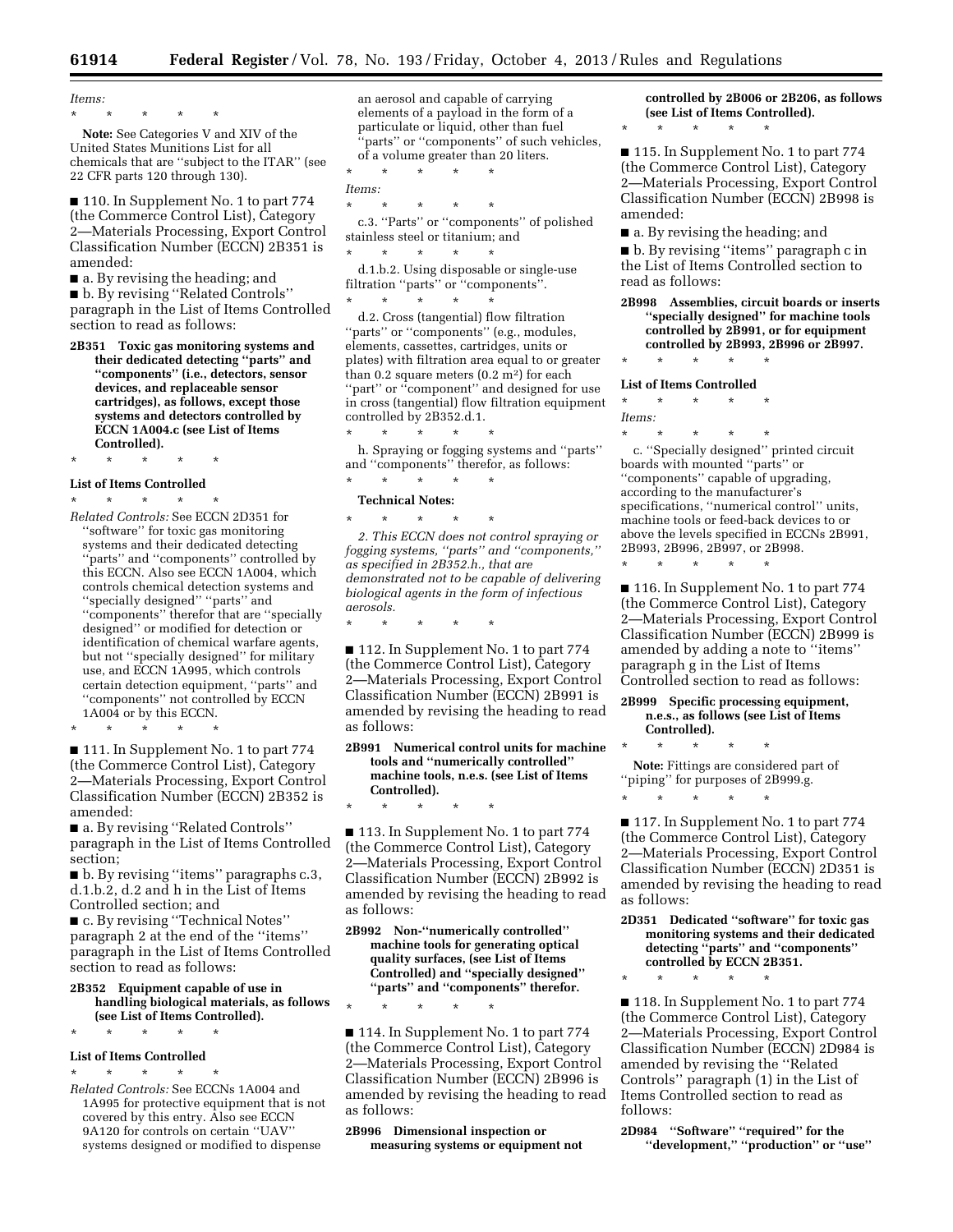#### **of concealed object detection equipment controlled by 2A984.**

#### \* \* \* \* \* **List of Items Controlled**

#### \* \* \* \* \*

*Related Controls:* (1) ''Software'' ''required'' for the ''development,'' ''production'' or ''use'' of concealed object detection equipment operating in the frequency range from 30 GHz to 3000 GHz and having a spatial resolution less than 0.5 milliradian (a lower milliradian number means a more accurate image resolution) at a standoff distance of 100 meters is ''subject to the ITAR'' (see 22 CFR parts 120 through 130). \* \* \*

\* \* \* \* \*

■ 119. In Supplement No. 1 to part 774 (the Commerce Control List), Category 2—Materials Processing, Export Control Classification Number (ECCN) 2E001 is amended by revising the heading to read as follows:

**2E001 ''Technology'' according to the General Technology Note for the ''development'' of equipment or ''software'' controlled by 2A (except 2A983, 2A984, 2A991, or 2A994), 2B (except 2B991, 2B993, 2B996, 2B997, 2B998, or 2B999), or 2D (except 2D983, 2D984, 2D991, 2D992, or 2D994).**  \* \* \* \* \*

■ 120. In Supplement No. 1 to part 774 (the Commerce Control List), Category 2—Materials Processing, Export Control Classification Number (ECCN) 2E002 is amended by revising the heading to read as follows:

**2E002 ''Technology'' according to the General Technology Note for the ''production'' of equipment controlled by 2A (except 2A983, 2A984, 2A991, or 2A994) or 2B (except 2B991, 2B993, 2B996, 2B997, 2B998, or 2B999).** 

\* \* \* \* \*

■ 121. In Supplement No. 1 to part 774 (the Commerce Control List), Category 2—Materials Processing, Export Control Classification Number (ECCN) 2E984 is amended by revising the ''Related Controls'' paragraph (1) in the List of Items Controlled section to read as follows:

**2E984 ''Technology'' ''required'' for the ''development,'' ''production'' or ''use'' of equipment controlled by 2A984 or ''required'' for the ''development'' of ''software'' controlled by 2D984.** 

#### **List of Items Controlled**  \* \* \* \* \*

\* \* \* \* \*

*Related Controls:* (1) ''Technology'' ''required'' for the ''development,'' ''production'' or ''use'' of concealed object detection equipment operating in the frequency range from 30 GHz to 3000 GHz and having a spatial resolution less than 0.5 milliradian (a lower milliradian number means a more accurate image

resolution) at a standoff distance of 100 meters or ''required'' for the ''development'' of ''software'' ''required'' for the ''development,'' ''production'' or ''use'' of concealed object detection equipment operating in the frequency range from 30 GHz to 3000 GHz and having a spatial resolution less than 0.5 milliradian at a standoff distance of 100 meters is ''subject to the ITAR'' (see 22 CFR parts 120 through 130).  $*$ 

\* \* \* \* \* ■ 122. In Supplement No. 1 to part 774 (the Commerce Control List), Category 3—Electronics is amended by adding quotes around the term components in ''Note 1'' that immediately follows the Category 3 (Systems, Equipment and Components) heading.

■ 123. In Supplement No. 1 to part 774 (the Commerce Control List), Category 3—Electronics, Export Control Classification Number (ECCN) 3A001 is amended:

■ a. By revising the heading; ■ b. By revising the "Related Controls" paragraph (1), the introductory text of paragraph (2), and paragraph (2)(c) in the List of Items Controlled section; and ■ c. By revising the introductory text to ''items'' paragraphs c and d in the List of Items Controlled section to read as follows:

**3A001 Electronic components and ''specially designed'' ''components'' therefor, as follows (see List of Items Controlled).** 

### \* \* \* \* \* **List of Items Controlled**  \* \* \* \* \*

*Related Controls:* (1) The following commodities are ''subject to the ITAR'' when ''space qualified'' and operating at frequencies higher than 31.8 GHz: helix tubes (traveling wave tubes (TWT)) defined in 3A001.b.1.a.4.c; microwave solid state amplifiers defined in 3A001.b.4.b traveling wave tube amplifiers (TWTA) defined in 3A001.b.8; and derivatives thereof; (2) The following commodities are also ''subject to the ITAR (see 22 CFR parts 120 through 130):"  $*$   $*$   $*$  (c) All specifically designed or modified systems or subsystems, "parts," "components," accessories, attachments, and associated equipment controlled by Category XV (e) of the USML. See also 3A101, 3A201, and 3A991. \* \* \*

\* \* \* \* \* *Items:* 

\* \* \* \* \* c. Acoustic wave devices as follows and ''specially designed'' ''components'' therefor: \* \* \* \* \*

d. Electronic devices and circuits containing ''components,'' manufactured from ''superconductive'' materials, ''specially designed'' for operation at temperatures below the ''critical temperature'' of at least one of the ''superconductive'' constituents and having any of the following:

\* \* \* \* \*

■ 124. In Supplement No. 1 to part 774 (the Commerce Control List), Category 3—Electronics, Export Control Classification Number (ECCN) 3A002 is amended by revising the first sentence in ''Related Controls'' paragraph in the List of Items Controlled section to read as follows:

**3A002 General purpose electronic equipment and ''accessories'' therefor, as follows (see List of Items Controlled).** 

\* \* \* \* \*

#### **List of Items Controlled**  \* \* \* \* \*

- *Related Controls:* ''Space-qualified'' atomic frequency standards defined in 3A002.g.1 are ''subject to the ITAR'' (see 22 CFR parts 120 through 130, including USML Category XV). \* \* \*
- \* \* \* \* \*

■ 125. In Supplement No. 1 to part 774 (the Commerce Control List), Category 3—Electronics, Export Control Classification Number (ECCN) 3A003 is amended by adding quotes around the term components in the heading.

■ 126. In Supplement No. 1 to part 774 (the Commerce Control List), Category 3—Electronics, Export Control Classification Number (ECCN) 3A101 is amended:

■ a. By revising the heading; and

■ b. By revising "Related Controls" paragraph in the List of Items Controlled section to read as follows:

**3A101 Electronic equipment, devices, ''parts'' and ''components,'' other than those controlled by 3A001, as follows (see List of Items Controlled).** 

### \* \* \* \* \* **List of Items Controlled**

\* \* \* \* \*

*Related Controls:* Items controlled in 3A101.a are ''subject to the ITAR'' (see 22 CFR parts 120 through 130).

\* \* \* \* \* ■ 127. In Supplement No. 1 to part 774 (the Commerce Control List), Category 3—Electronics, Export Control Classification Number (ECCN) 3A201 is

amended:

■ a. By revising the heading; ■ b. By revising the Note to ''items'' paragraph c in the List of Items Controlled section to read as follows:

- **3A201 Electronic ''parts'' and ''components,'' other than those controlled by 3A001, as follows (see List of Items Controlled).**
- \* \* \* \* \*

### **List of Items Controlled**

\* \* \* \* \* *Items:* 

\* \* \* \* \*

c. \* \* \*

**Note:** 3A201.c does not control accelerators that are ''parts'' or ''components'' of devices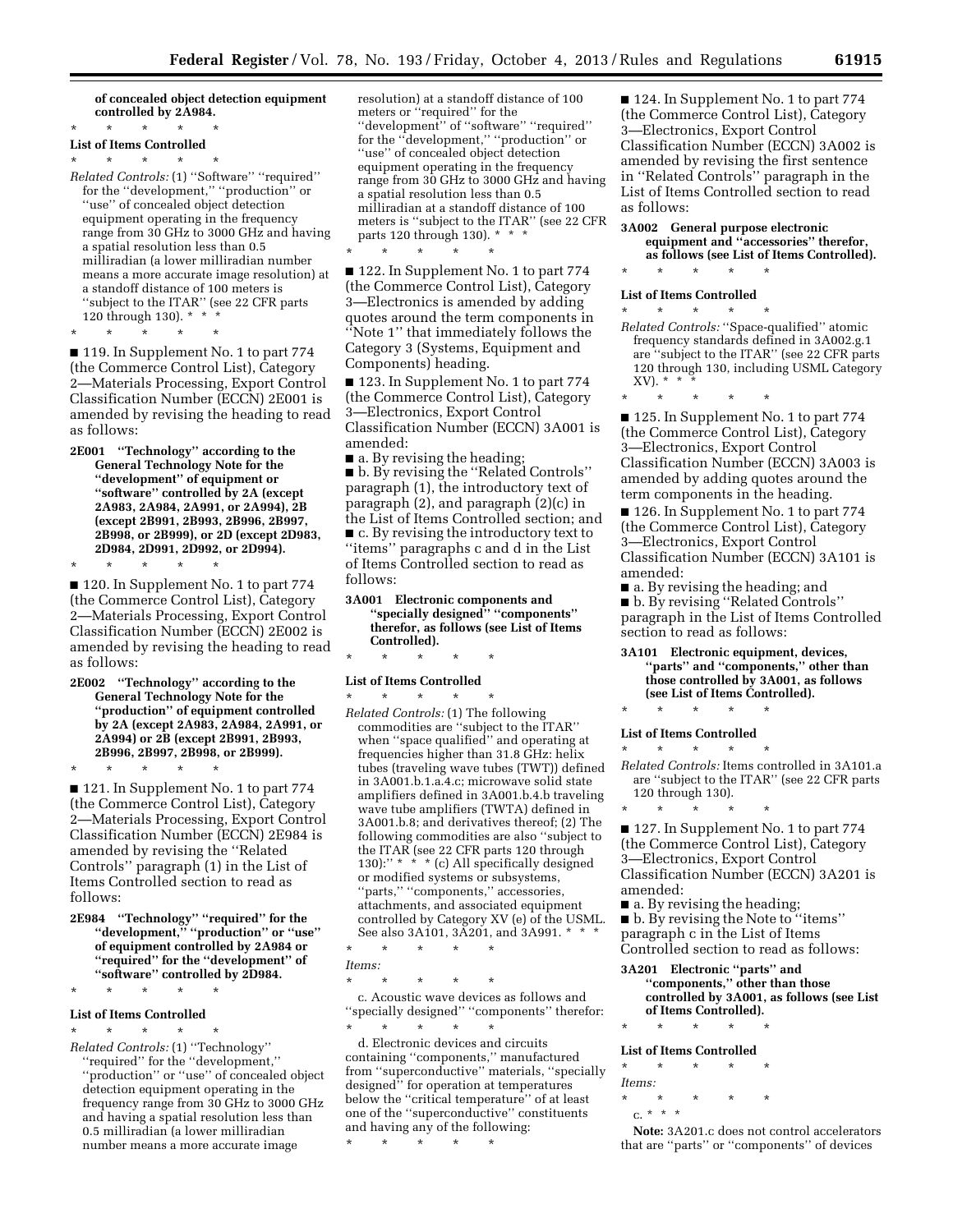designed for purposes other than electron beam or X-ray radiation (electron microscopy, for example) nor those designed for medical purposes.

\* \* \* \* \*

\* \* \* \* \*

■ 128. In Supplement No. 1 to part 774 (the Commerce Control List), Category 3—Electronics, Export Control Classification Number (ECCN) 3A225 is amended by revising the heading to read as follows:

**3A225 Frequency changers (also known as converters or inverters) or generators, having all of the following characteristics (see List of Items Controlled), excluding items that are subject to the export licensing authority of the Nuclear Regulatory Commission (see 10 CFR part 110).** 

■ 129. In Supplement No. 1 to part 774 (the Commerce Control List), Category 3—Electronics, Export Control Classification Number (ECCN) 3A226 is amended by revising the heading to read as follows:

**3A226 High-power direct current power supplies having both of the following characteristics (see List of Items Controlled), excluding items that are subject to the export licensing authority of the Nuclear Regulatory Commission (see 10 CFR part 110).** 

\* \* \* \* \* ■ 130. In Supplement No. 1 to part 774 (the Commerce Control List), Category 3—Electronics, Export Control Classification Number (ECCN) 3A227 is amended by revising the heading to read as follows:

**3A227 High-voltage direct current power supplies, having both of the following characteristics (see List of Items Controlled), excluding items that are subject to the export licensing authority of the Nuclear Regulatory Commission (see 10 CFR part 110).** 

■ 131. In Supplement No. 1 to part 774 (the Commerce Control List), Category 3—Electronics, Export Control Classification Number (ECCN) 3A229 is amended by revising the ''Related Controls'' paragraph (2) in the List of Items Controlled section to read as follows:

**3A229 Firing sets and equivalent highcurrent pulse generators (for detonators controlled by 3A232), as follows (see List of Items Controlled).** 

### \* \* \* \* \* **List of Items Controlled**

\* \* \* \* \*

- \* \* \* \* \* *Related Controls: \* \* \** (2) High explosives and related equipment for military use are ''subject to the ITAR'' (see 22 CFR parts 120 through 130).
- \* \* \* \* \*

■ 132. In Supplement No. 1 to part 774 (the Commerce Control List), Category 3—Electronics, Export Control Classification Number (ECCN) 3A230 is amended by revising the ''Related Controls'' paragraph in the List of Items Controlled section to read as follows:

**3A230 High-speed pulse generators having both of the following characteristics (see List of Items Controlled).** 

\* \* \* \* \* **List of Items Controlled** 

\* \* \* \* \*

\* \* \* \* \* *Related Controls:* (1) See ECCNs 3E001 (''development'' and ''production'') and 3E201 ("use") for technology for items controlled under this entry. (2) See ECCNs 3A002.d.1, 3A992.a and 3A999.d.

■ 133. In Supplement No. 1 to part 774 (the Commerce Control List), Category 3—Electronics, Export Control Classification Number (ECCN) 3A232 is amended by revising the ''Related Controls'' paragraph (3) in the List of Items Controlled section to read as follows:

**3A232 Detonators and multipoint initiation systems, as follows (see List of Items Controlled).** 

\* \* \* \* \*

**List of Items Controlled** 

\* \* \* \* \*

\* \* \* \* \* *Related Controls:* \* \* \* (3) High explosives and related equipment for military use are ''subject to the ITAR'' (see 22 CFR parts 120 through 130).

■ 134. In Supplement No. 1 to part 774 (the Commerce Control List), Category 3—Electronics, Export Control Classification Number (ECCN) 3A233 is amended by revising the heading to read as follows:

**3A233 Mass spectrometers, capable of measuring ions of 230 atomic mass units or greater and having a resolution of better than 2 parts in 230, and ion sources therefor, excluding items that are subject to the export licensing authority of the Nuclear Regulatory Commission (see 10 CFR part 110).**  \* \* \* \* \*

■ 135. In Supplement No. 1 to part 774 (the Commerce Control List), Category 3—Electronics, Export Control Classification Number (ECCN) 3A292 is amended:

■ a. By revising the heading; and

■ b. By revising the introductory text to the Note at the end of the ''items'' paragraph in the List of Items Controlled section to read as follows:

**3A292 Oscilloscopes and transient recorders other than those controlled by** 

**3A002.a.5, and ''specially designed'' ''parts'' and ''components'' therefor.**  \* \* \* \* \*

#### **List of Items Controlled**

\* \* \* \* \*

\* \* \* \* \*

*Items:* 

Note: "Specially designed" "parts" and ''components'' controlled by this item are the following, for analog oscilloscopes:

\* \* \* \* \*

\* \* \* \* \*

\* \* \* \* \*

■ 136. In Supplement No. 1 to part 774 (the Commerce Control List), Category 3—Electronics, Export Control Classification Number (ECCN) 3A980 is amended by revising the heading to read as follows:

#### **3A980 Voice print identification and analysis equipment and ''specially designed'' ''components'' therefor, n.e.s.**

■ 137. In Supplement No. 1 to part 774 (the Commerce Control List), Category 3—Electronics, Export Control Classification Number (ECCN) 3A981 is amended by revising the heading to read as follows:

**3A981 Polygraphs (except biomedical recorders designed for use in medical facilities for monitoring biological and neurophysical responses); fingerprint analyzers, cameras and equipment, n.e.s.; automated fingerprint and identification retrieval systems, n.e.s.; psychological stress analysis equipment; electronic monitoring restraint devices; and ''specially designed'' ''components'' and ''accessories'' therefor, n.e.s.** 

■ 138. In Supplement No. 1 to part 774 (the Commerce Control List), Category 3—Electronics, Export Control Classification Number (ECCN) 3A982 is amended by revising the heading to read as follows:

#### **3A982 Microwave or millimeter wave components that operate at frequencies below those controlled by 3A001 as follows (see List of Items Controlled).**

\* \* \* \* \* ■ 139. In Supplement No. 1 to part 774 (the Commerce Control List), Category 3—Electronics, Export Control Classification Number (ECCN) 3A991 is amended:

■ a. By revising the heading; and ■ b. By revising the introductory text to the ''items'' paragraph l in the List of Items Controlled section to read as follows:

- **3A991 Electronic devices, and**
- **''components'' not controlled by 3A001.**  \* \* \* \* \*

**List of Items Controlled** 

\* \* \* \* \*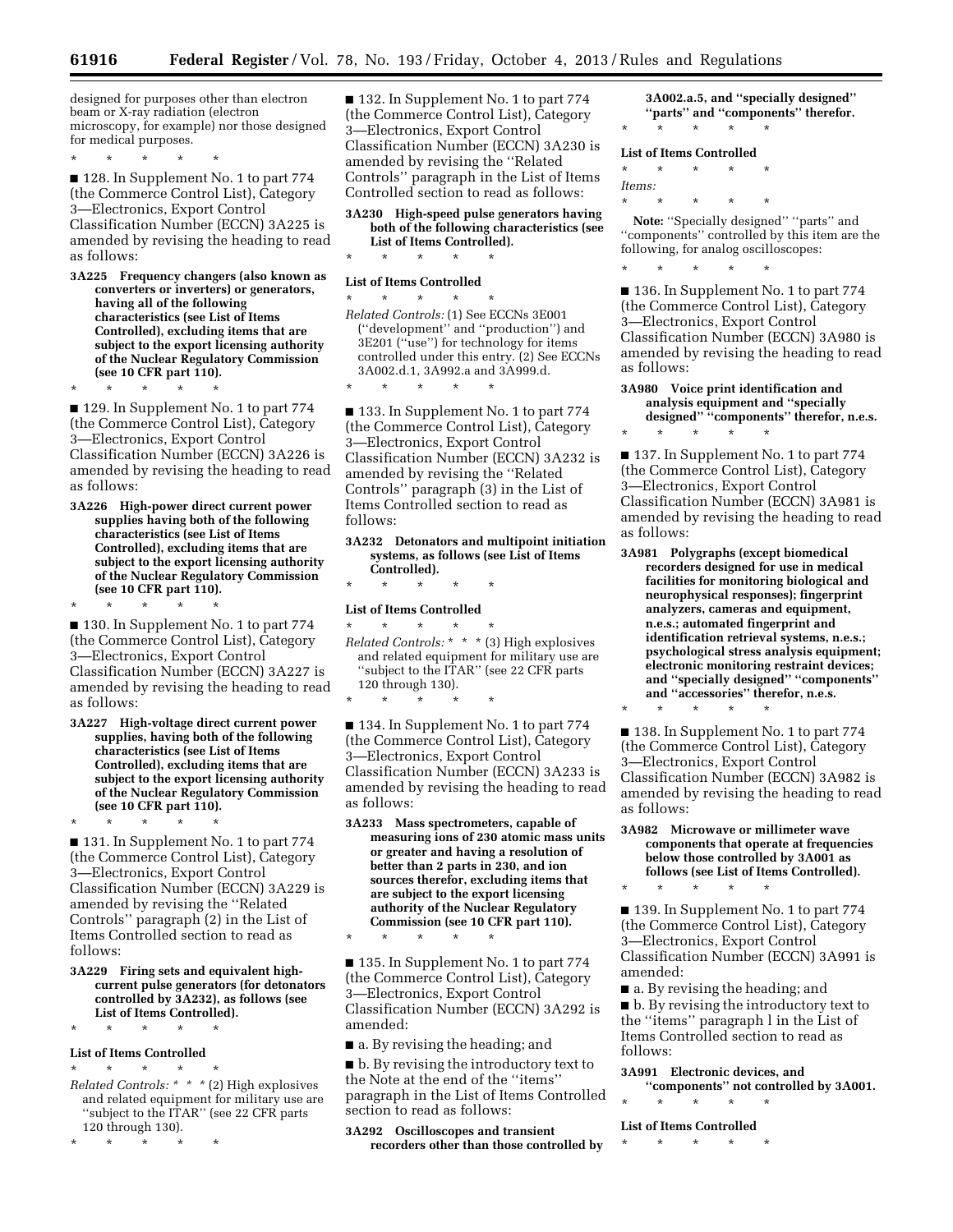*Items:* 

\* \* \* \* \*

\* \* \* \* \*

l. Circuits or systems for electromagnetic energy storage, containing ''components'' manufactured from ''superconductive'' materials ''specially designed'' for operation at temperatures below the ''critical temperature'' of at least one of their ''superconductive'' constituents, having all of the following:

■ 140. In Supplement No. 1 to part 774 (the Commerce Control List), Category 3—Electronics, Export Control Classification Number (ECCN) 3A999 is amended:

■ a. By revising the "Related Controls" paragraph in the List of Items Controlled section; and

■ b. By revising ''items'' paragraph c in the List of Items Controls section to read as follows:

#### **3A999 Specific processing equipment, n.e.s., as follows (see List of Items Controlled).**

\* \* \* \* \*

### **List of Items Controlled**

\* \* \* \* \*

*Related Controls:* (1) See also 3A225 (for frequency changers capable of operating in the frequency range of 600 Hz and above), and 3A233. (2) Certain auxiliary systems, equipment, ''parts'' and ''components'' for isotope separation plants, made of or protected by UF6 resistant materials are subject to the export licensing authority of the Nuclear Regulatory Commission (see 10 CFR part 110).

\* \* \* \* \* *Items:* 

\* \* \* \* \*

c. All flash x-ray machines, and ''parts'' or ''components'' of pulsed power systems designed thereof, including Marx generators, high power pulse shaping networks, high voltage capacitors, and triggers;

\* \* \* \* \* ■ 141. In Supplement No. 1 to part 774 (the Commerce Control List), Category 3—Electronics, Export Control Classification Number (ECCN) 3B001 is amended by adding quotes around the term components in the heading.

■ 142. In Supplement No. 1 to part 774 (the Commerce Control List), Category 3—Electronics, Export Control Classification Number (ECCN) 3B002 is amended by adding quotes around the term components in the heading.

■ 143. In Supplement No. 1 to part 774 (the Commerce Control List), Category 3—Electronics, Export Control Classification Number (ECCN) 3B991 is amended:

■ a. By revising the heading; and ■ b. By revising "items" paragraph a and the introductory text of ''items'' paragraphs b.1 and b.2 in the List of Items Controlled section to read as follows:

**3B991 Equipment not controlled by 3B001 for the manufacture of electronic ''parts,'' ''components'' and materials (see List of Items Controlled), and ''specially designed'' ''parts,'' ''components'' and ''accessories'' therefor.**  \* \* \* \* \*

**List of Items Controlled** 

\* \* \* \* \* *Items:*  \* \* \* \* \*

a. Equipment ''specially designed'' for the manufacture of electron tubes, optical elements and ''specially designed'' ''parts'' and ''components'' therefor controlled by 3A001 or 3A991;

\* \* \* \* \* b.1. Equipment for the processing of materials for the manufacture of devices, 'parts'' and "components" as specified in the heading of 3B991.b, as follows: \* \* \* \* \*

b.2. Masks, mask ''substrates,'' maskmaking equipment and image transfer equipment for the manufacture of devices, "parts" and "components" as specified in the heading of 3B991, as follows:

■ 144. In Supplement No. 1 to part 774 (the Commerce Control List), Category 3—Electronics, Export Control Classification Number (ECCN) 3B992 is amended:

■ a. By revising the heading;

\* \* \* \* \*

■ b. By revising ''items'' paragraph a in the List of Items Controlled section; and ■ c. By revising paragraph 3 of the ''Notes'' to ''items'' paragraph b.4.b in the List of Items Controlled section to read as follows:

**3B992 Equipment not controlled by 3B002 for the inspection or testing of electronic ''components'' and materials, (see List of Items Controlled) and ''specially designed'' ''parts,'' ''components'' and ''accessories'' therefor.** 

#### **List of Items Controlled**

\* \* \* \* \*

\* \* \* \* \*

*Items:* 

\* \* \* \* \*

a. Equipment ''specially designed'' for the inspection or testing of electron tubes, optical elements and ''specially designed'' ''parts'' and ''components'' therefor controlled by  $3A001$  or  $3A991$ ;<br>\* \* \* \*

\* \* \* \* \*

**Notes:** \* \* \*

\* \* \* \* \* 3. Electronic ''parts,'' ''components,'' ''assemblies'' and integrated circuits not controlled by 3A001 or 3A991 provided such test equipment does not incorporate computing facilities with ''user accessible programmability''.

■ 145. In Supplement No. 1 to part 774 (the Commerce Control List), Category 3—Electronics, Export Control Classification Number (ECCN) 3D001 is amended by revising the introductory text of ''Related Controls'' paragraph in the List of Items Controlled section to read as follows:

**3D001 ''Software'' ''specially designed'' for the ''development'' or ''production'' of equipment controlled by 3A001.b to 3A002.g or 3B (except 3B991 and 3B992).** 

## \* \* \* \* \*

**List of Items Controlled**  \* \* \* \* \*

\* \* \* \* \*

*Related Controls:* ''Software'' ''specially designed'' for the ''development'' or ''production'' of the following equipment is ''subject to the ITAR'' (see 22 CFR parts 120 through 130): \* \* \*

■ 146. In Supplement No. 1 to part 774 (the Commerce Control List), Category 3—Electronics, Export Control Classification Number (ECCN) 3D980 is amended by revising the heading to read as follows:

#### **3D980 ''Software'' ''specially designed'' for the ''development,'' ''production'' or ''use'' of commodities controlled by 3A980 and 3A981.**

\* \* \* \* \*

■ 147. In Supplement No. 1 to part 774 (the Commerce Control List), Category 3—Electronics, Export Control Classification Number (ECCN) 3D991 is amended by revising the heading to read as follows:

**3D991 ''Software'' ''specially designed'' for the ''development,'' ''production'' or ''use'' of electronic devices, ''parts'' or ''components'' controlled by 3A991, general purpose electronic equipment controlled by 3A992, or manufacturing and test equipment controlled by 3B991 and 3B992; or ''software'' ''specially designed'' for the ''use'' of equipment controlled by 3B001.g and .h.** 

\* \* \* \* \*

■ 148. In Supplement No. 1 to part 774 (the Commerce Control List), Category 3—Electronics, Export Control Classification Number (ECCN) 3E001 is amended:

■ a. By revising the introductory text of ''Related Controls'' paragraph (2) in the List of Items Controlled section; and

■ b. By revising "Note 1" at the end of the ''items'' paragraph in the List of Items Controlled to read as follows:

**3E001 ''Technology'' according to the General Technology Note for the ''development'' or ''production'' of equipment or materials controlled by 3A (except 3A292, 3A980, 3A981, 3A991**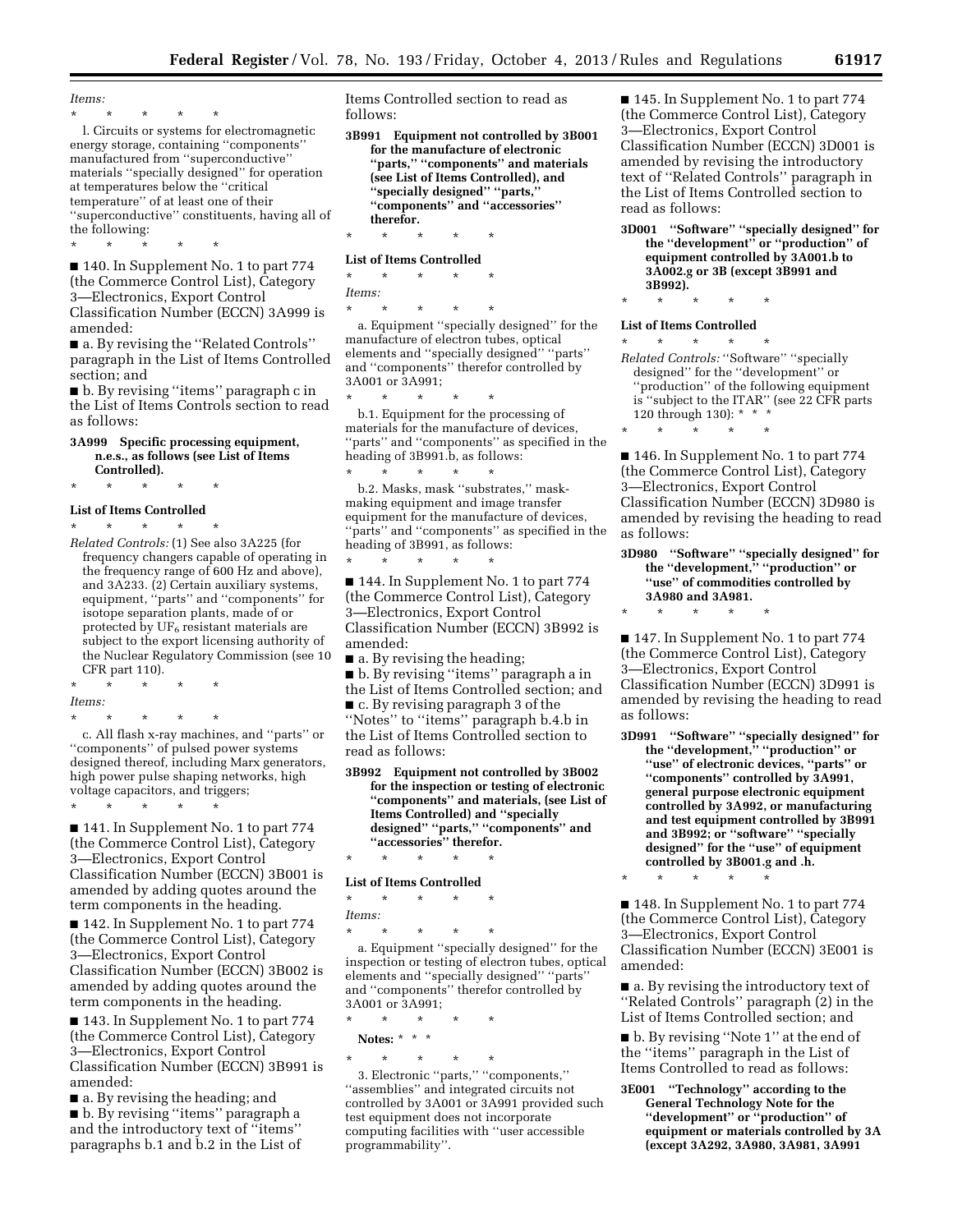\* \* \* \* \*

**3A992, or 3A999), 3B (except 3B991 or 3B992) or 3C (except 3C992).**  \* \* \* \* \*

#### **List of Items Controlled**

\* \* \* \* \* *Related Controls:* \* \* \* (2) ''Technology'' according to the General Technology Note for the ''development'' or ''production'' of the following commodities is ''subject to the ITAR'' (see 22 CFR parts 120 through 130):  $*$ 

\* \* \* \* \* *Items:*  \* \* \* \* \*

**Note 1:** 3E001 does not control ''technology'' for the ''production'' of equipment or ''components'' controlled by 3A003.

\* \* \* \* \*

■ 149. In Supplement No. 1 to part 774 (the Commerce Control List), Category 3—Electronics, Export Control Classification Number (ECCN) 3E003 is amended by revising ''Related Controls'' paragraph (1) in the List of Items Controlled section to read as follows:

#### **3E003 Other ''technology'' for the ''development'' or ''production'' of the following (see List of Items Controlled).**

### \* \* \* \* \* **List of Items Controlled**

\* \* \* \* \*

*Related Controls:* (1) Technology for the ''development'' or ''production'' of ''space qualified'' electronic vacuum tubes operating at frequencies of 31.8 GHz or higher, described in 3E003.g, is ''subject to the ITAR'' (see 22 CFR parts 120 through 130); \* \* \*

\* \* \* \* \* ■ 150. In Supplement No. 1 to part 774 (the Commerce Control List), Category 3—Electronics, Export Control Classification Number (ECCN) 3E980 is amended by revising the heading to read as follows:

#### **3E980 ''Technology'' specially designed for ''development,'' ''production'' or ''use'' of commodities controlled by 3A980 and 3A981**.

\* \* \* \* \* ■ 151. In Supplement No. 1 to part 774 (the Commerce Control List), Category 3—Electronics, Export Control Classification Number (ECCN) 3E982 is amended by revising the heading to read

as follows:

**3E982 ''Technology'' ''require'' for the ''development'' or ''production'' of microwave or millimeter wave ''parts'' or ''components'' classified under ECCN 3A982**.

\* \* \* \* \* ■ 152. In Supplement No. 1 to part 774 (the Commerce Control List), Category 3—Electronics, Export Control Classification Number (ECCN) 3E991 is amended by revising the heading to read as follows:

**3E991 ''Technology'' for the ''development,'' ''production'' or ''use'' of electronic devices, ''parts'' or ''components'' controlled by 3A991, general purpose electronic equipment controlled by 3A992, or manufacturing and test equipment controlled by 3B991 or 3B992, or materials controlled by 3C992.** 

■ 153. In Supplement No. 1 to part 774 (the Commerce Control List), Category 4—Computers, Export Control Classification Number (ECCN) 4A001 is amended:

■ a. By revising the heading; and ■ b. By revising ''Related Controls'' paragraph in the List of Items Controlled section to read as follows:

**4A001 Electronic computers and related equipment, having any of the following (see List of Items Controlled), and ''electronic assemblies'' and ''specially designed'' ''components'' therefor**. \* \* \* \* \*

#### **List of Items Controlled**

\* \* \* \* \* *Related Controls:* See also 4A101 and 4A994. See Category 5-Part 2 for electronic computers and related equipment performing or incorporating ''information security'' functions as the primary function. Equipment designed or rated for transient ionizing radiation is ''subject to the ITAR'' (see 22 CFR parts 120 through 130).

■ 154. In Supplement No. 1 to part 774 (the Commerce Control List), Category 4—Computers, Export Control Classification Number (ECCN) 4A003 is amended:

■ a. By revising the heading;

- b. By removing Note 2 at the end of the License Requirements section;
- c. By adding a Reporting

\* \* \* \* \*

Requirements section after the License Requirements section; and

■ d. By revising the License Exception GBS paragraph in the License Exceptions section to read as follows:

**4A003 ''Digital computers,'' ''electronic assemblies'' and related equipment therefor, as follows (see List of Items Controlled) and ''specially designed'' ''components'' therefor**.

\* \* \* \* \*

#### **Reporting Requirements**

Special Post Shipment Verification reporting and recordkeeping requirements for exports of computers to destinations in Computer Tier 3 may be found in § 743.2 of the EAR.

#### **License Exceptions**

- \* \* \* \* \*
- *GBS:* Yes, for 4A003.e, and .g and ''specially designed'' ''parts'' and ''components''

therefor, exported separately or as part of a system.

\* \* \* \* \* ■ 155. In Supplement No. 1 to part 774 (the Commerce Control List), Category 4—Computers, Export Control Classification Number (ECCN) 4A004 is amended by adding quotes around components in the heading.

■ 156. In Supplement No. 1 to part 774 (the Commerce Control List), Category 4—Computers, Export Control Classification Number (ECCN) 4A101 is amended by revising the ''Note'' to ''items'' paragraph b in the List of Items Controlled section to read as follows:

**4A101 Analog computers, ''digital computers'' or digital differential analyzers, other than those controlled by 4A001 designed or modified for use in ''missiles,'' having any of the following (see List of Items Controlled)**. \* \* \* \* \*

#### **List of Items Controlled**

| $\star$ | ÷         | ÷        | ÷ | ÷ |
|---------|-----------|----------|---|---|
| Items:  |           |          |   |   |
| $\star$ | ÷         | $^\star$ | ÷ |   |
|         | $h.*.*.*$ |          |   |   |

**Note:** 'Radiation hardened' means that the 'part," "component" or equipment is designed or rated to withstand radiation levels which meet or exceed a total irradiation dose of  $5 \times 10^5$  rads (Si).

\* \* \* \* \* ■ 157. In Supplement No. 1 to part 774 (the Commerce Control List), Category 4—Computers, Export Control Classification Number (ECCN) 4A102 is amended by revising the heading to read as follows:

- **4A102 ''Hybrid computers'' ''specially designed'' for modelling, simulation or design integration of ''missiles'' or their subsystems. (These items are ''subject to the ITAR.'' See 22 CFR parts 120 through 130.)**
- \* \* \* \* \*

■ 158. In Supplement No. 1 to part 774 (the Commerce Control List), Category 4—Computers, Export Control Classification Number (ECCN) 4A994 is amended:

■ a. By revising the heading; and ■ **b.** By revising the introductory text to ''items'' paragraphs a and k in the List of Items Controlled section to read as follows:

- **4A994 Computers, ''electronic assemblies'' and related equipment not controlled by 4A001 or 4A003, and ''specially designed'' ''parts'' and ''components'' therefor (see List of Items Controlled)**.
- \* \* \* \* \*

#### **List of Items Controlled**

| $\star$ | ÷ | ÷ | ÷ | $^\star$ |
|---------|---|---|---|----------|
| Items:  |   |   |   |          |
| $\star$ | ÷ | ÷ | ÷ | ÷        |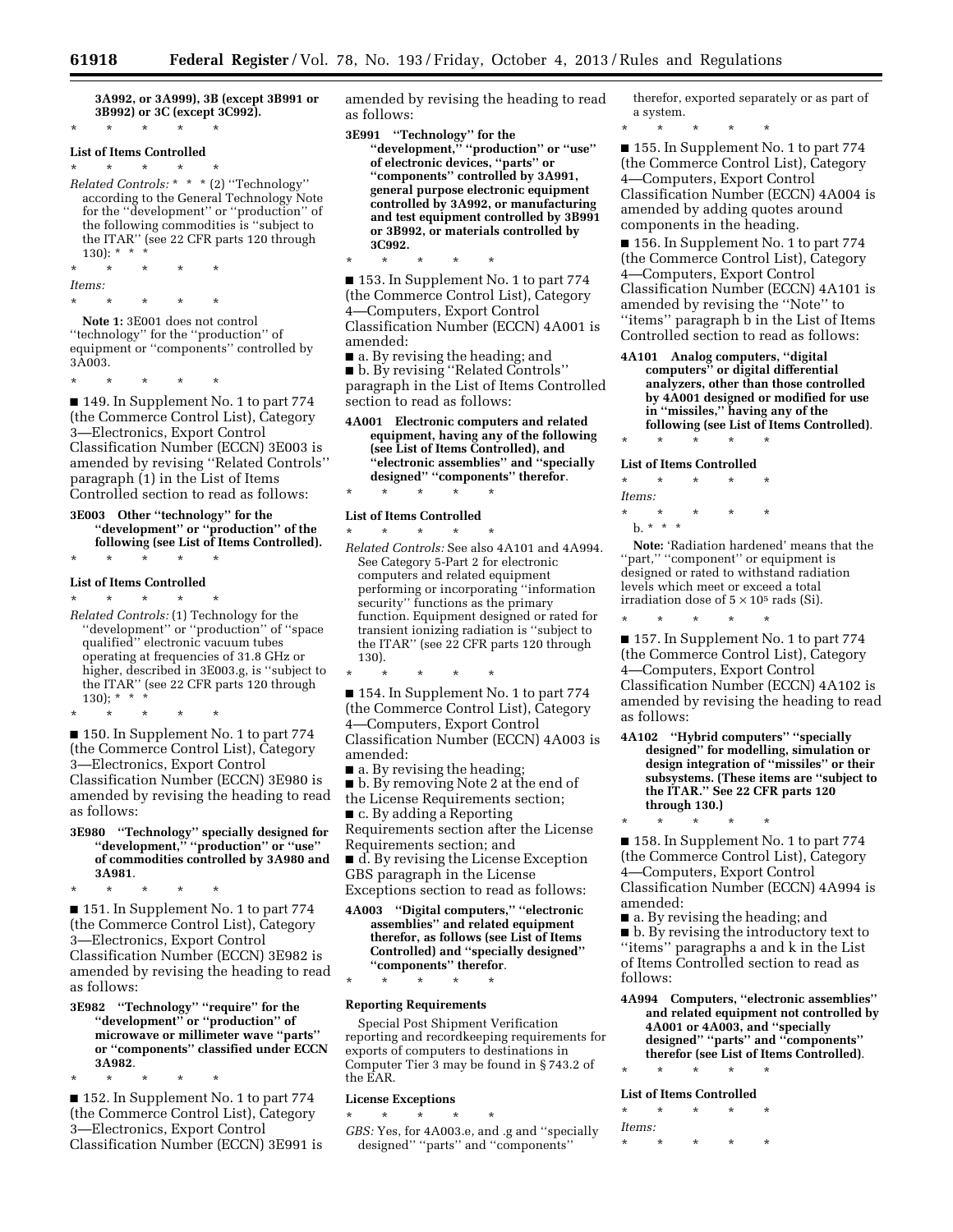a. Electronic computers and related equipment, and ''electronic assemblies'' and ''specially designed'' ''parts'' and ''components'' therefor, rated for operation at an ambient temperature above 343 K (70 $^{\circ}$  C); \* \* \* \* \*

k. ''Hybrid computers'' and ''electronic assemblies'' and ''specially designed'' ''parts'' and ''components'' therefor containing analog-to-digital converters having all of the following characteristics: \* \* \* \* \*

■ 159. In Supplement No. 1 to part 774 (the Commerce Control List), Category 4—Computers, Export Control Classification Number (ECCN) 4D001 is amended by adding a Reporting Requirements section after the License Requirements section to read as follows:

#### **4D001 ''Software'' as follows (see List of Items Controlled).**

\* \* \* \* \*

#### **Reporting Requirements**

See § 743.1 of the EAR for reporting requirements for exports under License Exceptions, Special Comprehensive Licenses, and Validated End-User authorizations.

\* \* \* \* \* ■ 160. In Supplement No. 1 to part 774 (the Commerce Control List), Category 4—Computers, Export Control Classification Number (ECCN) 4D980 is amended by revising the heading to read as follows:

**4D980 ''Software'' ''specially designed'' for the ''development,'' ''production'' or ''use'' of commodities controlled by 4A980.** 

\* \* \* \* \* ■ 161. In Supplement No. 1 to part 774 (the Commerce Control List), Category 4—Computers, Export Control Classification Number (ECCN) 4E980 is amended by revising the heading to read as follows:

**4E980 ''Technology'' for the ''development,'' ''production'' or ''use'' of commodities controlled by 4A980.** 

\* \* \* \* \*

■ 162. In Supplement No. 1 to part 774 (the Commerce Control List), Category 5—Telecommunications and ''Information Security,'' Part 1— Telecommunications is amended by adding quotes around the term components in the introductory text of Note 1, the N.B.2 and Note 2 that immediately follows the Category 5 Part 1—Telecommunications heading.

■ 163. In Supplement No. 1 to part 774 (the Commerce Control List), Category 5—Telecommunications and ''Information Security,'' Part 1— Telecommunications, Export Control Classification Number (ECCN) 5A001 is amended:

■ a. By revising the heading;

■ b. By revising "Related Controls" paragraph in the List of Items Controlled section;

■ c. By revising the introductory text to ''items'' paragraph b, e, and f in the List of Items Controlled section; and ■ d. By revising ''items'' paragraph d and the Note to paragraph d in the List of Items Controlled section to read as

follows: **5A001 Telecommunications systems,** 

### **equipment, ''components'' and ''accessories,'' as follows (see List of Items Controlled).**

\* \* \* \* \*

#### **List of Items Controlled**

\* \* \* \* \* *Related Controls:* (1) Telecommunications equipment defined in 5A001.a.1 through 5A001.a.3 for use on board satellites is ''subject to the ITAR'' (see 22 CFR parts 120 through 130). (2) Direction finding equipment defined in 5A001.e is ''subject to the ITAR'' (see 22 CFR parts 120 through 130). (3) See also 5A101 and 5A991.

\* \* \* \* \* *Items:* 

\* \* \* \* \*

b. Telecommunication systems and equipment, and ''specially designed'' ''components'' and accessories therefor, having any of the following characteristics, functions or features:

\* \* \* \* \* d. ''Electronically steerable phased array antennas'' operating above 31.8 GHz;

**Note:** 5A001.d does not control ''electronically steerable phased array antennas'' for landing systems with instruments meeting ICAO standards covering Microwave Landing Systems (MLS).

e. Radio direction finding equipment operating at frequencies above 30 MHz and having all of the following, and ''specially designed'' ''components'' therefor:

\* \* \* \* \* f. Mobile telecommunications interception or jamming equipment, and monitoring equipment therefor, as follows, and ''specially designed'' ''components'' therefor: \* \* \* \* \*

■ 164. In Supplement No. 1 to part 774 (the Commerce Control List), Category 5—Telecommunications and ''Information Security,'' Part 1 Telecommunications, Export Control Classification Number (ECCN) 5A980 is amended by revising the heading to read as follows:

**5A980 Devices primarily useful for the surreptitious interception of wire, oral, or electronic communications, other than those controlled under 5A001.i; and ''parts,'' ''components'' and ''accessories'' therefor.** 

\* \* \* \* \* ■ 165. In Supplement No. 1 to part 774 (the Commerce Control List), Category 5—Telecommunications and

''Information Security,'' Part 1— Telecommunications, Export Control Classification Number (ECCN) 5A991 is amended:

■ a. By revising the heading;

■ b. By revising the "Related Controls" paragraph in the List of Items Controlled section;

■ c. By revising the introductory text to ''items'' paragraphs b and c in the List of Items Controlled section; and

■ d. By revising "items" paragraph c.1, f, g, and h in the List of Items Controlled section to read as follows:

#### **5A991 Telecommunication equipment, not controlled by 5A001 (see List of Items Controlled).**

\* \* \* \* \*

#### **List of Items Controlled**  \* \* \* \* \*

*Related Controls:* (1) Telecommunication equipment defined in 5A991 for use on board satellites is ''subject to the ITAR'' (see 22 CFR parts 120 through 130). (2) See also 5E101 and 5E991.

\* \* \* \* \* *Items:* 

\* \* \* \* \* b. Telecommunication transmission equipment and systems, and ''specially designed'' ''parts,'' ''components'' and "accessories" therefor, having any of the following characteristics, functions or features:

\* \* \* \* \* c. ''Stored program controlled'' switching equipment and related signaling systems, having any of the following characteristics, functions or features, and ''specially designed'' ''parts,'' ''components'' and ''accessories'' therefor:

**Note:** \* \* \*

c.1. ''Data (message) switching'' equipment or systems designed for ''packet-mode operation'' and ''parts,'' electronic assemblies and ''components'' therefor, n.e.s.

\* \* \* \* \* f. Phased array antennas, operating above 10.5 GHz, containing active elements and distributed ''parts'' or ''components,'' and designed to permit electronic control of beam shaping and pointing, except for landing systems with instruments meeting International Civil Aviation Organization (ICAO) standards (microwave landing

systems (MLS)). g. Mobile communications equipment, n.e.s., and ''parts,'' electronic assemblies and ''components'' therefor; *or* 

h. Radio relay communications equipment designed for use at frequencies equal to or exceeding 19.7 GHz and ''parts'' and ''components'' therefor, n.e.s.

■ 166. In Supplement No. 1 to part 774 (the Commerce Control List), Category 5—Telecommunications and ''Information Security,'' Part 1— Telecommunications, Export Control Classification Number (ECCN) 5B001 is amended: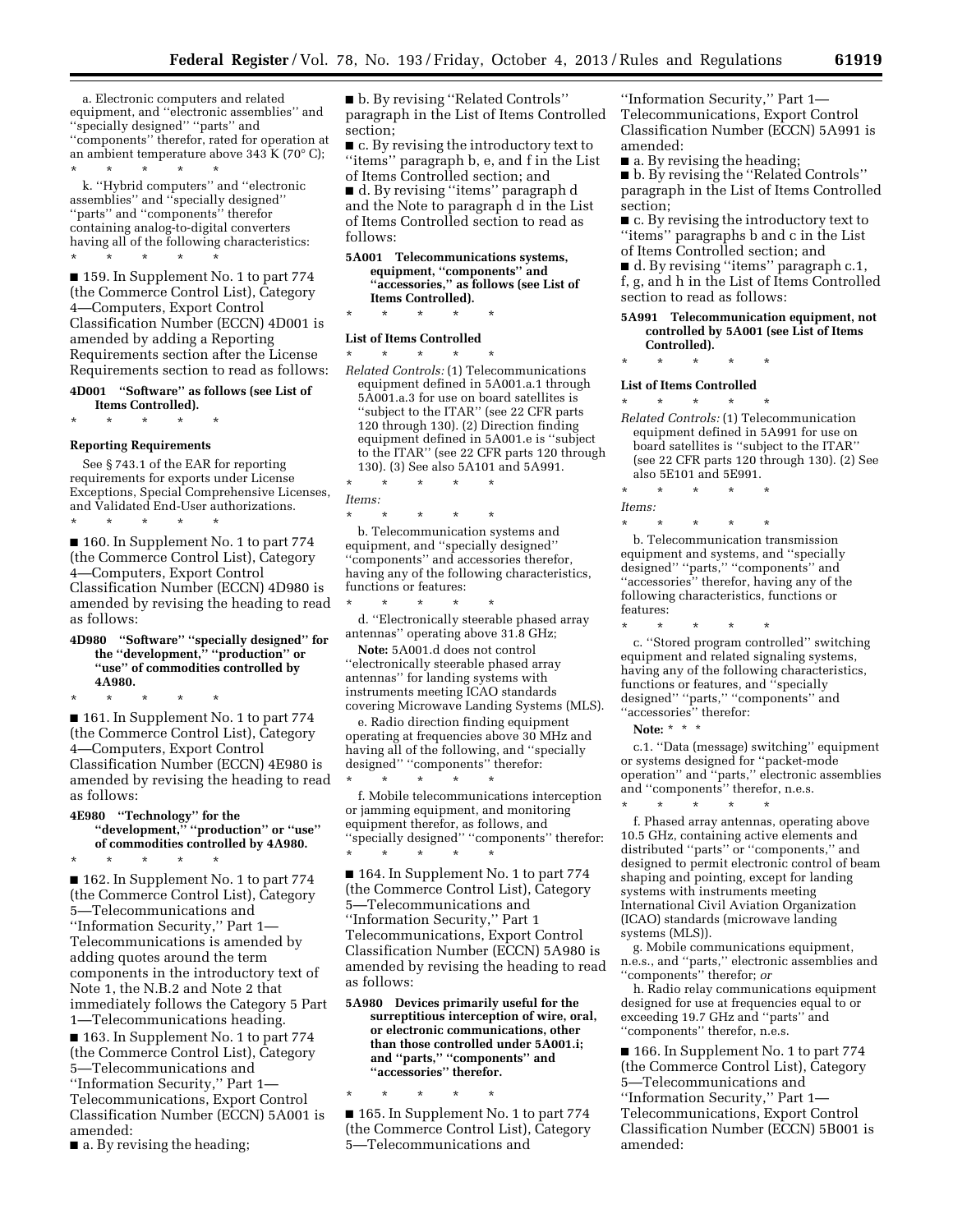■ a. By revising the heading;

■ b. By revising the Special Conditions for License Exception STA paragraph section; and

■ c. By revising the introductory text to ''items'' paragraph a and b in the List of Items Controlled section to read as follows:

**5B001 Telecommunication test, inspection and production equipment, ''components'' and ''accessories,'' as follows (see List of Items Controlled).** 

\* \* \* \* \* *STA:* License Exception STA may not be used to ship 5B001.a equipment and ''specially designed'' ''components'' or ''accessories'' therefor, ''specially designed'' for the ''development,'' or ''production'' of equipment, functions or features specified by in ECCN 5A001.b.3, .b.5 or .h to any of the eight destinations listed in  $\S 740.20(c)(2)$  of the EAR.

#### **List of Items Controlled**

#### \* \* \* \* \* *Items:*

a. Equipment and ''specially designed'' ''components'' or ''accessories'' therefor, ''specially designed'' for the ''development,'' or ''production'' of equipment, functions or features, controlled by 5A001. \* \* \* \* \*

b. Equipment and ''specially designed'' components or ''accessories'' therefor, ''specially designed'' for the ''development'' of any of the following telecommunication transmission or switching equipment:

\* \* \* \* \*

■ 167. In Supplement No. 1 to part 774 (the Commerce Control List), Category 5—Telecommunications and ''Information Security,'' Part 1— Telecommunications, Export Control Classification Number (ECCN) 5D001 is amended by revising the License Exception TSR paragraph in the License Exceptions section to read as follows:

#### **5D001 ''Software'' as follows (see List of Items Controlled).**

\* \* \* \* \*

#### **License Exceptions**

- \* \* \* \* \*
- *TSR:* Yes, except for exports and reexports to destinations outside of those countries listed in Country Group A:5 (See Supplement No. 1 to part 740 of the EAR) of ''software'' controlled by 5D001.a and ''specially designed'' for items controlled by 5A001.b.5 and 5A001.h.
- \* \* \* \* \*

■ 168. In Supplement No. 1 to part 774 (the Commerce Control List), Category 5—Telecommunications and ''Information Security,'' Part 1— Telecommunications, Export Control Classification Number (ECCN) 5D101 is amended by revising the heading to read as follows:

**5D101 ''Software'' ''specially designed'' or modified for the ''use'' of equipment controlled by 5A101.** 

\* \* \* \* \*

■ 169. In Supplement No. 1 to part 774 (the Commerce Control List), Category 5—Telecommunications and ''Information Security,'' Part 1— Telecommunications, Export Control Classification Number (ECCN) 5D991 is amended by revising the heading to read as follows:

**5D991 ''Software'' ''specially designed'' or modified for the ''development,'' ''production'' or ''use'' of equipment controlled by 5A991 and 5B991, and dynamic adaptive routing software as described as follows (see List of Items Controlled).** 

\* \* \* \* \* ■ 170. In Supplement No. 1 to part 774 (the Commerce Control List), Category 5—Telecommunications and ''Information Security,'' Part 1—

Telecommunications, Export Control Classification Number (ECCN) 5E001 is amended:

■ a. By revising the introductory text of the License Exception TSR paragraph in the License Exceptions section;

■ b. By revising ''Related Controls'' paragraph in the List of Items Controlled section; and

■ c. By revising the introductory text to ''items'' paragraph e in the list of Items Controlled section to read as follows:

**5E001 ''Technology'' as follows (see List of Items Controlled).** 

\* \* \* \* \*

#### **License Exceptions**

\* \* \* \* \* *TSR:* Yes, except for exports and reexports to destinations outside of those countries listed in Country Group A:5 (See Supplement No. 1 to part 740 of the EAR) of ''technology'' controlled by 5E001.a for the ''development'' or ''production'' of the following:

\* \* \* \* \*

### **List of Items Controlled**

\* \* \* \* \* *Related Controls:* (1) Technology defined in 5E001.b.1, 5E001.b.2, 5E001.b.4, or 5E001.c for use on board satellites is ''subject to ITAR'' (see 22 CFR parts 120 through 130). (2) See also 5E101, 5E980 and 5E991.

\* \* \* \* \* *Items:* 

\* \* \* \* \*

e. ''Technology'' according to the General Technology Note for the ''development'' or ''production'' of electronic devices and circuits, ''specially designed'' for telecommunications and containing ''components'' manufactured from ''superconductive'' materials, ''specially designed'' for operation at temperatures below the ''critical temperature'' of at least

one of the ''superconductive'' constituents and having any of the following: \* \* \* \* \*

■ 171. In Supplement No. 1 to part 774 (the Commerce Control List), Category 5—Telecommunications and ''Information Security,'' Part 2— Information Security, Export Control Classification Number (ECCN) 5A002 is amended:

■ a. By revising the heading:

■ b. By revising the License Exception LVS paragraph in the License Exceptions section; and

■ c. By revising the introductory text to ''items'' paragraph a in the List of Items Controlled section to read as follows:

**5A002 ''Information security'' systems, equipment ''components'' therefor, as follows (see List of Items Controlled).** 

#### **License Exceptions**

*LVS:* Yes: \$500 for ''components''. N/A for systems and equipment.

\* \* \* \* \*

\* \* \* \* \*

**List of Items Controlled**  \* \* \* \* \*

*Items:* 

\* \* \* \* \* a. Systems, equipment, application specific ''electronic assemblies,'' modules and integrated circuits for ''information security,'' as follows, and ''components'' therefor ''specially designed'' for ''information security'':

\* \* \* \* \*

■ 172. In Supplement No. 1 to part 774 (the Commerce Control List), Category 5—Telecommunications and ''Information Security,'' Part 2— Information Security, Export Control Classification Number (ECCN) 5A992 is amended by revising the heading and the ''items'' paragraph b in the List of Items Controlled section to read as follows:

**5A992 Equipment not controlled by 5A002 (see List of Items Controlled).** 

\* \* \* \* \*

### **List of Items Controlled**

- \* \* \* \* \*
- *Items:*

\* \* \* \* \* b. ''Information security'' equipment, n.e.s., (e.g., cryptographic, cryptanalytic, and cryptologic equipment, n.e.s.) and ''components'' therefor.

\* \* \* \* \*

■ 173. In Supplement No. 1 to part 774 (the Commerce Control List), Category 5—Telecommunications and ''Information Security,'' Part 2— Information Security, Export Control Classification Number (ECCN) 5D992 is amended by revising the heading to read as follows: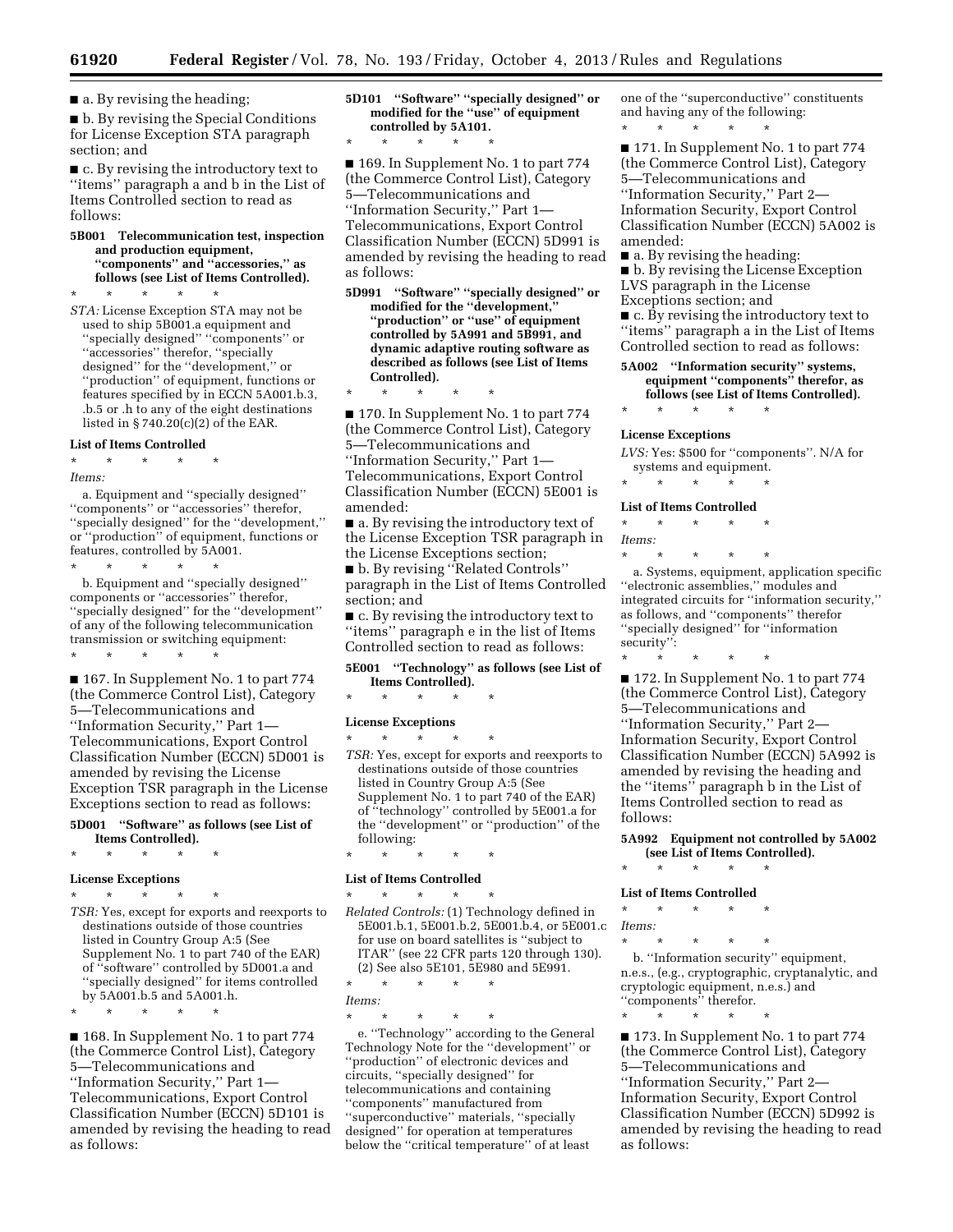**5D992 ''Information Security'' ''software'' not controlled by 5D002 as follows (see List of Items Controlled).** 

■ 174. In Supplement No. 1 to part 774 (the Commerce Control List), Category 5—Telecommunications and ''Information Security,'' Part 2— Information Security, Export Control Classification Number (ECCN) 5E992 is

\* \* \* \* \*

amended by revising the heading to read as follows:

**5E992 ''Information Security'' ''technology'' according to the General Technology Note, not controlled by 5E002, as follows (see List of Items Controlled).** 

■ 175. In Supplement No. 1 to part 774 (the Commerce Control List), Category 6—Sensors and Lasers, Export Control Classification Number (ECCN) 6A001 is amended by adding quotes around the term components in the heading and in the introductory text to ''items'' paragraph a, a.1, a.1.d, and a.2 and the 'Note" to a.2.f in the List of Items Controlled section.

■ 176. In Supplement No. 1 to part 774 (the Commerce Control List), Category 6—Sensors and Lasers, Export Control Classification Number (ECCN) 6A002 is amended:

 $\blacksquare$  a. By revising the heading;

■ b. By revising the Special Conditions for License Exception STA section; and ■ c. By revising the ''Related Controls'' paragraph in the List of Items Controlled

section; and ■ d. By revising the introductory text to ''items'' paragraphs a.2, a.2.c and d in the List of Items Controlled section to

#### **6A002 Optical sensors and equipment, and ''components'' therefor, as follows (see List of Items Controlled).**

\* \* \* \* \* *STA:* License Exception STA may not be used to ship to any of the eight destinations listed in § 740.20(c)(2) of the EAR any commodity in: 6A002.a.1.a or .b.

### \* \* \* \* \* **List of Items Controlled**

read as follows:

\* \* \* \* \* *Related Controls:* (1) The following commodities are ''subject to the ITAR'' (see 22 CFR parts 120 through 130): (a) ''Image intensifiers'' defined in 6A002.a.2 and ''focal plane arrays'' defined in 6A002.a.3 ''specially designed,'' modified, or configured for military use and not part of civil equipment; (b) ''Space qualified'' solid-state detectors defined in 6A002.a.1, ''space qualified'' imaging sensors (e.g., ''monospectral imaging sensors'' and ''multispectral imaging sensors'') defined in 6A002.b.2.b.1, and ''space qualified'' cryocoolers defined in *6A002.d.1,* unless, on or after September 23, 2002, the Department of State issues a commodity

jurisdiction determination indicating the commodity is subject to the EAR. (2) See also 6A102, 6A202, and 6A992.

\* \* \* \* \*

*Items:*  \* \* \* \* \*

a. \* \* \* \* \* a.2. Image intensifier tubes and ''specially designed'' ''components'' therefor, as follows: \* \* \* \* \*

a.2.c. ''Specially designed'' ''components,'' as follows:

\* \* \* \* \* d. Special support ''components'' for optical sensors, as follows:

\* \* \* \* \*

■ 177. In Supplement No. 1 to part 774 (the Commerce Control List), Category 6—Sensors and Lasers, Export Control Classification Number (ECCN) 6A003 is amended:

 $\blacksquare$  a. By revising the heading:

■ b. By removing the License

Requirement Notes section;

■ c. By adding a Reporting

Requirements section after the License Requirements section; and

■ d. By revising the introductory text to ''items'' paragraph a in the List of Items Controlled section to read as follows:

#### **6A003 Cameras, systems or equipment, and ''components'' therefor, as follows (see List of Items Controlled).**

### \* \* \* \* \* **Reporting Requirements**

See § 743.3 of the EAR for thermal camera reporting for exports that are not authorized by an individually validated license of thermal imaging cameras controlled by ECCN 6A003.b.4.b to Albania, Australia, Austria, Belgium, Bulgaria, Croatia, Cyprus, Czech Republic, Denmark, Estonia, Finland, France, Germany, Greece, Hungary, Iceland, Ireland, Italy, Japan, Latvia, Lithuania, Luxembourg, Malta, the Netherlands, New Zealand, Norway, Poland, Portugal, Romania, Slovakia, Slovenia, South Africa, South Korea, Spain, Sweden, Switzerland, Turkey, or the United Kingdom, must be reported to BIS.

\* \* \* \* \*

#### **List of Items Controlled**

\* \* \* \* \*

*Items:* 

a. Instrumentation cameras and ''specially designed'' ''components'' therefor, as follows: \* \* \* \* \*

■ 178. In Supplement No. 1 to part 774 (the Commerce Control List), Category 6—Sensors and Lasers, Export Control Classification Number (ECCN) 6A004 is amended:

■ a. By revising the heading;

■ b. By revising the "Related Controls" paragraph (2) in the List of Items Controlled section; and

■ c. By revising "items" paragraph a.1 in the List of Items Controlled section; ■ d. By revising the introductory text of paragraph b in the List of Items Controlled section;

■ e. By revising the introductory text of paragraph c in the List of Items Controlled section; and

■ f. By revising paragraphs c.1, c.4, and d.1 in the List of Items Controlled section to read as follows:

#### **6A004 Optical equipment and components, as follows (see List of Items Controlled).**

## \* \* \* \* \* **List of Items Controlled**

\* \* \* \* \* *Related Controls:* \* \* \* (2) ''Space qualified'' "parts" and "components" for optical systems defined in *6A004.c* and optical control equipment defined in *6A004.d.1*  are ''subject to the ITAR'' (see 22 CFR parts 120 through 130). \* \* \* *Related Definitions:* \* \* \*

*Items:* 

\* \* \* \* \* a.1. ''Deformable mirrors'' having either continuous or multi element surfaces, and ''specially designed'' ''components'' therefor, capable of dynamically repositioning portions of the surface of the mirror at rates exceeding 100 Hz;

\* \* \* \* \* b. Optical ''components'' made from zinc selenide (ZnSe) or zinc sulphide (ZnS) with transmission in the wavelength range exceeding 3,000 nm but not exceeding 25,000 nm and having any of the following: \* \* \* \* \*

c. ''Space-qualified'' ''components'' for optical systems, as follows:

c.1. ''Components'' lightweighted to less than 20% ''equivalent density'' compared with a solid blank of the same aperture and thickness;

\* \* \* \* \* c.4. ''Components manufactured from "composite" materials having a coefficient of linear thermal expansion equal to or less than  $5 \times 10^{-6}$  in any coordinate direction;

\* \* \* \* \* d.1. Equipment ''specially designed'' to maintain the surface figure or orientation of the ''space-qualified'' ''components'' controlled by 6A004.c.1 or 6A004.c.3;  $\star$   $\qquad$   $\star$   $\qquad$   $\star$ 

■ 179. In Supplement No. 1 to part 774 (the Commerce Control List), Category 6—Sensors and Lasers, Export Control Classification Number (ECCN) 6A005 is amended:

■ a. By revising the heading; ■ b. By revising the "Related Controls"

paragraph (6) in the List of Items Controlled section;

■ c. By revising the "Note" to "items" paragraph a.6.b in the List of Items Controlled section; and

■ d. By revising ''items'' paragraphs e and f.3 in the List of Items Controlled section to read as follows:

**6A005 ''Lasers,'' ''components'' and optical equipment, as follows (see List of Items**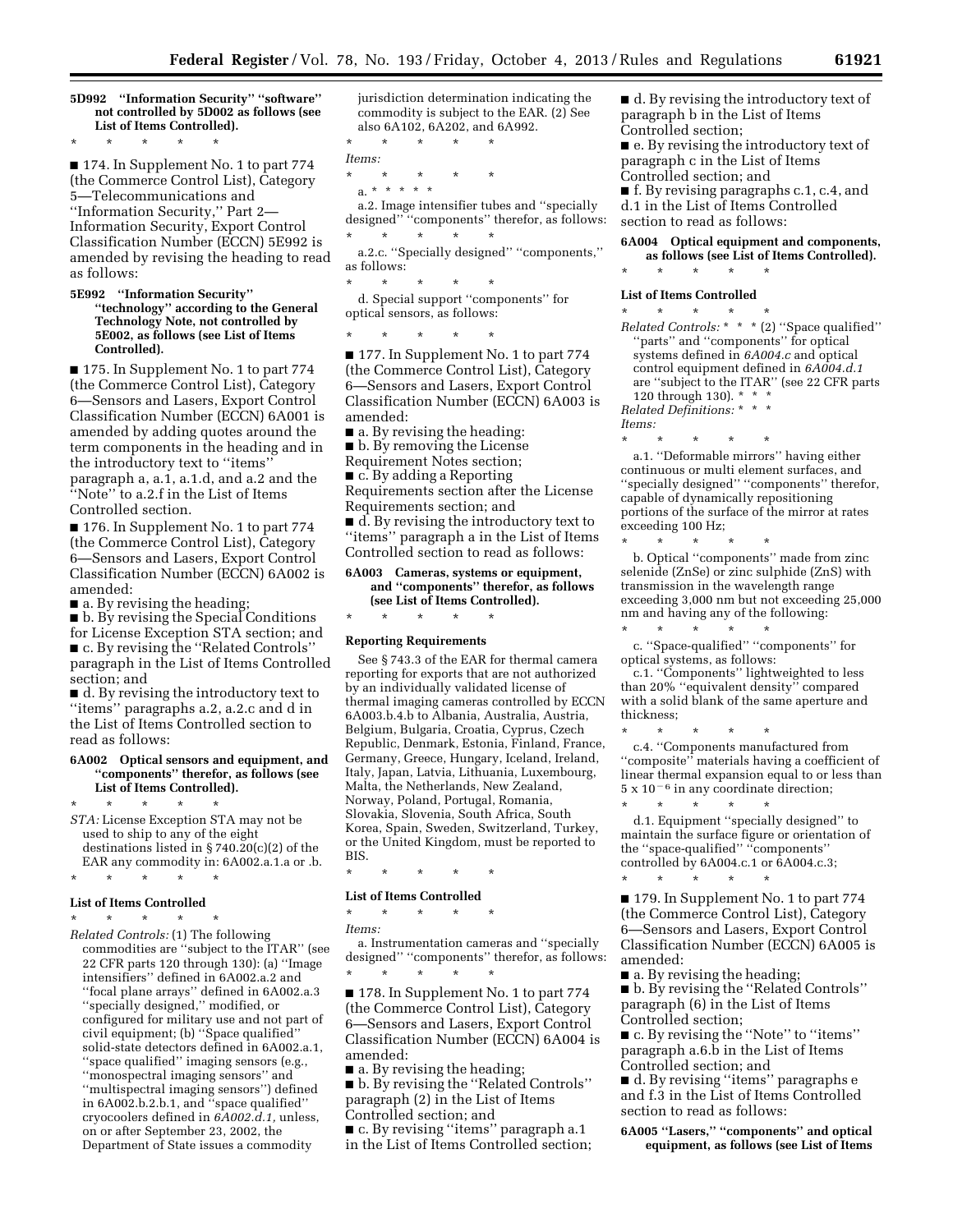**Controlled), excluding items that are subject to the export licensing authority of the Nuclear Regulatory Commission (see 10 CFR part 110).** 

### \* \* \* \* \* **List of Items Controlled**

\* \* \* \* \* *Related Controls:* \* \* \* (6) Shared aperture optical elements, capable of operating in 'super-high power laser'' applications, and ''lasers'' specifically designed, modified, or configured for military application are ''subject to ITAR'' (see 22 CFR parts 120 through 130).

\* \* \* \* \* *Items:*  \* \* \* \* \*

 $a.6.b.2.*$  \* \* $TM$ 

**Note:** 6A005.a.6.b does not control multiple transverse mode, industrial ''lasers'' with output power exceeding 2kW and not exceeding 6 kW with a total mass greater than 1,200 kg. For the purpose of this note, total mass includes all ''components'' required to operate the ''laser,'' e.g., ''laser,'' power supply, heat exchanger, but excludes external optics for beam conditioning and/or delivery.

\* \* \* \* \* e. ''Components'' as follows: e.1. Mirrors cooled either by 'active

cooling' or by heat pipe cooling;

**Technical Note:** Active cooling is a cooling technique for optical ''components'' using flowing fluids within the subsurface (nominally less than 1 mm below the optical surface) of the optical component to remove heat from the optic.

e.2. Optical mirrors or transmissive or partially transmissive optical or electrooptical-''components,'' ''specially designed'' for use with controlled ''lasers'';

\* \* \* \* \*

f.3. Optical equipment, and ''components,'' 'specially designed'' for a phased array ''SHPL'' system for coherent beam combination to an accuracy of  $\lambda$ /10 at the designed wavelength, or  $0.1 \mu m$ , whichever is the smaller;

\* \* \* \* \*

■ 180. In Supplement No. 1 to part 774 (the Commerce Control List), Category 6—Sensors and Lasers, Export Control Classification Number (ECCN) 6A006 is amended by adding quotes around the term components in the heading.

■ 181. In Supplement No. 1 to part 774 (the Commerce Control List), Category 6—Sensors and Lasers, Export Control Classification Number (ECCN) 6A008 is amended:

■ a. By revising the heading;

■ b. By revising the Note to the "items" paragraph in the List of Items Controlled section; and

■ c. By revising "items" paragraph e in the List of Items Controlled section to read as follows:

**6A008 Radar systems, equipment and assemblies, having any of the following**  **(see List of Items Controlled), and ''specially designed'' ''components'' therefor.** 

\* \* \* \* \*

#### **List of Items Controlled**

- \* \* \* \* \* *Items:*
- **Note:** 6A008 does not control:
- —*Secondary surveillance radar (SSR);* 
	- —*Civil Automotive Radar;*
- —*Displays or monitors used for air traffic control (ATC);*
- —*Meteorological (weather) radar;*  —*Precision Approach Radar (PAR) equipment conforming to ICAO standards and employing electronically steerable linear (1-dimensional) arrays or mechanically positioned passive antennas.*
- \* \* \* \* \*

■ e. Incorporating electronically steerable array antennas;

\* \* \* \* \*

■ 182. In Supplement No. 1 to part 774 (the Commerce Control List), Category 6—Sensors and Lasers, Export Control Classification Number (ECCN) 6A103 is amended by revising the heading to read as follows:

**6A103 Radomes designed to withstand a combined thermal shock greater than 100 cal/sq cm accompanied by a peak over pressure of greater than 50 kPa, usable in protecting ''missiles'' against nuclear effects (e.g., Electromagnetic Pulse (EMP), X-rays, combined blast and thermal effects), and usable for ''missiles''. (These items are ''subject to the ITAR.'' See 22 CFR parts 120 through 130.)** 

\* \* \* \* \*

■ 183. In Supplement No. 1 to part 774 (the Commerce Control List), Category 6—Sensors and Lasers, Export Control Classification Number (ECCN) 6A107 is amended:

■ a. By revising the heading; and

■ b. By revising "items" paragraph b in the List of Items Controlled section to read as follows:

**6A107 Gravity meters (gravimeters) and ''specially designed'' ''parts'' and ''components'' for gravity meters and gravity gradiometers, as follows (see List of Items Controlled).** 

\* \* \* \* \*

#### **List of Items Controlled**

\* \* \* \* \* *Items:* 

\* \* \* \* \* b. ''Specially designed'' ''parts'' and ''components'' for gravity meters controlled in 6A007.b or 6A107.a and gravity gradiometers controlled in 6A007.c. \* \* \* \* \*

■ 184. In Supplement No. 1 to part 774 (the Commerce Control List), Category 6—Sensors and Lasers, Export Control Classification Number (ECCN) 6A108 is amended by revising the ''Related Controls'' paragraph (2) in the List of Items Controlled section to read as follows:

#### **6A108 Radar systems and tracking systems, other than those controlled by 6A008, as follows (see List of Items Controlled).**

\* \* \* \* \*

#### **List of Items Controlled**

\* \* \* \* \* *Related Controls:* \* \* \* (2) Items in *6A108.a*  that are ''specially designed'' or modified for ''missiles'' or for items on the U.S. Munitions List are ''subject to the ITAR'' (see 22 CFR parts 120 through 130).

\* \* \* \* \* ■ 185. In Supplement No. 1 to part 774 (the Commerce Control List), Category 6—Sensors and Lasers, Export Control Classification Number (ECCN) 6A203 is amended:

■ a. By revising the heading; and ■ b. By revising the introductory text to ''items'' paragraph a and the Note to paragraph a in the List of Items Controlled section to read as follows:

**6A203 Cameras and ''parts'' and ''components,'' other than those controlled by 6A003, as follows (see List of Items Controlled).** 

\* \* \* \* \*

**List of Items Controlled**  \* \* \* \* \*

### *Items:*

\* \* \* \* \*

a. Mechanical rotating mirror cameras, as follows, and ''specially designed'' ''parts'' and ''components'' therefor:

\* \* \* \* \*

Note: "Parts" and "components" of cameras controlled by 6A203.a include their synchronizing electronics units and rotor assemblies consisting of turbines, mirrors and bearings.

\* \* \* \* \*

■ 186. In Supplement No. 1 to part 774 (the Commerce Control List), Category 6—Sensors and Lasers, Export Control Classification Number (ECCN) 6A205 is amended by revising the heading to read as follows:

- **6A205 ''Lasers,'' ''laser'' amplifiers and oscillators, other than those controlled by 6A005 (see List of Items Controlled), excluding items that are subject to the export licensing authority of the Nuclear Regulatory Commission (see 10 CFR part 110).**
- \* \* \* \* \*

■ 187. In Supplement No. 1 to part 774 (the Commerce Control List), Category 6—Sensors and Lasers, Export Control Classification Number (ECCN) 6A991 is amended by revising the heading to read as follows: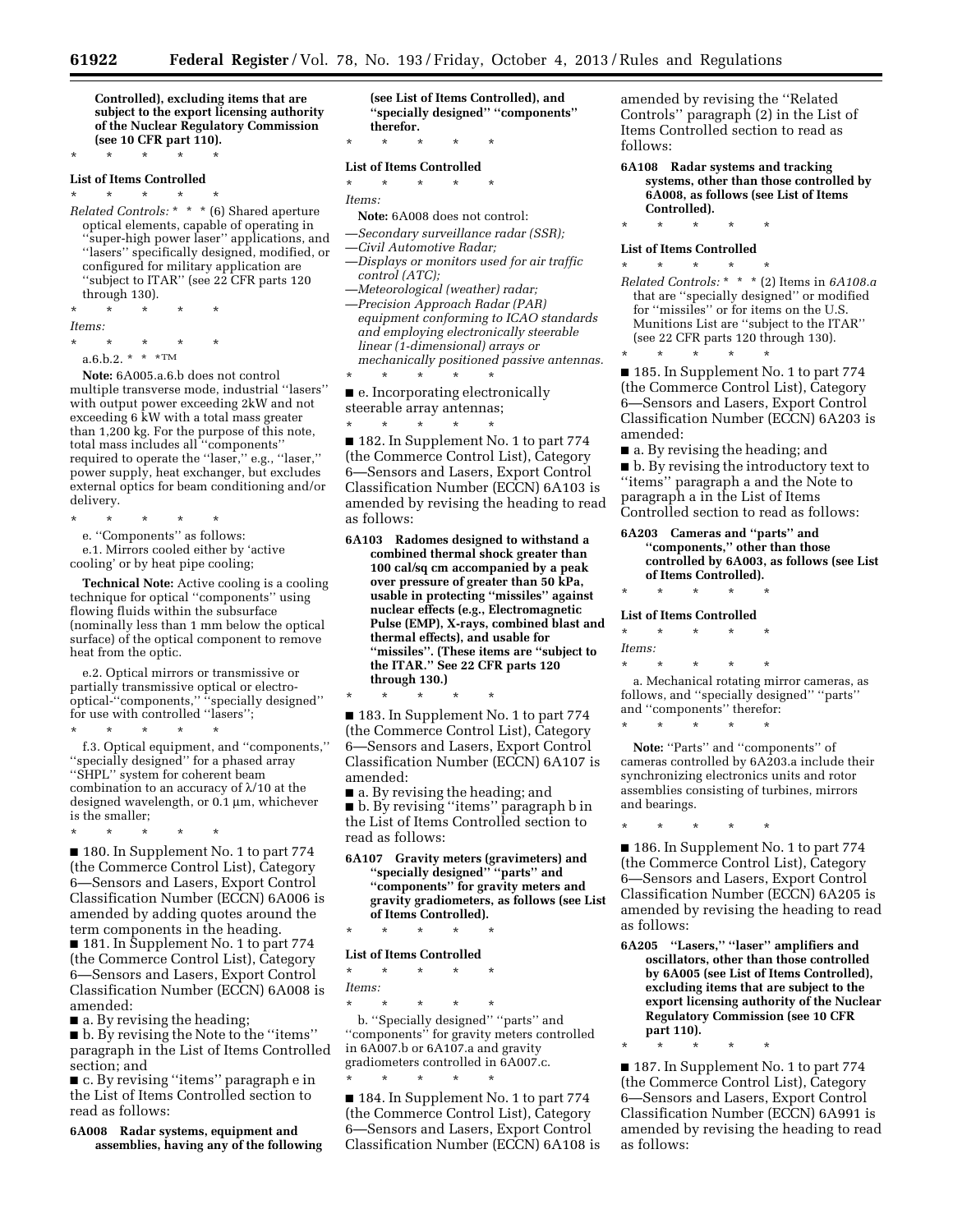**6A991 Marine or terrestrial acoustic equipment, n.e.s., capable of detecting or locating underwater objects or features or positioning surface vessels or underwater vehicles; and ''specially designed'' ''parts'' and ''components,'' n.e.s.** 

\* \* \* \* \* ■ 188. In Supplement No. 1 to part 774 (the Commerce Control List), Category 6—Sensors and Lasers, Export Control Classification Number (ECCN) 6A992 is amended:

■ a. By revising the heading; and

■ b. By revising the introductory text to ''items'' paragraph a in the List of Items Controlled section to read as follows:

#### **6A992 Optical Sensors, not controlled by 6A002, as follows (see List of Items Controlled).**

\* \* \* \* \*

#### **List of Items Controlled**

\* \* \* \* \*

\* \* \* \* \* *Items:*  \* \* \* \* \* a. Image intensifier tubes and ''specially designed'' ''components'' therefor, as follows:

■ 189. In Supplement No. 1 to part 774 (the Commerce Control List), Category 6—Sensors and Lasers, Export Control Classification Number (ECCN) 6A994 is amended by revising the heading to read as follows:

## **6A994 Optics, not controlled by 6A004, as follows (see List of Items Controlled).**

\* \* \* \* \*

■ 190. In Supplement No. 1 to part 774 (the Commerce Control List), Category 6—Sensors and Lasers, Export Control Classification Number (ECCN) 6A995 is amended:

■ a. By revising the heading; and ■ b. By revising the ''Note'' following ''items'' paragraph e.2.b in the List of Items Controlled section to read as follows:

### **6A995 ''Lasers'' as follows (see List of Items Controlled).**

\* \* \* \* \*

#### **List of Items Controlled**

\* \* \* \* \*

*Items:* 

\* \* \* \* \*

e.2.b. \* \* \*

**Note:** 6A995.e.2.b does not control multiple transverse mode, industrial ''lasers'' with output power less than or equal to 2kW with a total mass greater than 1,200kg. For the purpose of this note, total mass includes all ''components'' required to operate the "laser," e.g., "laser," power supply, heat exchanger, but excludes external optics for beam conditioning and/or delivery.

\* \* \* \* \* ■ 191. In Supplement No. 1 to part 774 (the Commerce Control List), Category

6—Sensors and Lasers, Export Control Classification Number (ECCN) 6A996 is amended:

■ a. By revising the heading; and

■ b. By revising the introductory text to ''items'' paragraph b in the List of Items Controlled section to read as follows:

**6A996 ''Magnetometers'' not controlled by ECCN 6A006, ''Superconductive'' electromagnetic sensors, and ''specially designed'' ''components'' therefor, as follows (see List of Items Controlled).** 

### \* \* \* \* \* **List of Items Controlled**

\* \* \* \* \* *Items:* 

\* \* \* \* \*

\* \* \* \* \*

b. ''Superconductive'' electromagnetic sensors, ''components'' manufactured from ''superconductive'' materials:

■ 192. In Supplement No. 1 to part 774 (the Commerce Control List), Category 6—Sensors and Lasers, Export Control Classification Number (ECCN) 6A997 is amended by revising the heading to read as follows:

#### **6A997 Gravity meters (gravimeters) for ground use, n.e.s., as follows (see List of Items Controlled)**.

\* \* \* \* \* ■ 193. In Supplement No. 1 to part 774 (the Commerce Control List), Category 6—Sensors and Lasers, Export Control Classification Number (ECCN) 6A998 is amended:

■ a. By revising the heading; and

■ b. By revising "items" paragraph a in the List of Items Controlled section to read as follows:

**6A998 Radar systems, equipment and ''major components'' n.e.s., and ''specially designed'' ''components'' therefor, as follows (see List of Items Controlled)**.

### \* \* \* \* \* **List of Items Controlled**

| $\star$ | ÷ | ÷ | $^\star$ | ÷   |  |  |
|---------|---|---|----------|-----|--|--|
| Items:  |   |   |          |     |  |  |
| . .     |   |   | . .      | . . |  |  |

\* \* \* \* \* a. Airborne radar equipment, n.e.s., and ''specially designed'' ''components'' therefor.

\* \* \* \* \* ■ 194. In Supplement No. 1 to part 774 (the Commerce Control List), Category 6—Sensors and Lasers, Export Control Classification Number (ECCN) 6B008 is amended by adding quotes around the term components in the heading.

■ 195. In Supplement No. 1 to part 774 (the Commerce Control List), Category 6—Sensors and Lasers, Export Control Classification Number (ECCN) 6B995 is amended by revising the heading to read as follows:

- **6B995 ''Specially designed'' or modified equipment (see List of Items Controlled), including tools, dies, fixtures or gauges, and other ''specially designed'' ''parts,'' ''components'' and ''accessories'' therefor as follows (see List of Items Controlled)**.
- \* \* \* \* \*

■ 196. In Supplement No. 1 to part 774 (the Commerce Control List), Category 6—Sensors and Lasers, Export Control Classification Number (ECCN) 6C992 is amended by revising the heading to read as follows:

- **6C992 Optical sensing fibers not controlled by 6A002.d.3 that are modified structurally to have a 'beat length' of less than 500 mm (high birefringence) or optical sensor materials not described in 6C002.b and having a zinc content of equal to or more than 6% by 'mole fraction.'**
- \* \* \* \* \*

■ 197. In Supplement No. 1 to part 774 (the Commerce Control List), Category 6—Sensors and Lasers, Export Control Classification Number (ECCN) 6C994 is amended by revising the heading to read as follows:

#### **6C994 Optical materials, as follows (see List of Items Controlled)**.

\* \* \* \* \* ■ 198. In Supplement No. 1 to part 774 (the Commerce Control List), Category 6—Sensors and Lasers, Export Control Classification Number (ECCN) 6D001 is amended:

■ a. By revising the License Exception TSR paragraph (3) in the License Exceptions section; and

■ b. By revising the ''Related Controls'' paragraph in the List of Items Controlled section to read as follows:

**6D001 ''Software'' ''specially designed'' for the ''development'' or ''production'' of equipment controlled by 6A004, 6A005, 6A008 or 6B008.** 

\* \* \* \* \*

**License Exceptions** 

*CIV:* \* \* \*

*TSR:* \* \* \*

(3) Exports or reexports to destinations outside of those countries listed in Country Group A:5 (See Supplement No. 1 to part 740 of the EAR) of ''software'' ''specially designed'' for the ''development'' or ''production'' of equipment controlled by 6A004.c or d, 6A008.d, h, k or 6B008.

\* \* \* \* \*

#### **List of Items Controlled**  \* \* \* \* \*

*Related Controls:* (1) ''Software'' ''specially designed'' for the ''development'' or ''production'' of ''space qualified'' ''parts'' and ''components'' for optical systems defined in 6A004.c and ''space qualified'' optical control equipment defined in 6A004.d.1 is ''subject to the ITAR'' (see 22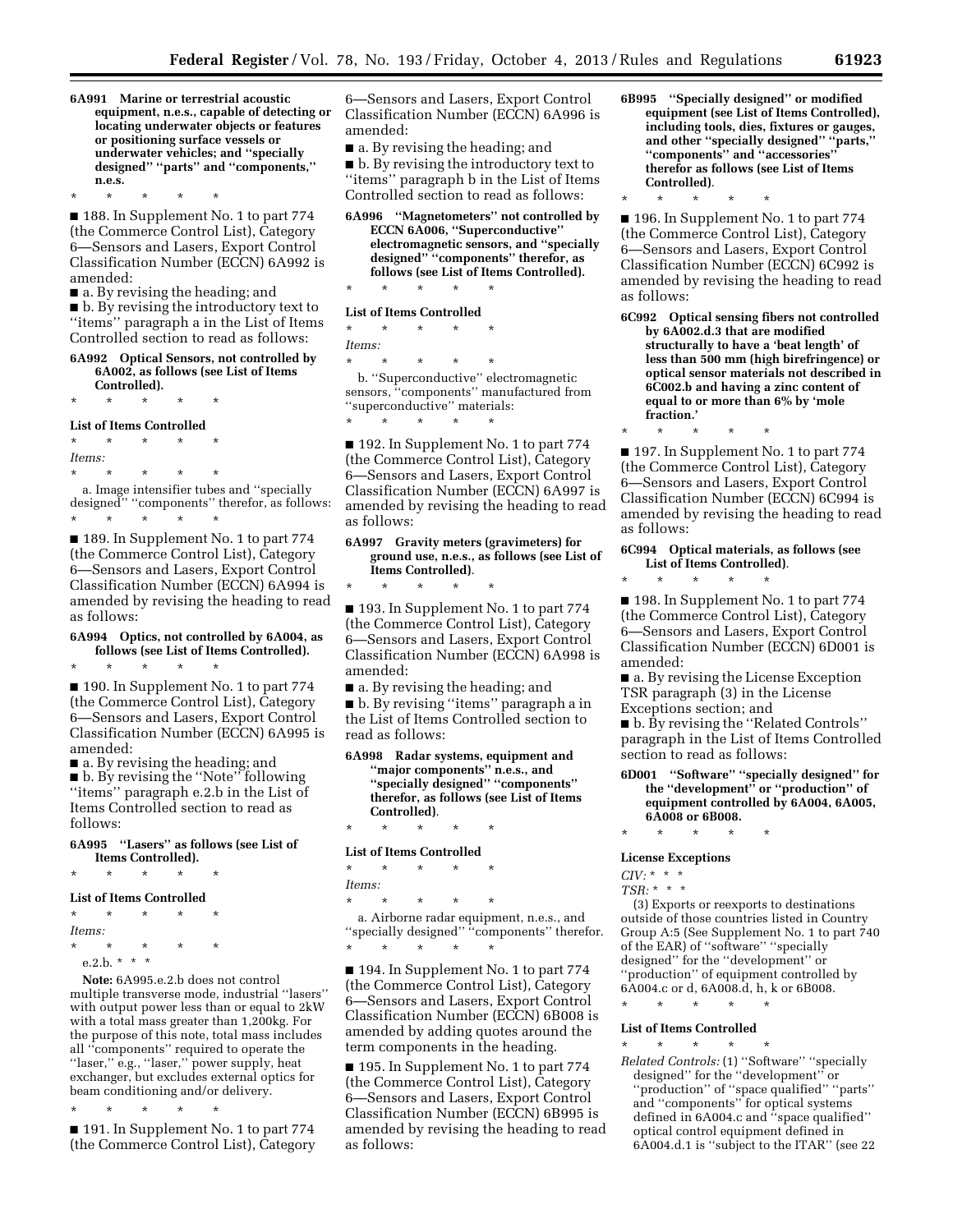CFR parts 120 through 130). (2) See also 6D991, and ECCN 6E001 (''development'') for ''technology'' for items controlled under this entry.

\* \* \* \* \*

■ 199. In Supplement No. 1 to part 774 (the Commerce Control List), Category 6—Sensors and Lasers, Export Control Classification Number (ECCN) 6D002 is amended by revising the ''Related Controls'' paragraph in the List of Items Controlled section to read as follows:

#### **6D002 ''Software'' ''specially designed'' for the ''use'' of equipment controlled by 6A002.b, 6A008 or 6B008.**

\* \* \* \* \*

### **List of Items Controlled**

\* \* \* \* \* *Related Controls:* (1) ''Software'' ''specially designed'' for the ''use'' of ''space qualified'' imaging sensors (e.g., ''monospectral imaging sensors'' and ''multispectral imaging sensors'') defined in 6A002.b.2.b.1 is ''subject to the ITAR'' (see 22 CFR parts 120 through 130), unless, on or after September 23, 2002, the Department of State issues a commodity jurisdiction determination indicating the ''software'' is subject to the EAR. (2) ''Software'' ''specially designed'' for the "use" of "space qualified" LIDAR equipment ''specially designed'' for surveying or for meteorological observation, released from control under the note in 6A008.j, is controlled in 6D991. (3) See also 6D102, 6D991, and 6D992. \* \* \* \* \*

■ 200. In Supplement No. 1 to part 774 (the Commerce Control List), Category 6—Sensors and Lasers, Export Control Classification Number (ECCN) 6D003 is amended by revising the License Exception TSR paragraph in the License Exceptions section to read as follows:

#### **6D003 Other ''software'' as follows (see List of Items Controlled)**.

\* \* \* \* \*

### **License Exceptions**

### \* \* \* \* \*

- *TSR:* Yes, except for exports or reexports to destinations outside of those countries listed in Country Group A:5 (See Supplement No. 1 to part 740 of the EAR) of ''software'' for items controlled by 6D003.a.
- \* \* \* \* \*

■ 201. In Supplement No. 1 to part 774 (the Commerce Control List), Category 6—Sensors and Lasers, Export Control Classification Number (ECCN) 6D102 is amended by revising the heading to read as follows:

### **6D102 ''Software'' ''specially designed'' or modified for the ''use'' of equipment controlled by 6A108.**

\* \* \* \* \*

■ 202-203. In Supplement No. 1 to part 774 (the Commerce Control List),

Category 6—Sensors and Lasers, Export Control Classification Number (ECCN) 6D993 is amended by revising the heading to read as follows:

#### **6D993 Other ''software,'' not controlled by 6D003, as follows (see List of Items Controlled)**.

\* \* \* \* \*

■ 204. In Supplement No. 1 to part 774 (the Commerce Control List), Category 6—Sensors and Lasers, Export Control Classification Number (ECCN) 6E001 is amended:

■ a. By removing the term "equipment" and adding in its place the term ''items'' in the ''NP'' and ''RS'' paragraphs in the License Requirements section;

■ b. By revising the License Exception TSR paragraph (4) introductory text in the License Exceptions section; and ■ c. By revising the ''Related Controls'' paragraph in the List of Items Controlled section to read as follows:

**6E001 ''Technology'' according to the General Technology Note for the ''development'' of equipment, materials or ''software'' controlled by 6A (except 6A991, 6A992, 6A994, 6A995, 6A996, 6A997, or 6A998), 6B (except 6B995), 6C (except 6C992 or 6C994) or 6D (except 6D991, 6D992, or 6D993).** 

## \* \* \* \* \*

- **License Exceptions**  \* \* \* \* \*
- *TSR:* \* \* \*

(4) Exports or reexports to destinations outside of those countries listed in Country Group A:5 (See Supplement No. 1 to part 740 of the EAR) of ''technology'' for the ''development'' of the following:

### \* \* \* \* \*

- **List of Items Controlled**  \* \* \* \* \*
- *Related Controls:* (1) ''Technology'' according to the General Technology Note for the ''development'' of the following commodities is ''subject to the ITAR'' (see 22 CFR parts 120 through 130): ''Space qualified'' (a) ''Parts'' and ''components'' for optical systems defined in *6A004.c* and optical control equipment defined in *6A004.d.1.;* (b) Solid-state detectors defined in *6A002.a.1,* ''imaging sensors'' (e.g., ''monospectral imaging sensors'' and ''multispectral imaging sensors'') defined in *6A002.b.2.b.1,* and cryocoolers defined in *6A002.d.1* unless on or after September 23, 2002, the Department of State issues a commodity jurisdiction determination indicating the ''technology'' is subject to the EAR. (2) See also *6E101, 6E201,* and *6E991.*

\* \* \* \* \*

■ 205. In Supplement No. 1 to part 774 (the Commerce Control List), Category 6—Sensors and Lasers, Export Control Classification Number (ECCN) 6E002 is amended:

■ a. By removing the term "equipment" and adding in its place the term ''items'' in the ''NP'' and ''RS'' paragraphs in the License Requirements section;

■ b. By revising the License Exception TSR paragraph (3) introductory text in the License Exceptions section; and

■ c. By revising the "Related Controls" paragraph in the List of Items Controlled section to read as follows:

**6E002 ''Technology'' according to the General Technology Note for the ''production'' of equipment or materials controlled by 6A (except 6A991, 6A992, 6A994, 6A995, 6A996, 6A997 or 6A998), 6B (except 6B995) or 6C (except 6C992 or 6C994)**.

### \* \* \* \* \*

#### **License Exceptions**

\* \* \* \* \*

*TSR:* \* \* \* (3) Exports or reexports to destinations outside of those countries listed in Country Group A:5 (See Supplement No. 1 to part 740 of the EAR) of ''technology'' for the ''development'' of the following:

\* \* \* \* \*

#### **List of Items Controlled**

\* \* \* \* \* *Related Controls:* (1) ''Technology'' according to the General Technology Note for the ''production'' of the following commodities is ''subject to the ITAR'' (see 22 CFR parts 120 through 130) when intended for use on a satellite: ''Space qualified'' (a) ''Parts'' and ''components'' for optical systems defined in *6A004.c* and optical control equipment defined in *6A004.d.1;* (b) Solidstate detectors defined in *6A002.a.1,*  ''imaging sensors'' (e.g., ''monospectral imaging sensors'' and ''multispectral imaging sensors'') defined in *6A002.b.2.b.1,* and cryocoolers defined in *6A002.d.1* unless on or after September 23, 2002, the Department of State issues a commodity jurisdiction determination indicating the ''technology'' is subject to the EAR. (2) See also *6E992.* 

\* \* \* \* \*

■ 206. In Supplement No. 1 to part 774 (the Commerce Control List), Category 6– Sensors and Lasers, Export Control Classification Number (ECCN) 6E993 is amended by revising the introductory text to ''items'' paragraph a to read as follows:

#### **6E993 Other ''technology,'' not controlled by 6E003, as follows (see List of Items Controlled).**

\* \* \* \* \*

**List of Items Controlled** 

### \* \* \* \* \*

Items:

\* \* \* \* \* a. Optical fabrication technologies for serially producing optical "parts" and ''components'' at a rate exceeding 10 m2 of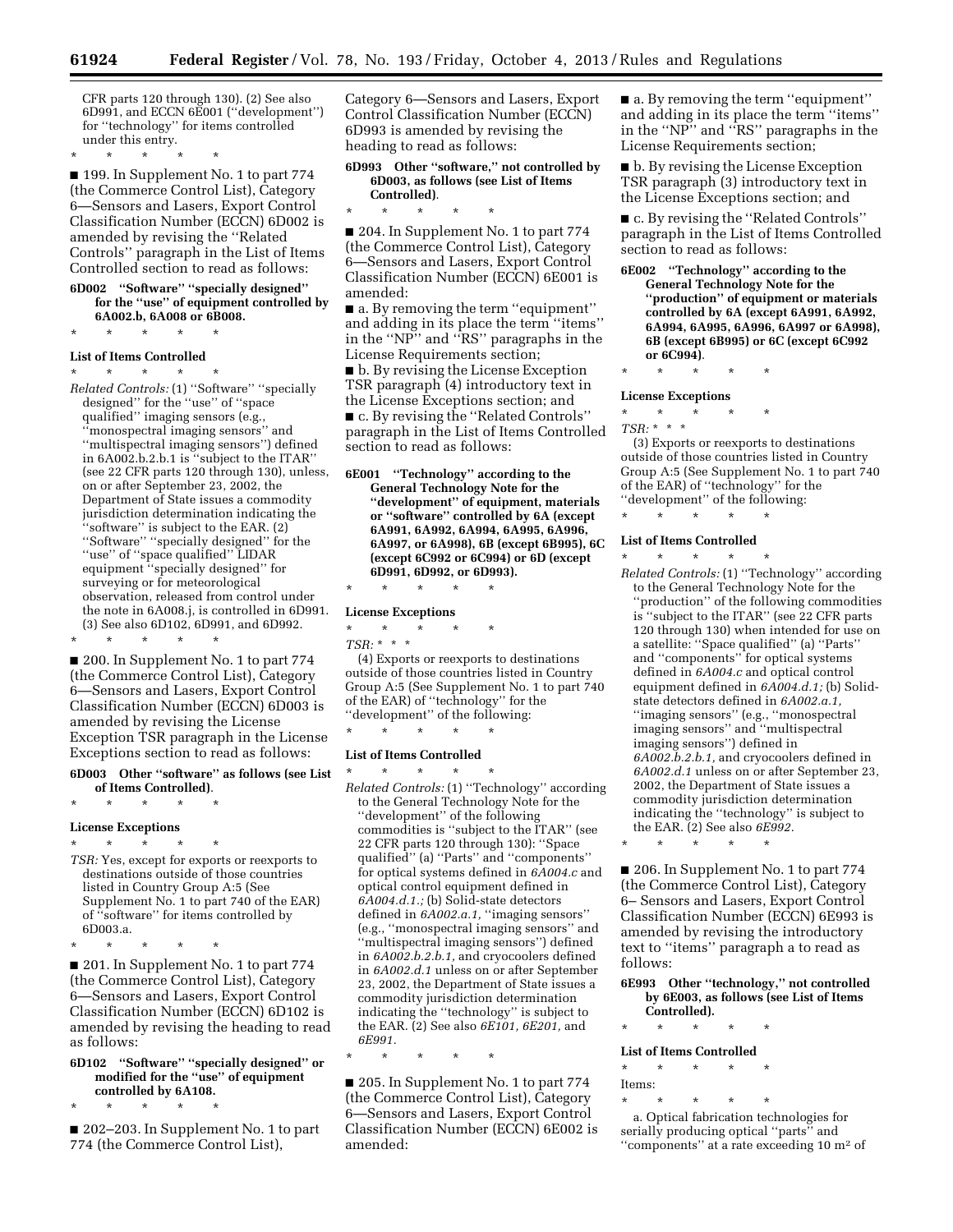surface area per year on any single spindle and having all of the following: \* \* \* \* \*

■ 207. In Supplement No. 1 to part 774 (the Commerce Control List), Category 7—Navigation and Avionics, Export Control Classification Number (ECCN) 7A001 is amended by adding quotes around the term components in the heading.

■ 208. In Supplement No. 1 to part 774 (the Commerce Control List), Category 7—Navigation and Avionics, Export Control Classification Number (ECCN) 7A002 is amended by adding quotes around the term component in the heading.

■ 209. In Supplement No. 1 to part 774 (the Commerce Control List), Category 7—Navigation and Avionics, Export Control Classification Number (ECCN) 7A003 is amended:

■ a. By revising the heading;

■ b. By revising the "Related Controls" paragraph in the List of Items Controlled section; and

■ c. By revising the introductory text to ''items'' paragraphs a and c in the List of Items Controlled section to read as follows:

**7A003 Inertial systems and ''specially designed'' ''components,'' as follows (see List of Items Controlled).** 

### \* \* \* \* \* **List of Items Controlled**

\* \* \* \* \*

*Related Controls:* (1) See also 7A103 and 7A994. (2) Inertial Navigation Systems (INS) and inertial equipment, and ''specially designed'' ''parts'' and ''components'' therefor specifically designed, modified or configured for military use are ''subject to the ITAR'' (see 22 CFR parts 120 through 130).

*Items:* 

a. Inertial Navigation Systems (INS) (gimballed or strapdown) and inertial equipment, designed for ''aircraft,'' land vehicles, vessels (surface or underwater) or ''spacecraft,'' for navigation, attitude, guidance or control and having any of the following and ''specially designed'' "components" therefor:

\* \* \* \* \*

\* \* \* \* \*

c. Inertial measurement equipment for heading or True North determination and having any of the following, and ''specially designed'' ''components'' therefor: \* \* \* \* \*

■ 210. In Supplement No. 1 to part 774 (the Commerce Control List), Category 7—Navigation and Avionics, Export Control Classification Number (ECCN) 7A004 is amended by adding quotes around the term components in the heading; and adding quotes around the term Components in the ''items''

paragraph b in the List of Items Controlled section.

■ 211. In Supplement No. 1 to part 774 (the Commerce Control List), Category 7—Navigation and Avionics, Export Control Classification Number (ECCN) 7A005 is amended:

■ a. By revising the heading;

■ b. By revising the License

Requirements section;

■ c. By revising the "Related Controls" paragraph in the List of Items Controlled section; and

■ d. By revising the "Note" to "items" paragraph b in the List of Items Controlled section to read as follows:

#### **7A005 Global Navigation Satellite Systems (GNSS) receiving equipment having any of the following (see List of Items Controlled) and ''specially designed'' ''components'' therefor.**  \* \* \* \* \*

#### **License Requirements**

These items are ''subject to the ITAR'' (see 22 CFR parts 120 through 130).

#### **List of Items Controlled**

\* \* \* \* \* *Related Controls:* (1) See also 7A105 and 7A994. Typically commercially available GPS do not employ decryption or adaptive antenna and are classified as 7A994. (2) For equipment ''specially designed'' for military use, see Categories XI and XV of the U.S. Munitions List (22 CFR 121). \* \* \* \* \*

*Items:* 

\* \* \* \* \*

b. \* \* \*

**Note:** 7A005.b does not apply to GNSS receiving equipment that only uses ''components'' designed to filter, switch, or combine signals from multiple omnidirectional antennas that do not implement adaptive antenna techniques.

\* \* \* \* \*

■ 212. In Supplement No. 1 to part 774 (the Commerce Control List), Category 7—Navigation and Avionics, Export Control Classification Number (ECCN) 7A008 is amended by adding quotes around the term components in the heading.

■ 213. In Supplement No. 1 to part 774 (the Commerce Control List), Category 7—Navigation and Avionics, Export Control Classification Number (ECCN) 7A101 is amended:

■ a. By revising the heading; and

■ b. By revising the introductory text to ''items'' paragraph a in the List of Items Controlled section to read as follows:

**7A101 Accelerometers, other than those controlled by 7A001 (see List of Items Controlled), and ''specially designed'' ''parts'' and ''components'' therefor.** 

\* \* \* \* \*

#### **List of Items Controlled**

\* \* \* \* \*

*Items:* 

a. Linear accelerometers designed for use in inertial navigation systems or in guidance systems of all types, usable in ''missiles'' having all of the following characteristics, and ''specially designed'' ''parts'' and ''components'' therefor: \* \* \* \* \*

■ 214. In Supplement No. 1 to part 774 (the Commerce Control List), Category 7—Navigation and Avionics, Export Control Classification Number (ECCN) 7A102 is amended by revising the heading to read as follows:

**7A102 Gyros, other than those controlled by 7A002 (see List of Items Controlled), and ''specially designed'' ''parts'' and ''components'' therefor.** 

\* \* \* \* \* ■ 215. In Supplement No. 1 to part 774 (the Commerce Control List), Category 7—Navigation and Avionics, Export Control Classification Number (ECCN) 7A103 is amended:

■ a. By revising the heading;

■ b. By revising the ''Related Controls'' paragraph in the List of Items Controlled section; and

■ c. By revising "items" paragraph a and b and the introductory text to the

''Technical Note'' paragraph at the end of the ''items'' paragraph in the List of Items Controlled section to read as follows:

**7A103 Instrumentation, navigation equipment and systems, other than those controlled by 7A003, and ''specially designed'' ''parts'' and ''components'' therefor, as follows (see List of Items Controlled).** 

\* \* \* \* \*

#### **List of Items Controlled**  \* \* \* \* \*

*Related Controls:* (1) See ECCN 7A003 and 7A994. (2) For rockets, missiles, or unmanned aerial vehicles controlled under the U.S. Munitions List (USML), items described in 7A103.b are ''subject to the ITAR'' (see 22 CFR parts 120 through 130). (3) Inertial navigation systems and inertial equipment, and ''specially designed'' ''parts'' and ''components'' therefor specifically designed, modified or configured for military use are ''subject to the ITAR'' (see 22 CFR parts 120 through 130).

\* \* \* \* \* *Items:* 

\* \* \* \* \*

a. Inertial or other equipment using accelerometers or gyros controlled by 7A001, 7A002, 7A101 or 7A102 and systems incorporating such equipment, and ''specially designed'' ''parts'' and ''components'' therefor;

b. Integrated flight instrument systems, which include gyrostabilizers or automatic pilots, designed or modified for use in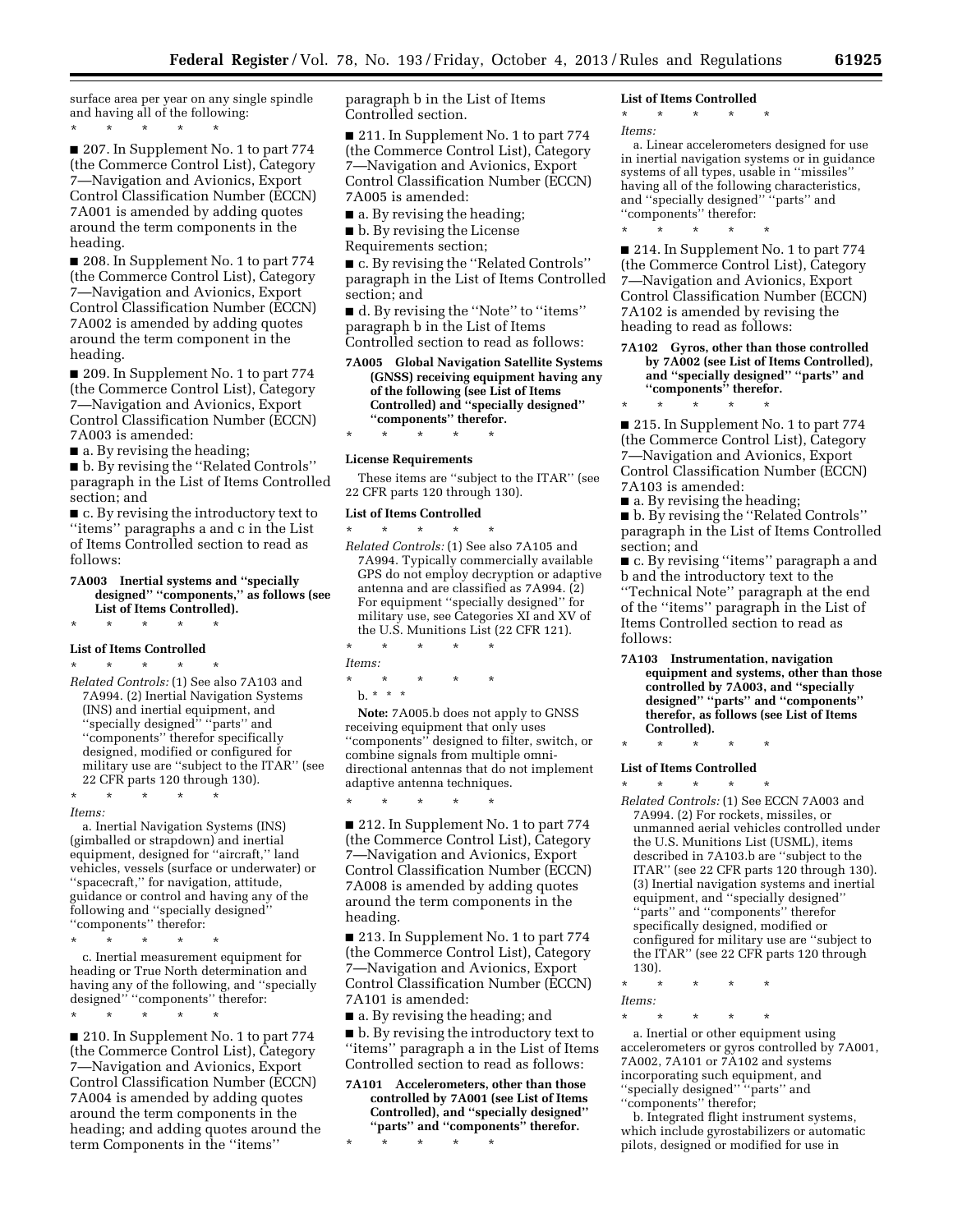rockets, missiles, or unmanned aerial vehicles capable of achieving a ''range'' equal to or greater than 300 km, and ''specially designed'' ''parts'' and ''components'' therefor. c. \* \* \*

**Technical Note:** An 'integrated navigation system' typically incorporates the following ''parts'' and ''components'':

\* \* \* \* \*

■ 216. In Supplement No. 1 to part 774 (the Commerce Control List), Category 7—Navigation and Avionics, Export Control Classification Number (ECCN) 7A104 is amended:

■ a. By revising the heading; and

■ b. By revising the "Related Controls" paragraph in the List of Items Controlled section to read as follows:

**7A104 Gyro-astro compasses and other devices, other than those controlled by 7A004, which derive position or orientation by means of automatically tracking celestial bodies or satellites and ''specially designed'' ''parts'' and ''components'' therefor.** 

\* \* \* \* \*

#### **List of Items Controlled**

\* \* \* \* \*

\* \* \* \* \* *Related Controls:* This entry controls ''specially designed'' ''parts'' and ''components'' for gyro-astro compasses and other devices controlled by 7A004.

■ 217. In Supplement No. 1 to part 774 (the Commerce Control List), Category 7—Navigation and Avionics, Export Control Classification Number (ECCN) 7A105 is amended by revising the heading to read as follows:

**7A105 Receiving equipment for Global Navigation Satellite Systems (GNSS) (e.g. GPS, GLONASS, or Galileo) having any of the following characteristics, and ''specially designed'' ''parts'' and ''components'' therefor. (These items are ''subject to the ITAR.'' See 22 CFR parts 120 through 130.)** 

\* \* \* \* \*

■ 218. In Supplement No. 1 to part 774 (the Commerce Control List), Category 7—Navigation and Avionics, Export Control Classification Number (ECCN) 7A106 is amended by revising the heading to read as follows:

**7A106 Altimeters, other than those controlled by 7A006, of radar or laser radar type, designed or modified for use in ''missiles''. (These items are ''subject to the ITAR.'' See 22 CFR parts 120 through 130.)** 

■ 219. In Supplement No. 1 to part 774 (the Commerce Control List), Category 7—Navigation and Avionics, Export Control Classification Number (ECCN) 7A107 is amended by revising the heading to read as follows:

**7A107 Three axis magnetic heading sensors having all of the following characteristics (see List of Items Controlled), and ''specially designed'' ''parts'' and ''components'' therefor.**  \* \* \* \* \*

■ 220. In Supplement No. 1 to part 774 (the Commerce Control List), Category 7—Navigation and Avionics, Export Control Classification Number (ECCN) 7A115 is amended by revising the heading to read as follows:

**7A115 Passive sensors for determining bearing to specific electromagnetic sources (direction finding equipment) or terrain characteristics, designed or modified for use in ''missiles''. (These items are ''subject to the ITAR.'' See 22 CFR parts 120 through 130.)** 

■ 221. In Supplement No. 1 to part 774 (the Commerce Control List), Category 7—Navigation and Avionics, Export Control Classification Number (ECCN) 7A116 is amended by revising the heading to read as follows:

**7A116 Flight control systems (hydraulic, mechanical, electro-optical, or electromechanical flight control systems (including fly-by-wire systems) and attitude control equipment) designed or modified for ''missiles''. (These items are ''subject to the ITAR.'' See 22 CFR parts 120 through 130.)** 

■ 222. In Supplement No. 1 to part 774 (the Commerce Control List), Category 7—Navigation and Avionics, Export Control Classification Number (ECCN) 7A117 is amended by revising the heading to read as follows:

**7A117 ''Guidance sets'' capable of achieving system accuracy of 3.33% or less of the range (e.g., a ''CEP'' of 10 km or less at a ''range'' of 300 km). (These items are ''subject to the ITAR.'' See 22 CFR parts 120 through 130.)** 

■ 223. In Supplement No. 1 to part 774 (the Commerce Control List), Category 7—Navigation and Avionics, Export Control Classification Number (ECCN) 7A994 is amended:

■ a. By redesignating the License Requirement Note in the License Requirements section as License Requirement Note 1;

■ b. By adding a License Requirement Note 2 in the License Requirements section; and

■ c. By revising the "Related Controls" paragraph in the List of Items Controlled section to read as follows:

**7A994 Other navigation direction finding equipment, airborne communication equipment, all aircraft inertial navigation systems not controlled under 7A003 or 7A103, and other avionic equipment, including ''parts'' and ''components,'' n.e.s.** 

**License Requirements** 

\* \* \* \* \*

**License Requirement Notes:** 

 $(1) * * * *$ 

(2) Typically commercially available GPS do not employ decryption or adaptive antenna and are classified as 7A994. \* \* \* \* \*

**List of Items Controlled**  \* \* \* \* \*

*Related Controls:* (1) See also 7A005 and 7A105. (2) QRS11 Micromachined Angular Rate Sensors are ''subject to the ITAR'' (see 22 CFR parts 120 through 130), unless the QRS11–00100–100/101 is integrated into and included as an integral ''component'' of a commercial primary or standby instrument system of the type described in ECCN 7A994, or aircraft of the type described in ECCN 9A991 that incorporates such systems, or is exported solely for integration into such a system; or the QRS11–00050–443/569 is integrated into an automatic flight control system of the type described in ECCN 7A994, or aircraft of the type described in ECCN 9A991 that incorporates such systems, or are exported solely for integration into such a system. (See Commodity Jurisdiction requirements in 22 CFR Parts 121; Category VIII(e), Note(1).) In the latter case, such items are subject to the EAR. Technology specific to the development and production of QRS11 sensors remains ''subject to the ITAR'' (see 22 CFR parts 120 through 130).

\* \* \* \* \*

■ 224. In Supplement No. 1 to part 774 (the Commerce Control List), Category 7—Navigation and Avionics, Export Control Classification Number (ECCN) 7B003 is amended by revising the ''Related Controls'' paragraph (1) in the List of Items Controlled section to read as follows:

**7B003 Equipment ''specially designed'' for the ''production'' of equipment controlled by 7A (except 7A994).** 

\* \* \* \* \* **List of Items Controlled** 

\* \* \* \* \* *Related Controls:* (1) See also 7B103, (this entry is ''subject to the ITAR'' (see 22 CFR parts 120 through 130)) and 7B994. \* \* \*

\* \* \* \* \* ■ 225. In Supplement No. 1 to part 774 (the Commerce Control List), Category 7—Navigation and Avionics, Export Control Classification Number (ECCN) 7B103 is amended by revising the heading to read as follows:

**7B103 ''Specially designed'' ''production facilities'' for equipment controlled by 7A117. (These items are ''subject to the ITAR.'' See 22 CFR parts 120 through 130.)** 

■ 226. In Supplement No. 1 to part 774 (the Commerce Control List), Category 7—Navigation and Avionics, Export Control Classification Number (ECCN) 7D001 is amended: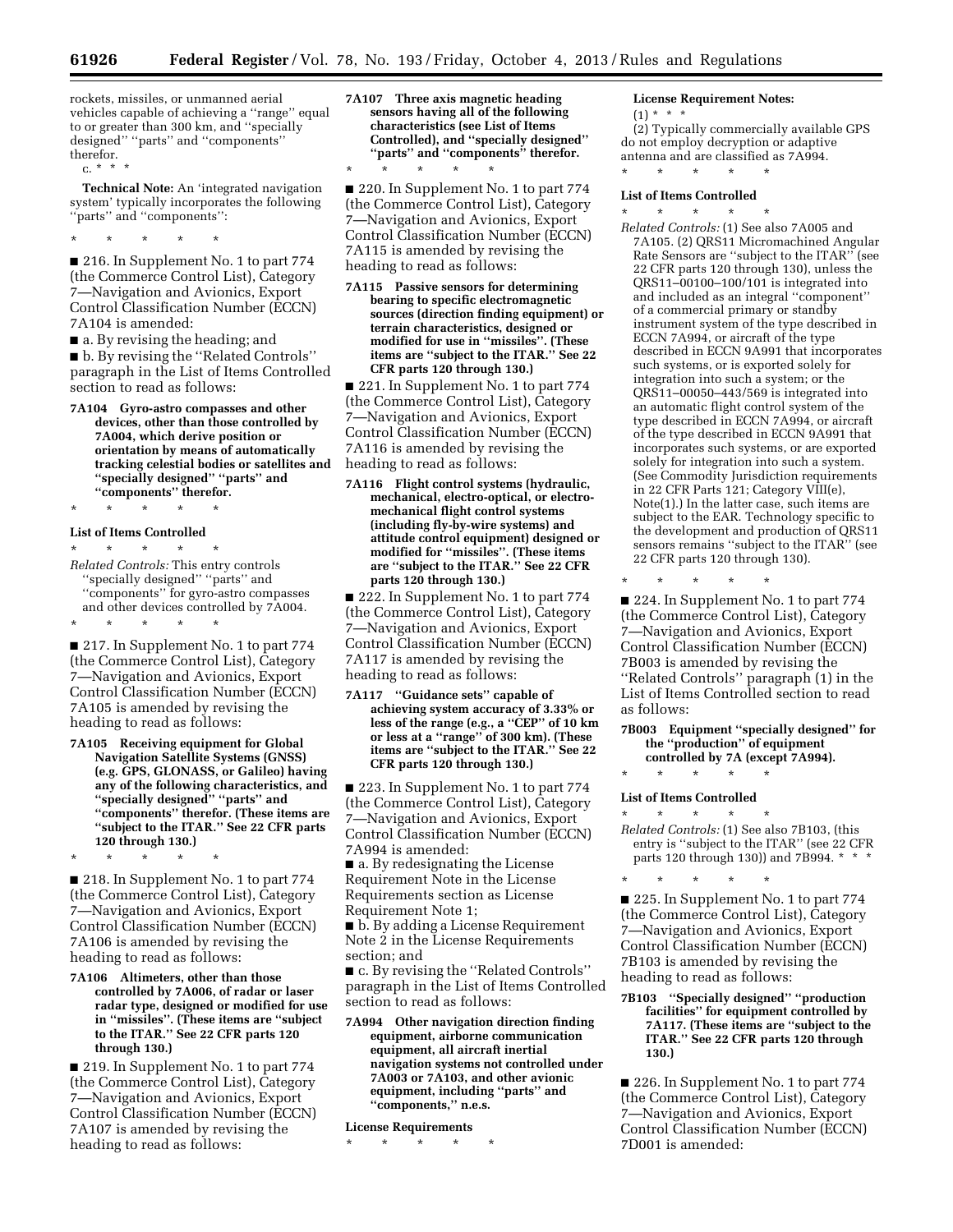■ a. By revising the "RS" entry in the the License Requirements table; and ■ b. By revising the "Related Controls" paragraphs (2) and (3) in the List of Items Controlled section to read as follows:

**7D001 ''Software'' ''specially designed'' or modified for the ''development'' or ''production'' of equipment controlled by 7A (except 7A994) or 7B (except 7B994).** 

#### **License Requirements**

*Reason for Control:* \* \* \*

|         | Control(s)                                                                                                                                                       |         | Country chart           |  |
|---------|------------------------------------------------------------------------------------------------------------------------------------------------------------------|---------|-------------------------|--|
| $\star$ | ÷<br>RS applies to "soft-<br>ware" for inertial<br>navigation systems<br>and inertial equip-<br>ment, and "compo-<br>nents" therefor, for<br>"9A991.b aircraft". | $\star$ | ÷<br><b>RS Column 1</b> |  |
|         |                                                                                                                                                                  |         |                         |  |

### \* \* \* \* \* **List of Items Controlled**

\* \* \* \* \* *Related Controls:* \* \* \* (2) The ''software'' related to 7A003.b, 7A005, 7A103.b, 7A105, 7A106, 7A115, 7A116, 7A117, or 7B103 is ''subject to the ITAR'' (see 22 CFR parts 120 through 130). (3) ''Software'' for inertial navigation systems and inertial equipment and ''parts'' or ''components'' ''specially designed'' therefor that are directly related to defense articles and not ''specially designed'' for use on civil aircraft is ''subject to the ITAR'' (see 22 CFR parts 120 through 130).

\* \* \* \* \* ■ 227. In Supplement No. 1 to part 774 (the Commerce Control List), Category 7—Navigation and Avionics, Export Control Classification Number (ECCN) 7D003 is amended by adding a Reporting Requirements section after the License Requirements section to read as follows:

#### **7D003 Other ''software'' as follows (see List of Items Controlled).**

\* \* \* \* \*

#### **Reporting Requirements**

See § 743.1 of the EAR for reporting requirements for exports under License Exceptions, Special Comprehensive Licenses, and Validated End-User authorizations. \* \* \* \* \*

■ 228. In Supplement No. 1 to part 774 (the Commerce Control List), Category 7—Navigation and Avionics, Export Control Classification Number (ECCN) 7D101 is amended:

■ a. By revising the heading;

■ b. By revising the MT entry in the License Requirements table; and

■ c. By revising the "Related Controls" paragraph in the List of Items Controlled section to read as follows:

**7D101 ''Software'' ''specially designed'' or modified for the ''use'' of equipment controlled by 7A001 to 7A006, 7A101 to 7A107, 7A115, 7A116, 7A117, 7B001, 7B002, 7B003, 7B101, 7B102, or 7B103 for MT reasons.** 

#### **License Requirements**

*Reason for Control:* \* \* \*

| Control(s)                                       | Country chart |
|--------------------------------------------------|---------------|
| MT applies to the en- MT Column 1<br>tire entry. |               |

### \* \* \* \* \* \* \* \* \* \*

### **List of Items Controlled**

\* \* \* \* \* *Related Controls:* (1) The ''software'' related to 7A003.b, 7A005, 7A103.b, 7A105, 7A106, 7A115, 7A116, 7A117, or 7B103 is ''subject to the ITAR'' (see 22 CFR parts 120 through 130). (2) ''Software'' for inertial navigation systems and inertial equipment and ''parts'' and ''components'' ''specially designed'' therefor that are directly related to a defense article is ''subject to the ITAR'' (see 22 CFR parts 120 through 130).

\* \* \* \* \*

■ 229. In Supplement No. 1 to part 774 (the Commerce Control List), Category 7—Navigation and Avionics, Export Control Classification Number (ECCN) 7D102 is amended by revising the ''Related Controls'' paragraph in the List of Items Controlled section to read as follows:

**7D102 Integration ''software,'' as follows (See List of Items Controlled).** 

### \* \* \* \* \* **List of Items Controlled**

\* \* \* \* \* *Related Controls:* The ''software'' related to 7A003.b or 7A103.b is ''subject to the ITAR'' (see 22 CFR parts 120 through 130). \* \* \* \* \*

■ 230. In Supplement No. 1 to part 774 (the Commerce Control List), Category 7—Navigation and Avionics, Export Control Classification Number (ECCN) 7D103 is amended by revising the heading to read as follows:

**7D103 ''Software'' ''specially designed'' for modelling or simulation of the ''guidance sets'' controlled by 7A117 or for their design integration with ''missiles''. (This entry is ''subject to the ITAR.'' See 22 CFR parts 120 through 130.)** 

■ 231. In Supplement No. 1 to part 774 (the Commerce Control List), Category 7—Navigation and Avionics, Export

Control Classification Number (ECCN) 7E001 is amended:

■ a. By revising the RS entry of the License Requirements table; ■ b. By adding a Reporting Requirements section after the License Requirements section; and ■ c. By revising the "Related Controls"

paragraph (2) in the List of Items Controlled section to read as follows:

**7E001 ''Technology'' according to the General Technology Note for the ''development'' of equipment or ''software,'' controlled by 7A (except 7A994), 7B (except 7B994), 7D001, 7D002, or 7D003.** 

#### **License Requirements**

*Reason for Control:* \* \* \*

| Control(s)                                                                                                                                                            | Country chart                |
|-----------------------------------------------------------------------------------------------------------------------------------------------------------------------|------------------------------|
| $\star$<br>RS applies to "tech-<br>nology" for inertial<br>navigation systems<br>or inertial equip-<br>ment, and "compo-<br>nents" therefor, for<br>9A991 b aircraft. | ÷<br>÷<br><b>RS Column 1</b> |

\* \* \* \* \*

### \* \* \* \* \* **Reporting Requirements**

*See § 743.1 of the EAR for reporting requirements for exports under License Exceptions, Special Comprehensive Licenses, and Validated End-User authorizations.* 

### \* \* \* \* \* **List of Items Controlled**

\* \* \* \* \*

\* \* \* \* \* *Related Controls:* \* \* \* (2) The ''technology'' related to 7A003.b, 7A005, 7A103.b, 7A105, 7A106, 7A115, 7A116, 7A117, 7B103, software in 7D101 specified in the Related Controls paragraph of ECCN 7D101, 7D102.a, or 7D103 is ''subject to the ITAR'' (see 22 CFR parts 120 through 130).

■ 232. In Supplement No. 1 to part 774 (the Commerce Control List), Category 7—Navigation and Avionics, Export Control Classification Number (ECCN) 7E002 is amended:

■ a. By revising the RS entry in the License Requirements table;

■ b. By adding a Reporting Requirements section after the License Requirements section; and

■ c. By revising the "Related Controls" paragraph (2) in the List of Items Controlled section to read as follows:

**7E002 ''Technology'' according to the General Technology Note for the ''production'' of equipment controlled by 7A (except 7A994) or 7B (except 7B994).**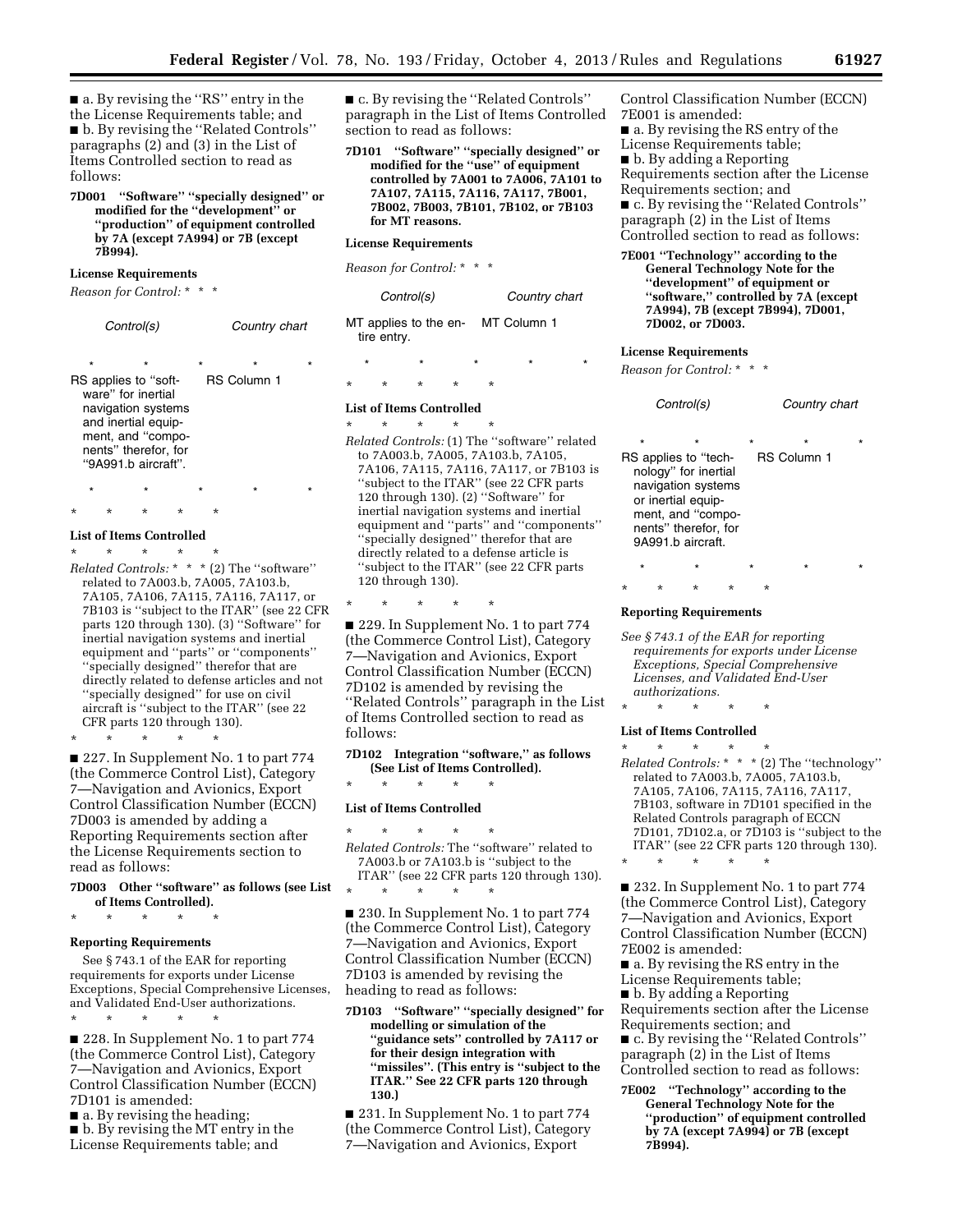| <b>License Requirements</b><br>Reason for Control: * * *                                                                                                               | C:oni                                    |                                                                                                             |
|------------------------------------------------------------------------------------------------------------------------------------------------------------------------|------------------------------------------|-------------------------------------------------------------------------------------------------------------|
| Control(s)                                                                                                                                                             | Country chart                            | $\star$<br>$\star$<br>$\star$                                                                               |
| $\star$<br>$\star$<br>$\star$<br>RS applies to "tech-<br>nology" for inertial<br>navigation systems<br>or inertial equip-<br>ment, and "compo-<br>nents" therefor, for | $\star$<br>$\star$<br><b>RS Column 1</b> | <b>List of Iten</b><br>÷<br>$\star$<br>Related Cc<br>7A003.b<br>7A115,7<br>specified<br>of ECCN<br>"subject |

#### **Reporting Requirements**

*See § 743.1 of the EAR for reporting requirements for exports under License Exceptions, Special Comprehensive Licenses, and Validated End-User authorizations.* 

\* \* \* \* \*

\* \* \* \* \*

\* \* \* \* \*

#### **List of Items Controlled**

\* \* \* \* \* *Related Controls:* \* \* \* (2) The ''technology'' related to 7A003.b, 7A005, 7A103.b, 7A105, 7A106, 7A115, 7A116, 7A117, or 7B103 is ''subject to the ITAR'' (see 22 CFR parts 120 through 130).

■ 233. In Supplement No. 1 to part 774 (the Commerce Control List), Category 7—Navigation and Avionics, Export Control Classification Number (ECCN) 7E101 is amended:

■ a. By revising the heading;

■ b. By revising the RS entry of the License Requirements table; and ■ c. By revising the ''Related Controls'' paragraph in the List of Items Controlled section to read as follows:

**7E101 ''Technology,'' according to the General Technology Note for the ''use'' of equipment controlled by 7A001 to 7A006, 7A101 to 7A107, 7A115 to 7A117, 7B001, 7B002, 7B003, 7B101, 7B102, 7B103, or 7D101 to 7D103 for MT reasons.** 

#### **License Requirements**

*Reason for Control:* \* \* \*

| Control(s)                                                                                                                          | Country chart                      |  |
|-------------------------------------------------------------------------------------------------------------------------------------|------------------------------------|--|
| $\star$<br>$\star$<br>RS applies to "tech-<br>nology" required<br>for the use of iner-<br>tial navigation sys-<br>tems, or inertial | $\star$<br>÷<br><b>RS Column 1</b> |  |
|                                                                                                                                     |                                    |  |

equipment, or ''specially designed" "parts" and ''components'' therefor, ''specially designed'' for

9A991.b aircraft.

| Control(s) |         |         |         | Country chart |         |         |
|------------|---------|---------|---------|---------------|---------|---------|
| $\star$    |         | $\star$ |         | $\star$       | $\star$ | $\star$ |
| $\star$    | $\star$ | $\star$ | $\star$ | $\star$       |         |         |

#### **List of Items Controlled**

\* \* \* \* \*

\* \* \* \* \* *Related Controls:* The ''technology'' related to 7A003.b, 7A005, 7A103.b, 7A105, 7A106, 7A115, 7A116, 7A117, 7B103, software d in the Related Controls paragraph 7D101, 7D102.a, or 7D103 is to the ITAR" (see 22 CFR parts 120 through 130).

■ 234. In Supplement No. 1 to part 774 (the Commerce Control List), Category 7—Navigation and Avionics, Export Control Classification Number (ECCN) 7E104 is amended by revising the heading to read as follows:

**7E104 Design ''Technology'' for the integration of the flight control, guidance, and propulsion data into a flight management system, designed or modified for rockets or missiles capable of achieving a ''range'' equal to or greater than 300 km, for optimization of rocket system trajectory. (This entry is ''subject to the ITAR.'' See 22 CFR parts 120 through 130.)** 

■ 235. In Supplement No. 1 to part 774 (the Commerce Control List), Category 7—Navigation and Avionics, Export Control Classification Number (ECCN) 7E994 is amended by revising the ''Related Controls'' paragraph in the List of Items Controlled section to read as follows:

**7E994 ''Technology,'' n.e.s., for the ''development,'' ''production'' or ''use'' of navigation, airborne communication, and other avionics equipment.** 

### \* \* \* \* \* **List of Items Controlled**

\* \* \* \* \*

\* \* \* \* \* *Related Controls:* Technology specific to the development and production of QRS11 sensors remains "subject to the ITAR" (see 22 CFR parts 120 through 130) and (see ECCN 7A994, Related Controls).

■ 236. In Supplement No. 1 to part 774 (the Commerce Control List), Category 8–Marine, Export Control Classification Number (ECCN) 8A002 is amended: ■ a. By revising the heading;

■ b. By revising the introductory text to ''items'' paragraph a in the List of Items Controlled section;

■ c. By revising "items" paragraphs a.4, o.1.e, and o.2.d in the List of Items Controlled section to read as follows:

**8A002 Marine systems, equipment, ''parts'' and ''components,'' as follows (see List of Items Controlled).** 

\* \* \* \* \*

#### **List of Items Controlled**

### \* \* \* \* \*

*Items:* 

a. Systems, equipment, ''parts'' and ''components,'' ''specially designed'' or modified for submersible vehicles and designed to operate at depths exceeding 1,000 m, as follows:

\* \* \* \* \* a.4. ''Parts'' and ''components'' manufactured from material specified by ECCN 8C001;

\* \* \* \* \* o.1.e. Power transmission shaft systems incorporating ''composite'' material ''parts'' or ''components'' and capable of transmitting more than 1 MW;

\* \* \* \* \* o.2.d. Power transmission shaft systems incorporating ''composite'' material ''parts'' or ''components'' and capable of transmitting more than 2 MW;

\* \* \* \* \*

■ 237. In Supplement No. 1 to part 774 (the Commerce Control List), Category 8—Marine, Export Control Classification Number (ECCN) 8A918 is removed.

■ 238. In Supplement No. 1 to part 774 (the Commerce Control List), Category 8—Marine, Export Control Classification Number (ECCN) 8A992 is amended:

■ a. By revising the heading;

■ b. By revising the License Requirements section;

■ c. By revising "items" paragraphs f and g in the List of Items Controlled

section; and

■ d. By adding paragraphs l and m to the ''items'' paragraph in the ''List of Items Controlled'' section to read as follows:

**8A992 Vessels, marine systems or equipment, not controlled by 8A001, 8A002 or 8A018, and ''specially designed'' ''parts,'' and ''components'' therefor, and marine boilers and ''parts'' and ''components,'' ''accessories,'' and ''attachments'' therefor (see List of Items Controlled).** 

#### **License Requirements**

*Reason for Control:* AT, UN

|                                 |        | Control(s) |   | Country chart                    |
|---------------------------------|--------|------------|---|----------------------------------|
| AT applies to entire<br>entry.  |        |            |   | AT Column 1                      |
| UN applies to 8A992.I<br>and m. |        |            |   | See §746.1(b) for UN<br>controls |
| $\star$                         | $\ast$ | ×          | * | *                                |

### **List of Items Controlled**

\* \* \* \* \* *Items:* 

\* \* \* \* \*

f. Vessels, n.e.s., including inflatable boats, and ''specially designed'' ''parts'' and ''components'' therefor, n.e.s.;

g. Marine engines (both inboard and

outboard) and submarine engines, n.e.s.; and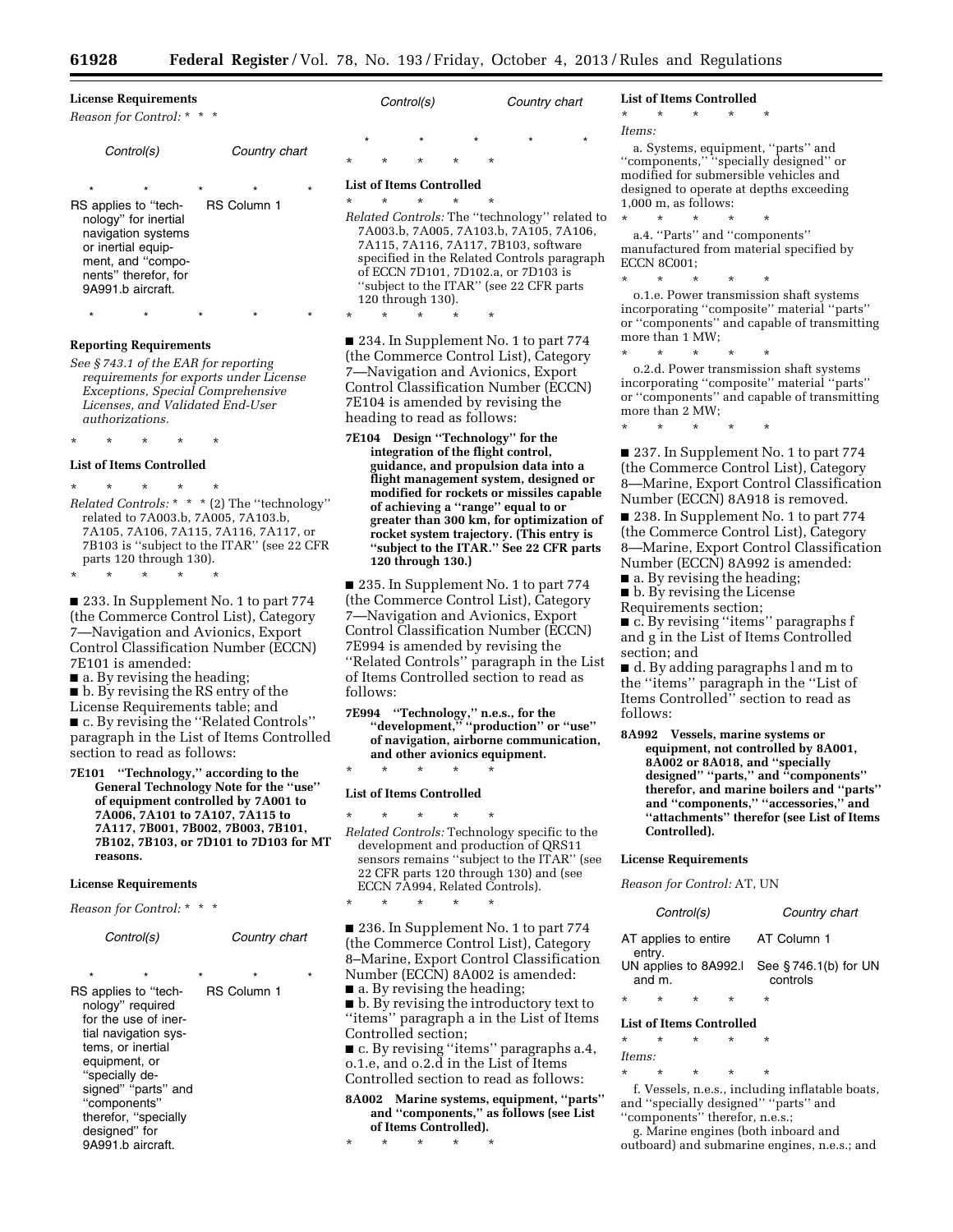''specially designed'' ''parts'' and ''components'' therefor, n.e.s.; \* \* \* \* \*

l. Marine boilers designed to have any of the following characteristics:

l.1. Heat release rate (at maximum rating) equal to or in excess of 190,000 BTU per hour per cubic foot of furnace volume; *or* 

l.2. Ratio of steam generated in pounds per hour (at maximum rating) to the dry weight of the boiler in pounds equal to or in excess of 0.83.

m. Major ''components,'' ''accessories,'' and ''attachments'' for marine boilers described in 8A992.l.

■ 239. In Supplement No. 1 to part 774 (the Commerce Control List), Category 8–Marine, Export Control Classification Number (ECCN) 8D001 is amended by revising the License Exception TSR paragraph in the License Exceptions section to read as follows:

**8D001 ''Software'' ''specially designed'' or modified for the ''development'', ''production'' or ''use'' of equipment or materials, controlled by 8A (except 8A018 or 8A992), 8B or 8C.** 

\* \* \* \* \*

#### **License Exceptions**

\* \* \* \* \*

*TSR:* Yes, except for exports or reexports to destinations outside of those countries listed in Country Group A:5 (See Supplement No. 1 to part 740 of the EAR) of ''software'' ''specially designed'' for the ''development'' or ''production'' of equipment controlled by 8A001.b, 8A001.d, or 8A002.o.3.b.

\* \* \* \* \*

■ 240. In Supplement No. 1 to part 774 (the Commerce Control List), Category 8–Marine, Export Control Classification Number (ECCN) 8E001 is amended by revising the License Exception TSR paragraph in the License Exceptions section to read as follows:

**8E001 ''Technology'' according to the General Technology Note for the ''development'' or ''production'' of equipment or materials, controlled by 8A (except 8A018 or 8A992), 8B or 8C.** 

#### **License Exceptions**

 $*$  \*

\* \* \* \* \*

*TSR:* Yes, except for exports or reexports to destinations outside of those countries listed in Country Group A:5 (See Supplement No. 1 to part 740 of the EAR) of ''software'' ''specially designed'' for the ''development'' or ''production'' of equipment controlled by 8A001.b, 8A001.d, or 8A002.o.3.b.

\* \* \* \* \*

■ 241. In Supplement No. 1 to part 774 (the Commerce Control List), Category 9—Aerospace and Propulsion, Export Control Classification Number (ECCN) 9A002 is amended by adding quotes

around the term components in the heading.

■ 242. In Supplement No. 1 to part 774 (the Commerce Control List), Category 9—Aerospace and Propulsion, Export Control Classification Number (ECCN) 9A003 is amended by adding quotes around the term components in the heading.

■ 243. In Supplement No. 1 to part 774 (the Commerce Control List), Category 9—Aerospace and Propulsion, Export Control Classification Number (ECCN) 9A004 is amended by revising the heading and the ''Related Controls'' paragraphs (2), (4), (5) and (6) in the List of Items Controlled section to read as follows:

**9A004 Space launch vehicles and ''spacecraft'' (see List of Items Controlled).** 

\* \* \* \* \*

#### **List of Items Controlled**  \* \* \* \* \*

*Related Controls:* 

\* \* \* \* \* (2) Space launch vehicles are ''subject to

the ITAR'' (see 22 CFR parts 120 through 130).

\* \* \* \* \* (4) All other ''spacecraft'' not controlled under 9A004 and their payloads, and specifically designed or modified ''parts,'' ''components,'' accessories, attachments, and associated equipment, including ground support equipment, are ''subject to the ITAR'' (see 22 CFR parts 120 through 130), unless otherwise transferred to the Department of Commerce via a commodity jurisdiction determination by the Department of State.

(5) Exporters requesting a license from the Department of Commerce for ''spacecraft'' and their associated ''parts'' and ''components,'' other than the international space station, must provide a statement from the Department of State, Directorate of Defense Trade Controls, verifying that the item intended for export is under the licensing jurisdiction of the Department of Commerce. All ''specially designed'' or modified ''parts,'' ''components,'' accessories, attachments, and associated equipment for ''spacecraft'' that have been determined by the Department of State through the commodity jurisdiction process to be under the licensing jurisdiction of the Department of Commerce, and that are not controlled by any other ECCN on the Commerce Control List, will be assigned a classification under this ECCN 9A004.

(6) Technical data required for the detailed design, development, manufacturing, or production of the international space station (to include specifically designed ''parts'' and ''components'') remains ''subject to the ITAR'' (see 22 CFR parts 120 through 130). This control by the ITAR of detailed design, development, manufacturing or production technology for NASA's international space station does not include that level of technical data necessary and reasonable for

assurance that a U.S.-built item intended to operate on NASA's international space station has been designed, manufactured, and tested in conformance with specified requirements (e.g., operational performance, reliability, lifetime, product quality, or delivery expectations). All technical data and all defense services, including all technical assistance, for launch of the international space station, including launch vehicle compatibility, integration, or processing data, are ''subject to the ITAR'' (see 22 CFR parts 120 through 130).

\* \* \* \* \*

■ 244. In Supplement No. 1 to part 774 (the Commerce Control List), Category 9—Aerospace and Propulsion, Export Control Classification Number (ECCN) 9A005 is amended by revising the heading to read as follows:

**9A005 Liquid rocket propulsion systems containing any of the systems or ''components,'' controlled by 9A006. (These items are ''subject to the ITAR.'' See 22 CFR parts 120 through 130.)** 

■ 245. In Supplement No. 1 to part 774 (the Commerce Control List), Category 9—Aerospace and Propulsion, Export Control Classification Number (ECCN) 9A006 is amended by revising the heading to read as follows:

**9A006 Systems, ''components,'' ''specially designed'' for liquid rocket propulsion systems. (These items are ''subject to the ITAR.'' See 22 CFR parts 120 through 130.)** 

■ 246. In Supplement No. 1 to part 774 (the Commerce Control List), Category 9—Aerospace and Propulsion, Export Control Classification Number (ECCN) 9A007 is amended by revising the heading to read as follows:

#### **9A007 Solid rocket propulsion systems. (These items are ''subject to the ITAR.'' See 22 CFR parts 120 through 130.)**

■ 247. In Supplement No. 1 to part 774 (the Commerce Control List), Category 9—Aerospace and Propulsion, Export Control Classification Number (ECCN) 9A008 is amended by revising the heading to read as follows:

**9A008 ''components'' ''specially designed'' for solid rocket propulsion systems. (These items are ''subject to the ITAR.'' See 22 CFR parts 120 through 130.)** 

■ 248. In Supplement No. 1 to part 774 (the Commerce Control List), Category 9—Aerospace and Propulsion, Export Control Classification Number (ECCN) 9A009 is amended by revising the heading to read as follows:

#### **9A009 Hybrid rocket propulsion systems. (These items are ''subject to the ITAR.'' See 22 CFR parts 120 through 130.)**

■ 249. In Supplement No. 1 to part 774 (the Commerce Control List), Category 9—Aerospace and Propulsion, Export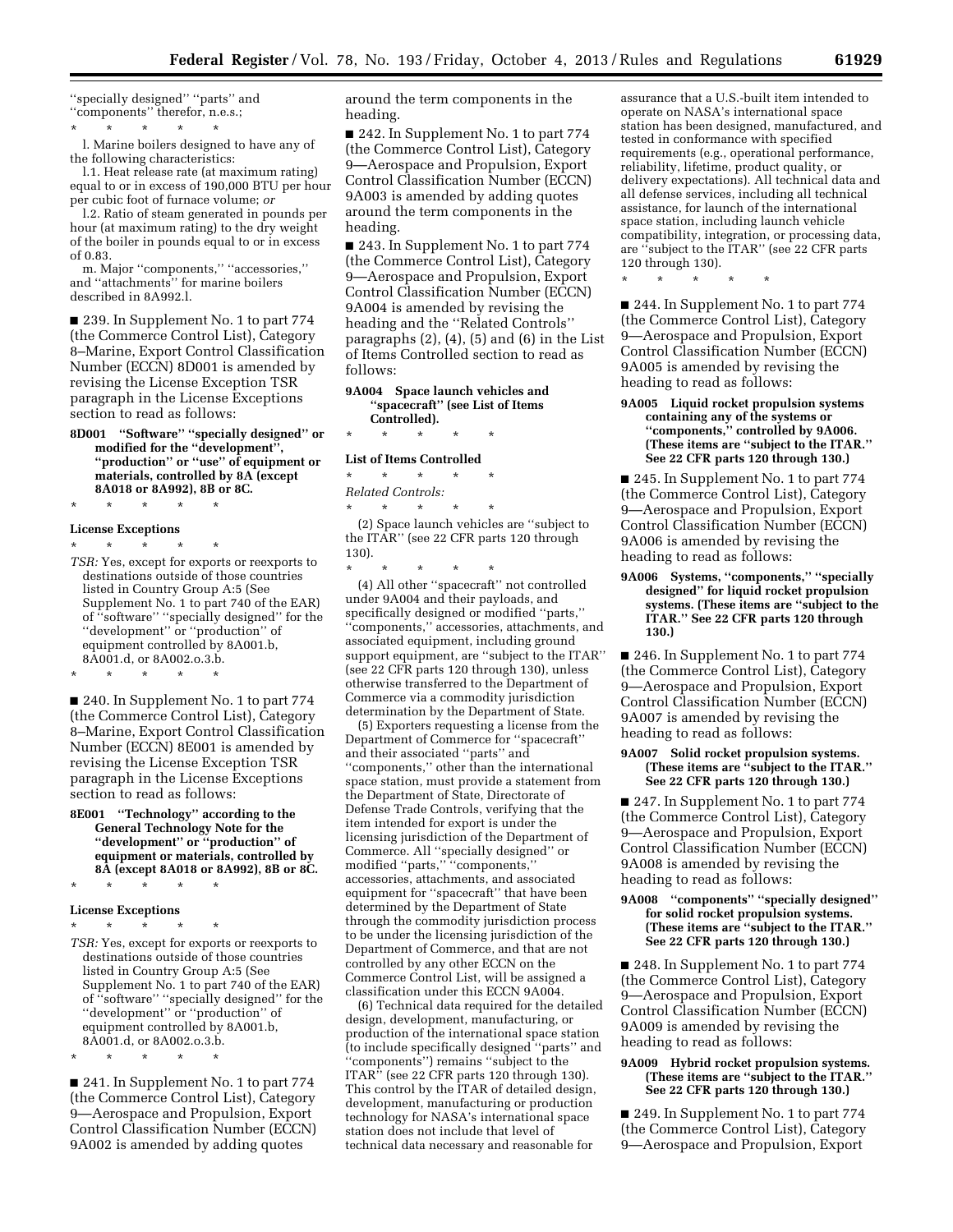Control Classification Number (ECCN) 9A010 is amended by revising the heading to read as follows:

**9A010 ''Specially designed'' ''parts,'' ''components,'' systems and structures, for launch vehicles, launch vehicle propulsion systems or ''spacecraft''. (These items are ''subject to the ITAR.'' See 22 CFR parts 120 through 130.)** 

■ 250. In Supplement No. 1 to part 774 (the Commerce Control List), Category 9—Aerospace and Propulsion, Export Control Classification Number (ECCN) 9A011 is amended by revising the heading to read as follows:

#### **9A011 Ramjet, scramjet or combined cycle engines, and ''specially designed'' ''parts'' and ''components'' therefor. (These items are ''subject to the ITAR.'' See 22 CFR parts 120 through 130.)**

■ 251. In Supplement No. 1 to part 774 (the Commerce Control List), Category 1—Aerospace and Propulsion, Export Control Classification Number (ECCN) 9A012 is amended by adding quotes around the term components in the heading; in the introductory text to ''items'' paragraph b in the List of Items Controlled section; and in ''items'' paragraph b.3 in the List of Items Controlled section.

■ 252. In Supplement No. 1 to part 774 (the Commerce Control List), Category 9—Aerospace and Propulsion, Export Control Classification Number (ECCN) 9A101 is amended by revising the ''Related Controls'' paragraph in the List of Items Controlled section to read as follows:

**9A101 Turbojet and turbofan engines, other than those controlled by 9A001, as follows (see List of Items Controlled).** 

### \* \* \* \* \* **List of Items Controlled**

\* \* \* \* \* *Related Controls:* 9A101.b controls only engines for non-military unmanned air vehicles [UAVs] or remotely piloted vehicles [RPVs], and does not control other engines designed or modified for use in ''missiles,'' which are ''subject to the ITAR'' (see 22 CFR parts 120 through 130).

\* \* \* \* \* ■ 253. In Supplement No. 1 to part 774 (the Commerce Control List), Category 9—Aerospace and Propulsion, Export Control Classification Number (ECCN) 9A103 is amended by revising the heading to read as follows:

**9A103 Liquid propellant tanks ''specially designed'' for the propellants controlled in ECCNs 1C011, 1C111 or other liquid propellants used in ''missiles.'' (These items are ''subject to the ITAR.'' See 22 CFR parts 120 through 130.)** 

■ 254. In Supplement No. 1 to part 774 (the Commerce Control List), Category 9—Aerospace and Propulsion, Export Control Classification Number (ECCN) 9A104 is amended by revising the heading to read as follows:

#### **9A104 Sounding rockets, capable of a range of at least 300 km. (These items are ''subject to the ITAR.'' See 22 CFR parts 120 through 130.)**

■ 255. In Supplement No. 1 to part 774 (the Commerce Control List), Category 9—Aerospace and Propulsion, Export Control Classification Number (ECCN) 9A105 is amended by revising the heading to read as follows:

#### **9A105 Liquid propellant rocket engines. (These items are ''subject to the ITAR.'' See 22 CFR parts 120 through 130.)**

■ 256. In Supplement No. 1 to part 774 (the Commerce Control List), Category 9—Aerospace and Propulsion, Export Control Classification Number (ECCN) 9A106 is amended:

■ a. By revising the heading;

■ b. By revising the "Related Controls" paragraph in the List of Items Controlled section; and

■ d. By revising the introductory text to ''items'' paragraph d in the List of Items Controlled section to read as follows:

**9A106 Systems, ''parts'' or ''components,'' other than those controlled by 9A006, usable in ''missiles,'' and ''specially designed'' for liquid rocket propulsion systems, as follows (see List of Items Controlled).** 

### \* \* \* \* \* **List of Items Controlled**

\* \* \* \* \*

- *Related Controls:* Items described in 9A106.a, .b, and .c are ''subject to the ITAR'' (see 22 CFR parts 120 through 130).
- \* \* \* \* \*
- *Items:*

\* \* \* \* \* d. Liquid and slurry propellant (including oxidizers) control systems, and ''specially designed'' ''parts'' and ''components'' therefor, designed or modified to operate in vibration environments greater than 10 g rms between 20 Hz and 2000 Hz.

\* \* \* \* \* ■ 257. In Supplement No. 1 to part 774

(the Commerce Control List), Category 9—Aerospace and Propulsion, Export Control Classification Number (ECCN) 9A107 is amended by revising the heading to read as follows:

**9A107 Solid propellant rocket motors, usable in rockets with a range capability of 300 km or greater, other than those controlled by 9A007, having total impulse capacity equal to or greater than 8.41**  $\times$  10<sup>5</sup> **Ns, but less than 1.1**  $\times$ **106 Ns. (These items are ''subject to the ITAR.'' See 22 CFR parts 120 through 130.)** 

■ 258. In Supplement No. 1 to part 774 (the Commerce Control List), Category 9—Aerospace and Propulsion, Export Control Classification Number (ECCN) 9A108 is amended by revising the heading to read as follows:

**9A108 Solid rocket propulsion ''parts'' and ''components,'' other than those controlled by 9A008, usable in rockets with a range capability of 300 km or greater. (These items are ''subject to the ITAR.'' See 22 CFR parts 120 through 130.)** 

■ 259. In Supplement No. 1 to part 774 (the Commerce Control List), Category 9—Aerospace and Propulsion, Export Control Classification Number (ECCN) 9A109 is amended by revising the heading to read as follows:

**9A109 Hybrid rocket motors, usable in rockets with a range capability of 300 km or greater, other than those controlled by 9A009, and ''specially designed'' ''parts'' and ''components'' therefor. (These items are ''subject to the ITAR.'' See 22 CFR parts 120 through 130.)** 

■ 260. In Supplement No. 1 to part 774 (the Commerce Control List), Category 9—Aerospace and Propulsion, Export Control Classification Number (ECCN) 9A110 is amended:

■ a. By revising the heading; and ■ b. By revising the "Related Controls" paragraph (2) in the List of Items Controlled section to read as follows:

**9A110 Composite structures, laminates and manufactures thereof, other than those controlled by entry 9A010, ''specially designed'' for use in rockets, missiles, or unmanned aerial vehicles capable of achieving a ''range'' equal to or greater than 300 km or the subsystems controlled by entries 9A005, 9A007, 9A105.a, 9A106 to 9A109, 9A116, or 9A119.** 

\* \* \* \* \* **List of Items Controlled** 

\* \* \* \* \* *Related Controls:* \* \* \* (2) ''Composite structures, laminates, and manufactures thereof, ''specially designed'' for use in missile systems are ''subject to the ITAR'' (see 22 CFR parts 120 through 130), except those ''specially designed'' for non-military unmanned air vehicles controlled in 9A012.

■ 261. In Supplement No. 1 to part 774 (the Commerce Control List), Category 9—Aerospace and Propulsion, Export Control Classification Number (ECCN) 9A111 is amended by revising the heading to read as follows:

**9A111 Pulse jet engines, usable in rockets, missiles, or unmanned aerial vehicles capable of achieving a ''range'' equal to or greater than 300 km, and ''specially** 

<sup>\* \* \* \* \*</sup>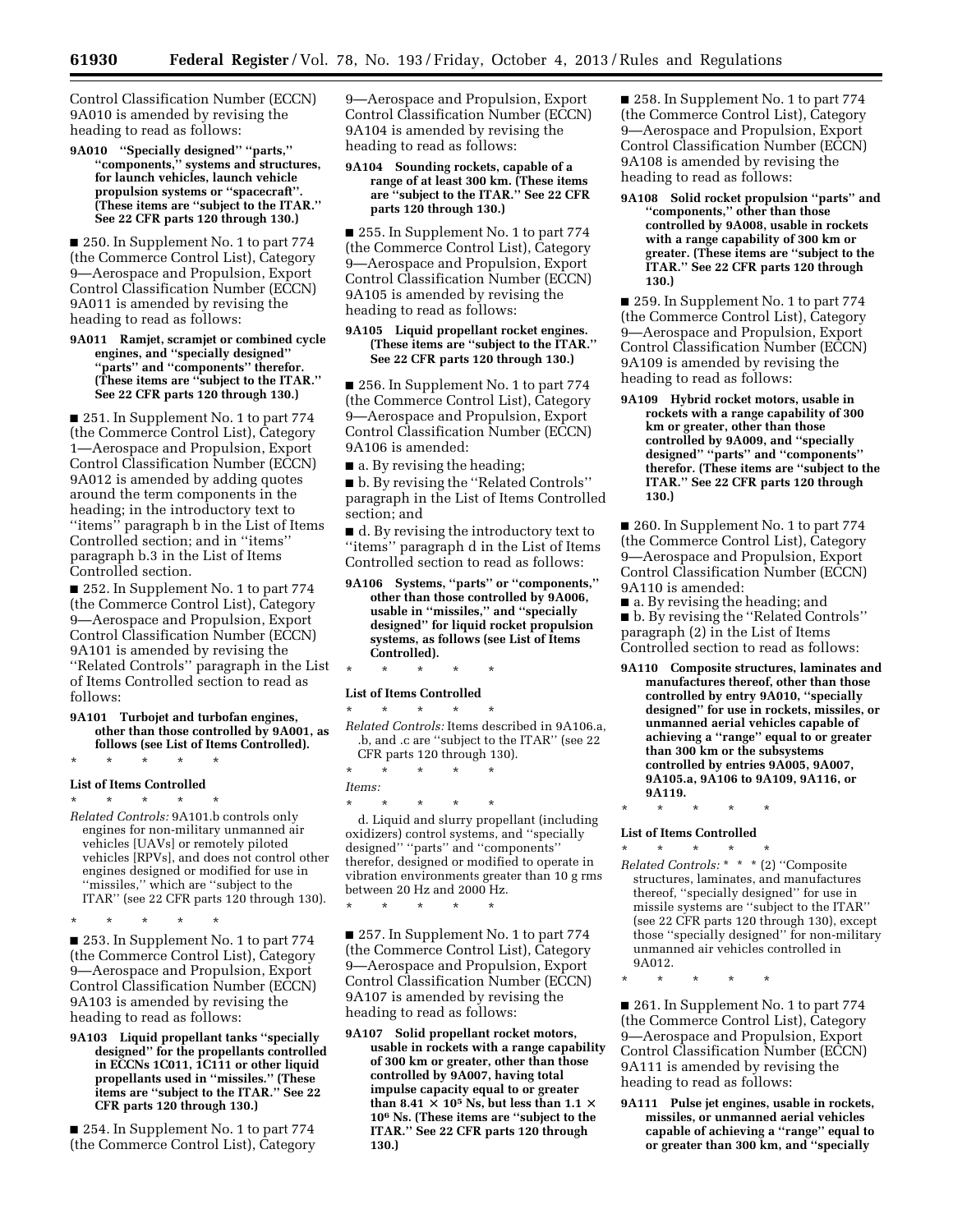**designed'' ''parts'' and ''components'' therefor. (These items are ''subject to the ITAR.'' See 22 CFR parts 120 through 130.)** 

■ 262. In Supplement No. 1 to part 774 (the Commerce Control List), Category 9—Aerospace and Propulsion, Export Control Classification Number (ECCN) 9A115 is amended by revising the heading to read as follows:

**9A115 Apparatus, devices and vehicles, designed or modified for the transport, handling, control, activation and launching of rockets, missiles, and unmanned aerial vehicles capable of achieving a ''range'' equal to or greater than 300 km. (These items are ''subject to the ITAR.'' See 22 CFR parts 120 through 130.)** 

■ 263. In Supplement No. 1 to part 774 (the Commerce Control List), Category 9—Aerospace and Propulsion, Export Control Classification Number (ECCN) 9A116 is amended by revising the heading to read as follows:

**9A116 Reentry vehicles, usable in ''missiles,'' and equipment designed or modified therefor. (These items are ''subject to the ITAR.'' See 22 CFR parts 120 through 130.)** 

■ 264. In Supplement No. 1 to part 774 (the Commerce Control List), Category 9—Aerospace and Propulsion, Export Control Classification Number (ECCN) 9A117 is amended by revising the heading to read as follows:

#### **9A117 Staging mechanisms, separation mechanisms, and interstages therefor, usable in ''missiles''. (These items are ''subject to the ITAR.'' See 22 CFR parts 120 through 130.)**

■ 265. In Supplement No. 1 to part 774 (the Commerce Control List), Category 9—Aerospace and Propulsion, Export Control Classification Number (ECCN) 9A118 is amended by revising the heading to read as follows:

**9A118 Devices to regulate combustion usable in engines which are usable in rockets, missiles, and unmanned aerial vehicles capable of achieving a ''range'' equal to or greater than 300 km, controlled by 9A011 or 9A111. (These items are ''subject to the ITAR.'' See 22 CFR parts 120 through 130.)** 

■ 266. In Supplement No. 1 to part 774 (the Commerce Control List), Category 9—Aerospace and Propulsion, Export Control Classification Number (ECCN) 9A119 is amended by revising the heading to read as follows:

**9A119 Individual rocket stages, usable in rockets with a range capability greater than 300 km or greater, other than those controlled by 9A005, 9A007, 9A009, 9A105, 9A107 and 9A109. (These items are ''subject to the ITAR.'' See 22 CFR parts 120 through 130.)** 

■ 267. In Supplement No. 1 to part 774 (the Commerce Control List), Category 9—Aerospace and Propulsion, Export Control Classification Number (ECCN) 9A120 is amended:

■ a. By revising the heading; and

■ b. By revising the "Related Controls" paragraph to read as follows:

#### **9A120 Complete unmanned aerial vehicles, not specified in 9A012, having all of the following characteristics (see List of Items Controlled).**

\* \* \* \* \*

\* \* \* \* \*

#### **List of Items Controlled**

\* \* \* \* \* *Related Controls:* See ECCN 9A012 or the U.S. Munitions List Category VIII (22 CFR part 121). Also see ECCN 2B352.h for controls on certain spraying or fogging systems, and ''parts'' and ''components'' therefor, ''specially designed'' or modified for fitting to aircraft, ''lighter than air vehicles," or "UAVs."

■ 268. In Supplement No. 1 to part 774 (the Commerce Control List), Category 9—Aerospace and Propulsion, Export Control Classification Number (ECCN) 9A980 is amended:

■ a. By revising the heading; and ■ b. By adding a heading Note to read as follows:

#### **9A980 Nonmilitary mobile crime science laboratories; and accessories, n.e.s.**

**Heading Note:** In order for a vehicle to be classified as a nonmilitary mobile crime scene laboratory under ECCN 9A980, the vehicle must contain one or more analytical or laboratory items controlled for Crime Control (CC) reasons on the CCL, such as ECCNs 3A980 and 3A981.

\* \* \* \* \*

■ 269. In Supplement No. 1 to part 774 (the Commerce Control List), Category 9—Aerospace and Propulsion, Export Control Classification Number (ECCN) 9A990 is amended:

■ a. By revising the heading; and ■ b. By revising "items" paragraphs b and c in the List of Items Controlled section to read as follows:

**9A990 Diesel engines, n.e.s., and tractors and ''specially designed'' ''parts'' and ''components'' therefor, n.e.s. (see List of Items Controlled).** 

\* \* \* \* \*

### **List of Items Controlled**

\* \* \* \* \*

#### *Items:*

\* \* \* \* \*

b. Off highway wheel tractors of carriage capacity 9 mt (20,000 lbs) or more; and ''major components'' and accessories, n.e.s.

c. On-Highway tractors, with single or tandem rear axles rated for 9 mt per axel (20,000 lbs.) or greater and ''specially designed'' ''major components''.

\* \* \* \* \*

■ 270. In Supplement No. 1 to part 774 (the Commerce Control List), Category 9—Aerospace and Propulsion, Export Control Classification Number (ECCN) 9A991 is amended:

■ a. By revising the heading;

■ b. By revising the "Related Controls" paragraph in the List of Items Controlled section; and

■ c. By revising "items" paragraphs b, c introductory text, d, and e in the List of Items Controlled section to read as follows:

- **9A991 ''Aircraft,'' n.e.s., and gas turbine engines not controlled by 9A001 or 9A101 and ''parts'' and ''components,'' n.e.s. (see List of Items Controlled).**
- \* \* \* \* \*

#### **List of Items Controlled**

\* \* \* \* \* *Related Controls:* QRS11 Micromachined Angular Rate Sensors are ''subject to the ITAR'' (see 22 CFR parts 120 through 130), unless the QRS11–00100–100/101 is integrated into and included as an integral ''component'' of a commercial primary or standby instrument system of the type described in ECCN 7A994, or aircraft of the type described in ECCN 9A991 that incorporates such a system, or is exported solely for integration into such a system; or the QRS11–00050–443/569 is integrated into an automatic flight control system of the type described in ECCN 7A994, or aircraft of the type described in ECCN 9A991 that incorporates such a system, or are exported solely for integration into such a system. (See Commodity Jurisdiction requirements in 22 CFR Part 121; Category VIII(e), Note(1)) In the latter case, such items are subject to the EAR. Technology specific to the development and production of QRS11 sensors remains "subject to the ITAR" (see 22 CFR parts 120 through 130).

\* \* \* \* \*

*Items:* 

b. Aircraft n.e.s.;

\* \* \* \* \*

c. Aero gas turbine engines, and ''parts'' and ''components'' ''specially designed'' therefor.

\* \* \* \* \* d. ''Parts'' and ''components'' ''specially designed'' for ''aircraft'' subject to the controls of ECCN 9A991.a or .b., n.e.s.

e. Pressurized aircraft breathing equipment, n.e.s.; *and* ''parts'' and ''components'' ''specially designed'' therefor, n.e.s.

■ 271. In Supplement No. 1 to part 774 (the Commerce Control List), Category 9—Aerospace and Propulsion, Export Control Classification Number (ECCN) 9B001 is amended:

■ a. By revising the "MT" entry in the License Requirements table; and

■ c. By revising the "Related Controls" paragraph in the List of Items Controlled section to read as follows: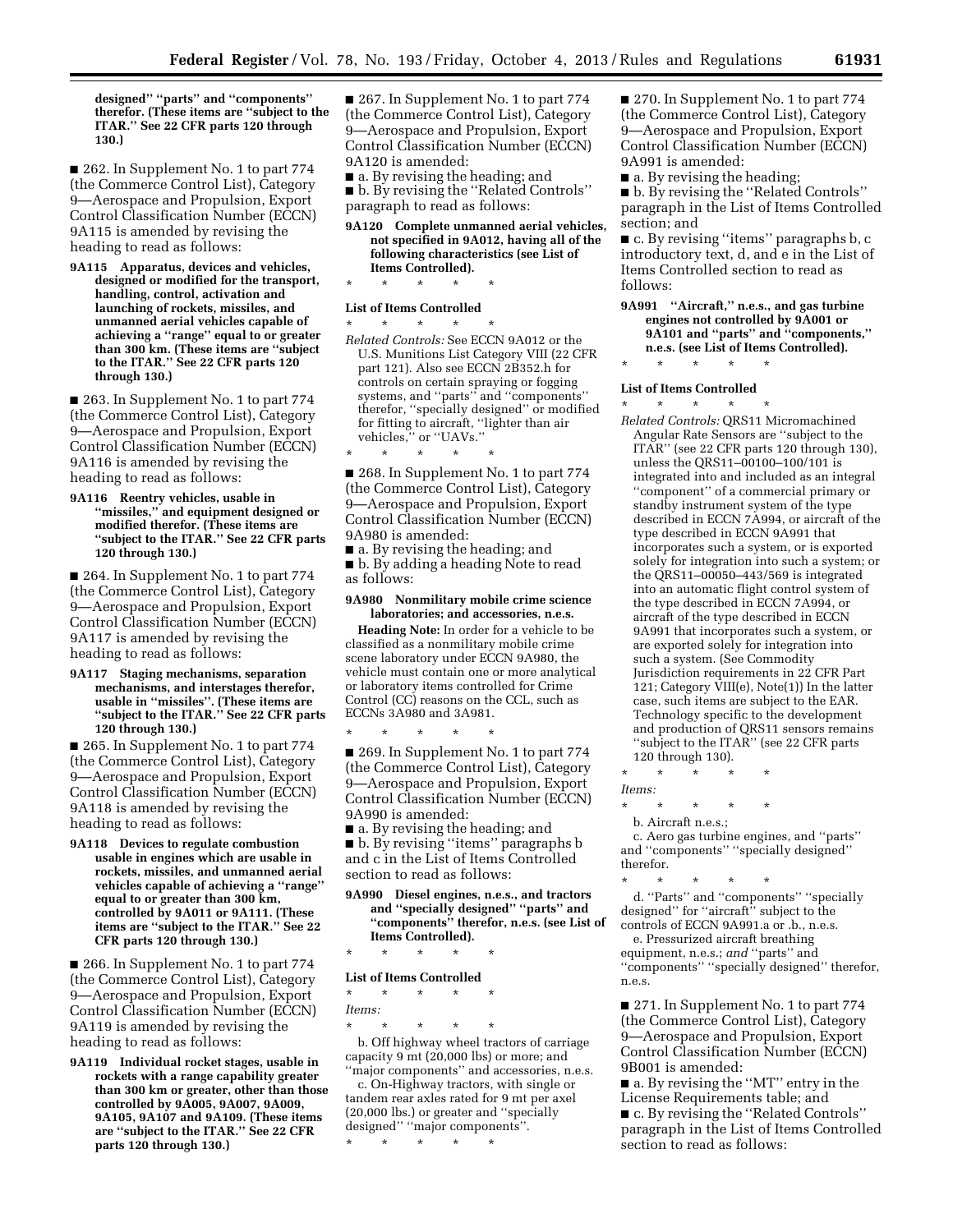**9B001 Equipment, tooling and fixtures, ''specially designed'' for manufacturing gas turbine blades, vanes or ''tip shroud'' castings, as follows (see List of Items Controlled).** 

### **License Requirements**

*Reason for Control:* \* \* \*

| Control(s)                                                                                                                                                |                             | Country chart |  |  |  |
|-----------------------------------------------------------------------------------------------------------------------------------------------------------|-----------------------------|---------------|--|--|--|
| $\star$<br>÷<br>MT applies to equip-<br>ment for engines<br>controlled under<br>9A001 for MT rea-<br>sons and for en-<br>gines controlled<br>under 9A101. | $\star$<br>÷<br>MT Column 1 |               |  |  |  |
|                                                                                                                                                           |                             |               |  |  |  |

\* \* \* \* \*

\* \* \* \* \* **List of Items Controlled** 

\* \* \* \* \* *Related Controls:* For ''specially designed'' production equipment of systems, subsystems, ''parts'' and ''components'' controlled by 9A005 to 9A009, 9A011, 9A101, 9A105 to 9A109, 9A111, and 9A116 to 9A119 usable in ''missiles'' see 9B115. See also 9B991. \* \* \* \* \*

■ 272. In Supplement No. 1 to part 774 (the Commerce Control List), Category 9—Aerospace and Propulsion, Export Control Classification Number (ECCN) 9B002 is amended:

■ a. By revising the heading;

■ b. By revising the "MT" entry in the License Requirements table; and ■ c. By revising ''items'' paragraph a in the List of Items Controlled section to read as follows:

**9B002 On-line (real time) control systems, instrumentation (including sensors) or automated data acquisition and processing equipment, having all of the following (see List of Items Controlled).** 

#### **License Requirements**

*Reason for Control:* \* \* \*

| Control(s)               |                                                                                                                                                                                                           |         |         | Country chart |  |   |  |         |  |   |
|--------------------------|-----------------------------------------------------------------------------------------------------------------------------------------------------------------------------------------------------------|---------|---------|---------------|--|---|--|---------|--|---|
|                          | $\star$<br>$\star$<br>$\star$<br>$\star$<br>÷<br>MT Column 1<br>MT applies to equip-<br>ment for engines<br>controlled under<br>9A001 for MT rea-<br>sons and for en-<br>gines controlled<br>under 9A101. |         |         |               |  |   |  |         |  |   |
|                          | $\star$                                                                                                                                                                                                   |         | $\star$ |               |  |   |  | $\star$ |  | ÷ |
| $\star$                  |                                                                                                                                                                                                           | ÷       | $\star$ | ÷             |  | ÷ |  |         |  |   |
| List of Items Controlled |                                                                                                                                                                                                           |         |         |               |  |   |  |         |  |   |
| $\star$                  |                                                                                                                                                                                                           | $\star$ | $\star$ | $^\star$      |  | ÷ |  |         |  |   |

*Items:* 

a. ''Specially designed'' for the ''development'' of gas turbine engines, assemblies, ''parts'' or ''components''; and \* \* \* \* \*

■ 273. In Supplement No. 1 to part 774 (the Commerce Control List), Category 9—Aerospace and Propulsion, Export Control Classification Number (ECCN) 9B003 is amended:

■ a. By revising the heading; and ■ b. By revising the "MT" entry in the License Requirements table to read as follows:

**9B003 Equipment ''specially designed'' for the ''production'' or test of gas turbine brush seals designed to operate at tip speeds exceeding 335 m/s, and temperatures in excess of 773 K (500** ≥**C), and ''specially designed'' ''components'' or ''accessories'' therefor.** 

#### **License Requirements**

*Reason for Control:* \* \* \*

| Control(s) |         |                                  |                                                                                                                  |         |             | Country chart |  |  |
|------------|---------|----------------------------------|------------------------------------------------------------------------------------------------------------------|---------|-------------|---------------|--|--|
|            | $\star$ | gines controlled<br>under 9A101. | $\star$<br>MT applies to equip-<br>ment for engines<br>controlled under<br>9A001 for MT rea-<br>sons and for en- | $\star$ | MT Column 1 | $\star$       |  |  |
|            | $\star$ |                                  | $\star$                                                                                                          |         |             | $\star$       |  |  |
|            |         | ÷                                | ÷                                                                                                                |         | ÷           |               |  |  |

■ 274. In Supplement No. 1 to part 774 (the Commerce Control List), Category 9—Aerospace and Propulsion, Export Control Classification Number (ECCN) 9B004 is amended by revising the ''MT'' entry in the License Requirements table to read as follows:

**9B004 Tools, dies or fixtures, for the solid state joining of ''superalloy'', titanium or intermetallic airfoil-to-disk combinations described in 9E003.a.3 or 9E003.a.6 for gas turbines.** 

*Control(s) Country chart* 

#### **License Requirements**

*Reason for Control:* \* \* \*

|  |                         |                                                                                                                                      | ovana y viidit |         |   |                        |  |
|--|-------------------------|--------------------------------------------------------------------------------------------------------------------------------------|----------------|---------|---|------------------------|--|
|  | $\star$<br>under 9A101. | $\star$<br>MT applies to equip-<br>ment for engines<br>controlled under<br>9A001 for MT rea-<br>sons and for en-<br>gines controlled |                | $\star$ |   | $\star$<br>MT Column 1 |  |
|  | $\star$                 |                                                                                                                                      |                |         |   | ÷                      |  |
|  | ÷                       | $^\star$                                                                                                                             |                |         | * |                        |  |

■ 275. In Supplement No. 1 to part 774 (the Commerce Control List), Category 9—Aerospace and Propulsion, Export Control Classification Number (ECCN) 9B009 is amended:

■ a. By revising the heading; and

■ b. By revising the "Related Controls" paragraph in the List of Items Controlled section to read as follows:

**9B009 Tooling ''specially designed'' for producing turbine engine powder metallurgy rotor ''parts'' or ''components'' capable of operating at stress levels of 60% of Ultimate Tensile Strength (UTS) or more and metal temperatures of 873 K (600** ≥**C) or more.** 

### \* \* \* \* \* **List of Items Controlled**

\* \* \* \* \* *Related Controls:* See ECCN 9B002.

\* \* \* \* \*

■ 276. In Supplement No. 1 to part 774 (the Commerce Control List), Category 9– Aerospace and Propulsion, Export Control Classification Number (ECCN) 9B010 is amended by adding quotes around the term components in the heading.

■ 277. In Supplement No. 1 to part 774 (the Commerce Control List), Category 9—Aerospace and Propulsion, Export Control Classification Number (ECCN) 9B115 is amended:

■ a. By revising the heading; and

■ b. By revising the ''Related Controls'' paragraph in the List of Items Controlled section to read as follows:

**9B115 ''Specially designed'' ''production equipment'' for the systems, subsystems, ''parts'' and ''components'' controlled by 9A004 to 9A009, 9A011, 9A101, 9A103 to 9A109, 9A111, 9A116 to 9A119.** 

### \* \* \* \* \* **List of Items Controlled**

\* \* \* \* \*

\* \* \* \* \*

*Related Controls:* Although items described in ECCNs 9A004 to 9A009, 9A011, 9A101, 9A104 to 9A109; 9A111, 9A116 to 9A119 are ''subject to the ITAR'' (see 22 CFR parts 120 through 130), the ''production equipment'' controlled in this entry that is related to these items is subject to the EAR.

■ 278. In Supplement No. 1 to part 774 (the Commerce Control List), Category 9—Aerospace and Propulsion, Export Control Classification Number (ECCN) 9B116 is amended:

■ a. By revising the heading; and

■ b. By revising the ''Related Controls'' paragraph in the List of Items Controlled section to read as follows:

**9B116 ''Specially designed'' ''production facilities'' for the systems, sub-systems, ''parts'' and ''components'' controlled by**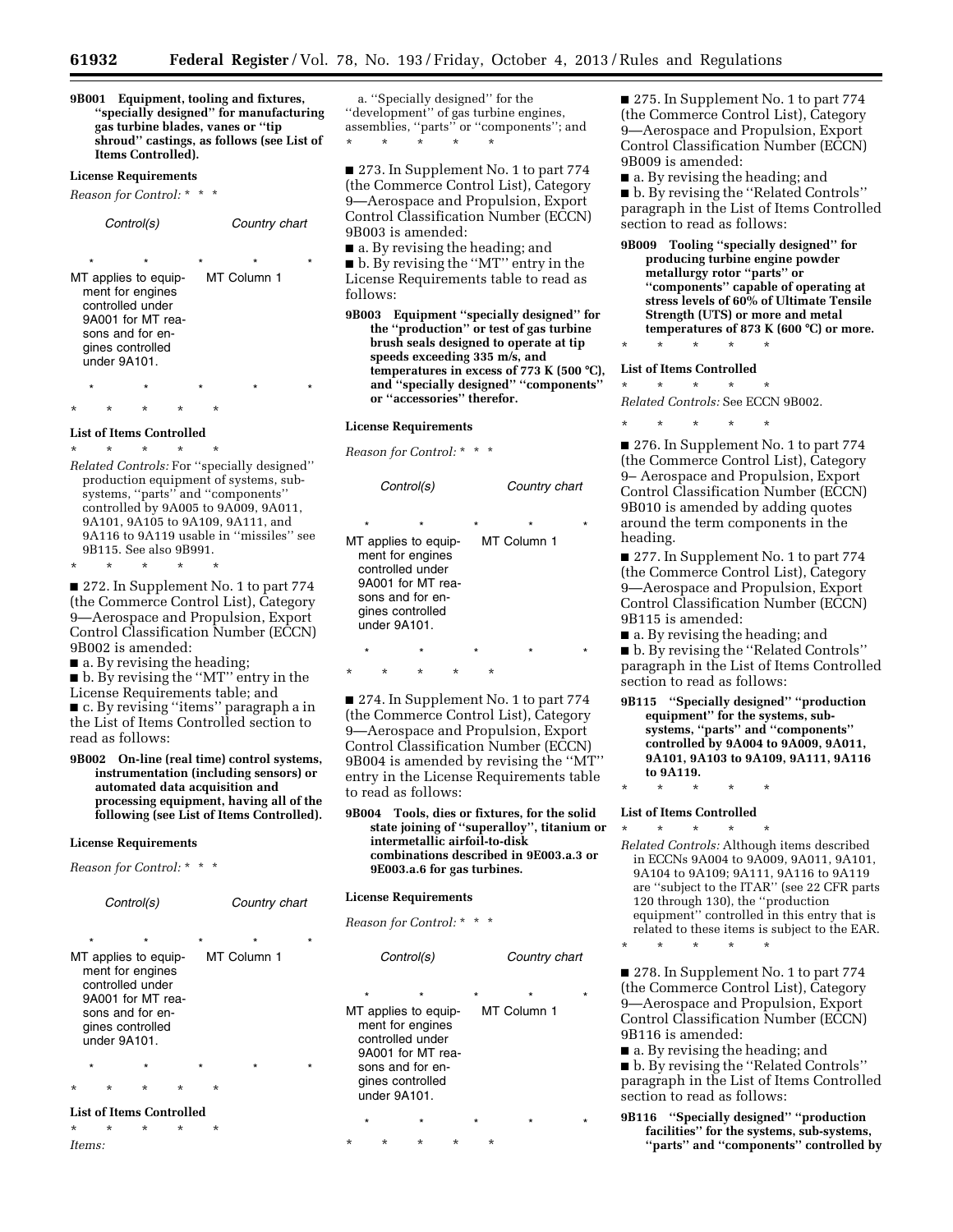**9A004 to 9A009, 9A011, 9A012, 9A101, 9A103 to 9A109, 9A111, 9A116 to 9A119.** 

\* \* \* \* \*

### **List of Items Controlled**  \* \* \* \* \*

*Related Controls:* Although items described in ECCNs 9A004 to 9A009, 9A011, 9A101, 9A104 to 9A109; 9A111, 9A116 to 9A119 are ''subject to the ITAR'' (see 22 CFR parts 120 through 130), the ''production equipment'' controlled in this entry that is related to these items is subject to the EAR.

\* \* \* \* \*

■ 279. In Supplement No. 1 to part 774 (the Commerce Control List), Category 9– Aerospace and Propulsion, Export Control Classification Number (ECCN) 9B610 as added April 16, 2013, at 78 FR 22732, effective October 15, 2013, is amended by revising the ''Related Controls'' paragraph in the List of Items Controlled section to read as follows:

**9B610 Test, inspection, and production ''equipment'' and related commodities ''specially designed'' for the ''development'' or ''production'' of commodities enumerated in ECCN 9A610 or USML Category VIII.** 

### \* \* \* \* \* **List of Items Controlled**

\* \* \* \* \* *Related Controls:* USML Category VIII (h)(1) controls parts, components, accessories, equipment, and attachments specially designed for various models of stealth and low observable aircraft.

\* \* \* \* \*

■ 280. In Supplement No. 1 to part 774 (the Commerce Control List), Category 9– Aerospace and Propulsion, Export Control Classification Number (ECCN) 9B619 as added April 16, 2013, at 78 FR 22732, effective October 15, 2013, is amended by revising the ''Related Controls'' paragraph in the List of Items Controlled section to read as follows:

**9B619 Test, inspection, and production ''equipment'' and related commodities ''specially designed'' for the ''development'' or ''production'' of commodities enumerated in ECCN 9A619 or USML Category XIX.** 

### \* \* \* \* \*

#### **List of Items Controlled**  \* \* \* \* \*

*Related Controls:* USML Category XIX (f)(1) controls parts, components, accessories, equipment, and attachments specially designed for various models of stealth and low observable aircraft.

\* \* \* \* \*

■ 281. In Supplement No. 1 to part 774 (the Commerce Control List), Category 9– Aerospace and Propulsion, Export Control Classification Number (ECCN) 9B990 is amended by revising the heading to read as follows:

**9B990 Vibration test equipment and ''specially designed'' ''parts'' and ''components,'' n.e.s.** 

\* \* \* \* \*

■ 282. In Supplement No. 1 to part 774 (the Commerce Control List), Category 9– Aerospace and Propulsion, Export Control Classification Number (ECCN) 9B991 is amended by revising the heading to read as follows:

**9B991 ''Specially designed'' equipment, tooling or fixtures, not controlled by 9B001, as described in the List of Items Controlled, for manufacturing or measuring gas turbine blades, vanes or tip shroud castings as follows (see List of Items Controlled).** 

\* \* \* \* \*

■ 283. In Supplement No. 1 to part 774 (the Commerce Control List), Category 9—Aerospace and Propulsion, Export Control Classification Number (ECCN) 9D001 is amended by revising the ''Related Controls'' paragraph in the List of Items Controlled section to read as follows:

**9D001 ''Software'' ''specially designed'' or modified for the ''development'' of equipment or ''technology,'' controlled by 9A (except 9A018, 9A990 or 9A991), 9B (except 9B990 or 9B991) or 9E003.** 

### \* \* \* \* \* **List of Items Controlled**

\* \* \* \* \* *Related Controls:* (1) ''Software'' ''required'' for the ''development'' of items controlled by 9A004 is ''subject to the ITAR'' (see 22 CFR parts 120 through 130). (2) ''Software'' ''required'' for the ''development'' of equipment or "technology" "subject to the ITAR'' is also ''subject to the ITAR'' (see 22 CFR parts 120 through 130).

\* \* \* \* \* ■ 284. In Supplement No. 1 to part 774 (the Commerce Control List), Category 9—Aerospace and Propulsion, Export Control Classification Number (ECCN)

9D002 is amended by revising the ''Related Controls'' paragraph in the List of Items Controlled section to read as follows:

**9D002 ''Software'' ''specially designed'' or modified for the ''production'' of equipment controlled by 9A (except 9A018, 9A990, or 9A991) or 9B (except 9B990 or 9B991).** 

### \* \* \* \* \* **List of Items Controlled**

\* \* \* \* \* *Related Controls:* (1) ''Software'' ''required'' for the ''production'' of items controlled by 9A004 is ''subject to the ITAR'' (see 22 CFR parts 120 through 130). (2) ''Software'' ''required'' for the ''production'' of

equipment or ''technology'' ''subject to the ITAR'' is also ''subject to the ITAR'' (see 22 CFR parts 120 through 130).

■ 285. In Supplement No. 1 to part 774 (the Commerce Control List), Category 9—Aerospace and Propulsion, Export Control Classification Number (ECCN) 9D003 is amended by revising the ''Related Controls'' paragraph (2) in the List of Items Controlled section to read as follows:

**9D003 ''Software'' incorporating ''technology'' specified by 9E003.h and used in ''FADEC Systems'' for propulsion systems controlled by 9A (except 9A018, 9A990 or 9A991) or equipment controlled by 9B (except 9B990 or 9B991).** 

### \* \* \* \* \* **List of Items Controlled**  \* \* \* \* \*

\* \* \* \* \*

*Related Controls:* \* \* \* (2) ''Software'' ''required'' for the ''use'' of equipment or ''technology'' ''subject to the ITAR'' is also ''subject to the ITAR'' (see 22 CFR parts 120 through 130).

\* \* \* \* \*

■ 286. In Supplement No. 9 to part 774 (the Commerce Control List), Category 9—Aerospace and Propulsion, Export Control Classification Number (ECCN) 9D004 is amended by revising ''items'' paragraphs b and e to read as follows:

**9D004 Other ''software'' as follows (see List of Items Controlled).** 

\* \* \* \* \*

### **List of Items Controlled**

| $\star$ | ÷ | ÷ | ÷ |  |
|---------|---|---|---|--|
| Items:  |   |   |   |  |

\* \* \* \* \*

b. ''Software'' for testing aero gas turbine engines, assemblies, ''parts'' or ''components,'' ''specially designed'' to collect, reduce and analyze data in real time and capable of feedback control, including the dynamic adjustment of test articles or test conditions, as the test is in progress;

\* \* \* \* \* e. ''Software'' ''specially designed'' or modified for the operation of ''UAVs'' and associated systems, equipment, ''components,'' controlled by 9A012; \* \* \* \* \*

■ 287. In Supplement No. 1 to part 774 (the Commerce Control List), Category 9—Aerospace and Propulsion, Export Control Classification Number (ECCN) 9D103 is amended by revising the heading to read as follows:

**9D103 ''Software'' ''specially designed'' for modelling, simulation or design integration of ''missiles,'' or the subsystems controlled by 9A005, 9A007, 9A009, 9A105, 9A106, 9A107, 9A108, 9A109, 9A116 or 9A119. (This entry is**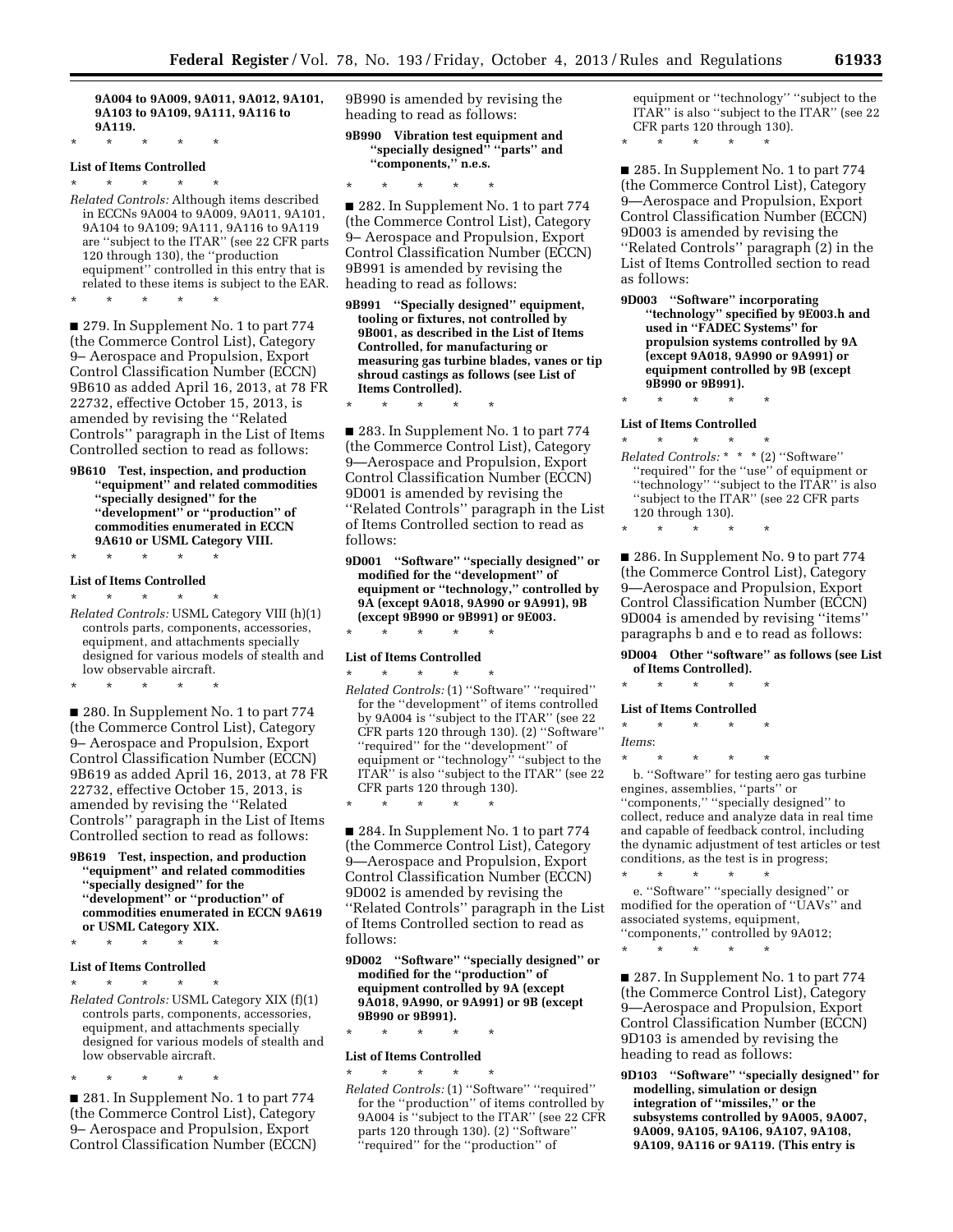**''subject to the ITAR.'' See 22 CFR parts 120 through 130.)** 

■ 288. In Supplement No. 1 to part 774 (the Commerce Control List), Category 9—Aerospace and Propulsion, Export Control Classification Number (ECCN) 9D104 is amended:

■ a. By revising the heading; and ■ b. By revising the "Related Controls" paragraph in the List of Items Controlled section to read as follows:

**9D104 ''Software'' ''specially designed'' or modified for the ''use'' of equipment controlled by 9A001, 9A005, 9A006, 9A007, 9A008, 9A009, 9A010, 9A011, 9A012 (for MT controlled items only), 9A101, 9A105, 9A106.c, .d and .e, 9A107, 9A108, 9A109, 9A111, 9A115, 9A116, 9A117, or 9A118.** 

\* \* \* \* \*

\* \* \* \* \*

#### **List of Items Controlled**

\* \* \* \* \* *Related Controls:* ''Software'' for commodities controlled by *9A005* to *9A011, 9A105, 9A106.c, 9A107* to *9A109, 9A111, 9A115, 9A116, 9A117,* and *9A118*  is ''subject to the ITAR'' (see 22 CFR parts 120 through 130).

■ 289. In Supplement No. 1 to part 774 (the Commerce Control List), Category 9—Aerospace and Propulsion, Export Control Classification Number (ECCN) 9D105 is amended by revising the heading to read as follows:

**9D105 ''Software'' that coordinates the function of more than one subsystem, ''specially designed'' or modified for ''use'' in rockets, missiles, or unmanned aerial vehicles capable of achieving a ''range'' equal to or greater than 300 km. (These items are ''subject to the ITAR.'' See 22 CFR parts 120 through 130.)** 

■ 290. In Supplement No. 1 to part 774 (the Commerce Control List), Category 9—Aerospace and Propulsion, Export Control Classification Number (ECCN) 9E001 is amended by revising the ''Related Controls'' paragraphs (2) and (3) in the List of Items Controlled section to read as follows:

**9E001 ''Technology'' according to the General Technology Note for the ''development'' of equipment or ''software,'' controlled by 9A001.b, 9A004 to 9A012, 9B (except 9B990 or 9B991) or 9D (except 9D990 or 9D991).** 

\* \* \* \* \*

#### **List of Items Controlled**

\* \* \* \* \* *Related Controls:* \* \* \* (2) The ''technology'' required for the ''development'' of equipment controlled by *9A004* is ''subject to the ITAR'' (see 22 CFR parts 120 through 130). (3) ''Technology,'' required for the ''development'' of equipment or ''software'' ''subject to the ITAR,'' is also ''subject to

the ITAR'' (see 22 CFR parts 120 through 130).

\* \* \* \* \*

■ 291. In Supplement No. 1 to part 774 (the Commerce Control List), Category 9—Aerospace and Propulsion, Export Control Classification Number (ECCN) 9E002 is amended by revising the ''Related Controls'' paragraphs (3) and (4) in the List of Items Controlled section to read as follows:

**9E002 ''Technology'' according to the General Technology Note for the ''production'' of equipment controlled by 9A001.b, 9A004 to 9A011 or 9B (except 9B990 or 9B991).** 

#### \* \* \* \* \*

**List of Items Controlled**  \* \* \* \* \*

*Related Controls:* \* \* \* (3) The ''technology'' required for the ''development'' of equipment controlled by *9A004* is ''subject to the ITAR'' (see 22 CFR parts 120 through 130). (4) ''Technology,'' required for the ''development'' of equipment or ''software'' ''subject to the ITAR,'' is also ''subject to the ITAR'' (see 22 CFR parts 120 through 130).

### \* \* \* \* \*

■ 292. In Supplement No. 1 to part 774 (the Commerce Control List), Category 9—Aerospace and Propulsion, Export Control Classification Number (ECCN) 9E003 is amended:

■ a. By revising the "Related Controls" paragraph in the List of Items Controlled section;

■ b. By revising the introductory text of ''items'' paragraphs a and a.3 in the List of Items Controlled section;

■ c. By revising ''items'' paragraphs a.4, a.7, a.8, and the ''Technical Note'' to paragraph a.8 in the List of Items Controlled section;

■ d. By revising the introductory text of ''items'' paragraph c in the List of Items Controlled section; and

■ e. By revising "items" paragraphs f introductory text, f.1 introductory text, f.1.d, h.1, h.2, i.1, i.2, and j in the List of Items Controlled section to read as follows:

#### **9E003 Other ''technology'' as follows (see List of Items Controlled).**

\* \* \* \* \*

#### **List of Items Controlled**

\* \* \* \* \* *Related Controls:* (1) Hot section ''technology'' specifically designed, modified, or equipped for military uses or purposes, or developed principally with U.S. Department of Defense funding, is ''subject to the ITAR'' (see 22 CFR parts 120 through 130).  $(2)$  "Technology" is subject to the EAR when actually applied to a commercial aircraft engine program. Exporters may seek to establish

commercial application either on a caseby-case basis through submission of documentation demonstrating application to a commercial program in requesting an export license from the Department Commerce in respect to a specific export, or in the case of use for broad categories of aircraft, engines, ''parts'' or ''components,'' a commodity jurisdiction determination from the Department of State.

\* \* \* \* \*

*Items:* 

a. ''Technology'' ''required'' for the ''development'' or ''production'' of any of the following gas turbine engine ''parts,'' ''components'' or systems:

\* \* \* \* \* a.3. ''Parts'' or ''components'' manufactured from any of the following: \* \* \* \* \*

a.4. Uncooled turbine blades, vanes, ''tip shrouds'' or other ''parts'' or ''components,'' designed to operate at gas path total (stagnation) temperatures of 1,323 K (1,050°C) or more at sea-level static take-off (ISA) in a 'steady state mode' of engine operation;

\* \* \* \* \* a.7. Gas turbine engine ''parts'' or ''components'' using ''diffusion bonding'' ''technology'' controlled by 2E003.b;

a.8. 'Damage tolerant' gas turbine engine rotor ''parts'' or ''components'' using powder metallurgy materials controlled by 1C002.b;*or* 

**Technical Note:** 'Damage tolerant' ''parts'' and ''components'' are designed using methodology and substantiation to predict and limit crack growth.

\* \* \* \* \* c. ''Technology'' ''required'' for manufacturing cooling holes, in gas turbine engine ''parts'' or ''components'' incorporating any of the ''technologies'' specified by 9E003.a.1, 9E003.a.2 or 9E003.a.5, and having any of the following:

\* \* \* \* \* f. ''Technology'' ''required'' for the ''production'' of ''specially designed'' ''parts'' or ''components'' for high output diesel engines, as follows:

f.1. ''Technology'' ''required'' for the ''production'' of engine systems having all of the following ''parts'' and ''components'' employing ceramics materials controlled by 1C007:

\* \* \* \* \*

f.1.d. One or more other ''part'' or ''component'' (including exhaust ports, turbochargers, valve guides, valve assemblies or insulated fuel injectors); h. \* \* \*

h.1. ''Development'' ''technology'' for deriving the functional requirements for the ''parts'' or ''components'' necessary for the "FADEC system" to regulate engine thrust or shaft power (e.g., feedback sensor time constants and accuracies, fuel valve slew rate);

h.2. ''Development'' or ''production'' ''technology'' for control and diagnostic "parts" or "components" unique to the